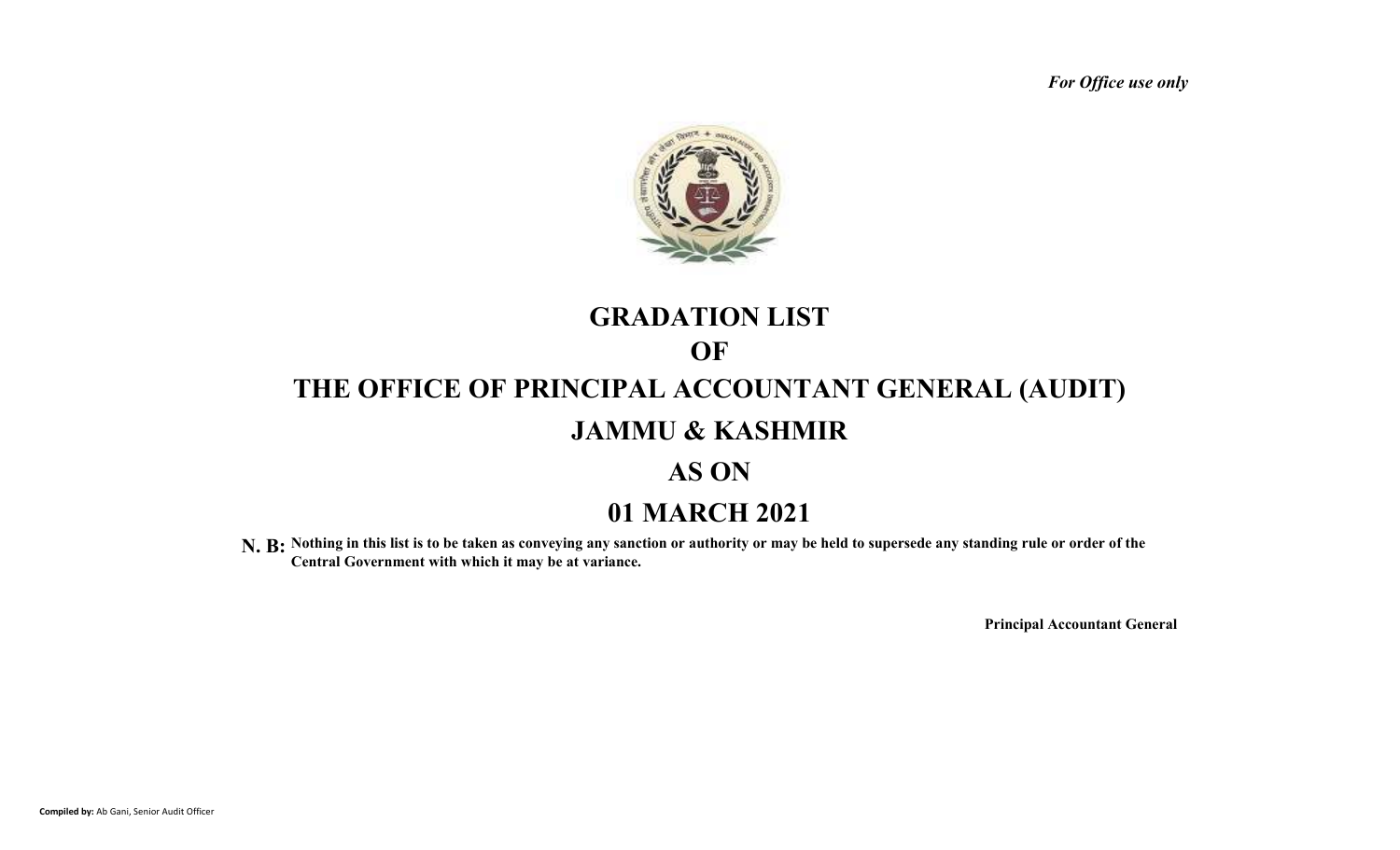#### **TABLE OF CONTENTS**

| S. No          |                           | Particulars                                                                                                                                                                                                           | Page No   |  |  |  |  |  |  |  |  |  |  |
|----------------|---------------------------|-----------------------------------------------------------------------------------------------------------------------------------------------------------------------------------------------------------------------|-----------|--|--|--|--|--|--|--|--|--|--|
| $\mathbf{1}$   | List of abbreviation used |                                                                                                                                                                                                                       |           |  |  |  |  |  |  |  |  |  |  |
| $\overline{2}$ |                           | <b>SECTION - I</b>                                                                                                                                                                                                    |           |  |  |  |  |  |  |  |  |  |  |
|                |                           | Statement showing Sanctioned Strength / Effective Strength of Group A & Group B Officers & List of employees on deputation within IA&AD & on Foreign<br>Service and temporary adjustment within IA&AD & Outside IA&AD | 5         |  |  |  |  |  |  |  |  |  |  |
|                |                           | (A) Group (A) Officers (IA & AS) - Principal Accountant Genral / Accountant General, Senior Deputy Accountant General and Deputy Accountant General                                                                   | 6         |  |  |  |  |  |  |  |  |  |  |
|                |                           | (B) Group (A) (Non- IA & AS) - Welfare Officer                                                                                                                                                                        | $\tau$    |  |  |  |  |  |  |  |  |  |  |
|                |                           | (C) Group (A) (Non- IA & AS) - Senior Audit Officers (Civil)                                                                                                                                                          | $8-19$    |  |  |  |  |  |  |  |  |  |  |
|                |                           | (D) Group (A) (Non- IA & AS) - Senior Audit Officers (Commercial)                                                                                                                                                     | $20 - 21$ |  |  |  |  |  |  |  |  |  |  |
|                |                           | (E) Assistant Audit Officers (Civil)                                                                                                                                                                                  | $22 - 36$ |  |  |  |  |  |  |  |  |  |  |
|                |                           | (F) Assistant Audit Officers (Commercial)                                                                                                                                                                             | 37-39     |  |  |  |  |  |  |  |  |  |  |
|                |                           | (G) Senior Private Secretaries                                                                                                                                                                                        | 40        |  |  |  |  |  |  |  |  |  |  |
|                |                           | (H) Hindi Officer                                                                                                                                                                                                     | 41        |  |  |  |  |  |  |  |  |  |  |
|                | (1)                       | Data Entry Operator Grade "F"                                                                                                                                                                                         | 42        |  |  |  |  |  |  |  |  |  |  |
| $\mathbf{3}$   |                           | <b>SECTION-II</b>                                                                                                                                                                                                     |           |  |  |  |  |  |  |  |  |  |  |
|                |                           | Statement Showing Sanctioned Strength of Group B (Non-gazeted) and Group C including Multi Tasking Staff                                                                                                              | 43        |  |  |  |  |  |  |  |  |  |  |
|                |                           | (A) Welfare Assistant                                                                                                                                                                                                 | 44        |  |  |  |  |  |  |  |  |  |  |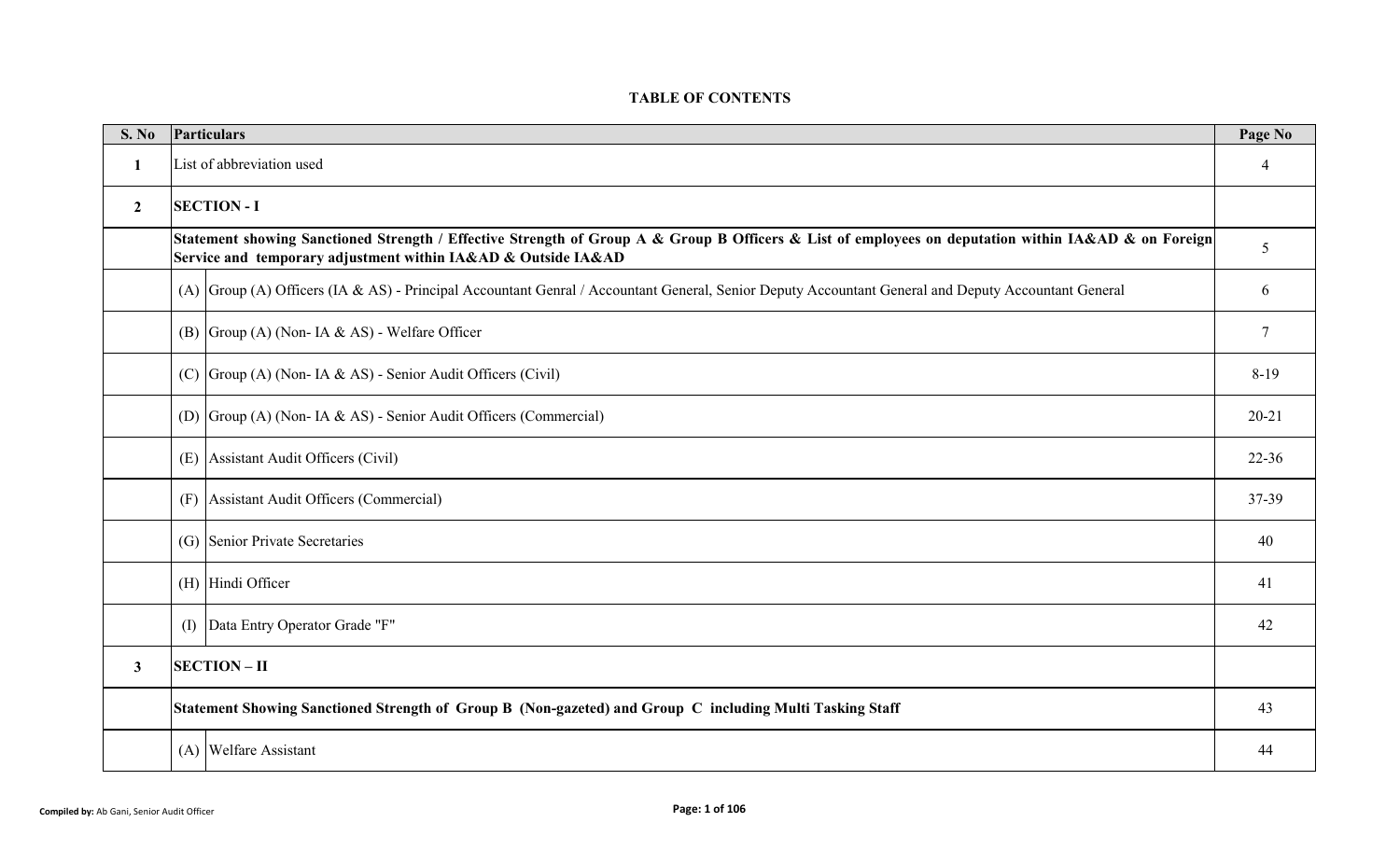| S. No | Particulars<br>Page No |                                   |       |  |  |  |  |  |  |  |  |  |
|-------|------------------------|-----------------------------------|-------|--|--|--|--|--|--|--|--|--|
|       |                        | (B) Supervisor                    | 45-47 |  |  |  |  |  |  |  |  |  |
|       |                        | (C) Assistant Supervisor          | 48-52 |  |  |  |  |  |  |  |  |  |
|       |                        | (D) Senior Auditor                | 53-63 |  |  |  |  |  |  |  |  |  |
|       |                        | (E) Auditor                       | 64-65 |  |  |  |  |  |  |  |  |  |
|       |                        | $(F)$ Clerk                       | 66-69 |  |  |  |  |  |  |  |  |  |
|       |                        | (G) Senior Hindi Translator       | 70    |  |  |  |  |  |  |  |  |  |
|       |                        | (H) Junior Hindi Translator       | 71    |  |  |  |  |  |  |  |  |  |
|       |                        | (I) Private Secretary             | 72    |  |  |  |  |  |  |  |  |  |
|       |                        | (J) Stenographer Grade-III        | 73    |  |  |  |  |  |  |  |  |  |
|       |                        | (K) Data Entry Operator Grade "E" | 74    |  |  |  |  |  |  |  |  |  |
|       |                        | (L) Senior Console Operator       | 75    |  |  |  |  |  |  |  |  |  |
|       |                        | (M) Data Entry Operator Grade "B" | 76    |  |  |  |  |  |  |  |  |  |
|       |                        | (N) Data Entry Operator Grade "A" | 77-78 |  |  |  |  |  |  |  |  |  |
|       |                        | (O) Staff Car Driver              | 79    |  |  |  |  |  |  |  |  |  |
|       | (P)                    | Multi Tasking Staff               | 80-86 |  |  |  |  |  |  |  |  |  |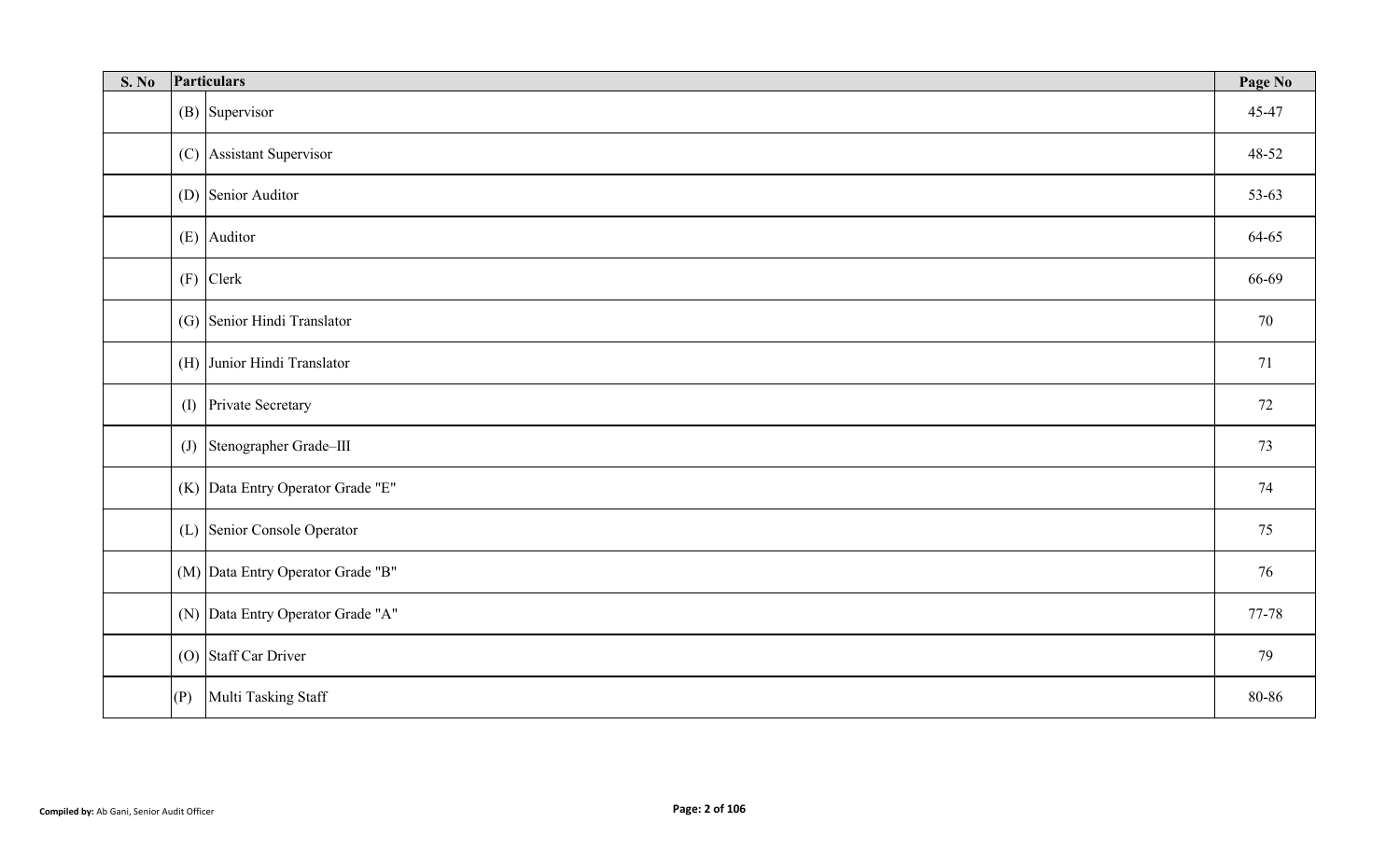| <b>S. No</b>            | Particulars<br>Page No |                                                                                                                                                                                                     |         |  |  |  |  |  |  |  |  |  |  |
|-------------------------|------------------------|-----------------------------------------------------------------------------------------------------------------------------------------------------------------------------------------------------|---------|--|--|--|--|--|--|--|--|--|--|
| $\overline{\mathbf{4}}$ | <b>SECTION - III</b>   |                                                                                                                                                                                                     |         |  |  |  |  |  |  |  |  |  |  |
|                         |                        | <b>Statement Showing Sanctioned Strength of Canteen Staff</b>                                                                                                                                       | 87      |  |  |  |  |  |  |  |  |  |  |
|                         |                        | (A) Manager cum Accountant                                                                                                                                                                          | 88      |  |  |  |  |  |  |  |  |  |  |
|                         |                        | (B) Halwai cum Cook                                                                                                                                                                                 | 89      |  |  |  |  |  |  |  |  |  |  |
|                         |                        | (C) Canteen Clerk                                                                                                                                                                                   |         |  |  |  |  |  |  |  |  |  |  |
|                         |                        | (D) Canteen Attendant                                                                                                                                                                               |         |  |  |  |  |  |  |  |  |  |  |
| $5\phantom{.0}$         |                        | <b>SECTION - IV</b>                                                                                                                                                                                 |         |  |  |  |  |  |  |  |  |  |  |
|                         |                        | (A) List of persons on deputation to other offices within IA&AD                                                                                                                                     |         |  |  |  |  |  |  |  |  |  |  |
|                         |                        | (B) List of persons on deputation from other offices within IA&AD                                                                                                                                   | 94      |  |  |  |  |  |  |  |  |  |  |
|                         |                        | (C) List of persons on deputation to offices outside IA&AD                                                                                                                                          | 95      |  |  |  |  |  |  |  |  |  |  |
|                         |                        | (D) List of persons on deputation from $A&E$ office                                                                                                                                                 | 96      |  |  |  |  |  |  |  |  |  |  |
|                         |                        | (E) List of persons on Foreign Service                                                                                                                                                              | 97      |  |  |  |  |  |  |  |  |  |  |
|                         |                        | (F) List of persons on temporary adjustment within IA&AD                                                                                                                                            | 98      |  |  |  |  |  |  |  |  |  |  |
|                         |                        | (G) Posting of Men-in-position as on 01-03-2016 in the Office of Principal Accountant General (Audit), Jammu and Kashmir<br>99-100                                                                  |         |  |  |  |  |  |  |  |  |  |  |
|                         |                        | (H) Statement showing Category-wise Persons in position in the Office of Principal Accountant General (Audit), Jammu and Kashmir                                                                    | 101-102 |  |  |  |  |  |  |  |  |  |  |
|                         | $($ $\Gamma$           | Statement showing Community wise breakup of each cadre of employees (effective strength) by sex and religion in the Office of Principal Accountant General<br>103-104<br>(Audit), Jammu and Kashmir |         |  |  |  |  |  |  |  |  |  |  |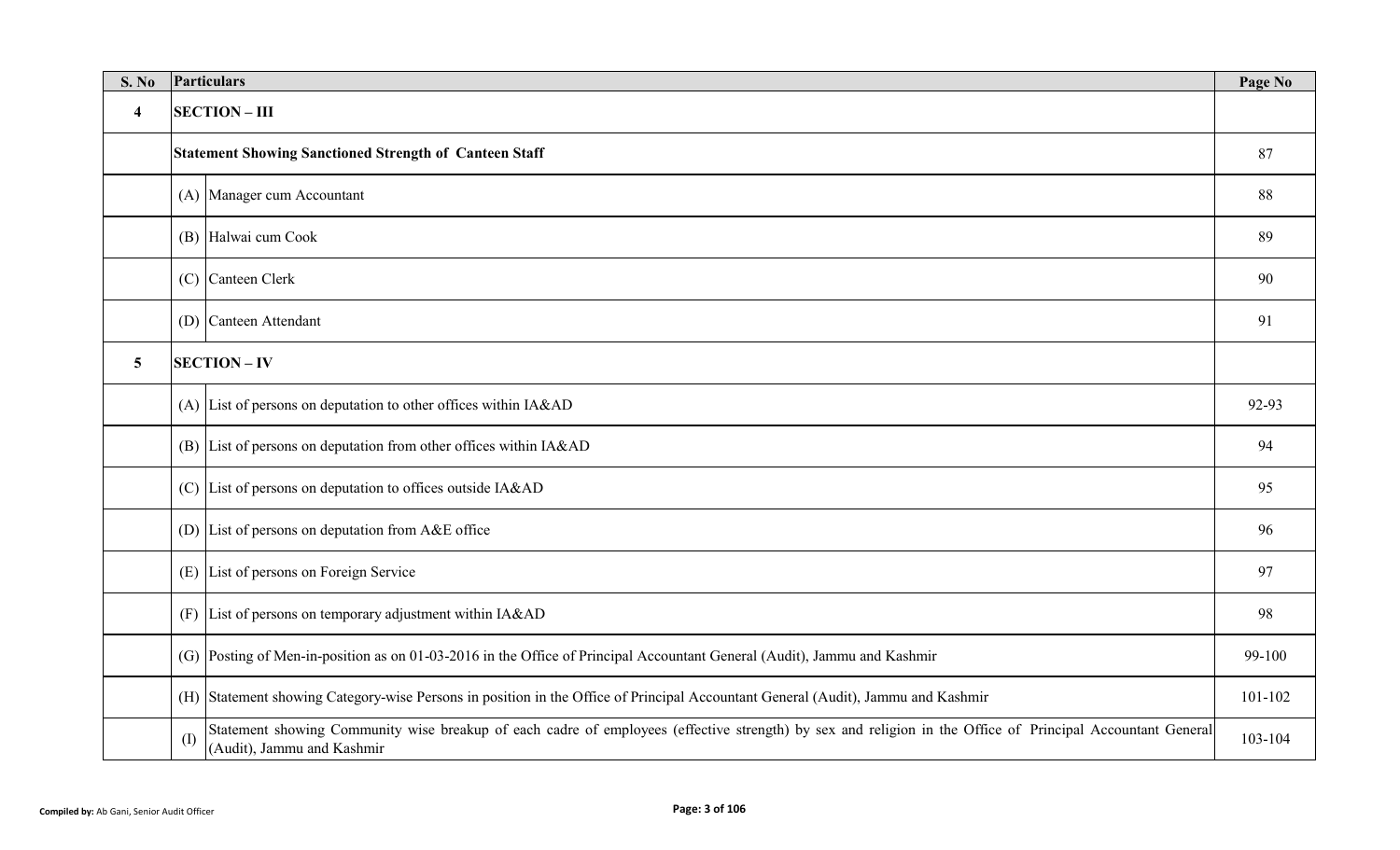#### **LIST OF ABBREVIATIONS**

|        | <b>S.NO ABBREVIATIONS FULL FORM</b> |                                      |    | <b>S.NO ABBREVIATIONS FULL FORM</b> |                                           |
|--------|-------------------------------------|--------------------------------------|----|-------------------------------------|-------------------------------------------|
| -1     | <b>AAO</b>                          | ASSISTANT AUDIT OFFICER              | 18 | <b>MTS</b>                          | <b>MULTI TASKING STAFF</b>                |
| 2      | AAO(C)                              | ASSISTANT AUDIT OFFICER (COMMERCIAL) | 19 | OBC                                 | <b>OTHER BACKWARD CLASSES</b>             |
| 3      | <b>ADR</b>                          | <b>AUDITOR</b>                       | 20 | <b>ON DEPU</b>                      | ON DEPUTATION                             |
| 4      | AG                                  | ACCOUNTANT GENERAL                   | 21 | PAG                                 | PRINCIPAL ACCOUNTANT GENERAL              |
| 5      | <b>AO</b>                           | <b>AUDIT OFFICER</b>                 | 22 | PH                                  | PHYSICALLY HANDICAPPED                    |
| 6      | AO(C)                               | AUDIT OFFICER (COMMERCIAL)           | 23 | <b>RTI</b>                          | <b>REGIONAL TRAINING INSTITUTE</b>        |
| $\tau$ | <b>APPT</b>                         | <b>APPOINTMENT</b>                   | 24 | <b>SC</b>                           | <b>SCHEDULED CASTE</b>                    |
| 8      | CAG                                 | COMPTROLLER AND AUDITOR GENERAL      | 25 | <b>SHT</b>                          | SENIOR HINDI TRANSLATOR                   |
| 9      | CO                                  | <b>CONSOLE OPERATOR</b>              | 26 | <b>SO</b>                           | <b>SECTION OFFICER</b>                    |
| 10     | <b>DAG</b>                          | DEPUTY ACCOUNTANT GENERAL            | 27 | SOGE / SAS                          | <b>SECTION OFFICERS GRADE EXAMINATION</b> |
| 11     | <b>DEO</b>                          | DATA ENTRY OPERATOR                  | 28 | <b>SR ADR</b>                       | <b>SENIOR AUDITOR</b>                     |
| 12     | DG                                  | DIRECTOR GENERAL                     | 29 | <b>SR AO</b>                        | <b>SENIOR AUDIT OFFICER</b>               |
| 13     | HO                                  | <b>HINDI OFFICER</b>                 | 30 | SRAO(C)                             | SENIOR AUDIT OFFICER (COMMERCIAL)         |
| 14     | <b>HQRS</b>                         | <b>HEADQUARTERS</b>                  | 31 | <b>ST</b>                           | <b>SCHEDULED TRIBE</b>                    |
| 15     | IA&AD                               | INDIAN AUDIT & ACCOUNTS DEPARTMENT   | 32 | <b>STENO</b>                        | <b>STENOGRAPHER</b>                       |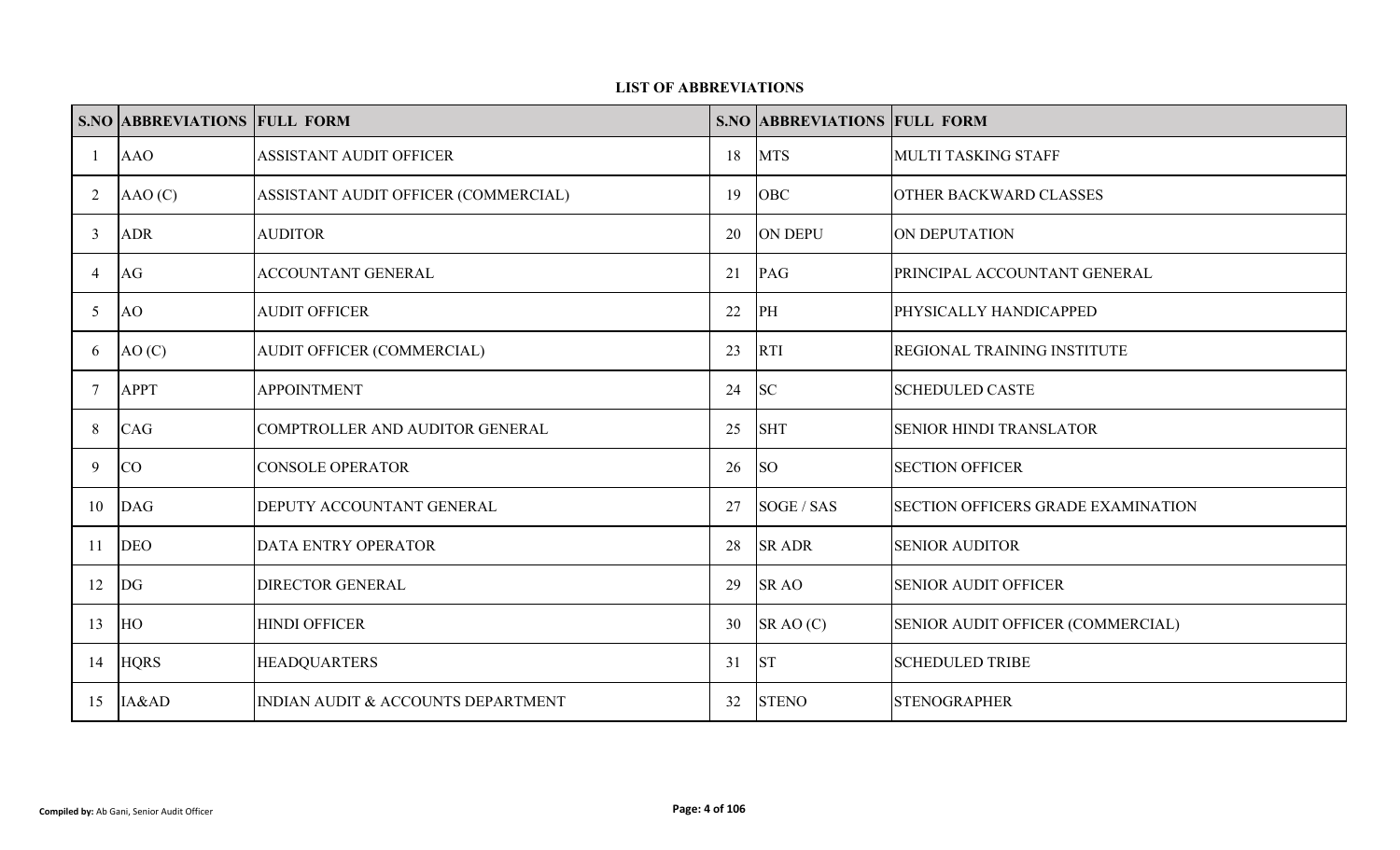#### **SECTION I**

#### **STATEMENT SHOWING SANCTIONED / EFFECTIVE STRENGTH OF GROUP 'A' & GROUP 'B' OFFICERS OF THE OFFICE OF PRINCIPAL ACCOUNTANT GENERAL (AUDIT), JAMMU & KASHMIR AS ON 01 MARCH 2021**

|                            | <b>SANCTIONED STRENGTH</b> | <b>ACTUALLY EMPLOYED</b> | <b>VACANT POSTS</b> |
|----------------------------|----------------------------|--------------------------|---------------------|
| $GROUP(A)$ - Induction     |                            |                          |                     |
| $GROUP(A)$ - Non Induction | 105                        |                          |                     |
| GROUP (B) (Gazetted)       | 206                        | 126                      | 80                  |

|                            | <b>SrAO</b> (Civil) | Sr AO (Coml) | <b>DEO Grade "F"</b> | <b>AAO</b> (Civil) | AAO (Coml) | <b>Senior Private</b><br><b>Secretary</b> | <b>Hindi Officer</b> | <b>Total</b> |
|----------------------------|---------------------|--------------|----------------------|--------------------|------------|-------------------------------------------|----------------------|--------------|
| <b>Sanctioned Strength</b> | 94                  |              |                      | 179                | 23         |                                           |                      | 311          |
| <b>Effective Strength</b>  | 81                  | 10           |                      | 106                |            |                                           |                      | 217          |
| Vacancy                    | <b>13</b>           |              |                      | 73                 |            | $\bullet$                                 |                      | 94           |

| Cadre                          | List of employees on deputation within and outside IA&AD | <b>List of temporary adjustment within and</b><br><b>Outside IA &amp; AD</b> | <b>List of Persons on Foreign Service</b> | <b>Grand Total</b> |
|--------------------------------|----------------------------------------------------------|------------------------------------------------------------------------------|-------------------------------------------|--------------------|
| Senior Audit Officer           |                                                          |                                                                              |                                           |                    |
| <b>Assistant Audit Officer</b> |                                                          |                                                                              |                                           |                    |
| <b>Total</b>                   |                                                          |                                                                              |                                           |                    |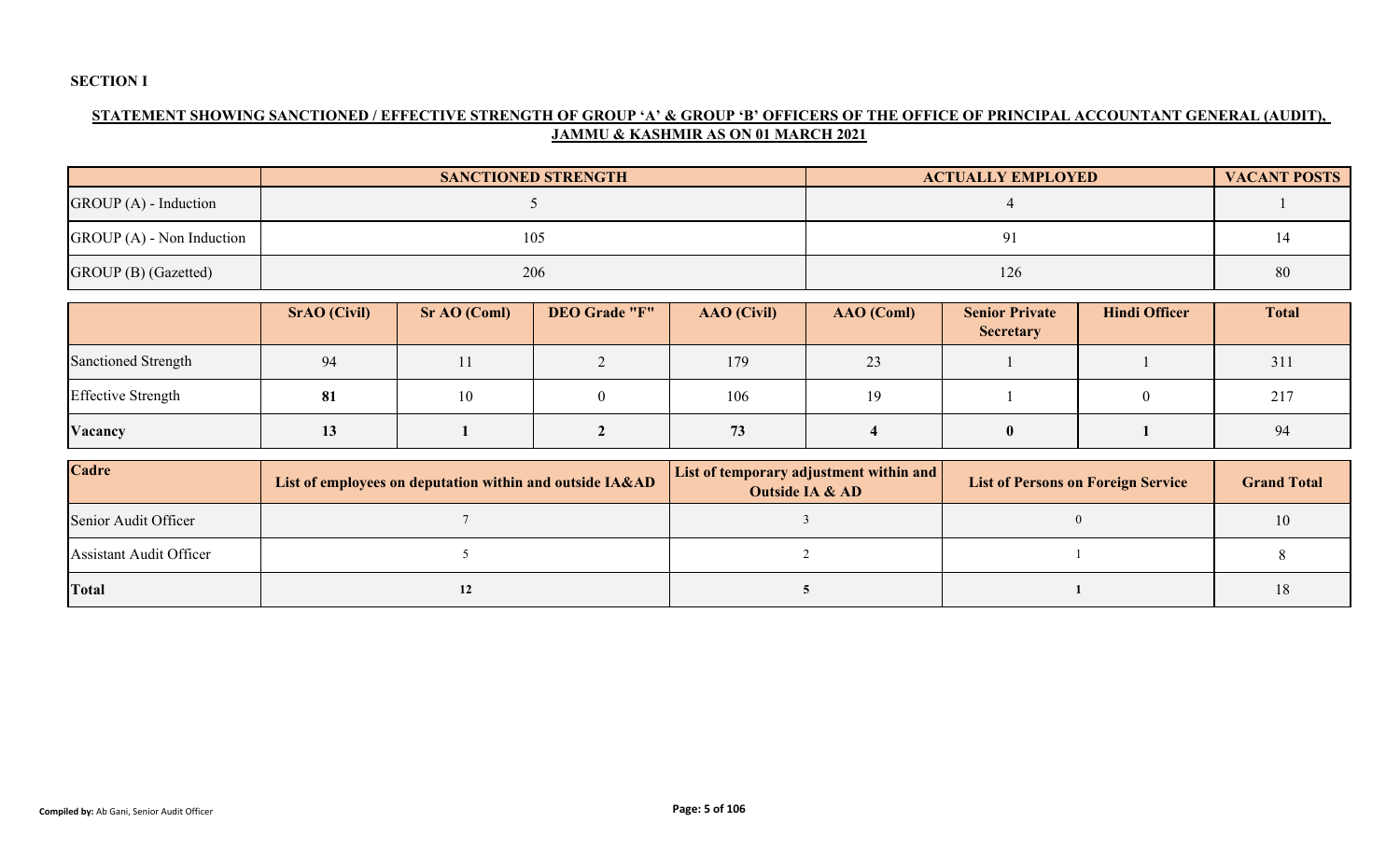#### **SECTION - 1 (A)**

# **S. No Name Cualification Designation Designation COLOGY Birth Date of Birth Date of commencement Date of continuous Date of Joining<sup>1</sup> ILA SINGH**MS, MPhil, P.G.D.M. Principal Accountant General 19-05-1963 19-04-1989 06-02-2013 01-06-2020 **2 TSEWANG THARCHIN** $\sum_{i=1}^{3}$  B.A., C.I.S.A. Senior Deputy Accountant General AMG III ST 02-09-1979 18-08-2007 01-07-2015 31-10-2016 **3 SUMEET KUMAR** BSc **Deputy Accountant General** AMG II UR 15-03-1990 01-09-2014 01-01-2018 27-06-2019 **<sup>4</sup> INABAT KHALIQ** $\mathbf{Q}$  BA Deputy Accountant General AMG I UR 31-12-1990 10-12-2018 10-12-2018 27-07-2020 **Date of continuous appointment ot the cadreof Government Serviceto SC / STDesignation**

#### **List of Group (A) Officer (IA&AS)**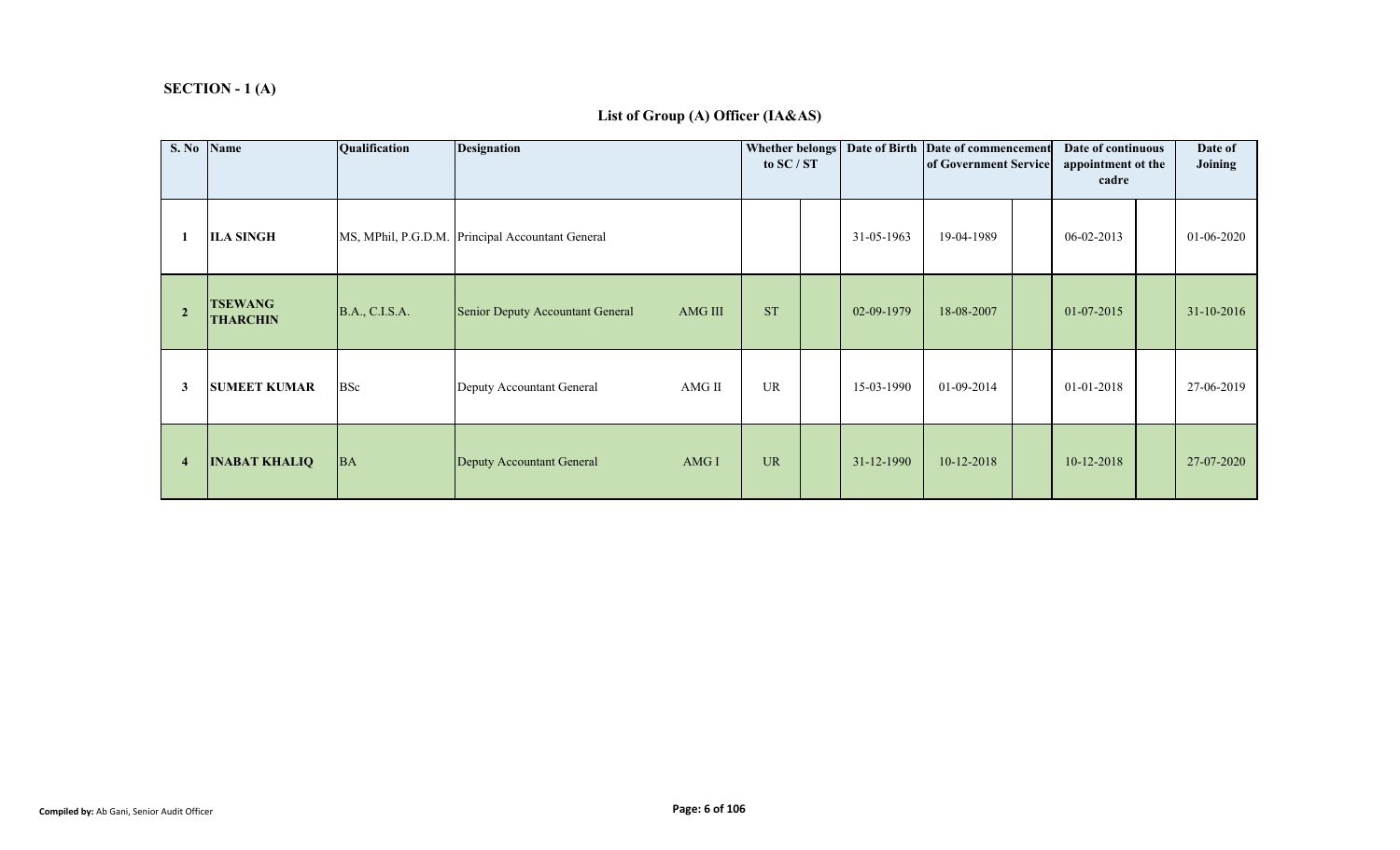#### **Non IA&AS**

# **WELFARE OFFICER**

| S. No Name |            | <b>Designation</b> | Whether belongs   Date of Birth  <br>to SC / ST | Date of<br>commencement of<br><b>Government Service</b> | Date of continuous<br>appointment ot the<br>cadre | Date of<br>Joining |
|------------|------------|--------------------|-------------------------------------------------|---------------------------------------------------------|---------------------------------------------------|--------------------|
|            | <b>NIL</b> |                    |                                                 |                                                         |                                                   |                    |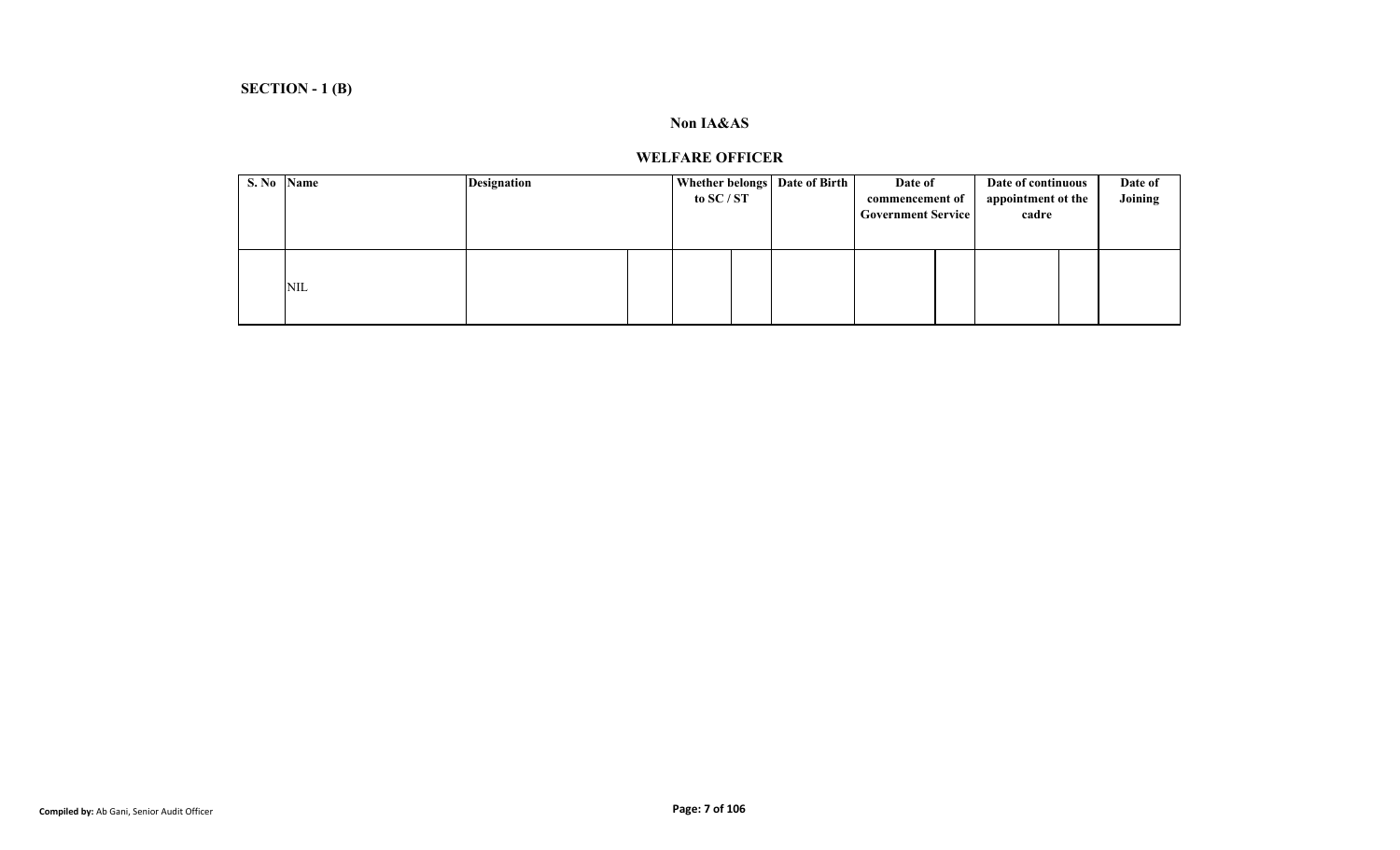# **SENIOR AUDIT OFFICER (CIVIL)**

#### **PAY LEVEL 11 and 10**

# **Sanctioned Strength: 94 (51 Permanent, 43 Temporary)**

| S. No          | Employee<br>Code        |                                        |            |           |  | Name / Qualification<br>Whether<br>belongs to<br>SC/ST |               | Date of<br><b>Birth</b> | Date of<br>commencement<br>of Government<br><b>Service</b> |  | Date of continuous<br>appointment to the<br>cadre |            | Year of<br>passing<br><b>SAS</b> | Post in which confirmed<br>and date of confirmation |          | Pay Level / Pay in<br>Pay Level |               | <b>DNI</b>                                     | <b>MACP</b><br>allowed $(I, II)$<br>(I, II, III) | <b>CPD</b> Remarks |
|----------------|-------------------------|----------------------------------------|------------|-----------|--|--------------------------------------------------------|---------------|-------------------------|------------------------------------------------------------|--|---------------------------------------------------|------------|----------------------------------|-----------------------------------------------------|----------|---------------------------------|---------------|------------------------------------------------|--------------------------------------------------|--------------------|
| 1              | <b>JKSRA</b><br>3070114 | <b>JITENDER</b><br><b>KUMAR PANDIT</b> | BSc        | UR        |  | 02-03-1961                                             | 20-08-1982 AN |                         | 03-01-2011                                                 |  | 1991                                              | Accountant | 21-08-1985                       | 11                                                  | 1,08,800 |                                 | $\mathbf{H}$  | On deputation with RTI Jammu<br>wef 23-10-2013 |                                                  |                    |
| $\overline{2}$ | <b>JKSRA</b><br>3070119 | <b>RAJ KUMAR II</b>                    | <b>BSc</b> | <b>UR</b> |  | 28-03-1961                                             | 01-09-1982    |                         | 03-01-2011                                                 |  | 1992                                              | Accountant | 01-04-1988                       | 11                                                  | 1,05,600 |                                 | $\mathbf{I}$  |                                                |                                                  |                    |
| $\mathbf{3}$   | <b>JKSRA</b><br>3070127 | <b>SANJAY NEHRU</b>                    | BA         | UR        |  | 06-04-1968 02-02-1989                                  |               |                         | 02-01-2012                                                 |  | 1993                                              | Clerk      | 03-02-1991                       | 11                                                  | 1,05,600 | $Jan-22$                        | $\mathbf{H}$  |                                                |                                                  |                    |
| $\overline{4}$ | <b>JKSRA</b><br>3070135 | <b>VIR KRISHEN</b><br><b>BHAT</b>      | <b>BSc</b> | <b>UR</b> |  | 09-02-1965                                             | 14-02-1989    |                         | 24-01-2012                                                 |  | 1994                                              | Clerk      | 15-02-1991                       | 11                                                  | 1,05,600 | $Jan-22$                        | $\mathbf{H}$  | Qualified CPD I held in August<br>2015         |                                                  |                    |
| 5              | <b>JKSRA</b><br>3070136 | <b>BAL KRISHEN</b><br><b>NAZAR</b>     | <b>BSc</b> | UR        |  | 10-08-1964 01-05-1989                                  |               |                         | 01-01-2013                                                 |  | 1994                                              | Clerk      | 02-05-1991                       | 11                                                  | 1,08,800 | $Jan-22$                        | $\mathbf{II}$ | Qualified CPD I held in March<br>2014          |                                                  |                    |
| 6              | <b>JKSRA</b><br>3070140 | <b>ROZY WALI</b>                       | <b>BSc</b> | <b>UR</b> |  | 30-04-1966                                             | 13-02-1990    |                         | 01-01-2013                                                 |  | 1996                                              | Clerk      | 14-02-1992                       | 11                                                  | 99,500   | $Jan-22$                        | $\mathbf{I}$  |                                                |                                                  |                    |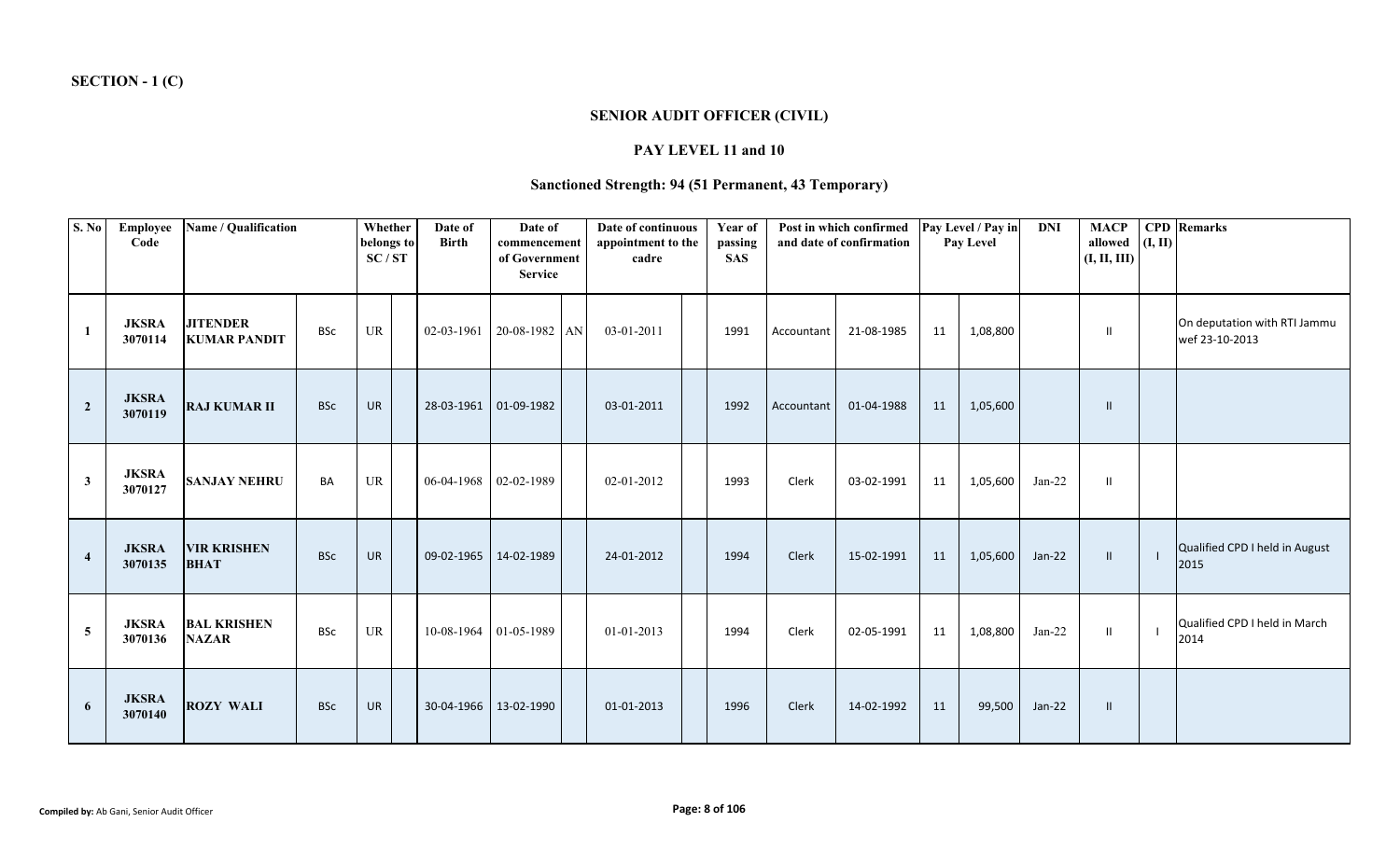| S. No            | Employee<br>Code        | Name / Qualification<br>Whether<br>belongs to<br>SC/ST |            | Date of<br><b>Birth</b> | Date of<br>commencement<br>of Government<br><b>Service</b> |                       | Date of continuous<br>appointment to the<br>cadre |            | Post in which confirmed<br>Year of<br>passing<br>and date of confirmation<br><b>SAS</b> |      | Pay Level / Pay in<br>Pay Level |            | $\mathbf{DNI}$ | <b>MACP</b><br>allowed<br>(I, II, III) | (I, II)  | <b>CPD</b> Remarks |                |                                                                                                                       |
|------------------|-------------------------|--------------------------------------------------------|------------|-------------------------|------------------------------------------------------------|-----------------------|---------------------------------------------------|------------|-----------------------------------------------------------------------------------------|------|---------------------------------|------------|----------------|----------------------------------------|----------|--------------------|----------------|-----------------------------------------------------------------------------------------------------------------------|
| $\overline{7}$   | <b>JKSRA</b><br>3070189 | <b>SWARAN SINGH</b>                                    | BA         | ${\rm SC}$              | 15-12-1962                                                 | 14-06-1994            |                                                   | 01-01-2013 |                                                                                         | 2003 | Auditor                         | 15-06-1996 | 11             | 91,100                                 | $Jan-22$ | $\mathbf{I}$       | $\blacksquare$ | Qualified CPD I held in August<br>2015                                                                                |
| $\bf{8}$         | <b>JKSRA</b><br>3070190 | <b>SURINDER</b><br><b>KUMAR</b>                        | <b>BSc</b> | <b>SC</b>               | 12-11-1967                                                 | 18-11-1993            |                                                   | 01-01-2013 |                                                                                         | 2003 | Auditor                         | 18-11-1995 | 11             | 88,400                                 | Jan-22   | $\mathbf{II}$      |                |                                                                                                                       |
| $\boldsymbol{9}$ | <b>JKSRA</b><br>3070192 | <b>JOGINDER</b><br><b>SINGH</b>                        | BA         | <b>SC</b>               | 15-07-1967                                                 | 03-05-1995            |                                                   | 01-01-2013 |                                                                                         | 2003 | Auditor                         | 04-05-1997 | 11             | 85,800                                 | $Jan-22$ | $\mathbf{II}$      |                |                                                                                                                       |
| 10               | <b>JKGWA</b><br>3070148 | <b>VIJAY KUMAR</b>                                     | <b>BSc</b> | <b>UR</b>               |                                                            | 10-04-1966 01-02-1989 |                                                   | 01-01-2014 |                                                                                         | 1996 | Clerk                           | 02-02-1991 | 11             |                                        |          | $\mathbf{H}$       | $\perp$        | On temporary adjustment with<br>AG (Audit), G&SSA MP, Gwalior<br>wef 15-04-1991 Qualified CPD I<br>held in March 2015 |
| 11               | <b>JKSRA</b><br>3070149 | <b>ANITA DHAR</b>                                      | <b>BSc</b> | UR                      | 15-10-1966                                                 | 12-02-1990            |                                                   | 01-01-2014 |                                                                                         | 1996 | Clerk                           | 13-02-1992 | 11             | 99,500                                 | $Jan-22$ | $\mathbf{I}$       |                |                                                                                                                       |
| 12               | <b>JKSRA</b><br>3070150 | <b>ZAHOOR AHMAD</b><br><b>BHAT-II</b>                  | <b>BSc</b> | <b>UR</b>               | 25-10-1968                                                 | 08-07-1991            |                                                   | 01-01-2014 |                                                                                         | 1996 | Auditor                         | 09-07-1993 | 11             | 99,500                                 | $Jan-22$ | $\mathbf{H}$       |                |                                                                                                                       |
| 13               | <b>JKSRA</b><br>3070151 | <b>ARIF HUSSAIN</b><br><b>SHEIKH</b>                   | <b>BSc</b> | UR                      | 07-03-1970                                                 | 28-06-1991            |                                                   | 01-01-2014 |                                                                                         | 1996 | Clerk                           | 28-06-1993 | 11             | 99,500                                 | $Jan-22$ | $\mathbf{II}$      |                |                                                                                                                       |
| 14               | <b>JKSRA</b><br>3070154 | <b>SUNITA KOUL</b>                                     | <b>BSc</b> | <b>UR</b>               | 10-09-1967                                                 | 12-02-1990            |                                                   | 01-01-2014 |                                                                                         | 1997 | Clerk                           | 13-02-1992 | 11             | 96,600                                 | $Jan-22$ | $\mathbf{H}$       | $\blacksquare$ | Qualified CPD I held in August<br>2015                                                                                |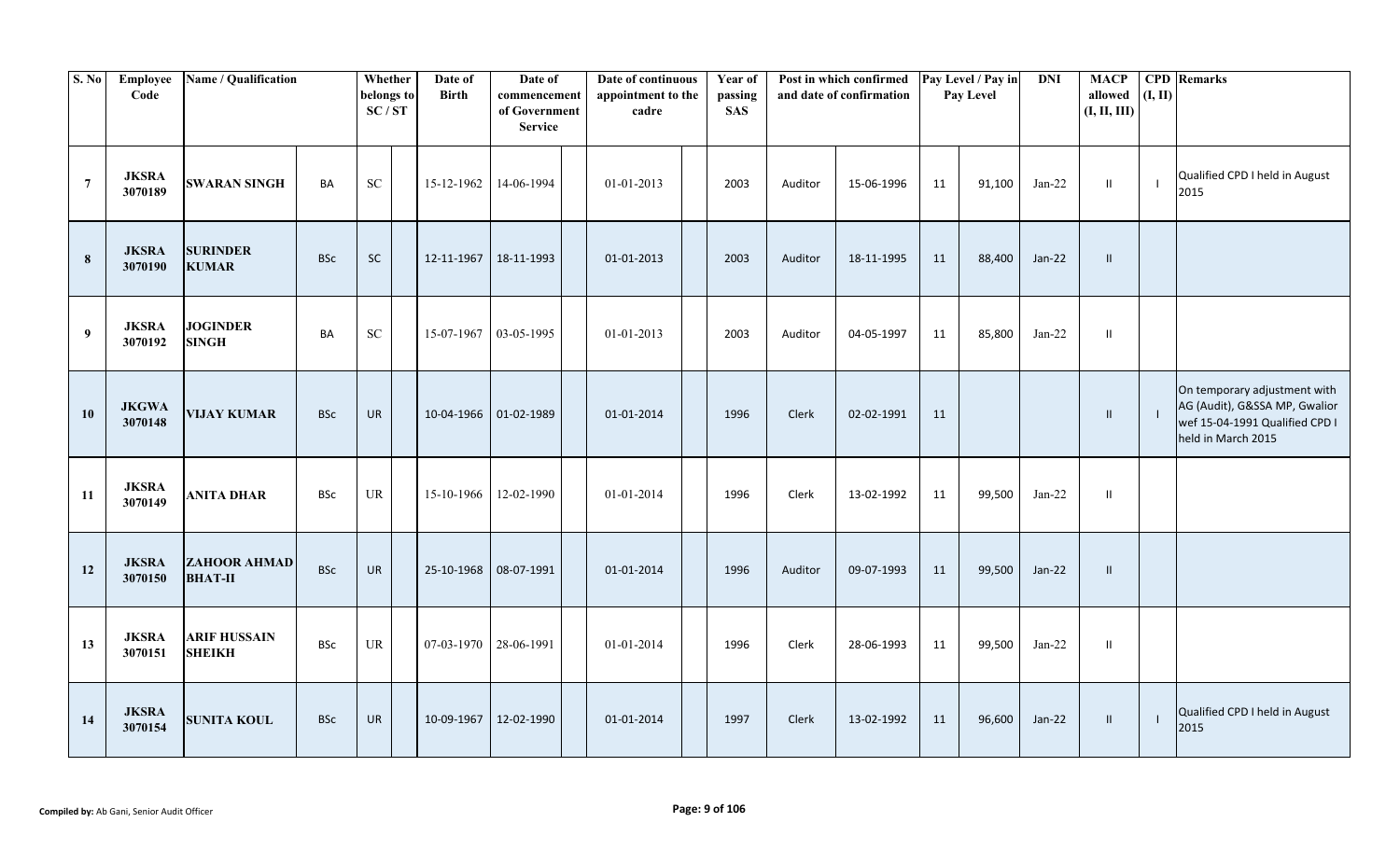| S. No | Employee<br>Code        | Name / Qualification               | Whether<br>belongs to<br>SC/ST |           | Date of<br><b>Birth</b> | Date of<br>commencement<br>of Government<br><b>Service</b> |            | Date of continuous<br>appointment to the<br>cadre |            | Year of<br>passing<br><b>SAS</b> | Post in which confirmed<br>and date of confirmation |         |            | Pay Level / Pay in<br>Pay Level | $\mathbf{DNI}$ | <b>MACP</b><br>allowed<br>(I, II, III) | (I, II)      | <b>CPD</b> Remarks        |                                                                                                                           |
|-------|-------------------------|------------------------------------|--------------------------------|-----------|-------------------------|------------------------------------------------------------|------------|---------------------------------------------------|------------|----------------------------------|-----------------------------------------------------|---------|------------|---------------------------------|----------------|----------------------------------------|--------------|---------------------------|---------------------------------------------------------------------------------------------------------------------------|
| 15    | <b>JKSRA</b><br>3070159 | <b>SATESH KUMAR</b><br><b>BHAT</b> | BA                             | <b>UR</b> |                         | 06-04-1964                                                 | 04-09-1989 |                                                   | 01-01-2015 |                                  | 1998                                                | Clerk   | 05-09-1991 | 11                              | 93,800         | $Jan-22$                               | $\mathbf{H}$ |                           |                                                                                                                           |
| 16    | <b>JKSRA</b><br>3070160 | <b>RAJESH TICKOO</b>               | <b>BSc</b>                     | UR        |                         | 15-10-1969                                                 | 24-08-1994 |                                                   | 01-01-2015 |                                  | 1998                                                | Auditor | 25-08-1996 | 11                              | 96,600         | $Jan-22$                               | $\mathbf{I}$ |                           |                                                                                                                           |
| 17    | <b>JKSRA</b><br>3070161 | <b>CHAND JI RAINA</b>              | <b>BSc</b>                     | UR        |                         | 15-04-1969                                                 | 30-09-1994 |                                                   | 01-01-2015 |                                  | 1998                                                | Auditor | 01-10-1996 | 11                              | 91,100         | $Jan-22$                               | $\mathbf{H}$ |                           | Qualified CPD I held in August<br>2014                                                                                    |
| 18    | <b>JKNDX</b><br>3070162 | <b>RAJANDER</b><br><b>RAZDAN</b>   | <b>BSc</b>                     | <b>UR</b> |                         | 10-03-1970                                                 | 05-12-1995 |                                                   | 01-01-2015 |                                  | 1998                                                | Auditor | 06-12-1997 | 11                              |                |                                        |              |                           | On deputation with CAG of India<br>wef 03-03-2010 Qualified CPD I<br>held in March 2016                                   |
| 19    | <b>JKGWA</b><br>3070163 | <b>SUNIL DHAR</b>                  | <b>BSc</b>                     | <b>UR</b> |                         | 25-03-1966 03-02-1989                                      |            |                                                   | 01-01-2015 |                                  | 1999                                                | Clerk   | 04-02-1991 | 10                              | 87,400         | $Jul-21$                               |              |                           | Repatriated to this office on 25-<br>09-2020                                                                              |
| 20    | <b>JKSRA</b><br>3070164 | <b>VINOD RAZDAN</b>                | <b>BSc</b>                     | <b>UR</b> |                         | 30-04-1968                                                 | 21-11-1994 |                                                   | 01-01-2015 |                                  | 1999                                                | Auditor | 22-11-1996 | 10                              | 92,700         | $Jul-21$                               |              |                           | Qualified CPD I held in March<br>2015 and RAE held in August<br>2015                                                      |
| 21    | <b>JKNDX</b><br>3070165 | <b>SHALINI</b><br><b>TRAKROO</b>   | <b>BSc</b>                     | <b>UR</b> |                         | 03-02-1970                                                 | 19-06-1995 |                                                   | 01-01-2015 |                                  | 1999                                                | Auditor | 20-06-1997 | 10                              |                |                                        |              |                           | On deputation with CAG of India<br>New Delhi wef 01-06-2012                                                               |
| 22    | <b>JKNDV</b><br>3070166 | <b>JYOTI KUMARI</b>                | <b>BSc</b>                     | <b>UR</b> |                         | 03-03-1970                                                 | 30-11-1994 |                                                   | 01-01-2015 |                                  | 1999                                                | Auditor | 01-12-1996 | 10                              |                |                                        |              | $\parallel$ , $\parallel$ | On deputation with CAG of India<br>New Delhi wef 03-08-2011<br>Qualified CPD I / II held in March<br>2014 / November 2019 |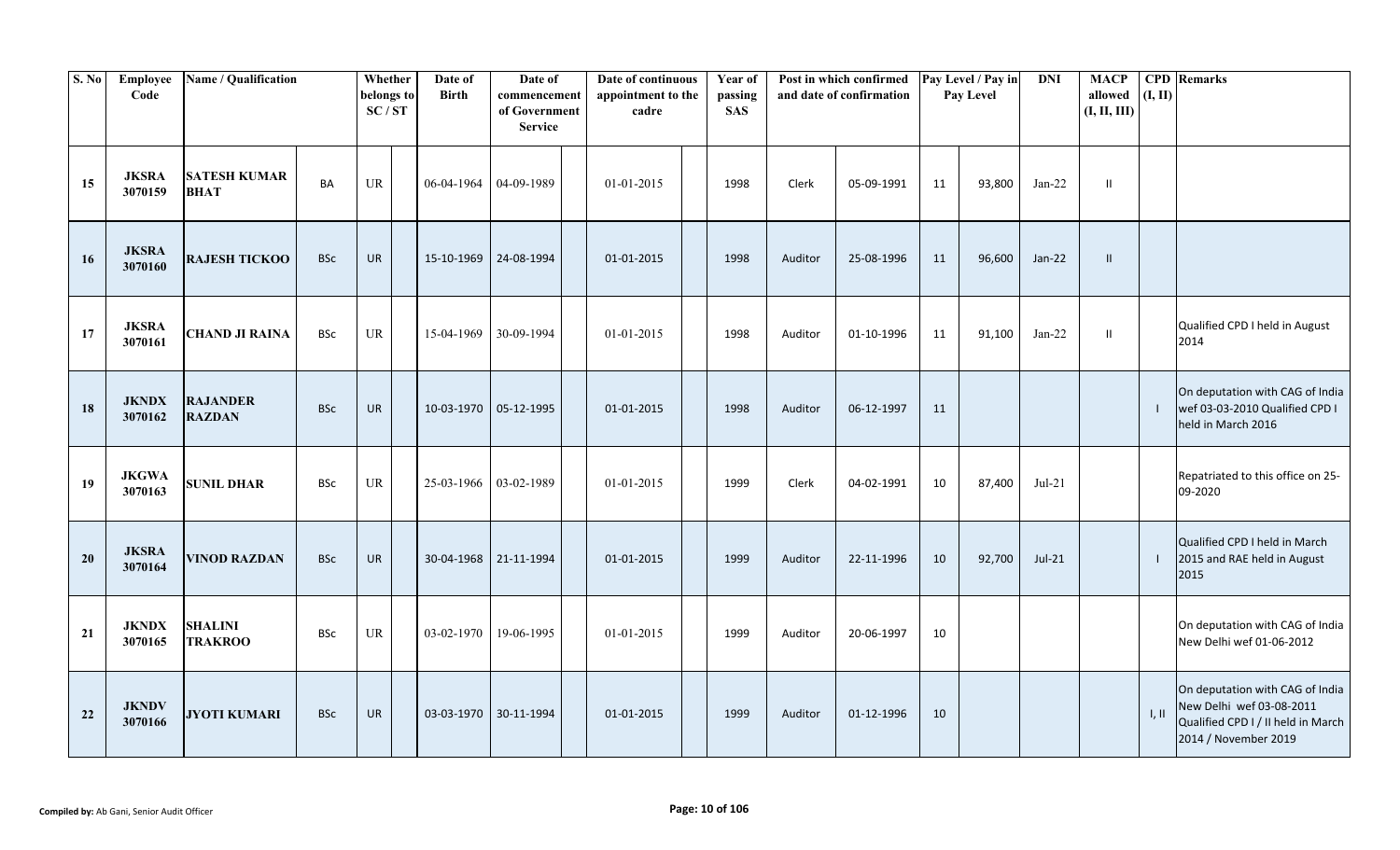| S. No | Employee<br>Code        | Name / Qualification             |             | Whether<br>Date of<br><b>Birth</b><br>belongs to<br>SC/ST |  |                         | Date of<br>Date of continuous<br>appointment to the<br>commencement<br>of Government<br>cadre<br><b>Service</b> |  |            | Year of<br>passing<br><b>SAS</b> | Post in which confirmed<br>and date of confirmation |              |            | Pay Level / Pay in<br>Pay Level |        | <b>MACP</b><br>allowed<br>(I, II, III) | (I, II) | <b>CPD</b> Remarks |                                                                                |
|-------|-------------------------|----------------------------------|-------------|-----------------------------------------------------------|--|-------------------------|-----------------------------------------------------------------------------------------------------------------|--|------------|----------------------------------|-----------------------------------------------------|--------------|------------|---------------------------------|--------|----------------------------------------|---------|--------------------|--------------------------------------------------------------------------------|
| 23    | <b>JKSRA</b><br>3070167 | <b>RENU KAUL</b>                 | <b>MSc</b>  | UR                                                        |  | 11-04-1971 01-02-1995   |                                                                                                                 |  | 01-01-2015 |                                  | 1999                                                | Auditor      | 01-02-1997 | 10                              | 90,000 | $Jul-21$                               |         |                    | Qualified CPD I held in March<br>2014                                          |
| 24    | <b>JKSRA</b><br>3070171 | <b>NARINDER</b><br><b>GUPTA</b>  | <b>BCom</b> | <b>UR</b>                                                 |  |                         | 14-05-1971 30-01-1995                                                                                           |  | 01-01-2015 |                                  | 1999                                                | Auditor      | 31-01-1997 | 10                              | 90,000 | $Jul-21$                               |         |                    | Qualified CPD I held in March<br>2014                                          |
| 25    | <b>JKSRA</b><br>3070172 | <b>SUNEETA</b><br><b>PANDITA</b> | <b>BSc</b>  | UR                                                        |  | 23-07-1970   01-02-1995 |                                                                                                                 |  | 01-01-2015 |                                  | 1999                                                | Auditor      | 01-02-1997 | 10                              | 87,400 | $Jul-21$                               |         |                    | Qualified CPD I held in March<br>2015                                          |
| 26    | <b>JKSRA</b><br>3070173 | <b>SANJANA</b><br><b>KACHROO</b> | <b>BSc</b>  | <b>UR</b>                                                 |  | 05-12-1970 06-03-1995   |                                                                                                                 |  | 01-01-2015 |                                  | 1999                                                | Auditor      | 07-03-1997 | 10                              | 90,000 | $Jul-21$                               |         |                    | Qualified CPD I held in August<br>2014                                         |
| 27    | <b>JKNOV</b><br>3070174 | PAROO GAGROO                     | <b>BSc</b>  | UR                                                        |  | 29-10-1968              | 19-06-1995                                                                                                      |  | 01-01-2015 |                                  | 1999                                                | Auditor      | 20-06-1997 | 10                              |        |                                        |         |                    | On deputation with CAG of India<br>New Delhi wef 21-09-2012                    |
| 28    | <b>JKSRA</b><br>3070175 | <b>TAJAMUL</b><br><b>HUSSAIN</b> | <b>BSc</b>  | <b>UR</b>                                                 |  | 02-03-1969              | 03-07-1991                                                                                                      |  | 01-01-2015 |                                  | 1999                                                | <b>Clerk</b> | 03-07-1993 | 10                              | 87,400 | $Jul-21$                               |         |                    | Qualified CPD I held in March<br>2016                                          |
| 29    | <b>JKSRA</b><br>3070176 | <b>RAVI KUMAR</b>                | <b>BCom</b> | UR                                                        |  | 25-01-1967              | 04-09-1992                                                                                                      |  | 01-04-2015 |                                  | 1999                                                | Clerk        | 04-09-1994 | 10                              | 84,900 | $Jul-21$                               |         |                    |                                                                                |
| 30    | <b>JKGWA</b><br>3070178 | <b>VINOD RAINA</b>               | 12th        | <b>UR</b>                                                 |  |                         | 09-07-1966 30-01-1989                                                                                           |  | 01-04-2016 |                                  | 2000                                                | Clerk        | 31-01-1991 | 10                              |        |                                        |         |                    | On temporary adjustment with<br>AG (Audit), G&SSA MP Gwalior<br>wef 08-04-1991 |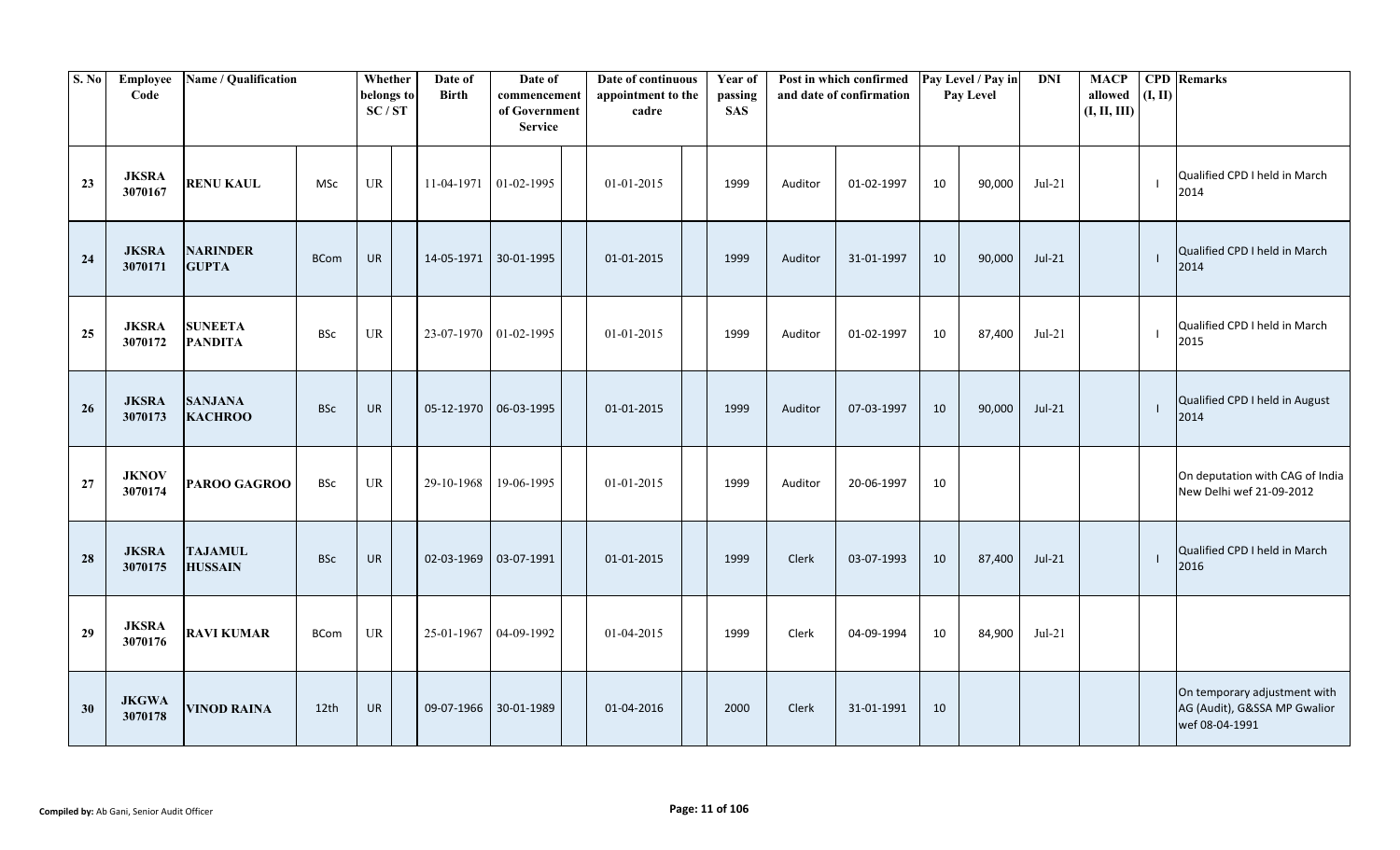| S. No | Employee<br>Code        | Name / Qualification                               |            | Whether<br>belongs to<br>SC/ST | Date of<br><b>Birth</b> | Date of<br>commencement<br>of Government<br><b>Service</b> | Date of continuous<br>appointment to the<br>cadre | Year of<br>passing<br><b>SAS</b> |         | Post in which confirmed<br>and date of confirmation |    | Pay Level / Pay in<br>Pay Level | <b>DNI</b> | <b>MACP</b><br>allowed<br>(I, II, III) | (I, II)      | <b>CPD</b> Remarks                                                                                  |
|-------|-------------------------|----------------------------------------------------|------------|--------------------------------|-------------------------|------------------------------------------------------------|---------------------------------------------------|----------------------------------|---------|-----------------------------------------------------|----|---------------------------------|------------|----------------------------------------|--------------|-----------------------------------------------------------------------------------------------------|
| 31    | <b>JKSRA</b><br>3070179 | <b>MOHAMAD</b><br><b>AYUB BAZAZ</b>                | <b>BSc</b> | UR                             | 01-06-1965              | 12-11-1990                                                 | 01-04-2016                                        | 2000                             | Clerk   | 22-11-1992                                          | 10 | 90,000                          | $Jul-21$   |                                        |              |                                                                                                     |
| 32    | <b>JKSRA</b><br>3070180 | <b>AJAY KUMAR</b><br><b>KOUSHAL</b>                | <b>BSc</b> | <b>UR</b>                      | 27-04-1968              | 20-07-1994                                                 | 01-04-2016                                        | 2000                             | Auditor | 21-07-1996                                          | 10 | 92,700                          | $Jul-21$   |                                        | $\mathbf{I}$ | Qualified CPD I held in August<br>2014                                                              |
| 33    | <b>JKSRA</b><br>3070353 | <b>MUNIR HUSSAIN</b>                               | <b>BA</b>  | <b>ST</b>                      | 28-10-1968              | 27-12-1993                                                 | 01-04-2016                                        | 2004                             | Auditor | 27-12-1995                                          | 10 | 87,400                          | $Jul-21$   |                                        |              |                                                                                                     |
| 34    | <b>JKSRA</b><br>3070411 | <b>MOHD SADIQ</b>                                  | BA         | ST                             | 07-07-1972              | 31-01-1997                                                 | 01-04-2016                                        | 2006                             | Clerk   | 14-01-1999                                          | 10 | 82,400                          | $Jul-21$   |                                        |              |                                                                                                     |
| 35    | <b>JKSRA</b><br>3070181 | <b>RAJNEESH</b><br><b>KUMAR</b><br><b>SABARWAL</b> | <b>BSc</b> | <b>UR</b>                      | 13-11-1971              | 29-05-1995                                                 | 01-04-2016                                        | 2000                             | Auditor | 30-05-1997                                          | 10 | 87,400                          | $Jul-21$   |                                        |              | Qualified CPD I held in August<br>2015                                                              |
| 36    | <b>JKSRA</b><br>3070182 | <b>PROFELLA</b><br><b>MISRI</b>                    | <b>BSc</b> | <b>UR</b>                      | 28-02-1971              | 25-01-1995                                                 | 01-04-2016                                        | 2001                             | Auditor | 26-01-1997                                          | 10 | 90,000                          | $Jul-21$   |                                        | $\mathbf{I}$ | Qualified CPD I held in March<br>2015                                                               |
| 37    | <b>JKSRA</b><br>3070183 | <b>BUSHAN LAL</b><br><b>BHAT</b>                   | <b>BSc</b> | UR                             | 01-05-1968              | 24-11-1994                                                 | 01-04-2016                                        | 2001                             | Auditor | 25-11-1996                                          | 10 | 95,500                          | $Jul-21$   |                                        |              | Qualified RAE held in September<br>2012 and CPD I held in August<br>2014                            |
| 38    | <b>JKSRA</b><br>3070184 | <b>MINAKSHI</b><br><b>KHUSHU</b>                   | <b>BSc</b> | <b>UR</b>                      | 06-09-1969              | 13-01-1995                                                 | 01-06-2016                                        | 2001                             | Auditor | 14-01-1997                                          | 10 |                                 |            |                                        |              | On deputaton with CAG's Office<br>New Delhi wef 13-01-2009<br>Qualified CPD I held in March<br>2014 |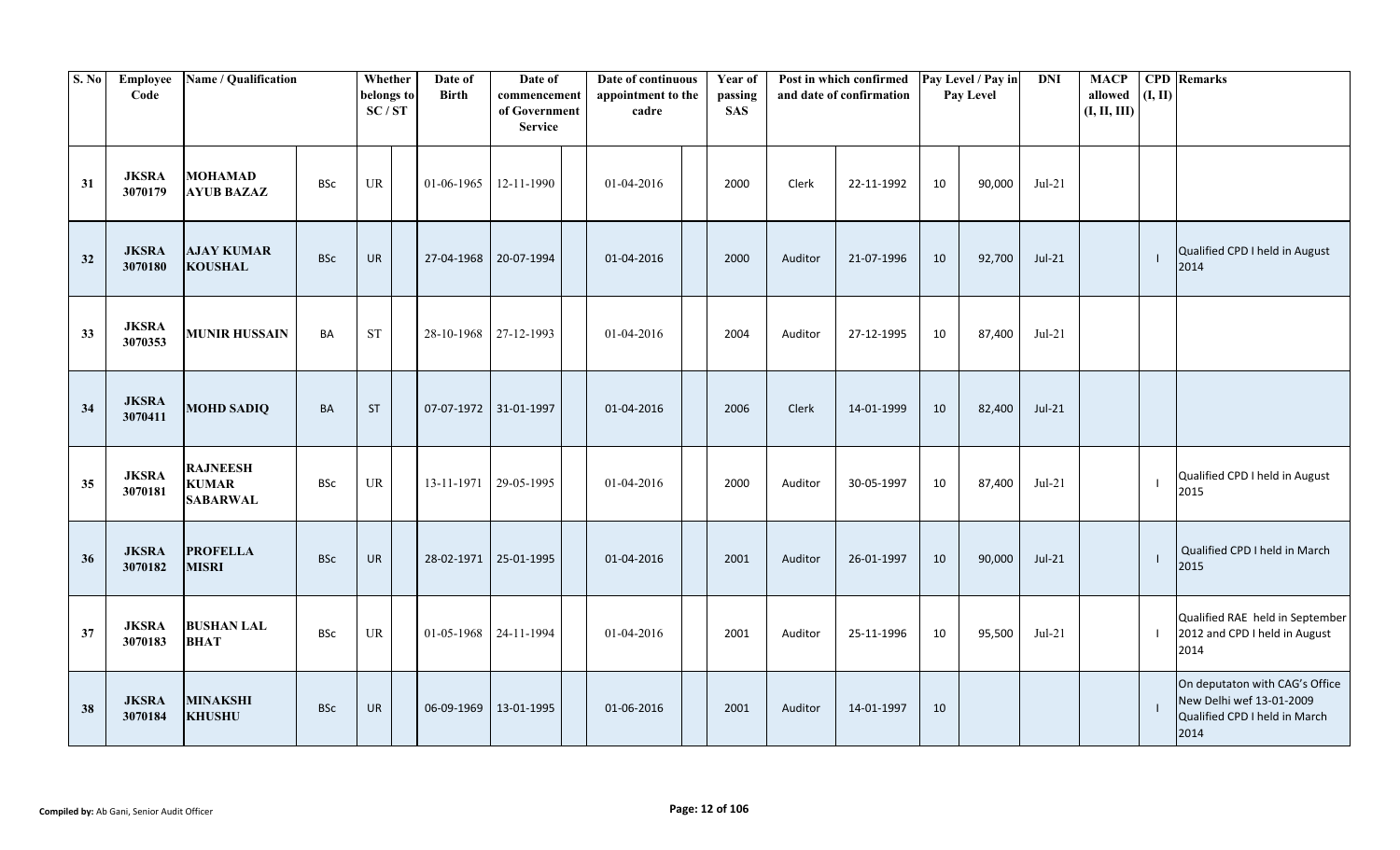| S. No | Employee<br>Code        | Name / Qualification                             |                 | Whether<br>belongs to<br>SC/ST    | Date of<br><b>Birth</b> | Date of<br>commencement<br>of Government<br><b>Service</b> | Date of continuous<br>appointment to the<br>cadre | Year of<br>passing<br><b>SAS</b> |         | Post in which confirmed<br>and date of confirmation |    | Pay Level / Pay in<br>Pay Level | <b>DNI</b> | <b>MACP</b><br>allowed<br>(I, II, III) | (I, II) | <b>CPD</b> Remarks                     |
|-------|-------------------------|--------------------------------------------------|-----------------|-----------------------------------|-------------------------|------------------------------------------------------------|---------------------------------------------------|----------------------------------|---------|-----------------------------------------------------|----|---------------------------------|------------|----------------------------------------|---------|----------------------------------------|
| 39    | <b>JKSRA</b><br>3070185 | <b>MOHINDER</b><br><b>SINGH</b>                  | <b>BSc</b>      | UR                                | 15-03-1970 18-04-1995   |                                                            | 01-06-2016                                        | 2001                             | Auditor | 19-04-1997                                          | 10 | 90,000                          | $Jul-21$   |                                        |         | Qualified CPD I held in March<br>2014  |
| 40    | <b>JKSRA</b><br>3070186 | <b>RAKESH KUMAR</b>                              | <b>BSc</b>      | <b>UR</b>                         |                         | 07-04-1969 22-09-1995                                      | 01-07-2016                                        | 2001                             | Auditor | 23-09-1997                                          | 10 | 87,400                          | $Jul-21$   |                                        |         | Qualified CPD I held in August<br>2015 |
| 41    | <b>JKSRA</b><br>3070187 | <b>MOHD</b><br><b>KHURSHEED</b><br><b>RASOOL</b> | <b>BSc</b>      | UR                                | 18-02-1969              | 02-07-1991                                                 | 01-03-2017                                        | 2001                             | Clerk   | 02-07-1998                                          | 10 | 90,000                          | $Jan-22$   |                                        |         |                                        |
| 42    | <b>JKSRA</b><br>3070188 | <b>GH MOHI UD DIN</b><br><b>MIR</b>              | <b>BSc</b>      | <b>UR</b>                         | 20-08-1968 28-06-1991   |                                                            | 03-04-2017                                        | 2003                             | Auditor | 28-06-1993                                          | 10 | 90,000                          | $Jul-21$   |                                        |         |                                        |
| 43    | <b>JKSRA</b><br>3070191 | <b>SHAKTI KUMAR</b>                              | <b>BCom</b>     | UR                                | 04-03-1969              | 08-05-1995                                                 | 01-02-2018                                        | 2003                             | Auditor | 09-05-1997                                          | 10 | 90,000                          | $Jul-21$   |                                        |         | Qualified CPD I held in August<br>2014 |
| 44    | <b>JKSRA</b><br>3070193 | <b>RAVINDAR BHAT</b>                             | <b>BSc</b>      | <b>UR</b>                         | 20-04-1967              | 04-09-1992                                                 | 01-02-2018                                        | 2003                             | Clerk   | 05-09-1994                                          | 10 | 87,400                          | $Jul-21$   |                                        |         |                                        |
| 45    | <b>JKSRA</b><br>3070365 | <b>SANJEEV</b><br><b>KUMAR VERMA</b>             | BSc &<br>PGDCSA | $\ensuremath{\mathsf{UR}}\xspace$ | $02 - 12 - 1968$        | 06-02-1995                                                 | 07-08-2018                                        | 2004                             | Auditor | 07-02-1997                                          | 10 | 87,400                          | $Jul-21$   |                                        |         |                                        |
| 46    | <b>JKSRA</b><br>3070368 | <b>JATINDER SINGH</b><br><b>JASROTIA</b>         | <b>BSc</b>      | <b>UR</b>                         | 02-04-1971 28-10-1994   |                                                            | 07-08-2018                                        | 2004                             | Auditor | 29-10-1996                                          | 10 | 90,000                          | $Jul-21$   |                                        |         | Qualified CPD I held in August<br>2015 |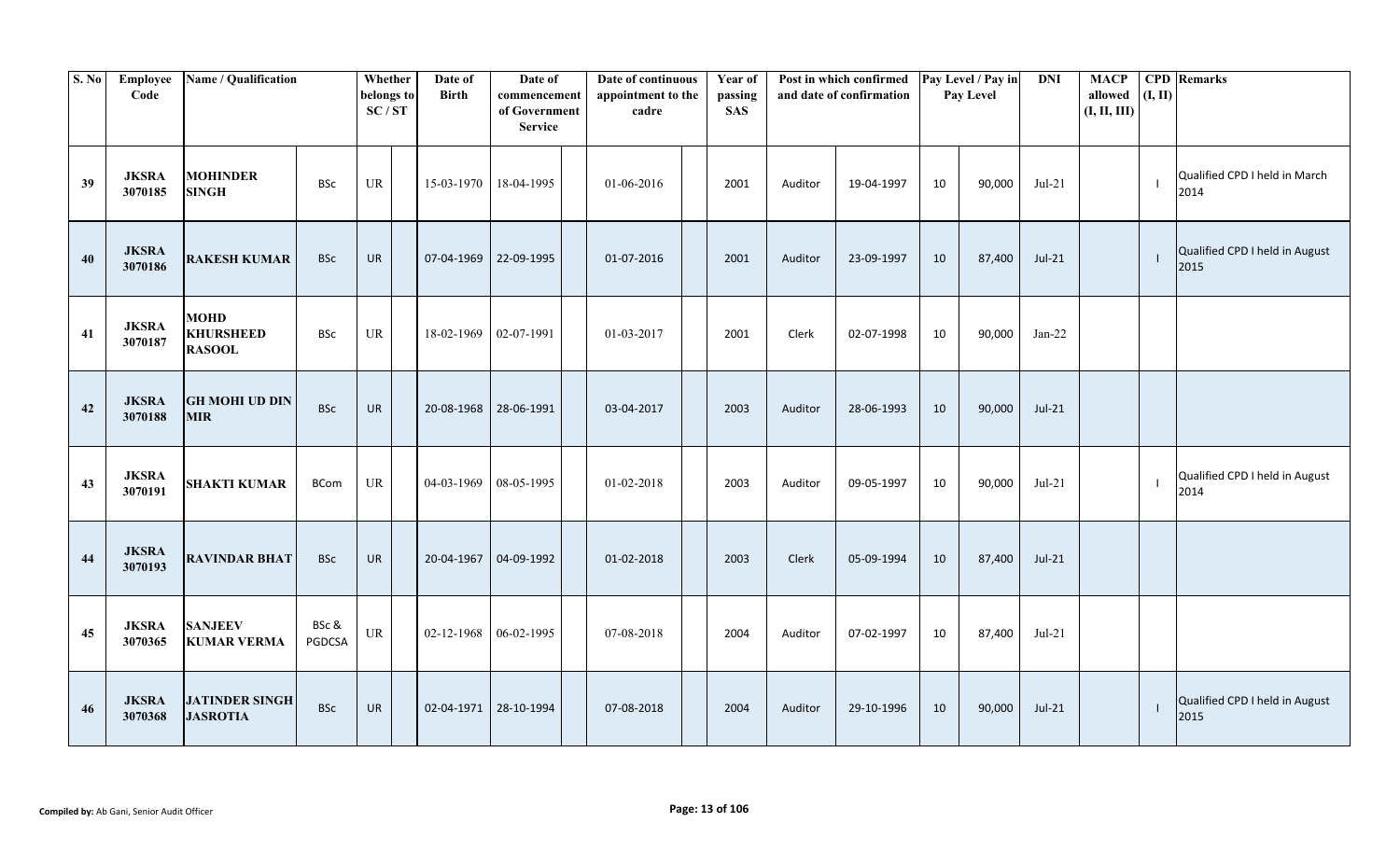| S. No | Employee<br>Code        | Name / Qualification                   |            | Whether<br>belongs to<br>SC/ST | Date of<br><b>Birth</b> | Date of<br>commencement<br>of Government<br><b>Service</b> | Date of continuous<br>appointment to the<br>cadre | Year of<br>passing<br><b>SAS</b> |            | Post in which confirmed<br>and date of confirmation |    | Pay Level / Pay in<br>Pay Level | $\mathbf{DNI}$ | <b>MACP</b><br>allowed<br>(I, II, III) | (I, II) | <b>CPD</b> Remarks                                                                                                                        |
|-------|-------------------------|----------------------------------------|------------|--------------------------------|-------------------------|------------------------------------------------------------|---------------------------------------------------|----------------------------------|------------|-----------------------------------------------------|----|---------------------------------|----------------|----------------------------------------|---------|-------------------------------------------------------------------------------------------------------------------------------------------|
| 47    | <b>JKSRA</b><br>3070376 | <b>MANISH</b><br><b>SAMBYAL</b>        | <b>BSc</b> | UR                             | 04-04-1971              | 17-07-1995                                                 | 07-08-2018                                        | 2004                             | Auditor    | 18-07-1997                                          | 10 | 87,400                          | $Jul-21$       |                                        |         | Qualified CPD I held in August<br>2014                                                                                                    |
| 48    | <b>JKSRA</b><br>3070396 | <b>RAKESH PANDIT</b>                   | <b>BSc</b> | <b>UR</b>                      | 25-04-1966              | 04-09-1992                                                 | 07-08-2018                                        | 2004                             | Clerk      | 05-09-1994                                          | 10 | 84,900                          | $Jul-21$       |                                        |         |                                                                                                                                           |
| 49    | <b>JKSRE</b><br>2070119 | <b>PARMOD KUMAR</b>                    | BA, CIC    | UR                             | 08-07-1962              | 25-09-1985                                                 | 14-08-2018                                        | 2004                             | Clerk      | 01-04-1988                                          | 10 | 90,000                          | $Jul-21$       |                                        |         |                                                                                                                                           |
| 50    | <b>JKSRE</b><br>2070121 | <b>VERANDER</b><br><b>KUMAR RAZDAN</b> | <b>MA</b>  | <b>UR</b>                      | 08-05-1962              | 18-09-1987                                                 | 14-08-2018                                        | 2004                             | Clerk      | 18-09-1989                                          | 10 | 90,000                          | $Jul-21$       |                                        | -1      | Qualified CPD I held in March<br>2015                                                                                                     |
| 51    | <b>JKSRE</b><br>2070125 | <b>RAJ BAHADUR</b><br><b>GANJOO</b>    | BSc, CISA  | UR                             | 25-03-1969              | 02-03-1989                                                 | 01-01-2019                                        | 2004                             | Clerk      | 30-09-1992                                          | 10 |                                 |                |                                        |         | Qualified RAE held in September<br>2012 and CPD I held in August<br>2013 On deputation with CAG<br>Office with effect from 02-08-<br>2018 |
| 52    | <b>JKSRA</b><br>3070345 | <b>SANGEETA KOUL</b>                   | <b>BSc</b> | <b>UR</b>                      | 07-07-1968              | 30-01-1989                                                 | 01-01-2019                                        | 2005                             | Clerk      | 31-01-1991                                          | 10 | 84,900                          | $Jul-21$       |                                        |         |                                                                                                                                           |
| 53    | <b>JKSRA</b><br>3070373 | <b>GULAM NABI</b><br><b>RESHI</b>      | <b>BSc</b> | UR                             | 01-06-1970              | 09-08-1994                                                 | 01-01-2019                                        | 2005                             | Auditor    | 10-08-1996                                          | 10 | 84,900                          | $Jul-21$       |                                        |         |                                                                                                                                           |
| 54    | <b>JKSRE</b><br>2070483 | <b>MOHAN LAL</b>                       | <b>BSc</b> | SC                             | 03-05-1967              | 24-02-1995                                                 | 20-11-2019                                        | 2006                             | Accountant | 24-02-1997                                          | 10 | 80,000                          | $Jul-21$       |                                        |         |                                                                                                                                           |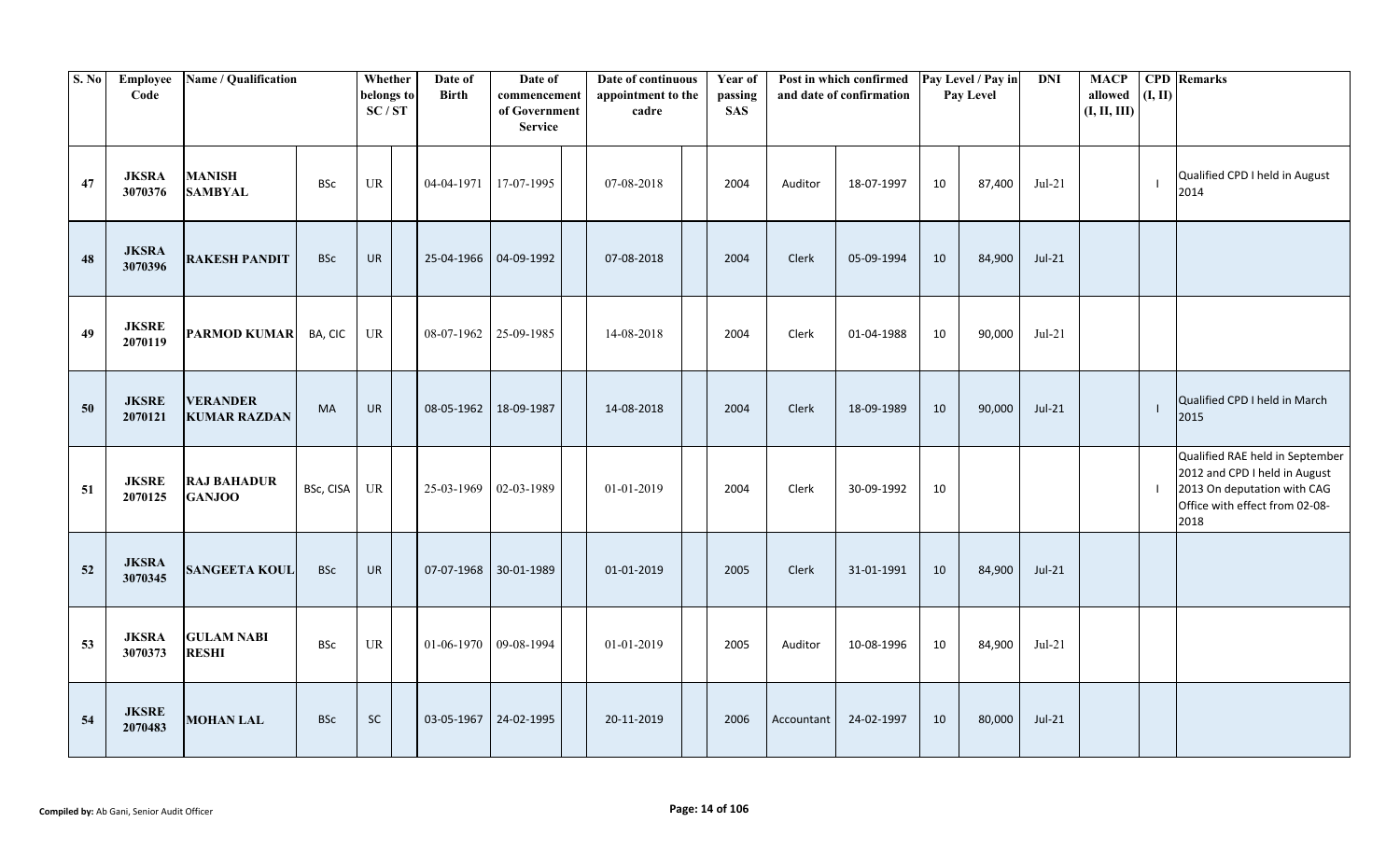| S. No | Employee<br>Code        | Name / Qualification                 |                                             | Whether<br>belongs to<br>SC/ST | Date of<br><b>Birth</b> | Date of<br>commencement<br>of Government<br><b>Service</b> | Date of continuous<br>appointment to the<br>cadre | Year of<br>passing<br><b>SAS</b> |              | Post in which confirmed<br>and date of confirmation |    | Pay Level / Pay in<br>Pay Level | $\bf{DNI}$ | <b>MACP</b><br>allowed<br>(I, II, III) | (I, II) | <b>CPD</b> Remarks                                                                                                                                                         |
|-------|-------------------------|--------------------------------------|---------------------------------------------|--------------------------------|-------------------------|------------------------------------------------------------|---------------------------------------------------|----------------------------------|--------------|-----------------------------------------------------|----|---------------------------------|------------|----------------------------------------|---------|----------------------------------------------------------------------------------------------------------------------------------------------------------------------------|
| 55    | <b>JKSRE</b><br>2070358 | <b>MOHD-SHAFI</b><br><b>KHAN</b>     | <b>BCom</b>                                 | UR                             | 10-03-1966 01-07-1991   |                                                            | 20-11-2019                                        | 2005                             | Accountant   | 03-07-1993                                          | 10 | 84,900                          | $Jul-21$   |                                        |         |                                                                                                                                                                            |
| 56    | <b>JKSRE</b><br>2070359 | <b>SAJAD AHMAD</b><br><b>BHAT</b>    | BSc. PG<br>(Diploma<br>in Business<br>Admn) | <b>UR</b>                      | 30-03-1966 03-07-1991   |                                                            | 20-11-2019                                        | 2005                             | Accountant   | 03-07-1993                                          | 10 | 84,900                          | $Jul-21$   |                                        |         |                                                                                                                                                                            |
| 57    | <b>JKSRE</b><br>2070311 | <b>KUSUM LATA</b><br><b>SADHU</b>    | BA                                          | UR                             | 25-10-1965              | 05-05-1986                                                 | 20-11-2019                                        | 2005                             | Clerk        | 05-05-1988                                          | 10 | 87,400                          | $Jul-21$   |                                        |         | Qualified CPD I held in March<br>2017                                                                                                                                      |
| 58    | <b>UCDDA</b><br>2070443 | <b>RAVINDER</b><br><b>KUMAR</b>      | <b>BSc</b>                                  | <b>UR</b>                      |                         | 30-06-1962 04-04-1988                                      | 20-11-2019                                        | 2005                             | Clerk        | 30-04-1992                                          | 10 | 87,400                          | $Jan-22$   |                                        |         | On temporary adjustment with<br>AG (Audit), Uttarakhand<br>Dehradun with effect from 07-09-<br>2006 and as AO wef 12-09-2018.<br>Has qualified CPD I held in March<br>2014 |
| 59    | <b>JKSRE</b><br>2070576 | <b>SHIBAN</b><br><b>KRISHEN BHAT</b> | <b>BSc</b>                                  | UR                             | 25-05-1965              | 01-03-1990                                                 | 20-11-2019                                        | 2005                             | Clerk        | 31-03-1993                                          | 10 | 80,000                          | $Jul-21$   |                                        |         |                                                                                                                                                                            |
| 60    | <b>JKSRA</b><br>3070388 | <b>INAYAT ULLAH</b><br><b>WANI</b>   | Hr Sec II                                   | <b>UR</b>                      | 25-01-1964              | 28-06-1991                                                 | 20-11-2019                                        | 2006                             | <b>Clerk</b> | 29-06-1993                                          | 10 | 80,000                          | $Jul-21$   |                                        |         |                                                                                                                                                                            |
| 61    | <b>JKSRE</b><br>2070269 | <b>SANJAY KAUL</b><br><b>JALALI</b>  | Hr Sec                                      | UR                             | 01-04-1963              | 26-07-1985                                                 | 20-11-2019                                        | 2006                             | <b>Clerk</b> | 01-04-1988                                          | 10 | 84,900                          | $Jul-21$   |                                        |         |                                                                                                                                                                            |
| 62    | <b>JKSRE</b><br>2070326 | <b>MOHAMMAD</b><br><b>AYUB BHAT</b>  | Matric                                      | <b>UR</b>                      | 17-04-1962              | 05-05-1986                                                 | 20-11-2019                                        | 2006                             | Clerk        | 05-05-1988                                          | 10 | 87,400                          | $Jul-21$   |                                        |         | SO in A&E Office with effect from<br>07-02-2005                                                                                                                            |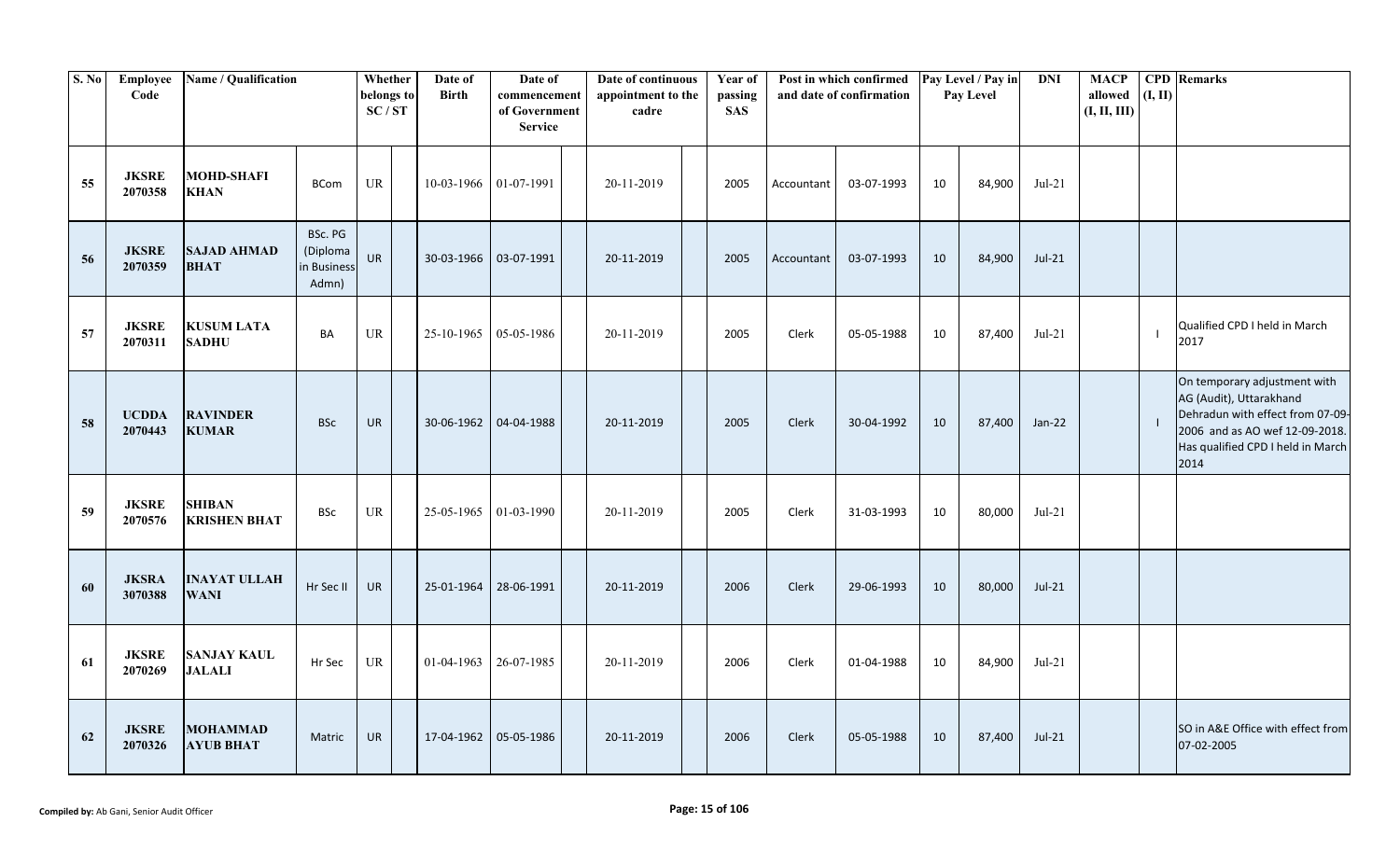| S. No | Employee<br>Code        | Name / Qualification                            |            | Whether<br>belongs to<br>SC/ST | Date of<br><b>Birth</b> | Date of<br>commencement<br>of Government<br><b>Service</b> | Date of continuous<br>appointment to the<br>cadre | Year of<br>passing<br><b>SAS</b> |              | Post in which confirmed<br>and date of confirmation |    | Pay Level / Pay in<br>Pay Level | <b>DNI</b> | <b>MACP</b><br>allowed<br>(I, II, III) | (I, II) | <b>CPD</b> Remarks                     |
|-------|-------------------------|-------------------------------------------------|------------|--------------------------------|-------------------------|------------------------------------------------------------|---------------------------------------------------|----------------------------------|--------------|-----------------------------------------------------|----|---------------------------------|------------|----------------------------------------|---------|----------------------------------------|
| 63    | <b>JKSRE</b><br>2070363 | <b>SHAFAT</b><br><b>AHAMAD</b><br><b>HANDOO</b> | <b>BSc</b> | UR                             | 07-10-1967              | 27-06-1991                                                 | 20-11-2019                                        | 2006                             | Accountant   | 31-08-1993                                          | 10 | 84,900                          | $Jul-21$   |                                        |         |                                        |
| 64    | <b>JKSRE</b><br>2070370 | <b>NOOR</b><br><b>MOHAMMAD</b><br><b>GANAI</b>  | <b>BSc</b> | <b>UR</b>                      | 24-02-1966              | 10-07-1991                                                 | 20-11-2019                                        | 2006                             | Accountant   | 31-08-1993                                          | 10 | 84,900                          | $Jul-21$   |                                        |         |                                        |
| 65    | <b>JKSRE</b><br>2070377 | <b>MOHD JABAR</b><br><b>MIR</b>                 | <b>MSc</b> | UR                             | 24-01-1964              | 10-07-1991                                                 | 20-11-2019                                        | 2006                             | Accountant   | 10-07-1993                                          | 10 | 84,900                          | $Jul-21$   |                                        |         |                                        |
| 66    | 406                     | <b>UCDDE2070 INDER KRISHAN</b><br><b>KOUL</b>   | <b>BSc</b> | <b>UR</b>                      | 27-03-1965 24-09-1987   |                                                            | 20-11-2019                                        | 2006                             | <b>Clerk</b> | 24-09-1989                                          | 10 | 87,400                          | $Jul-21$   |                                        |         | Qualified CPD I held in March<br>2016  |
| 67    | <b>JKSRE</b><br>2070417 | <b>VINOD KUMAR</b><br><b>REVOO</b>              | Matric     | UR                             | 30-11-1965              | 21-12-1987                                                 | 20-11-2019                                        | 2006                             | Clerk        | 31-10-1991                                          | 10 | 87,400                          | Jul-21     |                                        |         | Qualified CPD I held in March<br>2015  |
| 68    | <b>JKSRE</b><br>2070427 | <b>KANWAL</b><br><b>KRISHEN DHAR</b>            | <b>BA</b>  | <b>UR</b>                      | 23-02-1963              | 30-03-1988                                                 | 20-11-2019                                        | 2006                             | Clerk        | 30-03-1990                                          | 10 | 8,490                           | $Jul-21$   |                                        |         |                                        |
| 69    | <b>JKSRE</b><br>2070613 | <b>MADAN LAL</b>                                | <b>BSc</b> | UR                             | 12-03-1968              | 08-02-1991                                                 | 20-11-2019                                        | 2006                             | Clerk        | 28-02-1994                                          | 10 | 80,000                          | $Jul-21$   |                                        |         | Qualified CPD I held in August<br>2015 |
| 70    | <b>JKSRE</b><br>2070622 | <b>NELOFER</b><br><b>PANDITH</b>                | <b>BSc</b> | <b>UR</b>                      |                         | 16-12-1971 02-07-1991                                      | 20-11-2019                                        | 2006                             | Clerk        | 30-04-1993                                          | 10 | 77,700                          | $Jul-21$   |                                        |         |                                        |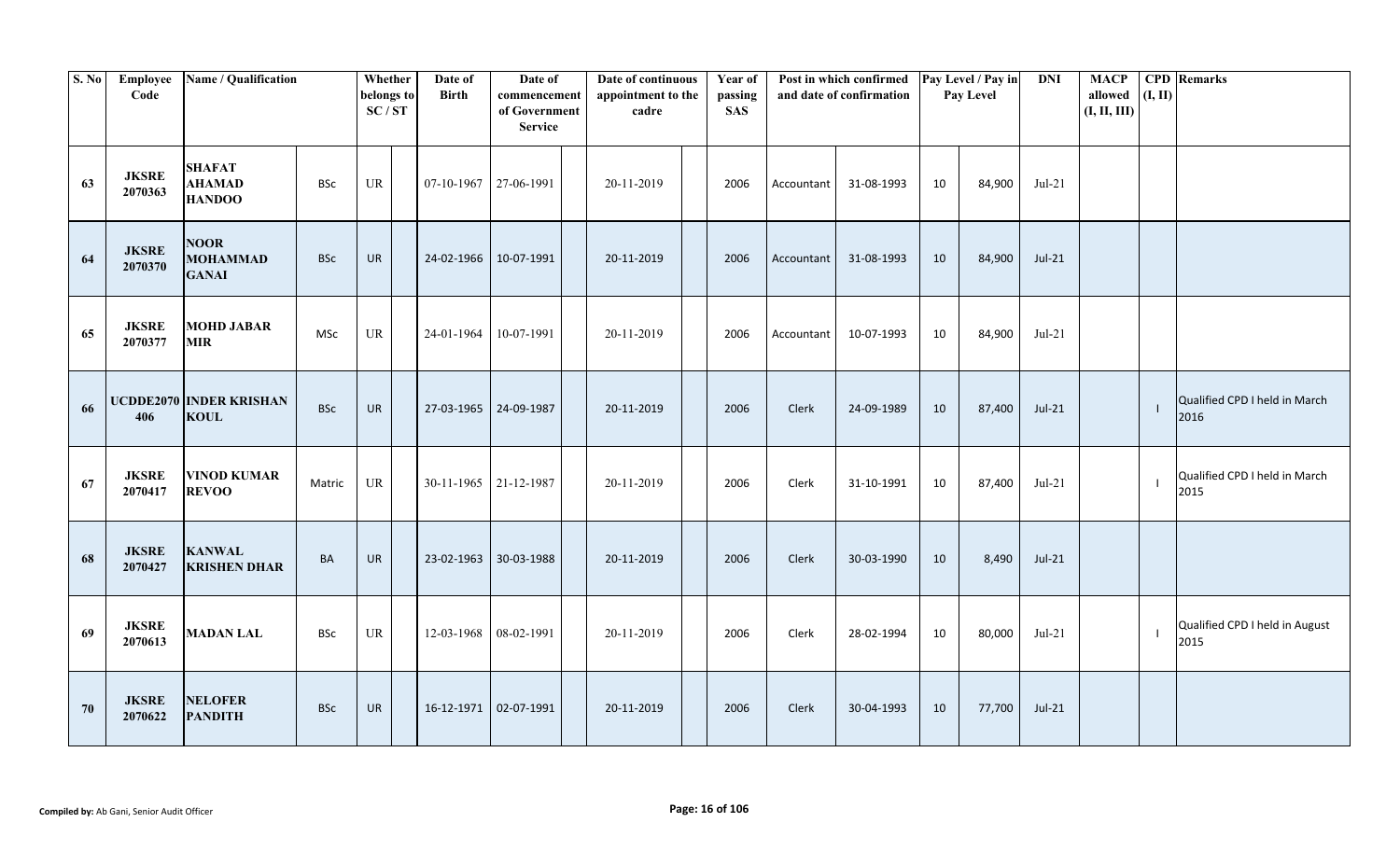| S. No | Employee<br>Code        | Name / Qualification                  |            | Whether<br>belongs to<br>SC/ST | Date of<br><b>Birth</b> | Date of<br>commencement<br>of Government<br><b>Service</b> | Date of continuous<br>appointment to the<br>cadre | Year of<br>passing<br><b>SAS</b> |            | Post in which confirmed<br>and date of confirmation |    | Pay Level / Pay in<br>Pay Level | <b>DNI</b> | <b>MACP</b><br>allowed<br>(I, II, III) | (I, II) | <b>CPD</b> Remarks                     |
|-------|-------------------------|---------------------------------------|------------|--------------------------------|-------------------------|------------------------------------------------------------|---------------------------------------------------|----------------------------------|------------|-----------------------------------------------------|----|---------------------------------|------------|----------------------------------------|---------|----------------------------------------|
| 71    | <b>JKSRE</b><br>2070647 | <b>SHOWKAT</b><br><b>AHMAD AKHOON</b> | <b>BSc</b> | UR                             | 06-04-1966              | 02-07-1991                                                 | 20-11-2019                                        | 2006                             | Clerk      | 31-08-1997                                          | 10 | 77,700                          | $Jul-21$   |                                        |         |                                        |
| 72    | <b>JKSRE</b><br>2070626 | <b>BASHIR AHMAD</b><br><b>NAJAR</b>   | <b>BSc</b> | <b>UR</b>                      | 03-02-1971              | 03-07-1991                                                 | 20-11-2019                                        | 2006                             | Clerk      | 03-07-1993                                          | 10 | 80,000                          | $Jul-21$   |                                        |         | Qualified CPD I held in August<br>2016 |
| 73    | <b>JKSRE</b><br>2070619 | <b>HAMID ULLAH</b><br><b>BHAT</b>     | <b>BSc</b> | UR                             | 03-04-1971              | 10-07-1991                                                 | 20-11-2019                                        | 2006                             | Clerk      | 31-01-1994                                          | 10 | 77,700                          | $Jul-21$   |                                        |         |                                        |
| 74    | <b>JKSRE</b><br>2070346 | <b>KEWAL KRISHEN</b><br><b>GANJOO</b> | BA         | UR                             |                         | 02-04-1962 24-09-1987 AN                                   | 20-11-2019                                        | 2006                             | Clerk      | 25-09-1989                                          | 10 | 84,900                          | $Jul-21$   |                                        |         |                                        |
| 75    | <b>JKSRE</b><br>2070360 | <b>BASHIR AHMAD</b><br><b>MIR</b>     | <b>BSc</b> | UR                             | 01-04-1966 27-06-1991   |                                                            | 20-11-2019                                        | 2006                             | Accountant | 27-06-1993                                          | 10 | 84,900                          | $Jul-21$   |                                        |         |                                        |
| 76    | <b>JKSRE</b><br>2070429 | <b>ABDUL GANI</b><br><b>HAJAM</b>     | BA         | <b>UR</b>                      | 25-05-1965              | 30-03-1988                                                 | 20-11-2019                                        | 2006                             | Clerk      | 30-03-1990                                          | 10 | 84,900                          | $Jul-21$   |                                        |         |                                        |
| 77    | <b>JKSRE</b><br>2070450 | <b>RAMESH KUMAR</b><br><b>KOUL</b>    | <b>BSc</b> | UR                             |                         | 04-03-1966 27-02-1989                                      | 20-11-2019                                        | 2006                             | Clerk      | 30-04-1992                                          | 10 | 82,400                          | $Jul-21$   |                                        |         |                                        |
| 78    | <b>JKSRE</b><br>2070451 | <b>RAJESH ZADOO</b>                   | <b>BSc</b> | <b>UR</b>                      | 25-10-1965              | 27-02-1989                                                 | 20-11-2019                                        | 2006                             | Clerk      | 30-04-1992                                          | 10 | 82,400                          | $Jul-21$   |                                        |         |                                        |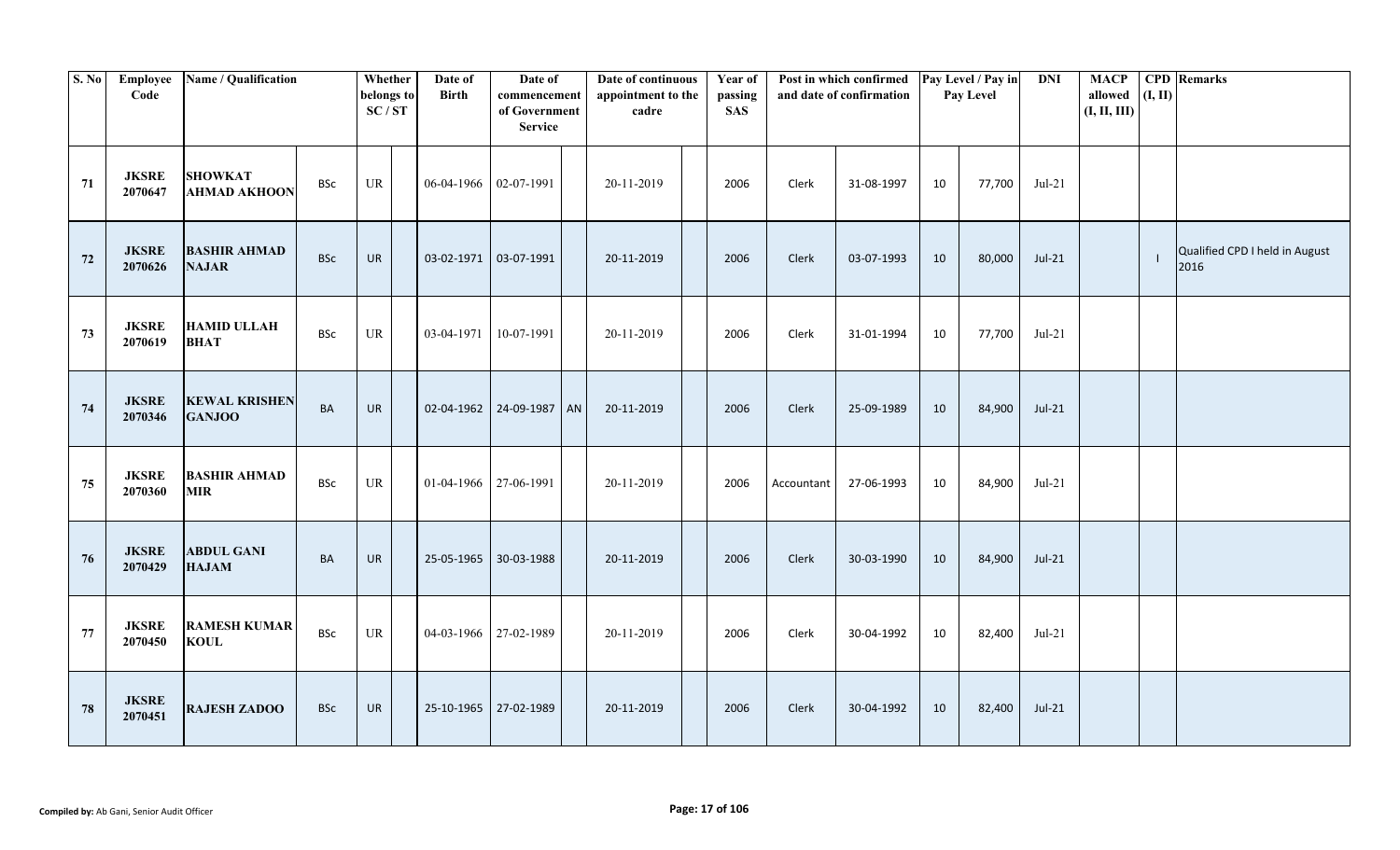| S. No | Employee<br>Code        | Name / Qualification               |                       | Whether<br>belongs to<br>SC/ST | Date of<br><b>Birth</b>           | Date of<br>commencement<br>of Government<br><b>Service</b> | Date of continuous<br>appointment to the<br>cadre | Year of<br>passing<br><b>SAS</b> |       | Post in which confirmed<br>and date of confirmation |    | Pay Level / Pay in<br>Pay Level | <b>DNI</b> | <b>MACP</b><br>allowed<br>(I, II, III) | (I, II) | <b>CPD</b> Remarks                     |
|-------|-------------------------|------------------------------------|-----------------------|--------------------------------|-----------------------------------|------------------------------------------------------------|---------------------------------------------------|----------------------------------|-------|-----------------------------------------------------|----|---------------------------------|------------|----------------------------------------|---------|----------------------------------------|
| 79    | <b>JKSRE</b><br>2070555 | <b>SUNEETA BHAT</b>                | <b>BSc</b>            | UR                             | 13-03-1963                        | 07-11-1989                                                 | 20-11-2019                                        | 2006                             | Clerk | 31-03-1993                                          | 10 | 77,700                          | $Jul-21$   |                                        |         |                                        |
| 80    | <b>JKSRE</b><br>2070611 | <b>PAWAN KUMAR</b><br><b>KOUL</b>  | <b>BSc</b>            | <b>UR</b>                      | 07-06-1967                        | 07-02-1991                                                 | 20-11-2019                                        | 2006                             | Clerk | 07-02-1993                                          | 10 | 77,700                          | $Jul-21$   |                                        |         |                                        |
| 81    | <b>JKSRE</b><br>2070615 | <b>HARI KRISHEN</b><br><b>KOUL</b> | <b>BCom</b>           | UR                             | 01-03-1965                        | 08-02-1991                                                 | 20-11-2019                                        | 2006                             | Clerk | 28-02-1994                                          | 10 | 77,700                          | $Jul-21$   |                                        |         |                                        |
| 82    | <b>JKSRE</b><br>2070606 | <b>SUNEEL KUMAR</b><br><b>KOUL</b> | BSC&<br><b>PGDCSA</b> | <b>UR</b>                      |                                   | 03-05-1965 23-03-1992                                      | 20-11-2019                                        | 2006                             | Clerk | 23-03-1994                                          | 10 | 80,000                          | $Jul-21$   |                                        |         | Qualified CPD I held in March<br>2017  |
| 83    | <b>JKSRA</b><br>3070357 | <b>BIMLA KUMARI</b><br><b>KOUL</b> | MA, BEd               | UR                             | 26-03-1963                        | 02-02-1989                                                 | 20-11-2019                                        | 2008                             | Clerk | 03-02-1991                                          | 10 | 82,400                          | $Jul-21$   |                                        |         |                                        |
| 84    | <b>JKSRE</b><br>2070391 | <b>AJAY KUMAR</b><br><b>RAINA</b>  | Hr Sec                |                                | UR   PH   10-03-1966   21-09-1987 |                                                            | 20-11-2019                                        | 2008                             | Clerk | 21-09-1989                                          | 10 | 87,400                          | $Jul-21$   |                                        |         | Qualified CPD I held in August<br>2016 |
| 85    | <b>JKSRE</b><br>2070469 | <b>KANWAL</b><br><b>KUMAR BHAT</b> | <b>BCom</b>           | UR                             | 10-04-1965                        | 08-03-1989                                                 | 20-11-2019                                        | 2008                             | Clerk | 30-04-1992                                          | 10 | 84,900                          | $Jul-21$   |                                        |         |                                        |
| 86    | <b>JKSRE</b><br>2070498 | <b>JASBIR SINGH</b>                | BA                    | <b>UR</b>                      | 12-01-1967                        | 07-04-1989                                                 | 20-11-2019                                        | 2008                             | Clerk | 30-09-1992                                          | 10 | 82,400                          | $Jul-21$   |                                        |         |                                        |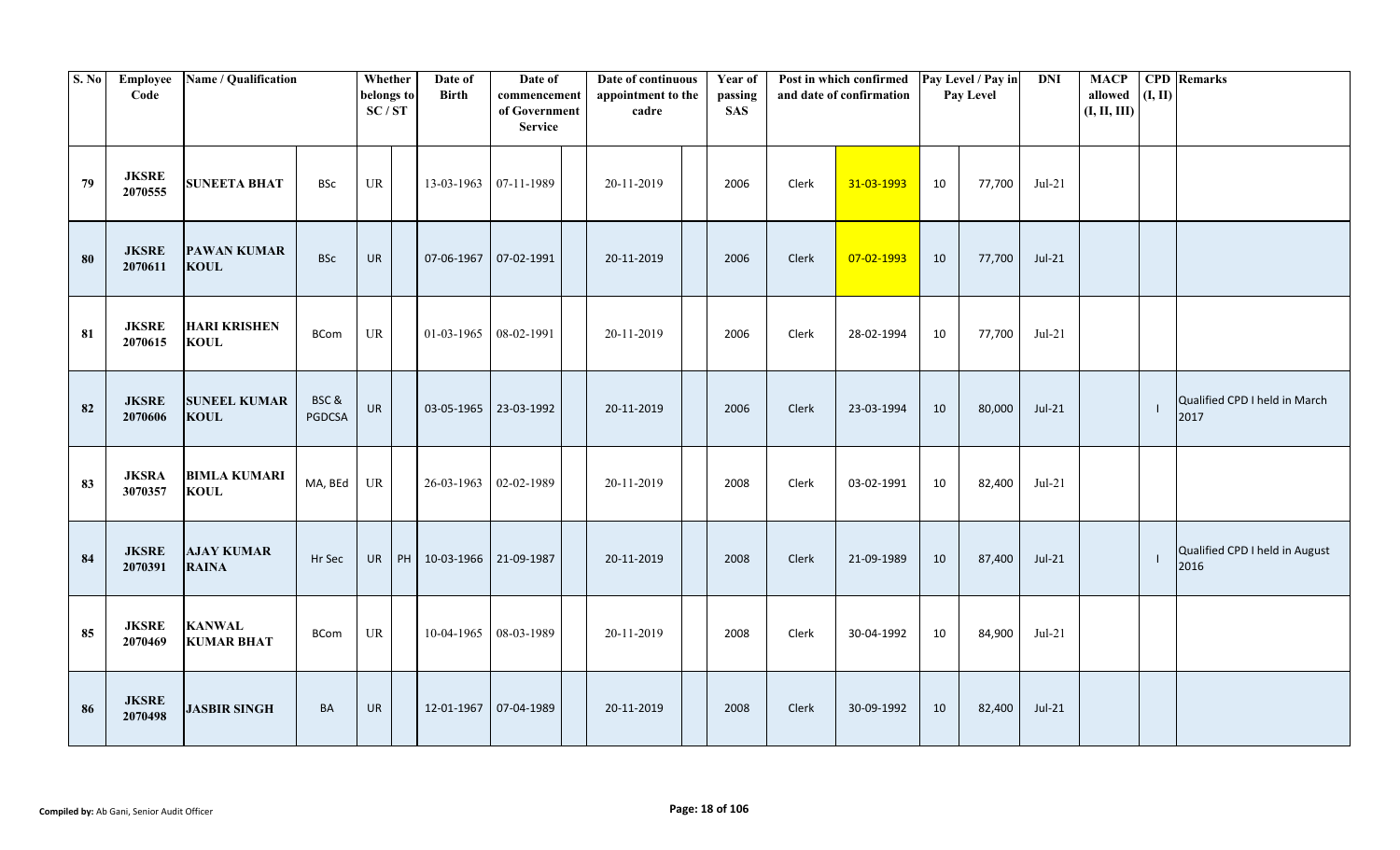| <b>S. No</b> | Employee<br>Code        | Name / Qualification               |            | Whether<br>belongs to<br>SC/ST | Date of<br><b>Birth</b> | Date of<br>commencement<br>of Government<br><b>Service</b> | Date of continuous<br>appointment to the<br>cadre | Year of<br>passing<br><b>SAS</b> |            | Post in which confirmed<br>and date of confirmation |    | Pay Level / Pay in<br>Pay Level | <b>DNI</b> | <b>MACP</b><br>allowed $(I, II)$<br>(I, II, III) | <b>CPD</b> Remarks                    |
|--------------|-------------------------|------------------------------------|------------|--------------------------------|-------------------------|------------------------------------------------------------|---------------------------------------------------|----------------------------------|------------|-----------------------------------------------------|----|---------------------------------|------------|--------------------------------------------------|---------------------------------------|
| 87           | <b>JKSRA</b><br>3070347 | <b>BALDEV RAJ</b>                  | <b>BSc</b> | <b>SC</b>                      |                         | 16-02-1966 06-12-1993                                      | 20-11-2019                                        | 2010                             | Auditor    | 07-12-1995                                          | 10 | 82,400                          | $Jul-21$   |                                                  |                                       |
| 88           | <b>JKSRE</b><br>2070508 | <b>YOGINDER PAL</b>                | <b>MA</b>  | <b>SC</b>                      |                         | 10-05-1966 09-04-1996                                      | 20-11-2019                                        | 2010                             | Accountant | 30-04-1998                                          | 10 | 82,400                          | $Jul-21$   |                                                  | Qualified CPD I held in March<br>2017 |
| 89           | <b>JKSRA</b><br>3070352 | <b>KAMAL RAJ</b><br><b>DIGRA</b>   | MA         | SC                             |                         | $06-08-1962$ 06-12-1993                                    | 20-11-2019                                        | 2012                             | Auditor    | 07-12-1995                                          | 10 | 82,400                          | $Jul-21$   |                                                  |                                       |
| 90           | <b>JKSRE</b><br>2070550 | <b>ANITA KAK</b>                   | <b>BSc</b> | UR                             | 13-07-1964              | 28-08-1989                                                 | 20-11-2019                                        | 2008                             | Clerk      | 30-09-1992                                          | 10 | 73,200                          | $Jul-21$   |                                                  |                                       |
| 91           | <b>JKSRA</b><br>3070340 | <b>MUSHTAQ</b><br><b>AHMAD MIR</b> | <b>BSc</b> | UR                             | 02-04-1968              | 17-07-1991                                                 | 20-11-2019                                        | 2009                             | Auditor    | 17-07-1993                                          | 10 | 84,900                          | $Jul-21$   |                                                  |                                       |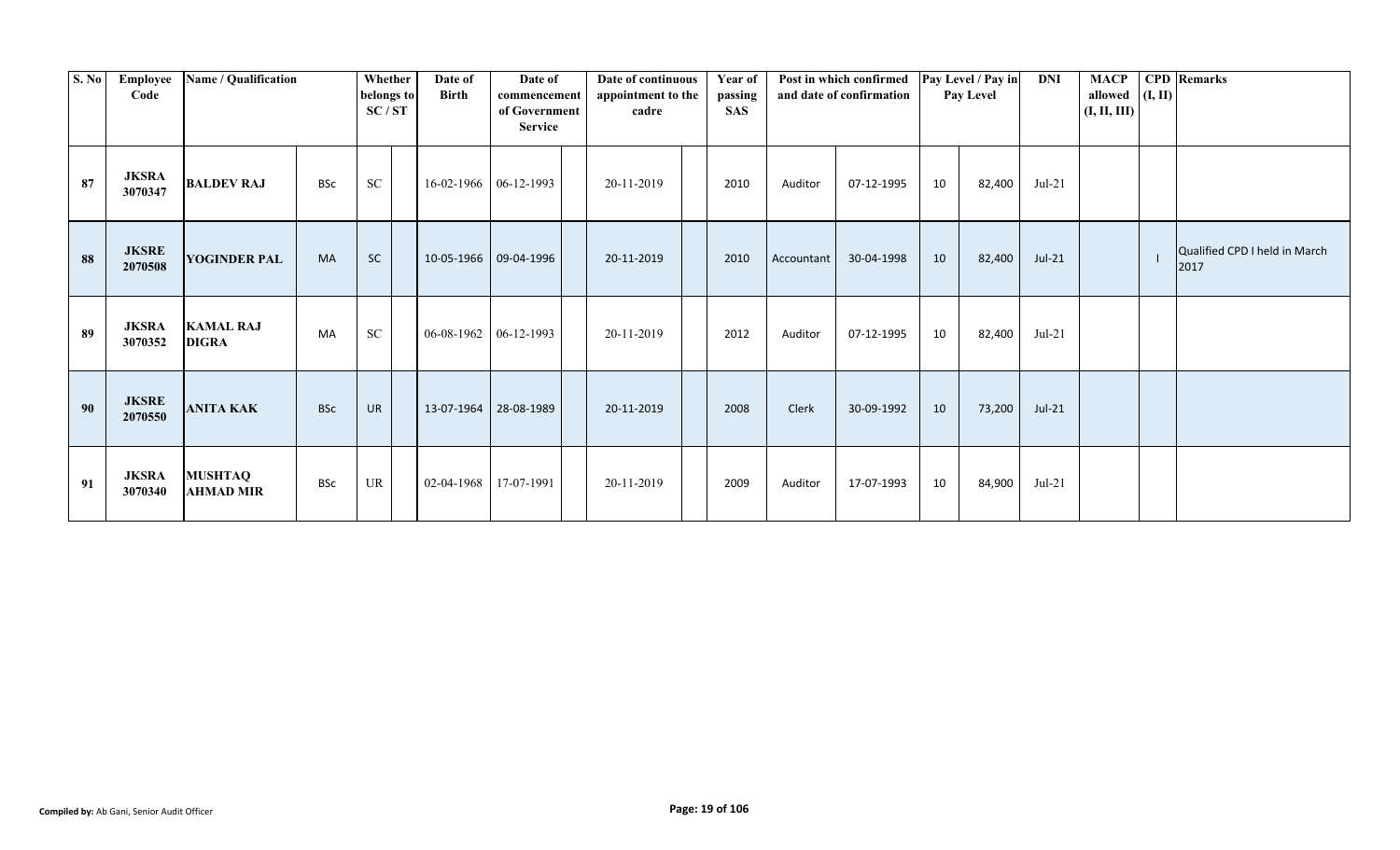# **SENIOR AUDIT OFFICER (COMMERCIAL)**

# **PAY LEVEL 11 and 10**

# **Sanctioned Strength: 11 (06 Permanent, 05 Temporary)**

| S. No          | Employee<br>Code        | Name / Qualification                |                        | Whether<br>belongs to<br>SC/ST | Date of Birth | Date of<br>commencement of<br>Government<br><b>Service</b> | Date of continuous<br>appointment to the<br>cadre | Year of<br>passing<br><b>SAS</b> | Post in which confirmed | and date of confirmation |    | Pay Level / Pay in<br><b>Pay Level</b> | <b>DNI</b> | <b>MACP</b><br>allowed<br>(I, II, III) | (I, II)        | <b>CPD</b> Remarks                                                                                       |
|----------------|-------------------------|-------------------------------------|------------------------|--------------------------------|---------------|------------------------------------------------------------|---------------------------------------------------|----------------------------------|-------------------------|--------------------------|----|----------------------------------------|------------|----------------------------------------|----------------|----------------------------------------------------------------------------------------------------------|
|                | <b>JKSRA</b><br>5011412 | <b>YOGESHWAR</b><br><b>KUMAR</b>    | <b>BCom</b>            | <b>OBC</b>                     | 17-04-1977    | 29-04-1998                                                 | 12-06-2015                                        | $Jun-05$                         | <sub>SO</sub>           | 17-06-2002               | 10 | 92,700                                 | $Jul-21$   |                                        | $\blacksquare$ | Qualified CPD I held in<br>August 2014                                                                   |
| 2              | <b>JKSRA</b><br>5011432 | <b>MOHD. YAQUB</b><br><b>BHAT</b>   | HSc-II                 | UR                             | 01-03-1968    | 19-03-1987                                                 | 12-06-2015                                        | $Jun-05$                         | Steno                   | 20-03-1989               | 10 | 84,900                                 | $Jul-21$   |                                        |                |                                                                                                          |
| $\mathbf{3}$   | <b>JKSRA</b><br>5011437 | <b>JANAKRAJ</b><br><b>POKHRIYAL</b> | MCom                   | <b>UR</b>                      | 06-10-1971    | 17-07-1995                                                 | 26-08-2015                                        | $Nov-01$                         | Auditor                 | 17-07-1997               | 10 | 92,700                                 | $Jul-21$   |                                        |                | Qualified RAE held in<br>March 2015                                                                      |
| $\overline{4}$ | <b>JKSRA</b><br>5011460 | <b>SANJAY KUMAR</b><br><b>RAINA</b> | BSc                    | UR                             | 27-03-1968    | 01-05-1995                                                 | 14-06-2016                                        | $Jun-05$                         | Auditor                 | 01-05-1997               | 10 | 90,000                                 | $Jan-22$   |                                        |                | Qualified RAE / CPD I<br>held in March 2015                                                              |
| 5 <sup>5</sup> | <b>JKSRA</b><br>5011732 | <b>SURJEET SINGH</b>                | BCom/<br>Diploma in IT | <b>SC</b>                      | 14-10-1982    | 12-08-2004                                                 | 07-11-2016                                        | $Jun-05$                         | <b>SO</b>               | 12-08-2006               | 10 | 90,000                                 | $Jul-21$   |                                        | $\;$ II        | Qualified CPD I held in<br>August 2013, RAE held in<br>August 2014 and CPD II<br>held in September 2017. |
| 6              | <b>JKSRA</b><br>5011829 | <b>DHRUV RAJ</b><br><b>HANDOO</b>   | <b>BSc</b>             | <b>UR</b>                      | 15-03-1970    | 12-09-1994                                                 | 13-09-2017                                        | $Jun-05$                         | Auditor                 | 13-09-1996               | 10 | 84,900                                 | $Jul-21$   |                                        |                |                                                                                                          |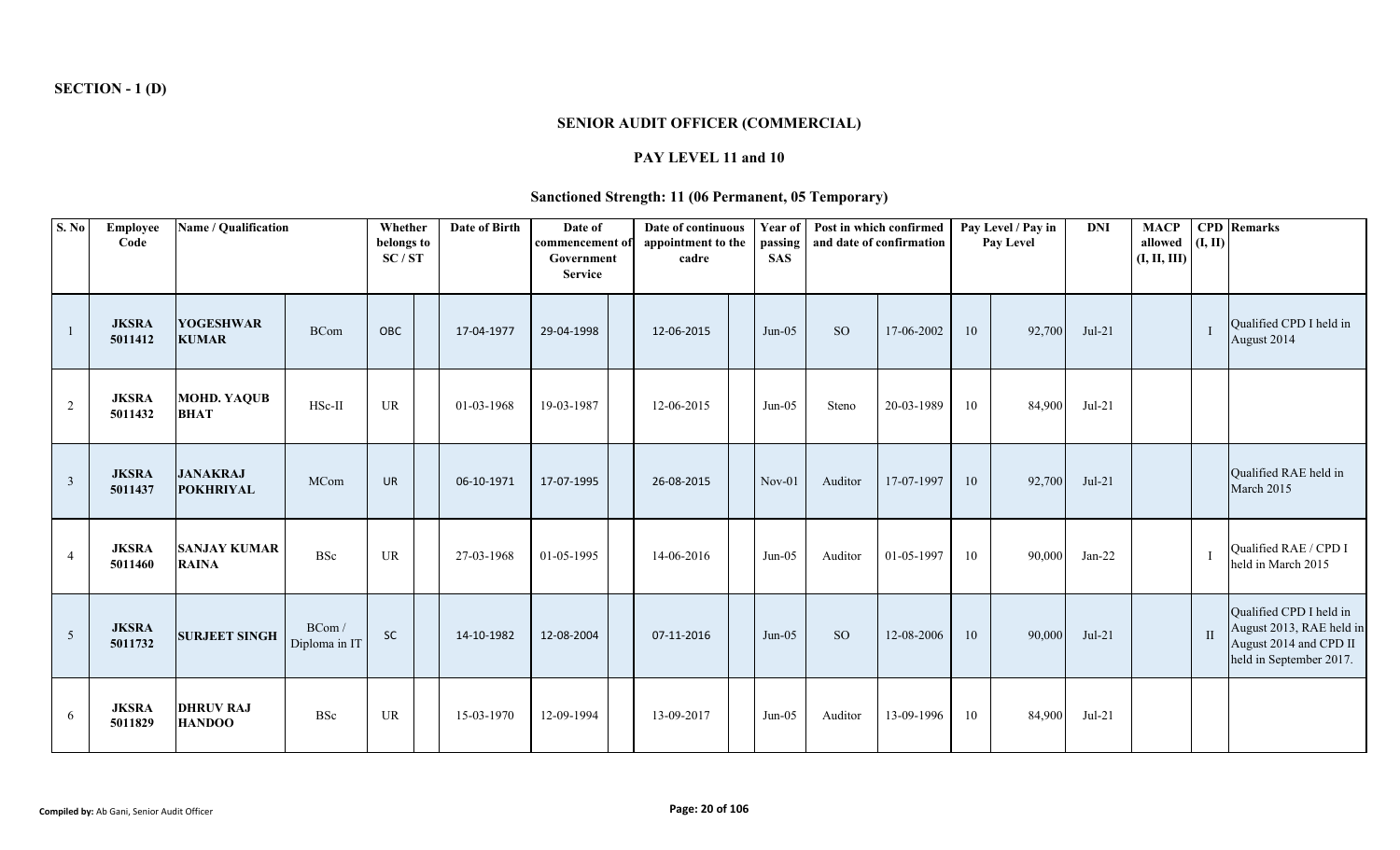| S. No  | Employee<br>Code        | Name / Qualification                |             | Whether<br>belongs to<br>SC/ST | Date of Birth | Date of<br>commencement of<br>Government<br><b>Service</b> | Date of continuous<br>appointment to the<br>cadre | <b>SAS</b> | Year of Post in which confirmed | passing   and date of confirmation |    | Pay Level / Pay in<br>Pay Level | DNI      | <b>MACP</b><br>allowed $($ I, II)<br>(I, II, III) | <b>CPD</b> Remarks             |
|--------|-------------------------|-------------------------------------|-------------|--------------------------------|---------------|------------------------------------------------------------|---------------------------------------------------|------------|---------------------------------|------------------------------------|----|---------------------------------|----------|---------------------------------------------------|--------------------------------|
| $\tau$ | <b>JKSRA</b><br>5011772 | <b>RAJU</b>                         | <b>BCom</b> | <b>SC</b>                      | 23-09-1978    | 20-08-2004                                                 | 02-04-2018                                        | $Jun-08$   | SO(C)                           | 05-07-2008                         | 10 | 87,400                          | $Jan-22$ |                                                   |                                |
| 8      | <b>JKSRA</b><br>5012331 | <b>RAJU</b><br><b>BHANOTRA</b>      | BSc         | UR                             | 09-02-1969    | 17-10-1994                                                 | 20-11-2019                                        | Jul-05     | Auditor                         | 18-11-1996                         | 10 | 82,400                          | $Jul-21$ |                                                   |                                |
| 9      | <b>UCDDC</b><br>5012030 | <b>PUNEET BAJAJ</b>                 | MCom        | <b>UR</b>                      | 01-09-1982    | 24-12-2007                                                 | 20-11-2019                                        | $Jul-05$   | AAO(C)                          | 31-08-2011                         | 10 | 80,000                          | $Jul-21$ |                                                   | Qualified CPD I in May<br>2018 |
| 10     | ВНРТА<br>5012055        | <b>SACHIN KUMAR</b><br><b>SINGH</b> | <b>BCom</b> | OBC                            | 27-06-1979    | 19-12-2007                                                 | 20-11-2019                                        | Aug-11     | AAO(C)                          | 31-08-2011                         | 10 | 75,400                          | $Jul-21$ |                                                   |                                |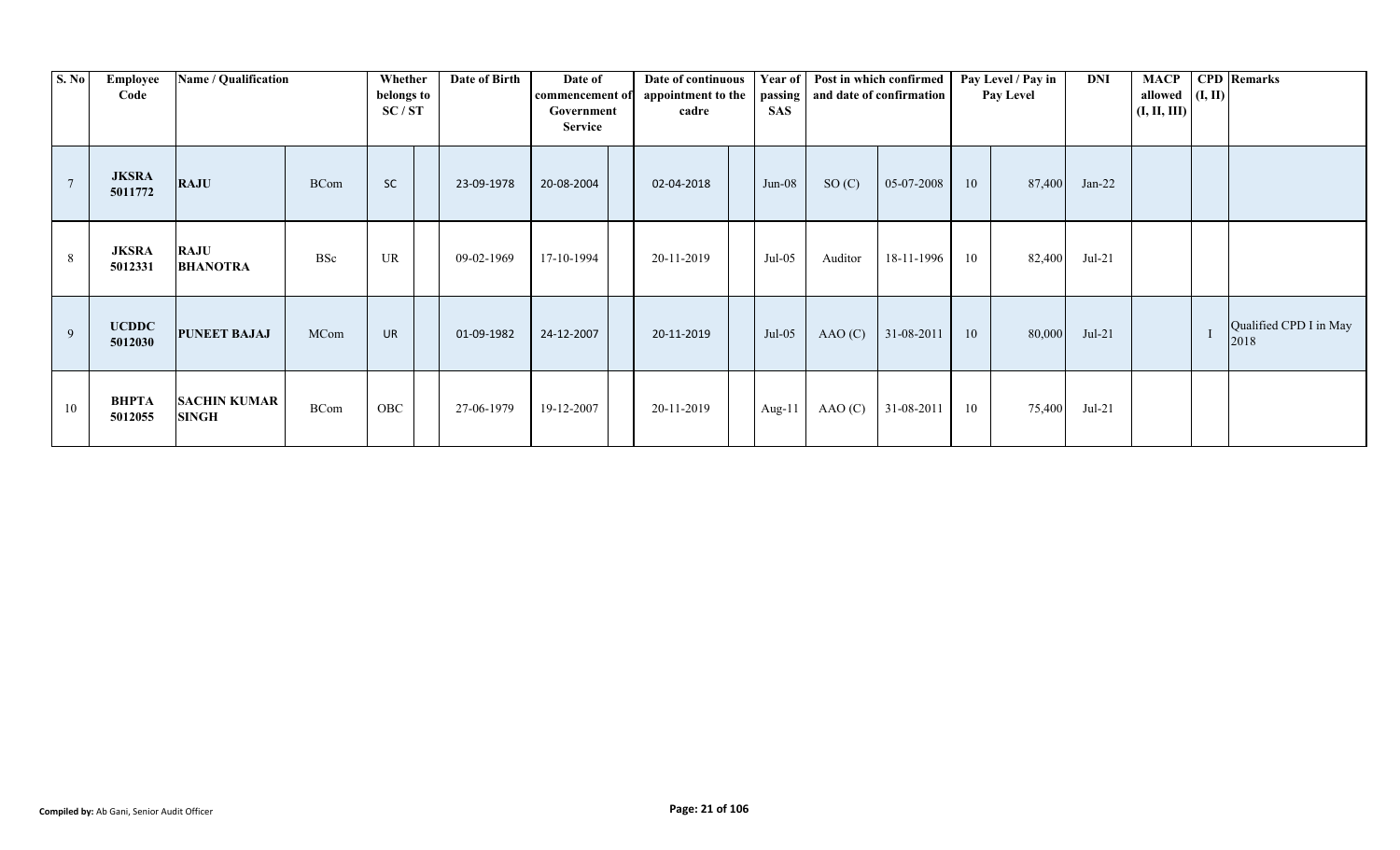# **ASSISTANT AUDIT OFFICER (CIVIL)**

| S. No          | <b>Employee</b><br>Code | Name / Qualification               |                    | Whether<br>belongs to<br>SC/ST | Date of<br><b>Birth</b> | Date of joining /<br>commencement of<br>Government<br><b>Service</b> | Date of<br>continuous<br>appointment to<br>the cadre | Year of<br>passing SAS |            | Post in which confirmed   Pay Level / Pay in<br>and date of confirmation |   | Pay Level | <b>DNI</b> | <b>MACP</b><br>allowed $(I, II)$<br>(I, II, III) | <b>CPD</b> Remarks                                                                                                                    |
|----------------|-------------------------|------------------------------------|--------------------|--------------------------------|-------------------------|----------------------------------------------------------------------|------------------------------------------------------|------------------------|------------|--------------------------------------------------------------------------|---|-----------|------------|--------------------------------------------------|---------------------------------------------------------------------------------------------------------------------------------------|
|                | <b>JKSRA</b><br>3070371 | <b>SUSHIL</b><br><b>KUMAR-II</b>   | <b>BA</b>          | <b>UR</b>                      | 25-10-1968              | 17-11-1994                                                           | 29-03-2010                                           | 2009                   | Auditor    | 18-11-1996                                                               | 9 | 80,200    | $Jul-21$   |                                                  | Qualified mandatory training held<br>on 30-12-2019 for promotion to<br>Sr AO cadre                                                    |
| $\overline{2}$ | <b>JKSRA</b><br>3070389 | <b>TARIQ</b><br><b>AHMAD KOUL</b>  | <b>BSc</b>         | UR                             | 07-01-1970              | 02-07-1991                                                           | 24-08-2010                                           | 2009                   | Clerk      | 02-07-1993                                                               | 9 | 73,400    | $Jul-21$   |                                                  | Qualified mandatory training held<br>on 30-12-2019 for promotion to<br>Sr AO cadre                                                    |
| $\overline{3}$ | <b>JKSRE</b><br>2070349 | <b>MAHRAJ</b><br><b>KRISHEN</b>    | <b>BA</b>          | <b>UR</b>                      | 05-03-1965              | 14-08-1987                                                           | 12-04-2010                                           | 2009                   | Clerk      | 14-09-1989                                                               | 9 | 82,600    | $Jul-21$   |                                                  | Qualified mandatory training held<br>on 30-12-2019 for promotion to<br>Sr AO cadre                                                    |
|                | <b>JKSRE</b><br>2070367 | <b>MOHD AMIN</b><br><b>BHAT</b>    | MA                 | UR                             | 02-07-1963              | 12-07-1991                                                           | 12-04-2010                                           | 2009                   | Accountant | 31-08-1993                                                               | 9 | 82,600    | $Jul-21$   |                                                  | Qualified mandatory training held<br>on 30-12-2019 for promotion to<br>Sr AO cadre                                                    |
| 5              | <b>JKSRE</b><br>2070509 | <b>BHAJAN</b><br><b>SINGH</b>      | MA, CIC            | <b>UR</b>                      | 20-10-1962              | 28-02-1989                                                           | 12-04-2010                                           | 2009                   | Clerk      | 30-09-1992                                                               | 9 | 80,200    | $Jul-21$   |                                                  | Qualified CPD I held in<br>September2017. Also qualified<br>mandatory training held on 30-12-<br>2019 for promotion to Sr AO<br>cadre |
| 6              | <b>JKSRE</b><br>2070669 | <b>NISSAR</b><br><b>AHMAD LONE</b> | <b>HSE Part II</b> | UR                             | 07-02-1969              | 10-07-1991                                                           | 12-04-2010                                           | 2009                   | Clerk      | 31-08-1994                                                               | 9 | 67,200    | $Jul-21$   |                                                  | Qualified mandatory training held<br>on 30-12-2019 for promotion to<br>Sr AO cadre                                                    |

# **PAY LEVEL 09 (**After 04 years**) / 08 Sanctioned Strength: 179 (123 Permanent, 56 Temporary)**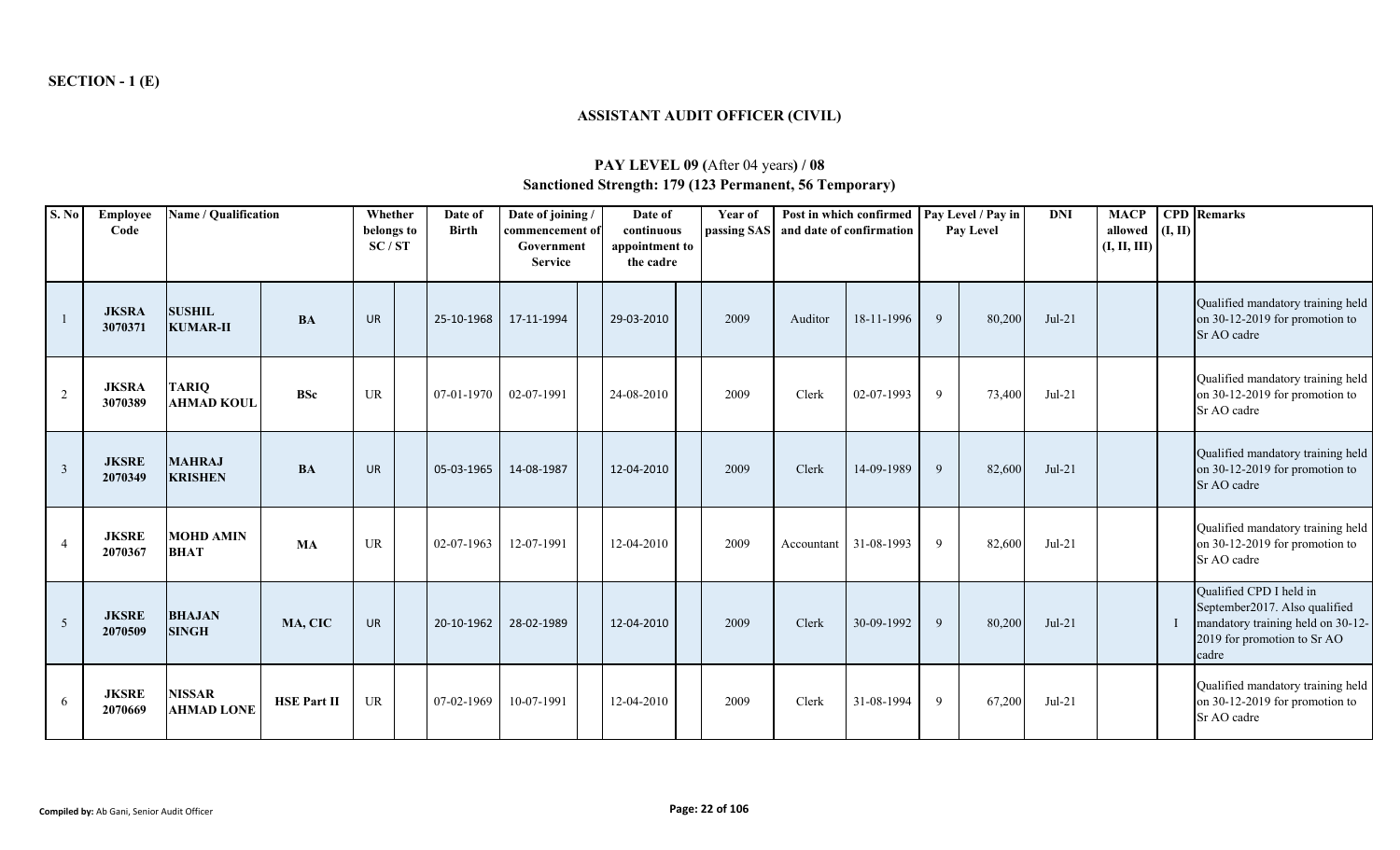| S. No          | Employee<br>Code        | Name / Qualification                             |             | Whether<br>belongs to<br>SC/ST | Date of<br><b>Birth</b> | Date of joining/<br>commencement of<br>Government<br><b>Service</b> | Date of<br>continuous<br>appointment to<br>the cadre | Year of<br>passing SAS |           | Post in which confirmed<br>and date of confirmation |   | Pay Level / Pay in<br>Pay Level | $\mathbf{DNI}$ | <b>MACP</b><br>allowed<br>(I, II, III) | (I, II) | <b>CPD</b> Remarks                                                                                                                                                                                                             |
|----------------|-------------------------|--------------------------------------------------|-------------|--------------------------------|-------------------------|---------------------------------------------------------------------|------------------------------------------------------|------------------------|-----------|-----------------------------------------------------|---|---------------------------------|----------------|----------------------------------------|---------|--------------------------------------------------------------------------------------------------------------------------------------------------------------------------------------------------------------------------------|
| $\overline{7}$ | <b>JKSRE</b><br>2070674 | <b>RAFIQ</b><br><b>AHMAD MIR</b>                 | <b>BSc</b>  | <b>UR</b>                      | 10-03-1966              | 10-07-1991                                                          | 12-04-2010                                           | 2009                   | Clerk     | 31-03-1995                                          | 9 | 67,200                          | $Jul-21$       |                                        |         | Qualified mandatory training held<br>on 30-12-2019 for promotion to<br>Sr AO cadre                                                                                                                                             |
| 8              | <b>JKSRA</b><br>3070344 | <b>NARINDER</b><br><b>KUMAR</b><br><b>LANGOO</b> | <b>BSc</b>  | UR                             | 10-03-1967              | 08-02-1989                                                          | 31-01-2011                                           | $Dec-10$               | Clerk     | 09-02-1991                                          | 9 | 85,100                          | $Jul-21$       |                                        |         | On temp adjustment as Senior<br>Auditor wef 08-04-1991 to 26-01-<br>2011 and as AAO wef 27-01-2011<br>with AG, Audit Haryana<br>Chandigarh. Qualified mandatory<br>training held on 30-12-2019 for<br>promotion to Sr AO cadre |
| 9              | <b>JKSRA</b><br>3070416 | <b>NARINDER</b><br><b>PAL SINGH</b>              | <b>BCom</b> | <b>UR</b>                      | 03-03-1973              | 03-01-1997                                                          | 27-01-2011                                           | 2010                   | Chowkidar | 04-01-1999                                          | 9 | 71,300                          | $Jul-21$       |                                        |         | Qualified mandatory training held<br>on 30-12-2019 for promotion to<br>Sr AO cadre                                                                                                                                             |
| 10             | <b>UKDDA</b><br>2070482 | <b>KULDEEP</b><br><b>KUMAR</b>                   | Matric      | UR                             | 13-04-1966              | 27-02-1989                                                          | 03-08-2011                                           | 2010                   | Clerk     | 30-04-1992                                          | 9 | 82,600                          | Jan-22         | III                                    |         | On Temporary Adjustment with<br>AG Uttrakhand Dehradun with<br>effect from 03-08-2011. Qualified<br>mandatory training held on 30-12-<br>2019 for promotion to Sr AO<br>cadre                                                  |
| 11             | <b>JKSRE</b><br>2070339 | <b>AYJAZ</b><br><b>AHMAD</b><br><b>TANGA</b>     | <b>BCom</b> | <b>UR</b>                      | 09-05-1964              | 14-08-1987                                                          | 27-04-2011                                           | 2010                   | Clerk     | 14-04-1989                                          | 9 | 82,600                          | $Jul-21$       |                                        |         | Qualified mandatory training held<br>on 30-12-2019 for promotion to<br>Sr AO cadre                                                                                                                                             |
| 12             | <b>JKSRE</b><br>2070592 | <b>RAMESH</b><br><b>KUMAR</b><br><b>THAKUR</b>   | <b>BCom</b> | UR                             | 12-12-1962              | 20-03-1989                                                          | 09-05-2011                                           | 2010                   | Clerk     | 30-04-1992                                          | 9 | 75,600                          | $Jul-21$       |                                        |         | Qualified mandatory training held<br>on 30-12-2019 for promotion to<br>Sr AO cadre                                                                                                                                             |
| 13             | <b>JKSRE</b><br>2070422 | <b>REETA</b><br><b>KUMARI</b><br><b>WANGNOO</b>  | <b>MA</b>   | <b>UR</b>                      | 29-04-1964              | 04-04-1988                                                          | 10-04-2012                                           | 2011                   | Clerk     | 24-04-1990                                          | 9 | 85,100                          | $Jan-22$       |                                        |         | Qualified mandatory training held<br>on 30-12-2019 for promotion to<br>Sr AO cadre                                                                                                                                             |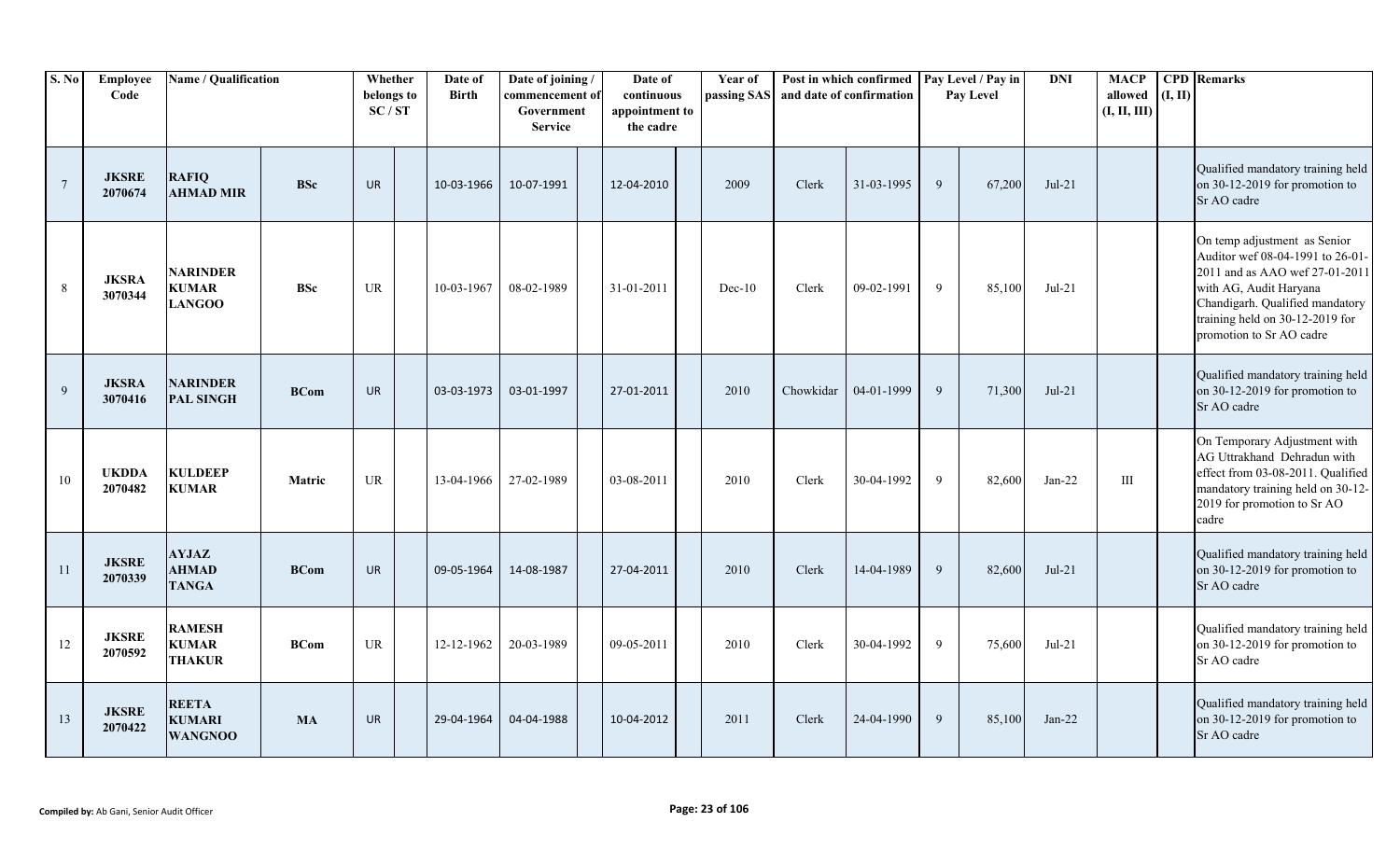| S. No | Employee<br>Code        | Name / Qualification                            |                    | Whether<br>belongs to<br>SC/ST | Date of<br><b>Birth</b> | Date of joining /<br>commencement of<br>Government<br><b>Service</b> | Date of<br>continuous<br>appointment to<br>the cadre | Year of<br>passing SAS and date of confirmation |            | Post in which confirmed   Pay Level / Pay in |   | Pay Level | <b>DNI</b> | <b>MACP</b><br>allowed<br>(I, II, III) | (I, II) | <b>CPD</b> Remarks                                                                 |
|-------|-------------------------|-------------------------------------------------|--------------------|--------------------------------|-------------------------|----------------------------------------------------------------------|------------------------------------------------------|-------------------------------------------------|------------|----------------------------------------------|---|-----------|------------|----------------------------------------|---------|------------------------------------------------------------------------------------|
| 14    | <b>JKSRE</b><br>2070461 | <b>SANJAY</b><br><b>SHARMA</b>                  | BA                 | <b>UR</b>                      | 20-12-1968              | 31-01-1994                                                           | 11-04-2012                                           | 2011                                            | Accountant | 21-01-1996                                   | 9 | 82,600    | $Jan-22$   |                                        |         | Qualified mandatory training held<br>on 30-12-2019 for promotion to<br>Sr AO cadre |
| 15    | <b>JKSRE</b><br>2070607 | <b>JOYTISNA</b><br><b>DURANI</b>                | <b>BSc</b>         | <b>UR</b>                      | 26-10-1968              | 07-02-1991                                                           | 10-04-2012                                           | 2011                                            | Clerk      | 28-02-1994                                   | 9 | 69,200    | $Jan-22$   |                                        |         | Qualified mandatory training held<br>on 30-12-2019 for promotion to<br>Sr AO cadre |
| 16    | <b>JKSRE</b><br>2070338 | <b>RENU RAINA</b>                               | MA                 | UR                             | 19-05-1961              | 05-05-1986                                                           | 23-08-2012                                           | 2012                                            | Clerk      | 05-05-1988                                   | 9 | 82,600    | $Jul-21$   |                                        |         | Qualified mandatory training held<br>on 30-12-2019 for promotion to<br>Sr AO cadre |
| 17    | <b>JKSRE</b><br>2070501 | <b>SHOWKET ALI</b><br><b>BAHT</b>               | <b>BA</b>          | <b>UR</b>                      | 22-11-1966              | 17-03-1989                                                           | 22-08-2012                                           | 2012                                            | Clerk      | 30-09-1992                                   | 9 | 80,200    | $Jul-21$   |                                        |         | Qualified mandatory training held<br>on 30-12-2019 for promotion to<br>Sr AO cadre |
| 18    | <b>JKSRE</b><br>2070662 | <b>GHULAM</b><br><b>HASSAN</b><br><b>RATHER</b> | <b>HSE Part II</b> | UR                             | 25-03-1965              | 10-07-1991                                                           | 22-08-2012                                           | 2012                                            | Clerk      | 31-08-1995                                   | 9 | 63,300    | $Jul-21$   |                                        |         | Qualified mandatory training held<br>on 30-12-2019 for promotion to<br>Sr AO cadre |
| 19    | <b>JKSRE</b><br>2070665 | <b>RAFIQ</b><br><b>AHMAD RESHI</b>              | <b>BSc</b>         | <b>UR</b>                      | 01-04-1966              | 10-07-1991                                                           | 22-08-2012                                           | 2012                                            | Clerk      | 31-03-1995                                   | 9 | 63,300    | $Jul-21$   |                                        |         | Qualified mandatory training held<br>on 30-12-2019 for promotion to<br>Sr AO cadre |
| 20    | <b>JKSRE</b><br>2070691 | <b>RANJIT BALI</b>                              | <b>BCom</b>        | UR                             | 12-11-1973              | 31-01-1994                                                           | 03-09-2012                                           | 2012                                            | Clerk      | 28-02-1998                                   | 9 | 63,300    | $Jul-21$   |                                        |         | Qualified mandatory training held<br>on 30-12-2019 for promotion to<br>Sr AO cadre |
| 21    | <b>JKSRA</b><br>3070342 | <b>AMAN PAL</b><br><b>SINGH SUDAN</b>           | <b>BSc</b>         | <b>UR</b>                      | 10-12-1962              | 31-12-1987                                                           | AN 15-01-2013                                        | 2012                                            | Clerk      | $01 - 01 - 1990$                             | 9 | 85,100    | $Jan-22$   |                                        |         | Qualified mandatory training held<br>on 30-12-2019 for promotion to<br>Sr AO cadre |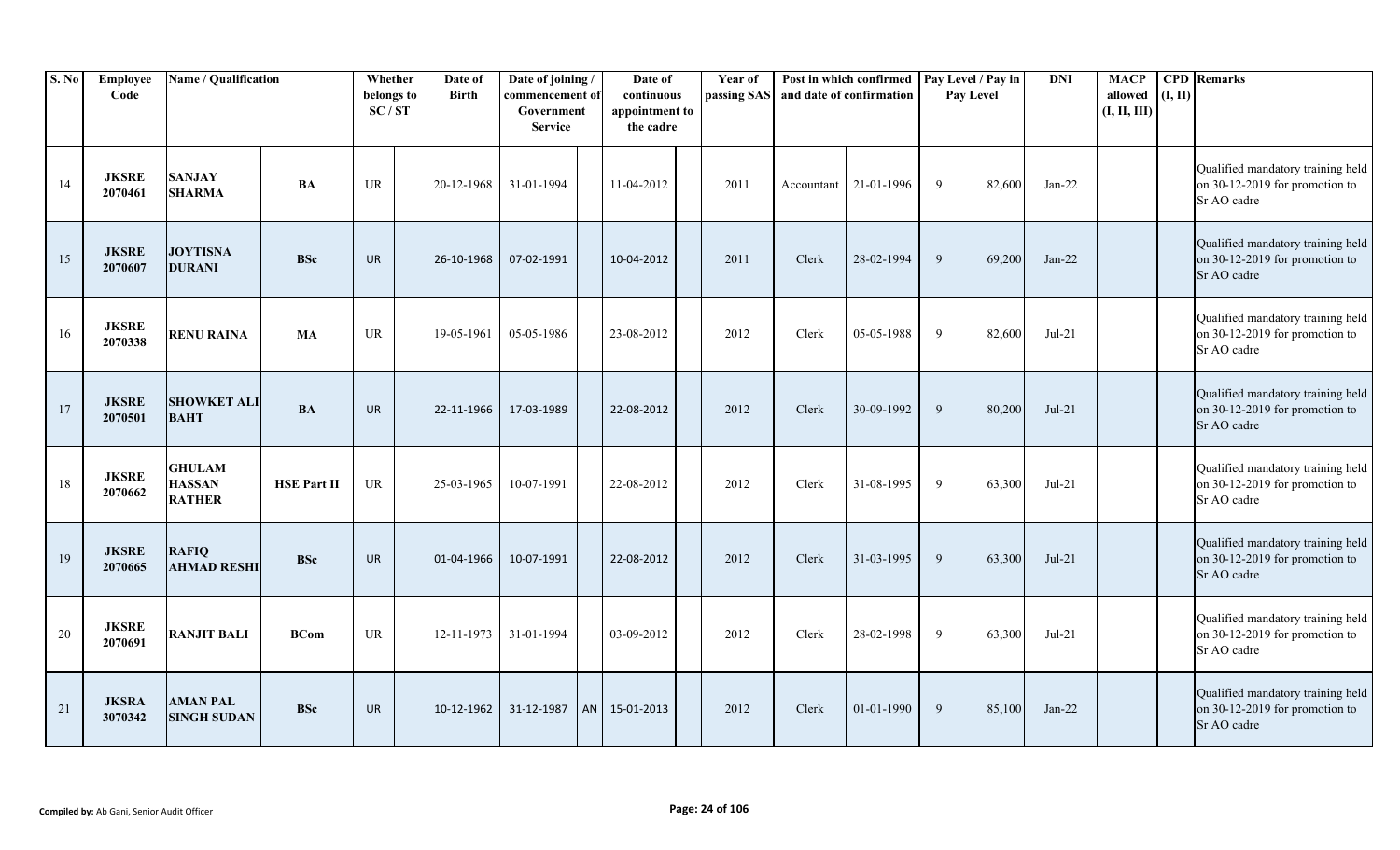| S. No | Employee<br>Code        | Name / Qualification                            |            | Whether<br>belongs to<br>SC/ST | Date of<br><b>Birth</b> | Date of joining /<br>commencement of<br>Government<br><b>Service</b> | Date of<br>continuous<br>appointment to<br>the cadre | Year of<br>passing SAS and date of confirmation |         | Post in which confirmed   Pay Level / Pay in |   | Pay Level | <b>DNI</b> | <b>MACP</b><br>allowed<br>(I, II, III) | (I, II) | <b>CPD</b> Remarks                                                                 |
|-------|-------------------------|-------------------------------------------------|------------|--------------------------------|-------------------------|----------------------------------------------------------------------|------------------------------------------------------|-------------------------------------------------|---------|----------------------------------------------|---|-----------|------------|----------------------------------------|---------|------------------------------------------------------------------------------------|
| 22    | <b>JKSRA</b><br>3070360 | <b>ANURADHA</b><br><b>GOSWAMI</b>               | <b>BSc</b> | UR                             | 11-05-1963              | 24-10-1989                                                           | 01-01-2013                                           | 2012                                            | Clerk   | 25-10-1991                                   | 9 | 82,600    | $Jul-21$   |                                        |         | Qualified mandatory training held<br>on 30-12-2019 for promotion to<br>Sr AO cadre |
| 23    | <b>JKSRE</b><br>2070402 | <b>SUNIL KUMAR</b><br><b>SULTAN</b>             | Matric     | <b>UR</b>                      | 04-03-1963              | 18-09-1987                                                           | 01-04-2013                                           | 2012                                            | Clerk   | 18-08-1989                                   | 9 | 85,100    | $Jan-22$   |                                        |         |                                                                                    |
| 24    | <b>JKSRE</b><br>2070444 | <b>SUNITA</b><br><b>SARAF</b>                   | MA         | UR                             | 03-04-1962              | 14-08-1987                                                           | 04-04-2013                                           | 2012                                            | Clerk   | 30-04-1989                                   | 9 | 82,600    | $Jan-22$   |                                        |         |                                                                                    |
| 25    | <b>JKSRE</b><br>2070466 | <b>VINOD</b><br><b>KUMAR BHAT</b>               | Matric     | <b>UR</b>                      | 29-03-1964              | 04-04-1988                                                           | 01-04-2013                                           | 2012                                            | Clerk   | 30-09-1992                                   | 9 | 80,200    | $Jul-21$   |                                        |         |                                                                                    |
| 26    | <b>JKSRE</b><br>2070452 | <b>SARITA KOUL</b><br><b>WANCHOO</b>            | <b>BSc</b> | UR                             | 20-12-1966              | 27-02-1989                                                           | 04-04-2013                                           | 2012                                            | Clerk   | 30-04-1992                                   | 9 | 82,600    | $Jan-22$   |                                        |         |                                                                                    |
| 27    | <b>JKSRE</b><br>2070497 | <b>RAKESH</b><br><b>KUMAR</b><br><b>PANDITA</b> | <b>BSc</b> | UR                             | 16-01-1966              | 28-02-1989                                                           | 04-04-2013                                           | 2012                                            | Clerk   | 30-09-1991                                   | 9 | 85,100    | $Jan-22$   |                                        |         |                                                                                    |
| 28    | <b>JKSRE</b><br>2070503 | <b>VARINDER</b><br><b>SINGH</b>                 | BA         | UR                             | 28-08-1962              | 01-03-1989                                                           | 04-04-2013                                           | 2012                                            | Clerk   | 30-09-1992                                   | 9 | 82,600    | $Jan-22$   |                                        |         |                                                                                    |
| 29    | <b>JKSRA</b><br>3070341 | <b>FAROOQ</b><br><b>AHMAD SHAH</b>              | <b>MSc</b> | <b>UR</b>                      | 20-03-1966              | 01-07-1991                                                           | 18-04-2013                                           | 2013                                            | Auditor | 01-07-1993                                   | 9 | 82,600    | $Jul-21$   |                                        |         |                                                                                    |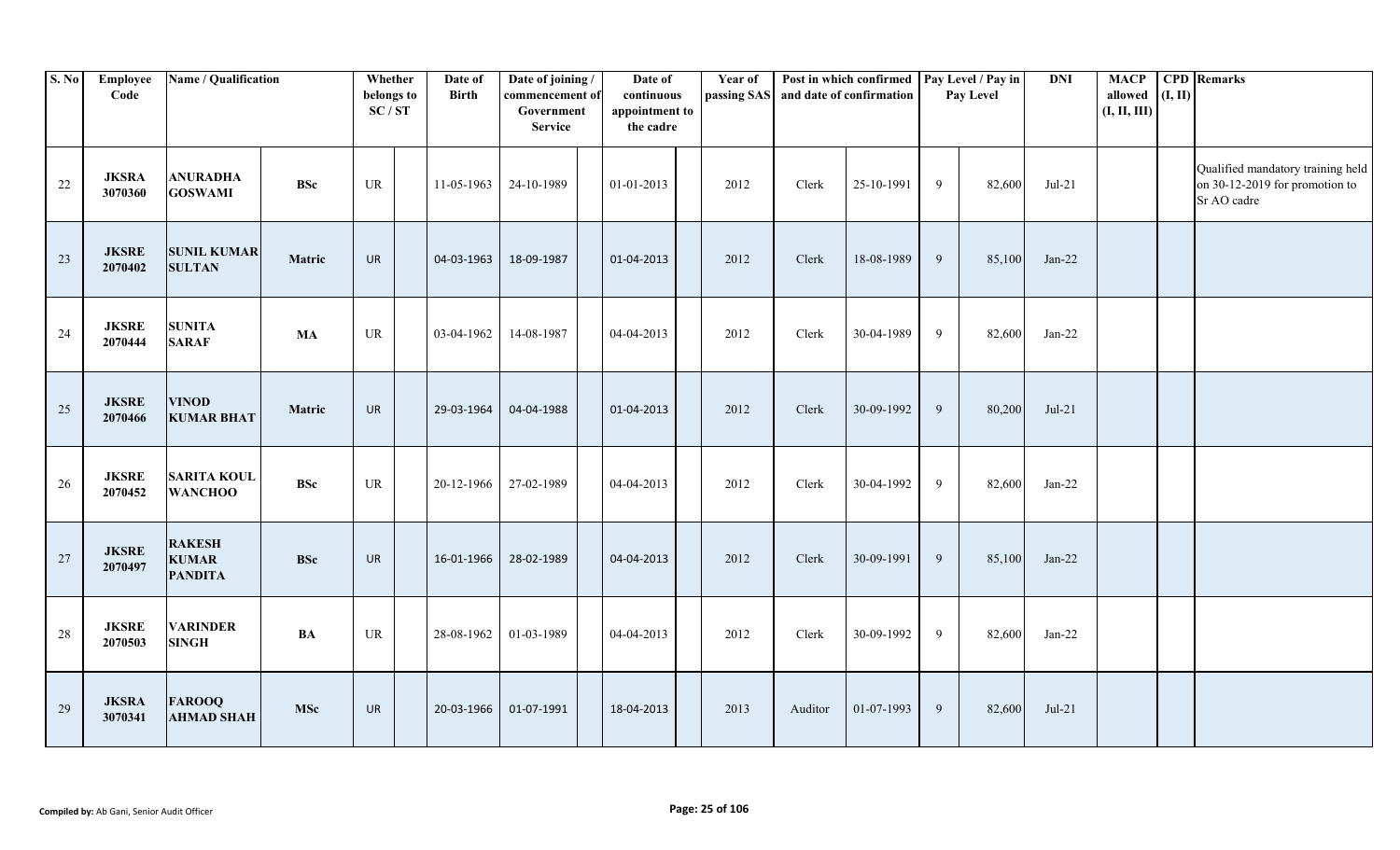| S. No | Employee<br>Code        | Name / Qualification                            |             | Whether<br>belongs to<br>SC/ST |    | Date of<br><b>Birth</b> | Date of joining /<br>commencement of<br>Government<br><b>Service</b> | Date of<br>continuous<br>appointment to<br>the cadre | Year of<br>passing SAS |           | Post in which confirmed   Pay Level / Pay in<br>and date of confirmation |                | Pay Level | <b>DNI</b> | <b>MACP</b><br>allowed<br>(I, II, III) | (I, II) | <b>CPD</b> Remarks                                           |
|-------|-------------------------|-------------------------------------------------|-------------|--------------------------------|----|-------------------------|----------------------------------------------------------------------|------------------------------------------------------|------------------------|-----------|--------------------------------------------------------------------------|----------------|-----------|------------|----------------------------------------|---------|--------------------------------------------------------------|
| 30    | <b>JKSRA</b><br>3070359 | <b>DHARAM</b><br><b>PAUL</b>                    | <b>BA</b>   | $\rm SC$                       |    | 09-03-1962              | 25-09-1989                                                           | 07-05-2013                                           | 2013                   | Clerk     | 25-09-1991                                                               | 9              | 82,600    | $Jan-22$   |                                        |         |                                                              |
| 31    | <b>JKSRE</b><br>2070597 | <b>SANJAY</b><br><b>RAZDAN II</b>               | <b>BSc</b>  | UR                             | PH | 01-05-1965              | 02-01-1990                                                           | 12-08-2013                                           | 2013                   | Clerk     | 31-08-1998                                                               | 9              | 69,200    | $Jul-21$   |                                        |         |                                                              |
| 32    | <b>JKSRE</b><br>2070604 | <b>KUSUM JAN</b>                                | Matric      | UR                             |    | 23-10-1967              | 15-10-1990                                                           | 06-08-2013                                           | 2013                   | Clerk     | 15-10-1992                                                               | 9              |           |            |                                        |         | On deputation with CAG of India,<br>New Delhi wef 20-11-2018 |
| 33    | <b>JKSRE</b><br>2070632 | <b>KHURSHID</b><br><b>AHMAD QAZI</b>            | <b>BA</b>   | UR                             |    | 21-10-1971              | 26-06-1991                                                           | 05-08-2013 AN                                        | 2013                   | Clerk     | 28-02-1998                                                               | 9              | 65,200    | $Jul-21$   |                                        |         |                                                              |
| 34    | <b>JKSRE</b><br>2070657 | <b>HARPAL</b><br><b>SINGH SODHI</b>             | <b>BCom</b> | UR                             |    | 04-03-1970              | 02-07-1991                                                           | 05-08-2013 AN                                        | 2013                   | Clerk     | 08-03-2003                                                               | 9              |           |            |                                        |         | On deputation to PDA London<br>wef 18-12-2020 (A/N)          |
| 35    | <b>JKSRE</b><br>2070678 | <b>JAWAID</b><br><b>HUSSIAN</b><br><b>NAJAR</b> | <b>BSc</b>  | UR                             |    | 11-04-1971              | 18-07-1991                                                           | 06-08-2013                                           | 2013                   | Clerk     | 31-08-1998                                                               | 9              | 63,300    | $Jul-21$   |                                        |         |                                                              |
| 36    | <b>JKSRA</b><br>3070381 | <b>GOWHAR</b><br><b>ALTAF WANI</b>              | Matric      | UR                             |    | 02-02-1972              | 11-07-1990                                                           | 18-11-2013                                           | 2013                   | Clerk     | 11-07-1992                                                               | 9              | 75,600    | $Jul-21$   |                                        |         |                                                              |
| 37    | <b>JKSRA</b><br>3070424 | <b>OM PARKASH</b><br>$\mathbf{I}$               | <b>BA</b>   | <b>UR</b>                      |    | 02-04-1971              | 29-03-1995                                                           | 18-11-2013                                           | 2013                   | Chowkidar | 30-03-1997                                                               | $\overline{9}$ | 65,200    | $Jul-21$   |                                        |         |                                                              |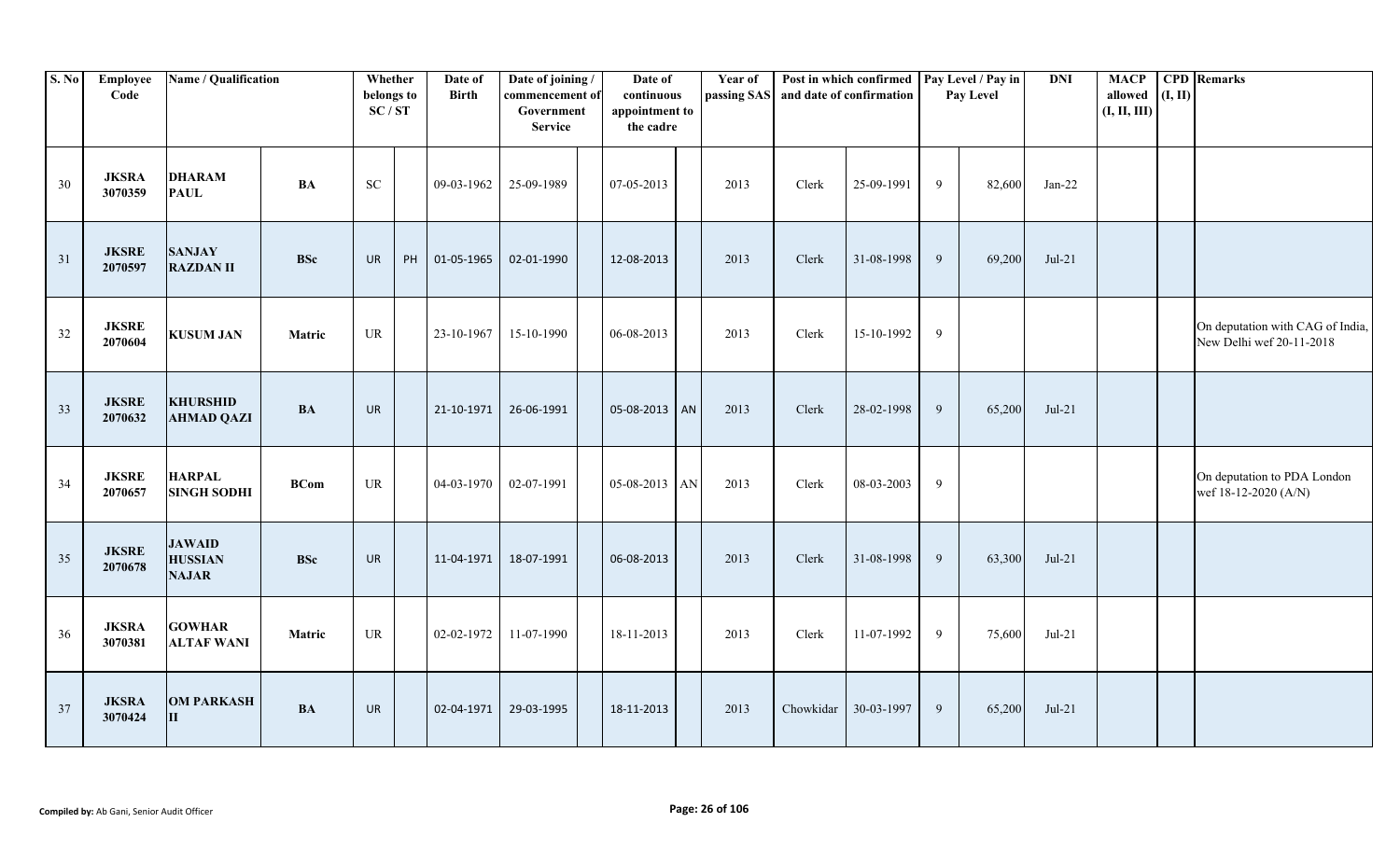| S. No | Employee<br>Code        | Name / Qualification                             |               | Whether<br>belongs to<br>SC/ST | Date of<br><b>Birth</b> | Date of joining /<br>commencement of<br>Government<br><b>Service</b> | Date of<br>continuous<br>appointment to<br>the cadre |                        | Year of | passing SAS and date of confirmation | Post in which confirmed   Pay Level / Pay in |   | Pay Level | <b>DNI</b> | <b>MACP</b><br>allowed<br>(I, II, III) | (I, II) | <b>CPD</b> Remarks |
|-------|-------------------------|--------------------------------------------------|---------------|--------------------------------|-------------------------|----------------------------------------------------------------------|------------------------------------------------------|------------------------|---------|--------------------------------------|----------------------------------------------|---|-----------|------------|----------------------------------------|---------|--------------------|
| 38    | <b>JKSRA</b><br>3070414 | <b>LALIT</b><br><b>KUMAR</b><br><b>BEHAL</b>     | <b>BA</b>     | ${\rm SC}$                     | 20-08-1974              | 29-03-1995                                                           | 19-12-2014                                           |                        | 2014    | Chowkidar                            | 30-03-1997                                   | 9 | 71,300    | $Jul-21$   |                                        |         |                    |
| 39    | <b>JKSRE</b><br>2070362 | <b>IRSHAD</b><br><b>AHMAD</b><br><b>NAJAR</b>    | <b>BSc</b>    | <b>UR</b>                      | 01-05-1967              | 01-07-1991                                                           | 31-12-2014                                           |                        | 2014    |                                      | Accountant $\vert$ 01-07-1993                | 9 | 82,600    | $Jul-21$   |                                        |         |                    |
| 40    | <b>JKSRE</b><br>2070366 | <b>MOHAMMAD</b><br><b>AMIN</b><br><b>AHANGER</b> | <b>BSc</b>    | UR                             | 07-04-1963              | 12-07-1991                                                           | $05-03-2015$                                         | $\mathbf{A}\mathbf{N}$ | 2014    | Accountant                           | 31-08-1993                                   | 9 | 82,600    | $Jul-21$   |                                        |         |                    |
| 41    | <b>JKSRE</b><br>2070371 | <b>MANZOOR</b><br><b>AHMAD</b><br><b>GANAI</b>   | $\mathbf{BA}$ | <b>UR</b>                      | 20-04-1966              | 10-07-1991                                                           | 05-03-2015                                           |                        | 2014    |                                      | Accountant 31-08-1993                        | 9 | 82,600    | $Jul-21$   |                                        |         |                    |
| 42    | <b>JKSRE</b><br>2070793 | <b>WASEEM</b><br><b>JAVID GANAI</b>              | <b>BCom</b>   | UR                             | 07-07-1989              | 27-02-2008                                                           | 05-03-2015                                           |                        | 2014    | Clerk                                | 27-02-2010                                   | 9 | 58,000    | $Jul-21$   |                                        |         |                    |
| 43    | <b>JKSRA</b><br>3070361 | <b>HARI</b><br><b>KRISHAN</b><br><b>BHAT</b>     | <b>MSc</b>    | <b>UR</b>                      | OH 01-07-1963           | 08-08-1994                                                           | 10-07-2015                                           |                        | 2015    | Auditor                              | 09-08-1996                                   | 9 | 80,200    | $Jul-21$   |                                        |         |                    |
| 44    | <b>JKSRA</b><br>3070369 | <b>SATESH</b><br><b>KUMAR</b><br><b>GURTOO</b>   | <b>BSc</b>    | UR                             | 08-04-1968              | 21-11-1994                                                           | 10-07-2015                                           |                        | 2015    | Auditor                              | 22-11-1996                                   | 9 | 80,200    | $Jul-21$   |                                        |         |                    |
| 45    | <b>JKSRA</b><br>3070447 | <b>SHAKTI</b><br><b>KUMAR</b>                    | Matric        | <b>UR</b>                      | 03-11-1971              | 08-10-1996                                                           | 10-07-2015                                           |                        | 2015    | Chowkidar                            | 09-10-1998                                   | 9 | 58,000    | $Jul-21$   |                                        |         |                    |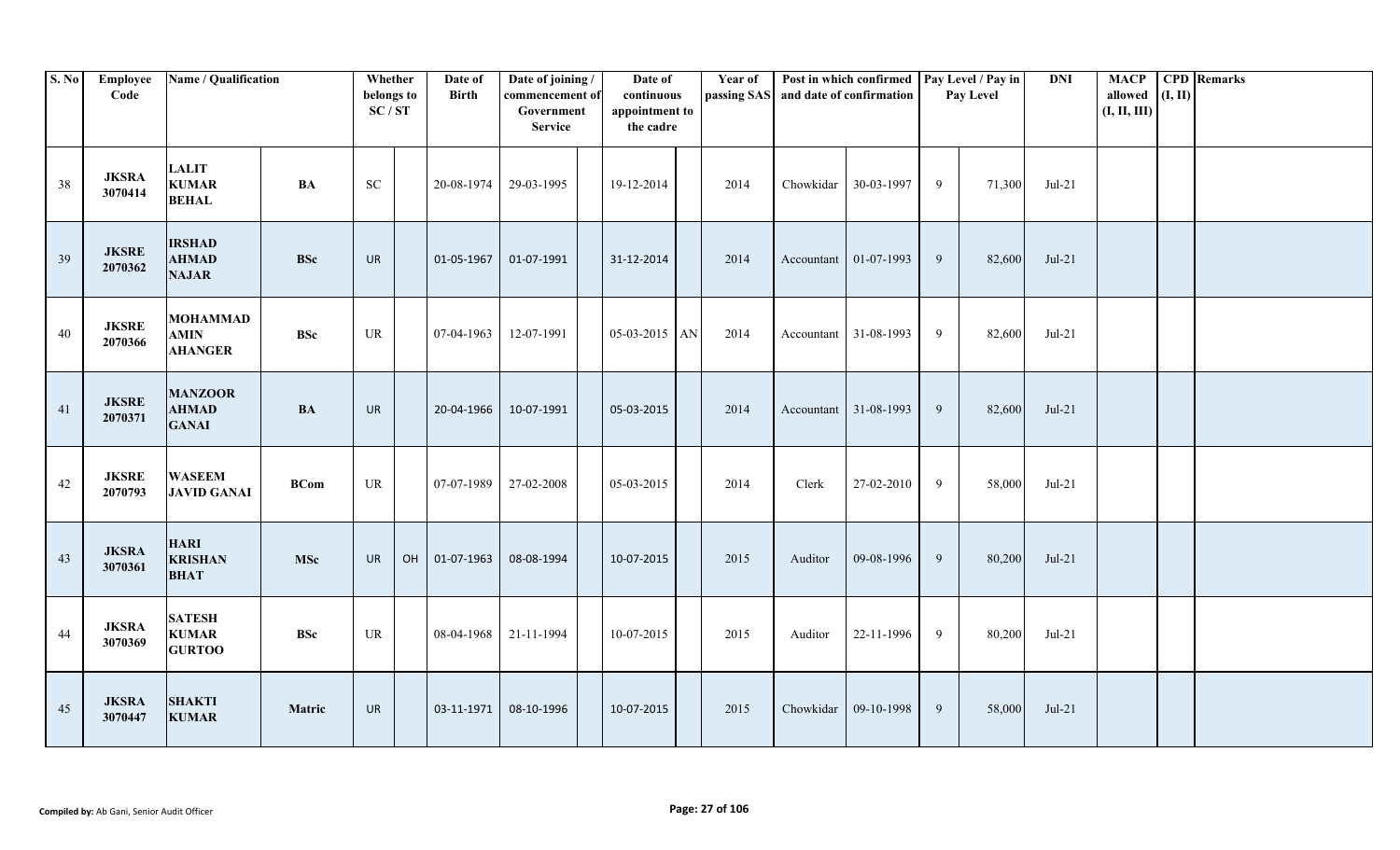| S. No | <b>Employee</b><br>Code | Name / Qualification                              |               | Whether<br>belongs to<br>SC/ST  |    | Date of<br><b>Birth</b> | Date of joining /<br>commencement of<br>Government<br><b>Service</b> | Date of<br>continuous<br>appointment to<br>the cadre | Year of | passing SAS and date of confirmation | Post in which confirmed   Pay Level / Pay in |                 | Pay Level | <b>DNI</b> | <b>MACP</b><br>allowed<br>(I, II, III) | (I, II) | <b>CPD</b> Remarks |
|-------|-------------------------|---------------------------------------------------|---------------|---------------------------------|----|-------------------------|----------------------------------------------------------------------|------------------------------------------------------|---------|--------------------------------------|----------------------------------------------|-----------------|-----------|------------|----------------------------------------|---------|--------------------|
| 46    | <b>JKSRE</b><br>2070289 | <b>HARDEEP</b><br><b>SINGH</b>                    | Hr Sec        | $\ensuremath{\text{UR}}\xspace$ |    | 22-04-1966              | 29-11-1985                                                           | 12-11-2015                                           | 2015    | Clerk                                | 28-02-1989                                   | 9               | 82,600    | $Jul-21$   |                                        |         |                    |
| 47    | <b>JKSRE</b><br>2070525 | <b>KULDEEP</b><br><b>KRISHAN</b><br><b>HANDOO</b> | Matric        | UR                              |    | 16-03-1966              | 01-03-1989                                                           | 18-11-2015                                           | 2015    | Clerk                                | 30-04-1992                                   | 9               | 75,600    | $Jul-21$   |                                        |         |                    |
| 48    | <b>JKSRE</b><br>2070580 | <b>SURINDER</b><br><b>KOUR</b>                    | <b>BA</b>     | UR                              | PH | 10-04-1966              | 21-09-1989                                                           | 10-11-2015                                           | 2015    | Clerk                                | 28-02-1994                                   | 9               | 71,300    | $Jul-21$   |                                        |         |                    |
| 49    | <b>JKSRE</b><br>2070605 | <b>ANJANA</b><br><b>YACHA</b>                     | <b>BSc</b>    | UR                              |    | 27-04-1968              | 07-02-1991                                                           | 10-11-2015                                           | 2015    | Clerk                                | 28-02-1994                                   | 9               | 69,200    | $Jul-21$   |                                        |         |                    |
| 50    | <b>JKSRA</b><br>3070395 | <b>SURINDER</b><br><b>MOHAN</b>                   | $\mathbf{BA}$ | ${\rm SC}$                      |    | 04-04-1969              | 09-12-1992                                                           | 22-12-2015                                           | 2015    | Clerk                                | 09-12-1994                                   | 9               | 75,600    | $Jul-21$   |                                        |         |                    |
| 51    | <b>JKSRE</b><br>2070557 | <b>PAVAN</b><br><b>KUMAR</b><br><b>SHARMA</b>     | <b>BSc</b>    | UR                              |    | 15-08-1962              | 22-09-1989                                                           | 29-12-2016                                           | 2016    | Clerk                                | 31-08-1993                                   | 9               | 73,400    | $Jul-21$   |                                        |         |                    |
| 52    | <b>JKSRA</b><br>3070606 | <b>ATUN</b><br><b>KHARGAL</b>                     | <b>BCom</b>   | $\ensuremath{\text{UR}}\xspace$ |    | 08-03-1984              | 14-12-2012                                                           | 06-03-2017                                           | 2016    | Auditor                              | 14-12-2014                                   | $8\phantom{.0}$ | 53,600    | $Jan-22$   |                                        |         |                    |
| 53    | <b>JKSRA</b><br>3070597 | <b>ARUN</b><br><b>SAMBYAL</b>                     | <b>BSc</b>    | <b>UR</b>                       |    | 01-04-1989              | 14-12-2012                                                           | 14-08-2017                                           | 2017    | Auditor                              | 14-12-2014                                   | 8               | 52,000    | $Jul-21$   |                                        |         |                    |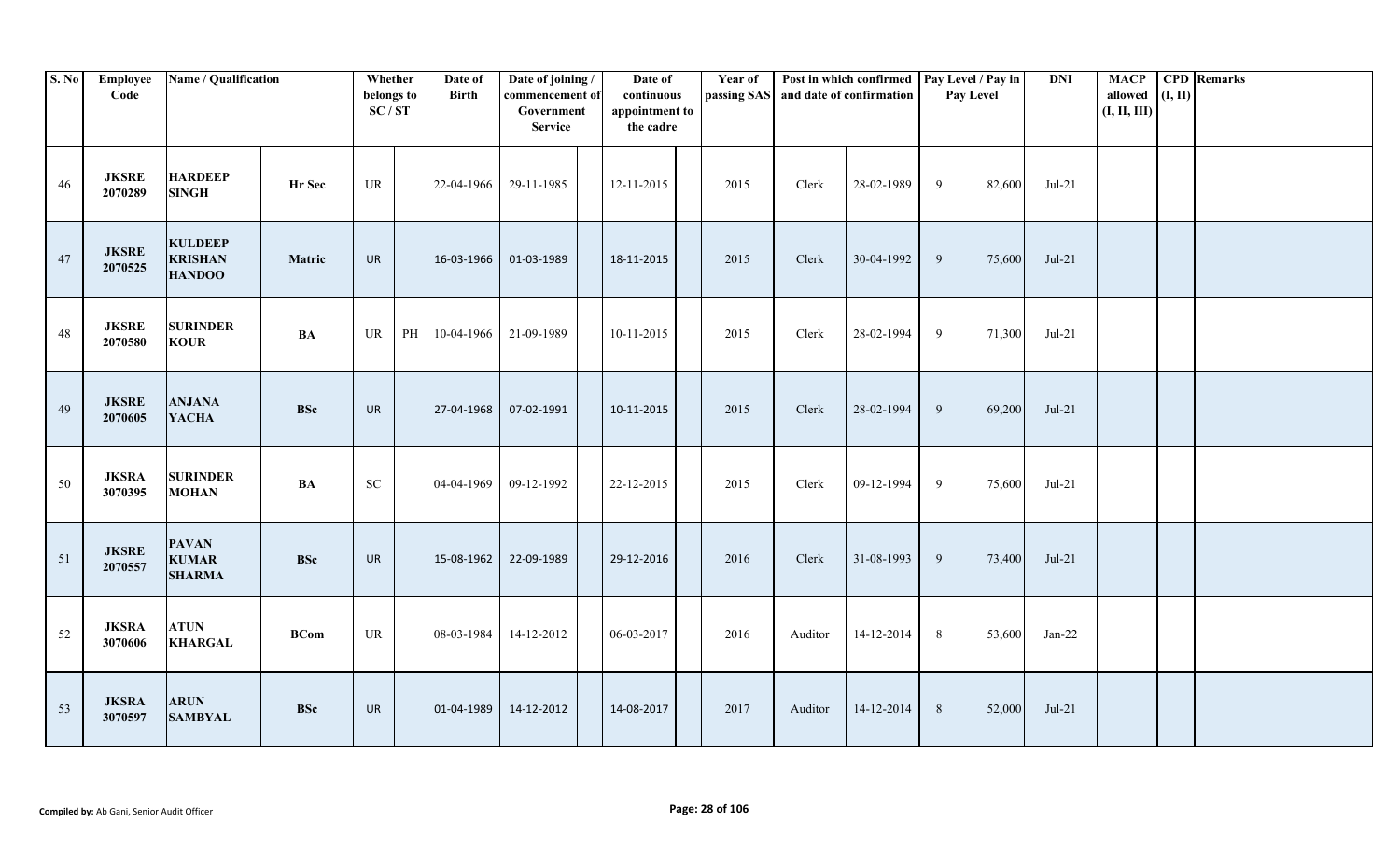| S. No | <b>Employee</b><br>Code | Name / Qualification                          |                                  | Whether<br>belongs to<br>SC/ST  | Date of<br><b>Birth</b> | Date of joining /<br>commencement of<br>Government<br><b>Service</b> | Date of<br>continuous<br>appointment to<br>the cadre | Year of       |            | Post in which confirmed   Pay Level / Pay in<br>passing SAS and date of confirmation |                 | Pay Level | <b>DNI</b> | <b>MACP</b><br>allowed<br>(I, II, III) | (I, II) | <b>CPD</b> Remarks |
|-------|-------------------------|-----------------------------------------------|----------------------------------|---------------------------------|-------------------------|----------------------------------------------------------------------|------------------------------------------------------|---------------|------------|--------------------------------------------------------------------------------------|-----------------|-----------|------------|----------------------------------------|---------|--------------------|
| 54    | <b>JKSRA</b><br>3070604 | <b>RAJNISH</b><br><b>KUMAR</b>                | <b>BSc</b>                       | $\ensuremath{\text{UR}}\xspace$ | 31-12-1984              | 14-12-2012                                                           | 14-08-2017                                           | 2017          | Auditor    | 14-12-2014                                                                           | 8               | 52,000    | $Jul-21$   |                                        |         |                    |
| 55    | <b>JKSRA</b><br>3070629 | <b>MAN SINGH</b><br><b>MEENA</b>              | <b>BA</b>                        | <b>ST</b>                       | 10-11-1989              | 27-12-2012                                                           | 14-08-2017                                           | 2017          | Auditor    | 27-12-2014                                                                           | 8               | 52,000    | $Jul-21$   |                                        |         |                    |
| 56    | <b>JKSRA</b><br>3070792 | <b>PAWAN SINGH</b>                            | <b>Master</b> in<br>Anthropology | UR                              | 14-10-1991              | 24-05-2018                                                           | 22-12-2018                                           | Dec-18        | <b>AAO</b> | 24-05-2020                                                                           | 8               | 52,000    | $Jan-22$   |                                        |         |                    |
| 57    | <b>JKSRA</b><br>3070794 | <b>SANDEEP</b><br><b>VERMA</b>                | <b>BTech</b>                     | OBC                             | 04-03-1992              | 10-05-2018                                                           | 22-12-2018                                           | Dec-18        | AAO        | 10-05-2020                                                                           | 8               | 52,000    | $Jan-22$   |                                        |         |                    |
| 58    | <b>JKSRA</b><br>3070627 | <b>HARKESH</b><br><b>MEENA</b>                | <b>BSc</b>                       | <b>ST</b>                       | 01-07-1987              | 14-12-2012                                                           | 28-03-2019                                           | Dec-18        | Auditor    | 14-12-2014                                                                           | 8               | 50,500    | $Jan-22$   |                                        |         |                    |
| 59    | <b>JKSRA</b><br>3070633 | <b>RAMESH</b><br><b>KUMAR</b>                 | <b>BA</b>                        | SC                              | 05-04-1984              | 14-12-2012                                                           | 28-03-2019                                           | Dec-18        | Auditor    | 14-12-2014                                                                           | $8\phantom{.}8$ | 50,500    | $Jan-22$   |                                        |         |                    |
| 60    | <b>JKSRA</b><br>3070788 | <b>NITIN JAIN</b>                             | <b>BA</b>                        | $\ensuremath{\text{UR}}\xspace$ | 06-11-1993              | 22-05-2018                                                           | 20-06-2019                                           | $Jun-19$      | <b>AAO</b> | 22-05-2020                                                                           | 8               | 52,000    | $Jan-21$   |                                        |         |                    |
| 61    | <b>JKSRA</b><br>3070789 | <b>VINAY</b><br><b>KUMAR</b><br><b>TIWARI</b> | <b>BTech</b>                     | UR                              | 24-07-1989              | 08-06-2018                                                           | 20-06-2019                                           | <b>Jun-19</b> | <b>AAO</b> | 08-06-2020                                                                           | $8\phantom{.}8$ | 52,000    | $Jan-22$   |                                        |         |                    |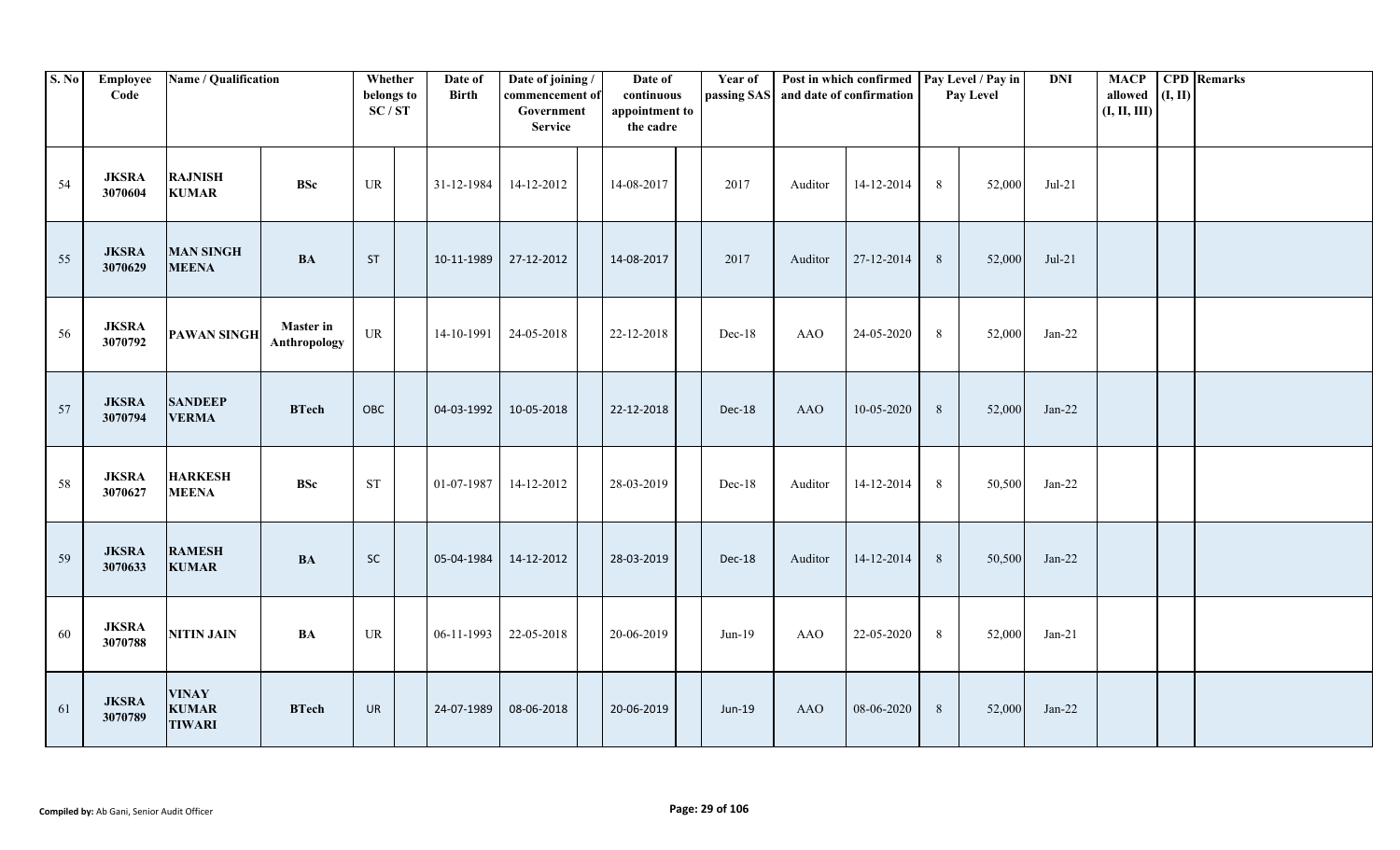| S. No | <b>Employee</b><br>Code | Name / Qualification                           |                   | Whether<br>belongs to<br>SC/ST | Date of<br>Birth | Date of joining /<br>commencement of<br>Government<br><b>Service</b> | Date of<br>continuous<br>appointment to<br>the cadre | Year of       |            | Post in which confirmed   Pay Level / Pay in<br>passing SAS and date of confirmation |                 | Pay Level | <b>DNI</b> | <b>MACP</b><br>allowed<br>(I, II, III) | (I, II) | <b>CPD</b> Remarks |
|-------|-------------------------|------------------------------------------------|-------------------|--------------------------------|------------------|----------------------------------------------------------------------|------------------------------------------------------|---------------|------------|--------------------------------------------------------------------------------------|-----------------|-----------|------------|----------------------------------------|---------|--------------------|
| 62    | <b>JKSRA</b><br>3070822 | <b>VINOD</b><br><b>KUMAR</b><br><b>NANIWAL</b> | <b>BTech</b>      | <b>SC</b>                      | 12-11-1992       | 15-05-2018 AN 20-06-2019                                             |                                                      | $Jun-19$      | AAO        | 15-05-2020                                                                           | 8               | 52,000    | $Jan-22$   |                                        |         |                    |
| 63    | <b>JKSRA</b><br>3070829 | <b>RAJ KUMAR</b><br><b>MEENA</b>               | <b>BSc</b>        | <b>ST</b>                      | 05-08-1984       | 21-05-2018                                                           | 20-06-2019                                           | Jun-19        | <b>AAO</b> | 21-05-2020                                                                           | 8               | 52,000    | $Jan-21$   |                                        |         |                    |
| 64    | <b>JKSRA</b><br>3070704 | <b>MUKESH</b><br><b>VERMA</b>                  | <b>BCom</b>       | ${\rm OBC}$                    | 17-09-1985       | 28-12-2015                                                           | 04-09-2019                                           | $Jun-19$      | Auditor    | 28-12-2017                                                                           | 8               | 49,000    | $Jul-21$   |                                        |         |                    |
| 65    | <b>JKSRA</b><br>3070790 | <b>AMIT KUMAR</b><br><b>RATHEE</b>             | <b>BTech</b>      | <b>UR</b>                      | 18-10-1991       | 18-05-2018                                                           | 29-11-2019                                           | <b>Nov-19</b> | <b>AAO</b> | 18-05-2020                                                                           | 8               | 52,000    | $Jan-22$   |                                        |         |                    |
| 66    | <b>JKSRA</b><br>3070797 | <b>VINAY</b><br><b>KUMAR</b>                   | <b>BTech</b>      | ${\rm OBC}$                    |                  | 16-08-1988 23-05-2018                                                | 29-11-2019                                           | $Nov-19$      | <b>AAO</b> | 23-05-2020                                                                           | 8               | 52,000    | $Jan-22$   |                                        |         |                    |
| 67    | <b>JKSRA</b><br>3070799 | <b>PRASHANT</b><br><b>YADAV</b>                | <b>BSc</b>        | OBC                            | 31-03-1993       | 22-05-2018                                                           | 29-11-2019                                           | <b>Nov-19</b> | <b>AAO</b> | 22-05-2020                                                                           | $8\phantom{.}8$ | 52,000    | $Jan-22$   |                                        |         |                    |
| 68    | <b>JKSRA</b><br>3070834 | <b>WASEEM</b><br><b>AKRAM</b>                  | <b>MBA / MCom</b> | OBC                            | 01-09-1988       | 12-07-2018                                                           | AN 29-11-2019                                        | $Nov-19$      | <b>AAO</b> | 12-07-2020                                                                           | 8               | 50,500    | $Jul-21$   |                                        |         |                    |
| 69    | <b>JKSRA</b><br>3070802 | <b>MADHUSUDA</b><br><b>N MADHUKAR</b>          | <b>BTech</b>      | OBC                            | 25-03-1992       |                                                                      | 21-06-2018   AN   29-11-2019                         | <b>Nov-19</b> | <b>AAO</b> | 21-06-2020                                                                           | 8               | 52,000    | $Jan-22$   |                                        |         |                    |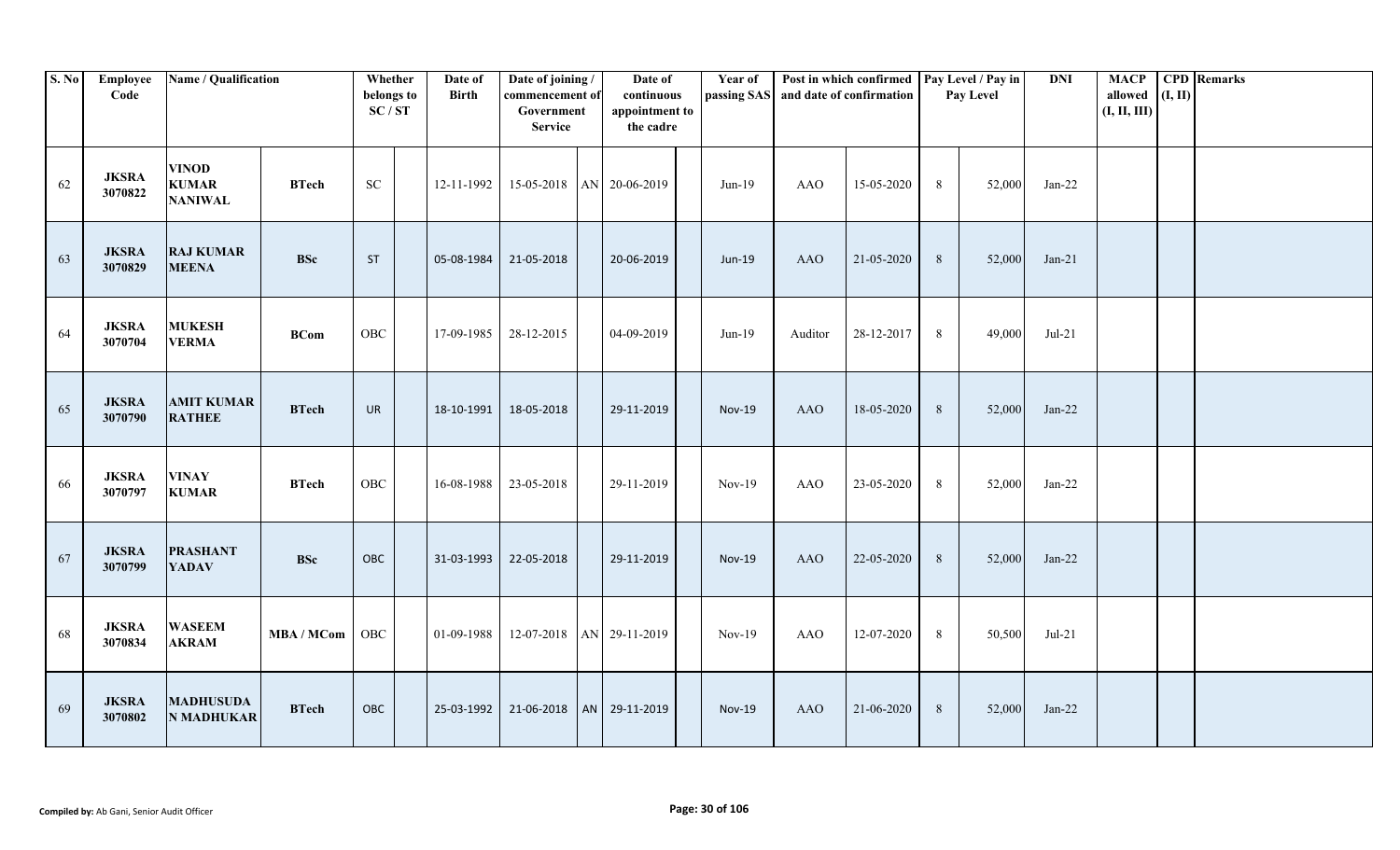| S. No  | Employee<br>Code        | Name / Qualification                           |               | Whether<br>belongs to<br>SC/ST | Date of<br><b>Birth</b> | Date of joining /<br>commencement of<br>Government<br><b>Service</b> | Date of<br>continuous<br>appointment to<br>the cadre | Year of<br>passing SAS |            | Post in which confirmed<br>and date of confirmation |                 | Pay Level / Pay in<br>Pay Level | <b>DNI</b> | <b>MACP</b><br>allowed<br>(I, II, III) | (I, II) | <b>CPD</b> Remarks                                                                       |
|--------|-------------------------|------------------------------------------------|---------------|--------------------------------|-------------------------|----------------------------------------------------------------------|------------------------------------------------------|------------------------|------------|-----------------------------------------------------|-----------------|---------------------------------|------------|----------------------------------------|---------|------------------------------------------------------------------------------------------|
| 70     | <b>JKSRA</b><br>3070806 | VEDPRAKASH                                     | <b>BSc</b>    | <b>OBC</b>                     | 02-06-1993              | 14-06-2018                                                           | 29-11-2019                                           | $Nov-19$               | <b>AAO</b> | 14-06-2020                                          | 8               | 52,000                          | $Jan-22$   |                                        |         |                                                                                          |
| 71     | <b>JKSRA</b><br>3070807 | <b>NEHA YADAV</b>                              | <b>BSc</b>    | OBC                            | 21-09-1992              | 14-05-2018                                                           | 29-11-2019                                           | <b>Nov-19</b>          | <b>AAO</b> | 14-05-2020                                          | $8\phantom{.}8$ | 52,000                          | $Jan-22$   |                                        |         | On deputation to National<br>Academy of Audit & Accounts,<br>Shimla wef 01-03-2021 (F/N) |
| $72\,$ | <b>JKSRA</b><br>3070819 | <b>RAJESH</b><br><b>KUMAR</b>                  | <b>BTech</b>  | <b>OBC</b>                     | 29-10-1990              | 25-06-2018                                                           | 29-11-2019                                           | $Nov-19$               | <b>AAO</b> | 25-06-2020                                          | 8               | 52,000                          | $Jan-22$   |                                        |         |                                                                                          |
| 73     | <b>JKSRA</b><br>3070823 | <b>PIYUSH</b><br><b>VERMA</b>                  | $\mathbf{BE}$ | $\sf SC$                       | 24-03-1984              | 04-05-2018                                                           | 29-11-2019                                           | <b>Nov-19</b>          | <b>AAO</b> | 04-05-2020                                          | 8               | 52,000                          | $Jan-22$   |                                        |         |                                                                                          |
| 74     | <b>JKSRA</b><br>3070835 | <b>LEKHRAJ</b><br><b>MEENA</b>                 | <b>BA</b>     | <b>ST</b>                      | 07-07-1994              | 01-08-2018                                                           | 29-11-2019                                           | $Nov-19$               | <b>AAO</b> | 01-08-2020                                          | 8               | 50,500                          | $Jul-21$   |                                        |         |                                                                                          |
| 75     | <b>JKSRA</b><br>3070824 | <b>VINITPAL</b>                                | <b>BCom</b>   | SC                             | 15-04-1994              | 09-05-2018                                                           | 29-11-2019                                           | <b>Nov-19</b>          | <b>AAO</b> | 09-05-2020                                          | 8               | 52,000                          | $Jan-22$   |                                        |         |                                                                                          |
| 76     | <b>JKSRA</b><br>3070831 | <b>JACOB</b><br><b>AMSIAM</b><br><b>LANGEL</b> | <b>BSc</b>    | <b>ST</b>                      | 17-12-1988              | 22-05-2018                                                           | 29-11-2019                                           | $Nov-19$               | <b>AAO</b> | 22-05-2020                                          | 8               | 52,000                          | $Jan-22$   |                                        |         |                                                                                          |
| 77     | <b>JKSRA</b><br>3070832 | <b>ASEEM</b><br><b>BEETAN</b>                  | <b>BTech</b>  | <b>ST</b>                      | 09-01-1991              | 21-05-2018                                                           | 29-11-2019                                           | <b>Nov-19</b>          | <b>AAO</b> | 21-05-2020                                          | $8\phantom{.}8$ |                                 |            |                                        |         | On deputaton to RTI Jammu wef<br>15-04-2020                                              |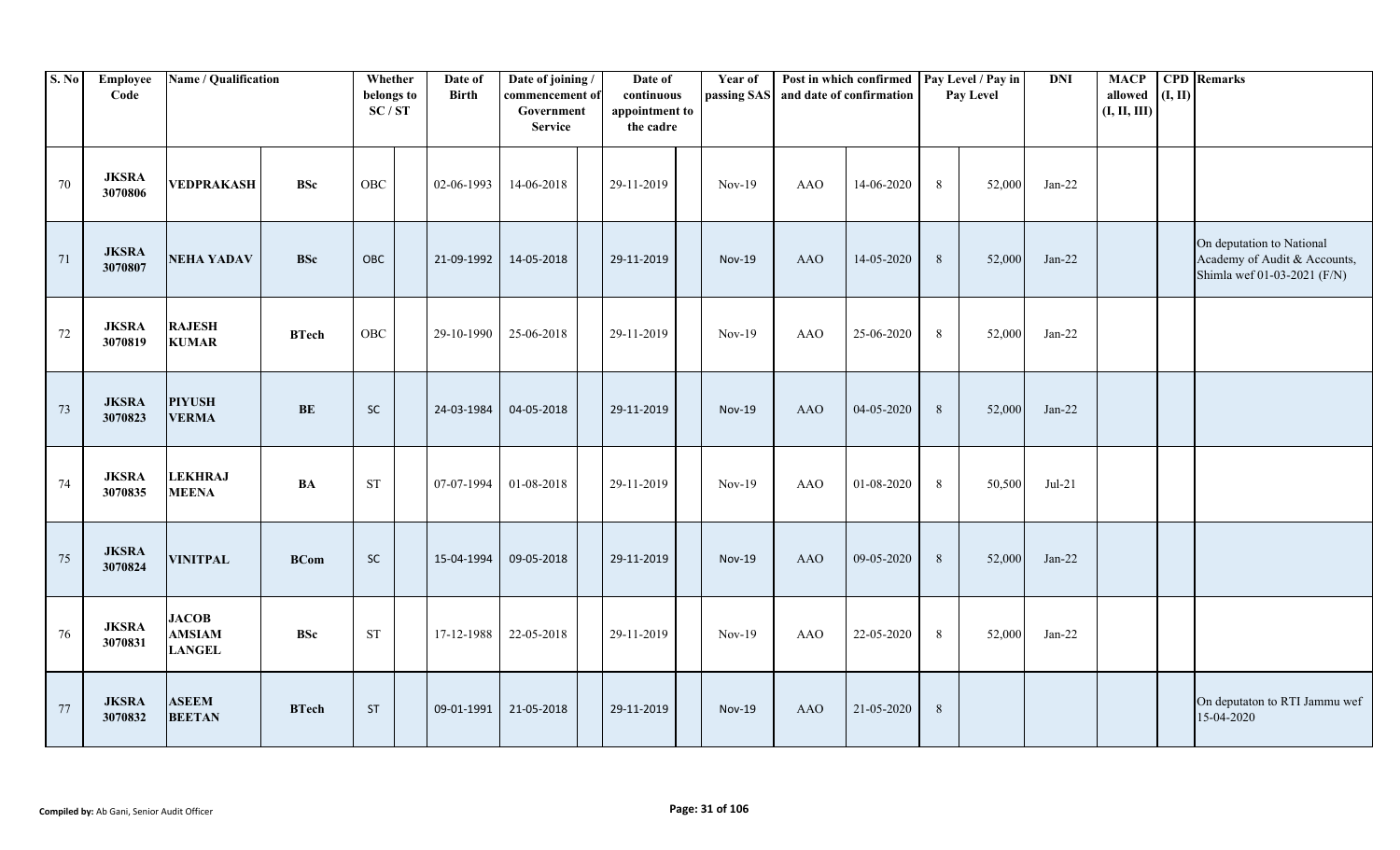| S. No | Employee<br>Code        | Name / Qualification                |              | Whether<br>belongs to<br>SC/ST | Date of<br><b>Birth</b> | Date of joining /<br>commencement of<br>Government<br><b>Service</b> | Date of<br>continuous<br>appointment to<br>the cadre | Year of       | passing SAS and date of confirmation | Post in which confirmed |   | Pay Level / Pay in<br>Pay Level | <b>DNI</b> | <b>MACP</b><br>allowed<br>(I, II, III) | (I, II) | <b>CPD</b> Remarks                                                                                                                                                                   |
|-------|-------------------------|-------------------------------------|--------------|--------------------------------|-------------------------|----------------------------------------------------------------------|------------------------------------------------------|---------------|--------------------------------------|-------------------------|---|---------------------------------|------------|----------------------------------------|---------|--------------------------------------------------------------------------------------------------------------------------------------------------------------------------------------|
| 78    | <b>MLSLA</b><br>3150244 | <b>PANKAJ</b><br><b>KUMAR</b>       | <b>BTech</b> | OBC                            | 15-10-1991              | 06-05-2019                                                           | 29-11-2019                                           | $Nov-19$      | <b>AAO</b>                           | 15-05-2020              | 8 | 52,000                          | $Jan-21$   |                                        |         | Joined on mutual transfer against<br>Ravi Shankar Kumar from the<br>O/of AG (Audit), Meghalaya. DoJ<br>as per previous appointment is 15-<br>05-2018.                                |
| 79    | <b>KABNB</b><br>3091805 | <b>RAVINDER</b><br><b>SINGH</b>     | <b>BTech</b> | <b>UR</b>                      | 24-03-1992              | 13-05-2019                                                           | 29-11-2019                                           | <b>Nov-19</b> | <b>AAO</b>                           | 01-05-2020              | 8 | 52,000                          | $Jan-22$   |                                        |         | Joined on mutual transfer against<br>Digil MD from the O/o PAG,<br>G&SSA, Karnatka. DoJ as per<br>previous appointment is 01-05-<br>2018.                                            |
| 80    | <b>MLSLA</b><br>3150250 | <b>ANKUSH</b><br><b>SHARMA</b>      | <b>BTech</b> | UR                             | 06-10-1994              | 06-05-2019                                                           | 29-11-2019                                           | $Nov-19$      | <b>AAO</b>                           | 25-05-2020              | 8 | 52,000                          | $Jan-22$   |                                        |         | Joined on mutual transfer against<br>Angom Mocha from the O/o AG<br>(Audit), Meghalaya. DoJ as DEO<br>as per previous appointment is 22-<br>07-2016 and as AAO it is 25-05-<br>2018. |
| 81    | <b>JKSRA</b><br>3070723 | <b>ABHISHEK</b><br><b>JASROTIA</b>  | BE           | <b>UR</b>                      | 08-10-1991              | 09-05-2016                                                           | 26-02-2020                                           | <b>Nov-19</b> | <b>DEO</b>                           | 09-05-2018              | 8 | 49,000                          | $Jan-22$   |                                        |         |                                                                                                                                                                                      |
| 82    | <b>JKSRA</b><br>3070800 | <b>RAHUL</b><br><b>VERMA</b>        | <b>MCom</b>  | OBC                            | 10-11-1990              | 22-05-2018                                                           |                                                      |               |                                      |                         | 8 | 52,000                          | $Jan-22$   |                                        |         | Seniority subject to qualifying<br>SAS / clearance of probation<br>period                                                                                                            |
| 83    | <b>JKSRA</b><br>3070809 | <b>BHAVAR</b><br><b>SINGH YADAV</b> | <b>BSc</b>   | OBC                            | 04-04-1992              | 09-05-2018                                                           |                                                      |               |                                      |                         | 8 | 52,000                          | $Jan-22$   |                                        |         | Seniority subject to qualifying<br>SAS / clearance of probation<br>period                                                                                                            |
| 84    | <b>JKSRA</b><br>3070810 | <b>DINESH</b><br><b>KUMAR</b>       | <b>BTech</b> | OBC                            | 17-12-1990              | 24-05-2018                                                           |                                                      |               |                                      |                         | 8 | 52,000                          | $Jan-22$   |                                        |         | Seniority subject to qualifying<br>SAS / clearance of probation<br>period                                                                                                            |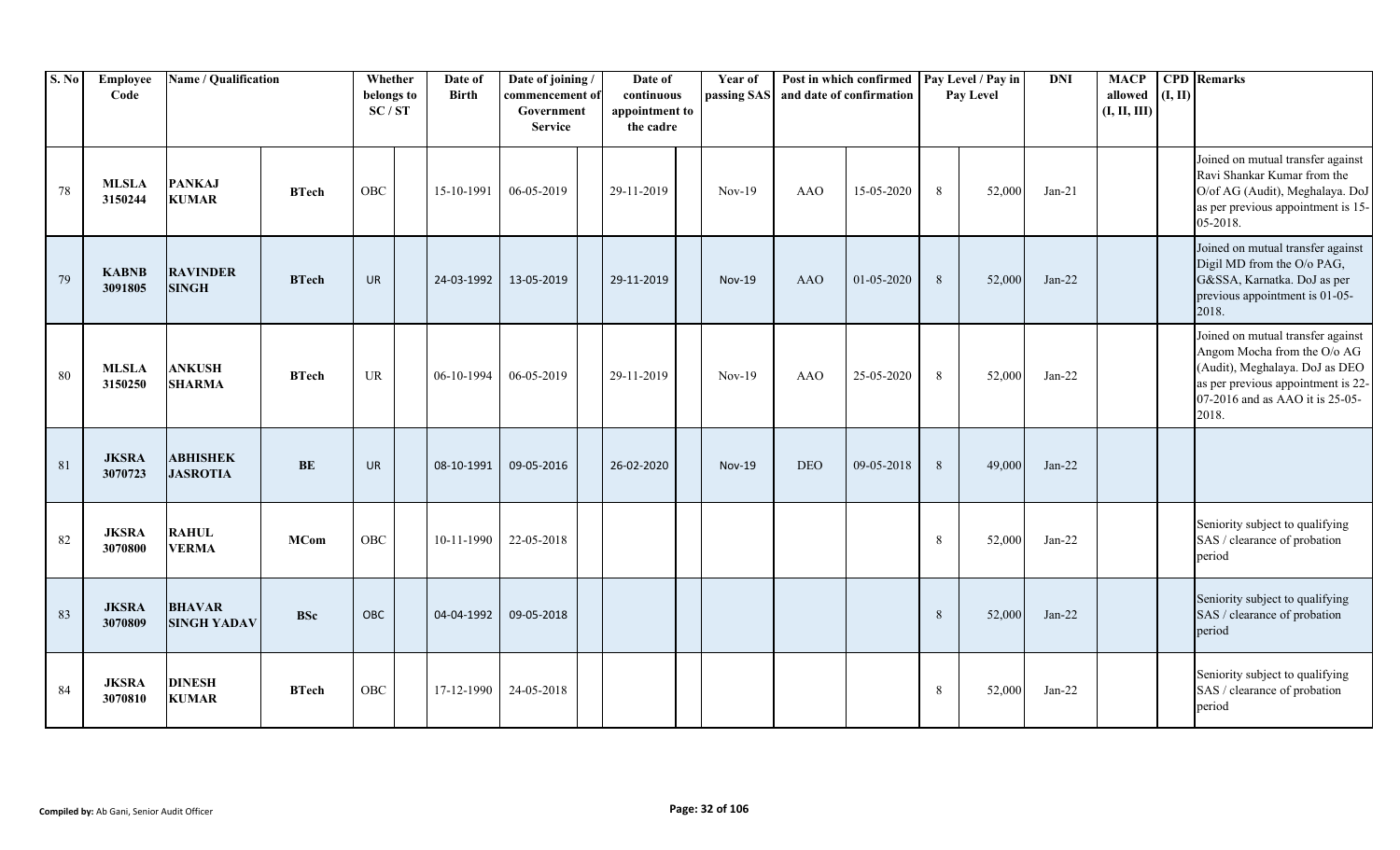| S. No | Employee<br>Code        | Name / Qualification             |              | Whether<br>belongs to<br>SC/ST | Date of<br><b>Birth</b> | Date of joining /<br>commencement of<br>Government<br><b>Service</b> | Date of<br>continuous<br>appointment to<br>the cadre | <b>Year of</b> | passing SAS and date of confirmation | Post in which confirmed |         | Pay Level / Pay in<br>Pay Level | <b>DNI</b> | <b>MACP</b><br>allowed<br>(I, II, III) | (I, II) | <b>CPD</b> Remarks                                                                                                                                                                                                              |
|-------|-------------------------|----------------------------------|--------------|--------------------------------|-------------------------|----------------------------------------------------------------------|------------------------------------------------------|----------------|--------------------------------------|-------------------------|---------|---------------------------------|------------|----------------------------------------|---------|---------------------------------------------------------------------------------------------------------------------------------------------------------------------------------------------------------------------------------|
| 85    | <b>JKSRA</b><br>3070820 | <b>RAJIV RAJ</b>                 | BE           | OBC                            | 05-02-1989              | 16-05-2018 AN                                                        |                                                      |                |                                      |                         | $\,8\,$ | 52,000                          | $Jan-22$   |                                        |         | Seniority subject to qualifying<br>SAS / clearance of probation<br>period                                                                                                                                                       |
| 86    | <b>JKSRA</b><br>3070816 | <b>MD IMRAN</b><br><b>ANSARI</b> | <b>BCom</b>  | OBC                            | 09-06-1993              | 23-05-2018                                                           |                                                      |                |                                      |                         | $\,8\,$ | 52,000                          | $Jan-22$   |                                        |         | Seniority subject to qualifying<br>SAS / clearance of probation<br>period                                                                                                                                                       |
| 87    | <b>JKSRA</b><br>3070826 | <b>SUNIL KUMAR</b>               | <b>BCom</b>  | SC                             | 13-07-1993              | 08-05-2018                                                           |                                                      |                |                                      |                         | 8       | 52,000                          | $Jan-22$   |                                        |         | Seniority subject to qualifying<br>SAS / clearance of probation<br>period                                                                                                                                                       |
| 88    | <b>JKSRA</b><br>3070827 | <b>ISHAN DEV</b>                 | BE           | <b>ST</b>                      | 10-08-1991              | 21-05-2018                                                           |                                                      |                |                                      |                         | 8       | 52,000                          | $Jan-22$   |                                        |         | Seniority subject to qualifying<br>SAS / clearance of probation<br>period                                                                                                                                                       |
| 89    | <b>KABNB</b><br>3091826 | <b>AMANDEEP</b><br><b>SINGH</b>  | <b>BTech</b> | <b>UR</b>                      | 25-06-1994              | 06-05-2019                                                           |                                                      |                |                                      |                         | 8       | 52,000                          | $Jan-22$   |                                        |         | Joined on mutual transfer against<br>Ippili Hemanth Kumar from the<br>O/o PAG, G&SSA, Karnatka. DoJ<br>as per previous appointment is 07-<br>05-2018. Seniority subject to<br>qualifying SAS / clearance of<br>probation period |
| 90    | <b>JKSRA</b><br>3070791 | <b>NITIN</b><br><b>KATHAIT</b>   | <b>BTech</b> | UR                             | 18-08-1991              | 03-07-2018                                                           |                                                      |                |                                      |                         | $\,8\,$ | 50,500                          | $Jul-21$   |                                        |         | Provisional appointment.<br>Seniority subject to qualifying<br>SAS / clearance of probation<br>period. Seniority subject to<br>qualifying SAS / clearance of<br>probation period                                                |
| 91    | <b>JKSRA</b><br>3070795 | <b>ARVESH</b>                    | <b>BSc</b>   | OBC                            | 24-01-1994              | 09-05-2018                                                           |                                                      |                |                                      |                         | 8       | 52,000                          | $Jan-22$   |                                        |         | Seniority subject to qualifying<br>SAS / clearance of probation<br>period                                                                                                                                                       |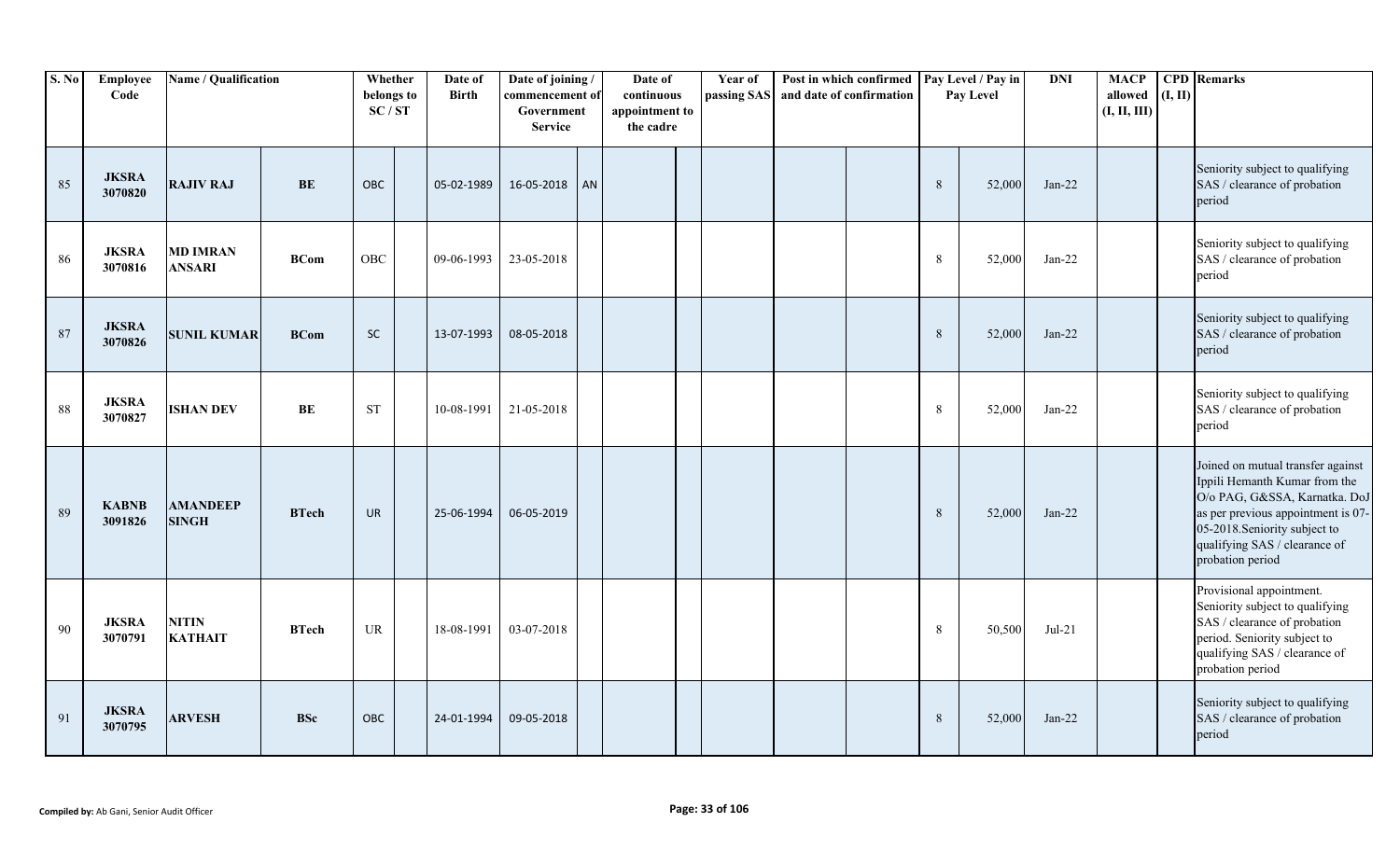| S. No | Employee<br>Code        | Name / Qualification                          |                                                 | Whether<br>belongs to<br>SC/ST | Date of<br><b>Birth</b> | Date of joining /<br>commencement of<br>Government<br><b>Service</b> |    | Date of<br>continuous<br>appointment to<br>the cadre | Year of<br>passing SAS | and date of confirmation | Post in which confirmed |         | Pay Level / Pay in<br>Pay Level | <b>DNI</b> | <b>MACP</b><br>allowed<br>(I, II, III) | (I, II) | <b>CPD</b> Remarks                                                        |
|-------|-------------------------|-----------------------------------------------|-------------------------------------------------|--------------------------------|-------------------------|----------------------------------------------------------------------|----|------------------------------------------------------|------------------------|--------------------------|-------------------------|---------|---------------------------------|------------|----------------------------------------|---------|---------------------------------------------------------------------------|
| 92    | <b>JKSRA</b><br>3070801 | <b>MALIRAM</b><br><b>YADAV</b>                | <b>PGD</b> in Pharma-<br>ceutical<br>Management | OBC                            | 07-07-1985              | 17-05-2018                                                           |    |                                                      |                        |                          |                         | 8       | 52,000                          | $Jan-22$   |                                        |         | Seniority subject to qualifying<br>SAS / clearance of probation<br>period |
| 93    | <b>JKSRA</b><br>3070803 | <b>SUMIT ARORA</b>                            | <b>BCom</b>                                     | OBC                            | 12-11-1989              | 15-05-2018                                                           | AN |                                                      |                        |                          |                         | 8       | 52,000                          | $Jan-22$   |                                        |         | Seniority subject to qualifying<br>SAS / clearance of probation<br>period |
| 94    | <b>JKSRA</b><br>3070805 | <b>ABHAY</b><br><b>KUMAR</b>                  | <b>MBA</b>                                      | OBC                            | 18-08-1992              | 14-05-2018                                                           |    |                                                      |                        |                          |                         | 8       | 52,000                          | $Jan-22$   |                                        |         | Seniority subject to qualifying<br>SAS / clearance of probation<br>period |
| 95    | <b>JKSRA</b><br>3070812 | <b>SANDEEP</b><br><b>KUMAR</b>                | <b>BE</b>                                       | OBC                            | 25-07-1985              | 24-05-2018                                                           |    |                                                      |                        |                          |                         | 8       | 52,000                          | $Jan-22$   |                                        |         | Seniority subject to qualifying<br>SAS / clearance of probation<br>period |
| 96    | <b>JKSRA</b><br>3070813 | <b>ASHISH</b><br><b>KUMAR</b><br><b>YADAV</b> | <b>BTech</b>                                    | OBC                            | 26-10-1991              | 23-05-2018                                                           |    |                                                      |                        |                          |                         | $\,8\,$ | 52,000                          | $Jan-22$   |                                        |         | Seniority subject to qualifying<br>SAS / clearance of probation<br>period |
| 97    | <b>JKSRA</b><br>3070814 | <b>NEERAJ</b>                                 | <b>BTech</b>                                    | OBC                            | 16-04-1991              | 17-05-2018                                                           |    |                                                      |                        |                          |                         | 8       | 52,000                          | $Jan-22$   |                                        |         | Seniority subject to qualifying<br>SAS / clearance of probation<br>period |
| 98    | <b>JKSRA</b><br>3070821 | <b>DILEEP</b><br><b>KUMAR</b>                 | <b>BA</b>                                       | OBC                            | 23-07-1995              | 10-05-2018                                                           |    |                                                      |                        |                          |                         | $\,8\,$ | 52,000                          | $Jan-22$   |                                        |         | Seniority subject to qualifying<br>SAS / clearance of probation<br>period |
| 99    | <b>JKSRA</b><br>3070828 | <b>VISHAL</b><br><b>KANWAT</b>                | <b>BA</b>                                       | <b>ST</b>                      | 29-06-1993              | 14-05-2018                                                           |    |                                                      |                        |                          |                         | $\,8\,$ | 52,000                          | $Jan-22$   |                                        |         | Seniority subject to qualifying<br>SAS / clearance of probation<br>period |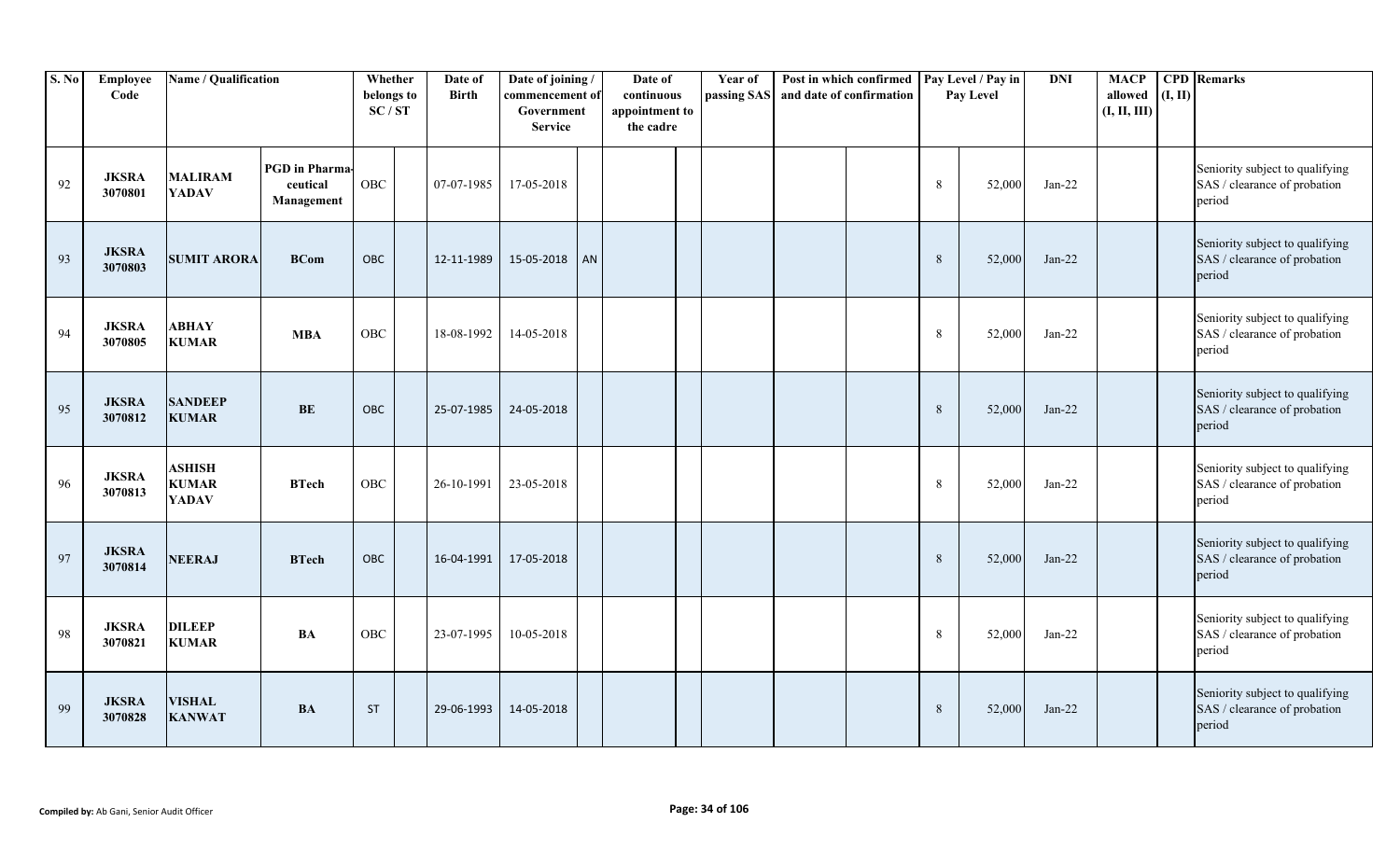| <b>S. No</b> | Employee<br>Code        | Name / Qualification                |              | Whether<br>belongs to<br>SC/ST |    | Date of<br>Birth | Date of joining/<br>commencement of<br>Government<br><b>Service</b> | Date of<br>continuous<br>appointment to<br>the cadre | Year of<br>passing SAS | Post in which confirmed<br>and date of confirmation |         | Pay Level / Pay in<br>Pay Level | <b>DNI</b> | <b>MACP</b><br>allowed<br>(I, II, III) | (I, II) | <b>CPD</b> Remarks                                                                                                                                                                                                        |
|--------------|-------------------------|-------------------------------------|--------------|--------------------------------|----|------------------|---------------------------------------------------------------------|------------------------------------------------------|------------------------|-----------------------------------------------------|---------|---------------------------------|------------|----------------------------------------|---------|---------------------------------------------------------------------------------------------------------------------------------------------------------------------------------------------------------------------------|
| 100          | <b>JKSRA</b><br>3070833 | <b>MD SHADAB</b>                    | <b>MCA</b>   | UR                             | HH | 01-02-1988       | 25-05-2018                                                          |                                                      |                        |                                                     | 8       | 52,000                          | $Jan-22$   |                                        |         | Seniority subject to qualifying<br>SAS / clearance of probation<br>period                                                                                                                                                 |
| 101          | <b>KABNB</b><br>3091809 | <b>LALA RAM</b><br><b>MEENA</b>     | <b>BTech</b> | <b>ST</b>                      |    | 05-06-1990       | 06-05-2019                                                          |                                                      |                        |                                                     | 8       | 52,000                          | $Jan-22$   |                                        |         | Joined on mutual transfer against<br>Ashok Kasthuri from the O/o<br>PAG, G&SSA, Karnatka. DoJ as<br>per previous appointment is 02-05-<br>2018. Seniority subject to<br>qualifying SAS / clearance of<br>probation period |
| 102          | <b>JKSRA</b><br>3070846 | <b>GULSHAN</b><br><b>CHOUDHRY</b>   | <b>MBA</b>   | UR                             |    | 27-07-1998       | 08-05-2020                                                          |                                                      |                        |                                                     | 8       | 49,000                          | $Jan-22$   |                                        |         | Provisional appointment.<br>Seniority subject to qualifying<br>SAS / clearance of probation<br>period                                                                                                                     |
| 103          | <b>JKSRA</b><br>3070849 | <b>ARYAN</b>                        | <b>BTech</b> | <b>UR</b>                      |    | 16-04-1995       | 25-06-2020                                                          |                                                      |                        |                                                     | 8       | 49,000                          | $Jan-22$   |                                        |         | Provisional appointment.<br>Seniority subject to qualifying<br>SAS / clearance of probation<br>period                                                                                                                     |
| 104          | <b>JKSRA</b><br>3070848 | <b>ARUN MALIK</b>                   | <b>BTech</b> | UR                             |    | 05-09-1988       | 25-06-2020                                                          |                                                      |                        |                                                     | 8       | 49,000                          | $Jan-22$   |                                        |         | Provisional appointment.<br>Seniority subject to qualifying<br>SAS / clearance of probation<br>period                                                                                                                     |
| 105          | <b>JKSRA</b><br>3070850 | <b>PRANAY</b><br><b>RANJAN</b>      | <b>BTech</b> | <b>UR</b>                      |    | 10-02-1991       | 26-06-2020                                                          |                                                      |                        |                                                     | 8       | 49,000                          | $Jan-21$   |                                        |         | Provisional appointment.<br>Seniority subject to qualifying<br>SAS / clearance of probation<br>period                                                                                                                     |
| 106          | <b>JKSRA</b><br>3070851 | <b>KARTIKEYA</b><br>ADHIKARI        | <b>BTech</b> | UR                             |    | 05-02-1994       | 30-06-2020                                                          |                                                      |                        |                                                     | $\,8\,$ | 49,000                          | $Jan-22$   |                                        |         | Provisional appointment.<br>Seniority subject to qualifying<br>SAS / clearance of probation<br>period                                                                                                                     |
| 107          | <b>JKSRA</b><br>3070854 | <b>PRASOON DEV</b><br><b>SHARMA</b> | <b>MTech</b> | <b>UR</b>                      |    | 26-03-1989       | 09-07-2020                                                          |                                                      |                        |                                                     | 8       | 47,600                          | $Jul-21$   |                                        |         | Provisional appointment.<br>Seniority subject to qualifying<br>SAS / clearance of probation<br>period                                                                                                                     |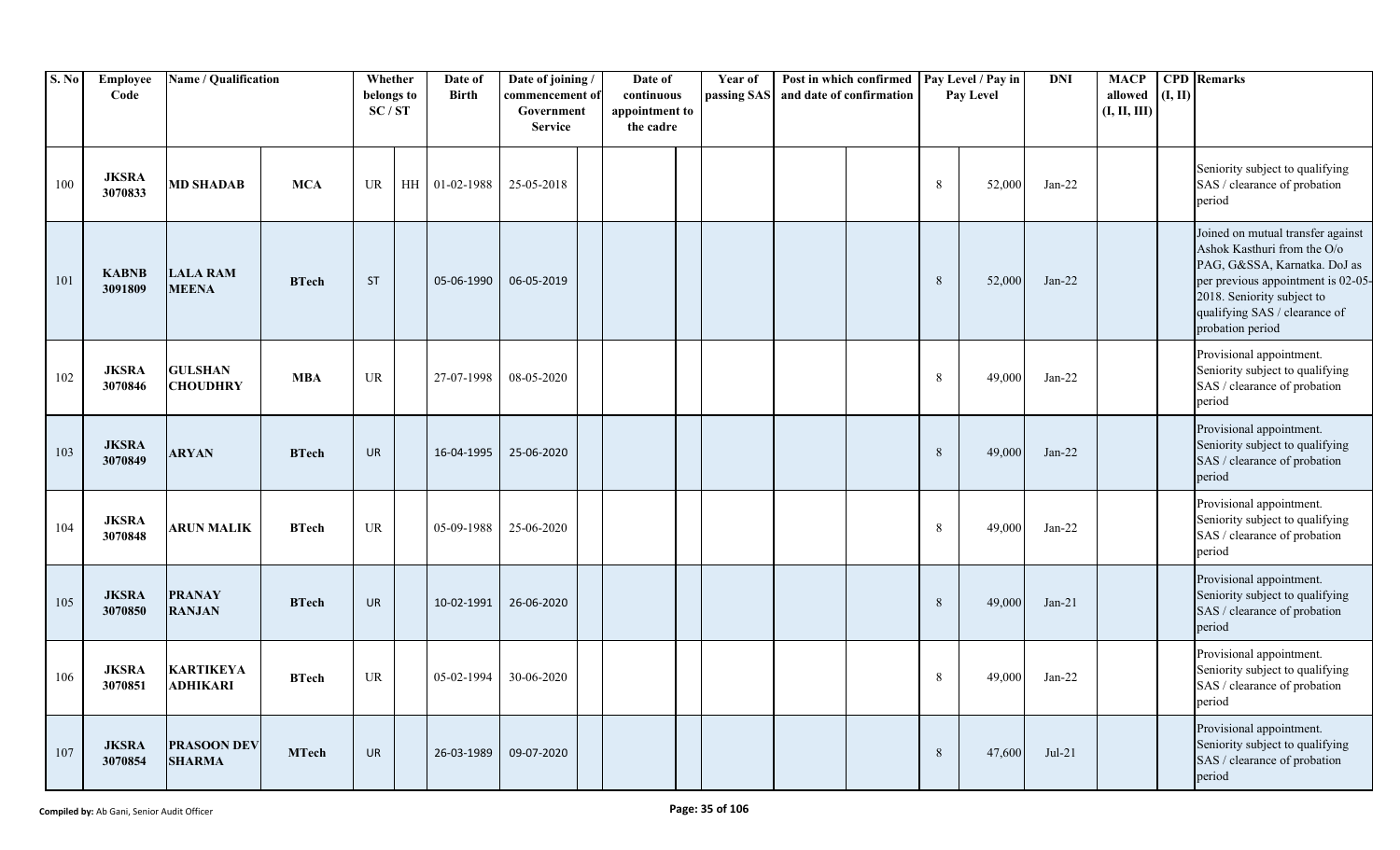| S. No | Employee<br>Code        | Name / Qualification                           |                  | Whether<br>belongs to<br>SC/ST | Date of<br><b>Birth</b> | Date of joining /<br>commencement of<br>Government<br><b>Service</b> | Date of<br>continuous<br>appointment to<br>the cadre | Year of<br>passing SAS |            | Post in which confirmed<br>and date of confirmation |         | Pay Level / Pay in<br>Pay Level | <b>DNI</b> | <b>MACP</b><br>allowed<br>(I, II, III) | (I, II) | <b>CPD</b> Remarks                                                                                                                                                                                                    |
|-------|-------------------------|------------------------------------------------|------------------|--------------------------------|-------------------------|----------------------------------------------------------------------|------------------------------------------------------|------------------------|------------|-----------------------------------------------------|---------|---------------------------------|------------|----------------------------------------|---------|-----------------------------------------------------------------------------------------------------------------------------------------------------------------------------------------------------------------------|
| 108   | <b>JKSRA</b><br>3070855 | <b>SHAMBHU</b><br><b>KUMAR</b>                 | BE               | UR                             | 10-08-1992              | 10-07-2020                                                           |                                                      |                        |            |                                                     | 8       | 47,600                          | $Jul-21$   |                                        |         | Provisional appointment.<br>Seniority subject to qualifying<br>SAS / clearance of probation<br>period                                                                                                                 |
| 109   | <b>JKSRA</b><br>3070858 | <b>PULKIT</b><br><b>PAHUJA</b>                 | <b>BE</b>        | <b>UR</b>                      | 26-05-1991              | 03-08-2020                                                           |                                                      |                        |            |                                                     | 8       | 47,600                          | $Jul-21$   |                                        |         | Provisional appointment.<br>Seniority subject to qualifying<br>SAS / clearance of probation<br>period                                                                                                                 |
| 110   | <b>JKSRA</b><br>3070859 | <b>ATHEENA</b><br><b>CHARLY</b>                | <b>MTech</b>     | <b>UR</b>                      | 28-10-1989              | 09-09-2020                                                           |                                                      |                        |            |                                                     | $\,8\,$ | 47,600                          | $Jul-21$   |                                        |         | Provisional appointment.<br>Seniority subject to qualifying<br>SAS / clearance of probation<br>period                                                                                                                 |
| 111   | <b>JKSRA</b><br>3070847 | <b>DEEP</b><br><b>CHANDRA</b><br><b>TEWARI</b> | <b>BTech</b>     | <b>UR</b>                      | 17-02-1991              | 15-06-2020                                                           |                                                      |                        |            |                                                     | 8       |                                 |            |                                        |         | Provisional appointment. On<br>deputation with O/o the PAG,<br>A&E, J&K wef 16-07-2020<br>(A/N). Seniority subject to<br>qualifying SOGE / clearance of<br>probation period                                           |
| 112   | <b>JKSRA</b><br>3070853 | <b>GAURAV</b><br>SRIVASTAVA                    | <b>BTech</b>     | <b>UR</b>                      | 20-10-1991              | 06-07-2020                                                           |                                                      |                        |            |                                                     | 8       |                                 |            |                                        |         | Provisional appointment. On<br>deputation with O/o the PAG,<br>A&E, J&K wef 16-07-2020<br>(A/N). Seniority subject to<br>qualifying SAS / clearance of<br>probation period                                            |
| 113   | <b>JKSRE</b><br>2070838 | <b>TSERING</b><br><b>YONGDOL</b>               | <b>BSc (DCA)</b> | <b>ST</b>                      | 08-01-1986              | 08-05-2012                                                           | $01 - 10 - 2020$ AN                                  |                        | <b>MTS</b> | 15-03-2016                                          | 8       | 47,600                          | $Jul-21$   |                                        |         | On deputation from O/o the PAG,<br>A&E, J&K for one year wef 25-09<br>2020. Seniority subject to<br>qualifying SAS / clearance of<br>probation period                                                                 |
| 114   | <b>TNCHV</b><br>3212203 | SATPRAKASH                                     | <b>BTech</b>     | OBC                            | 15-05-1993              | 08-02-2021                                                           |                                                      |                        |            |                                                     | 8       | 50,500                          | $Jan-21$   |                                        |         | On mutual transfer against Kurra<br>Chaitanya from PAG Audit-I<br>Tamil Nadu. Date of joining as<br>per past appointment is 21-05-<br>2018. Seniority subject to<br>qualifying SAS / clearance of<br>probation period |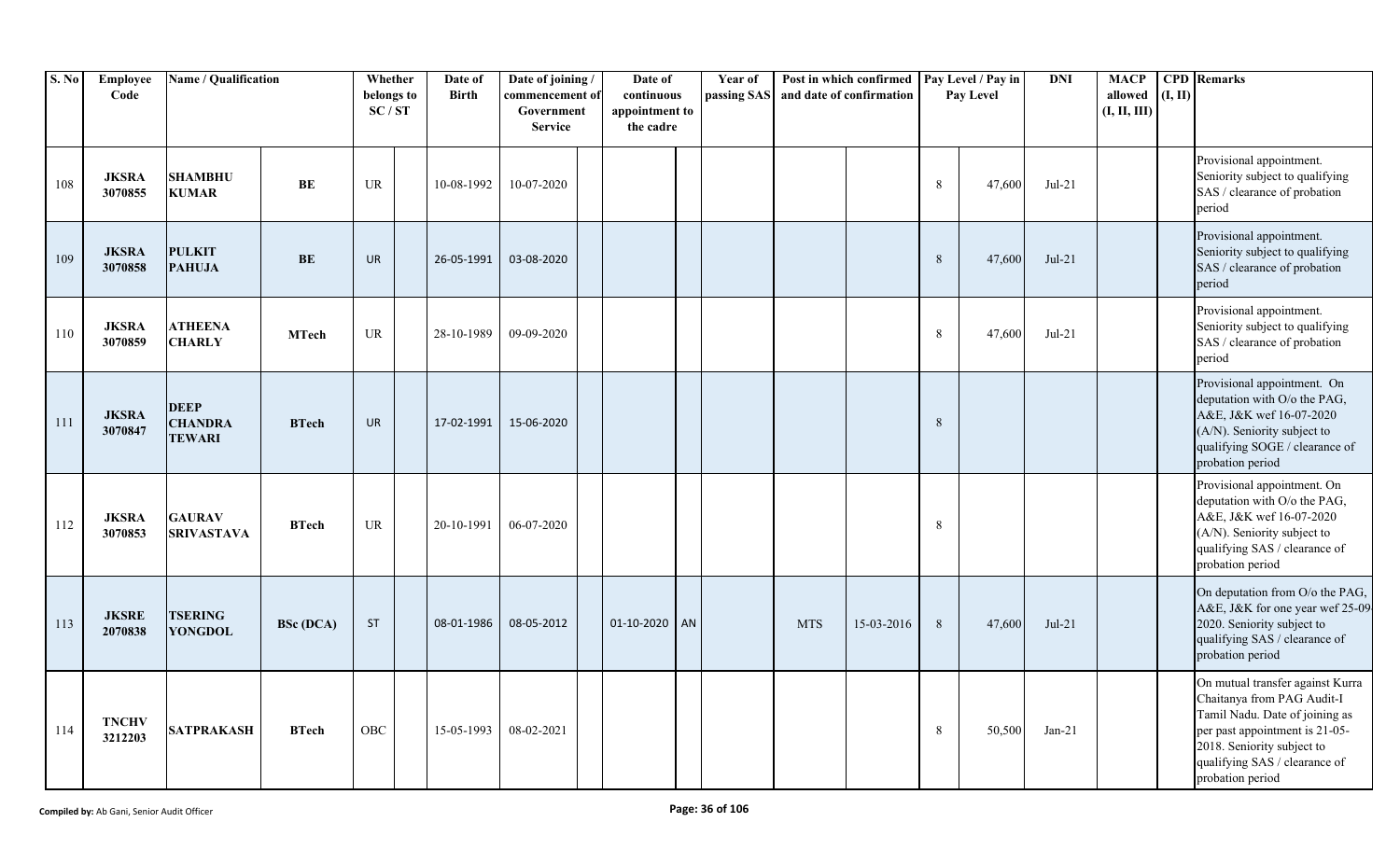**ASSISTANT AUDIT OFFICER (COMMERCIAL)**(Including erstwhile Section Officers redesignated as Assistant Audit Officers with effect from 27-05-2009)

#### **PAY LEVEL 08Sanctioned Strength: 23 (17 Permanent, 06 Temporary)**

|                | S. No Employee Code Name / Qualification |                                                |             | Whether<br>belongs to<br>SC/ST | Date of<br><b>Birth</b> | Date of<br>commencement of<br>Government<br><b>Service</b> | Date of continuous<br>appointment to the<br>cadre |    | Year of<br>passing SAS |            | Post in which confirmed<br>and date of confirmation |   | Pay Level / Pay in<br>Pay Level | <b>DNI</b> | <b>MACP</b><br>allowed $(I, II)$<br>(I, II, III) | <b>CPD</b> Remarks |
|----------------|------------------------------------------|------------------------------------------------|-------------|--------------------------------|-------------------------|------------------------------------------------------------|---------------------------------------------------|----|------------------------|------------|-----------------------------------------------------|---|---------------------------------|------------|--------------------------------------------------|--------------------|
| $\mathbf{1}$   | <b>JKSRA</b><br>5012690                  | <b>SHAZIA</b>                                  | <b>BCom</b> | <b>SC</b>                      | 18-08-1986              | 19-08-2010                                                 | 19-08-2012                                        |    | $Mar-12$               | <b>AAO</b> | 19-08-2012                                          | 9 | 67,200                          | $Jul-21$   |                                                  |                    |
| $\overline{2}$ | <b>JKSRA</b><br>5013101                  | <b>MUKESH</b><br><b>KUMAR</b><br><b>BAIRWA</b> | <b>BA</b>   | <b>SC</b>                      | 25-06-1982              | 26-12-2012                                                 | 09-03-2018                                        | AN | Sep-17                 | Auditor    | 26-12-2014                                          | 8 | 52,000                          | Jan-22     |                                                  |                    |
| $\mathbf{3}$   | <b>JKSRA</b><br>5013119                  | <b>VAIBHAV</b><br><b>SAINI</b>                 | <b>BCom</b> | OBC                            | 23-05-1987              | 11-12-2013                                                 | 09-03-2018                                        | AN | Sep-17                 | Auditor    | 11-12-2015                                          | 8 | 52,000                          | $Jan-22$   |                                                  |                    |
| 4              | <b>JKSRA</b><br>5013269                  | <b>KRISHNA</b><br><b>KUMAR</b>                 | <b>BA</b>   | OBC                            | 17-01-1982              | 14-12-2012                                                 | 30-08-2018                                        |    | $May-18$               | Auditor    | 14-12-2014                                          | 8 | 50,500                          | $Jul-21$   |                                                  |                    |
| 5 <sub>1</sub> | <b>JKSRA</b><br>5013274                  | <b>RAJESH</b><br><b>MEENA</b>                  | BA          | <b>ST</b>                      |                         | 01-09-1986 14-12-2012                                      | 30-08-2018                                        |    | May-18                 | Auditor    | 14-12-2014                                          | 8 | 50,500                          | $Jul-21$   |                                                  |                    |
| 6              | <b>JKSRA</b><br>5013270                  | <b>PEETAMBER</b><br><b>DAS SAHU</b>            | BSc         | ${\rm OBC}$                    | 21-04-1988 27-12-2012   |                                                            | 04-09-2018                                        |    | May-18                 | Auditor    | 27-12-2014                                          | 8 | 50,500                          | $Jul-21$   |                                                  |                    |

**SECTION - 1 (F)**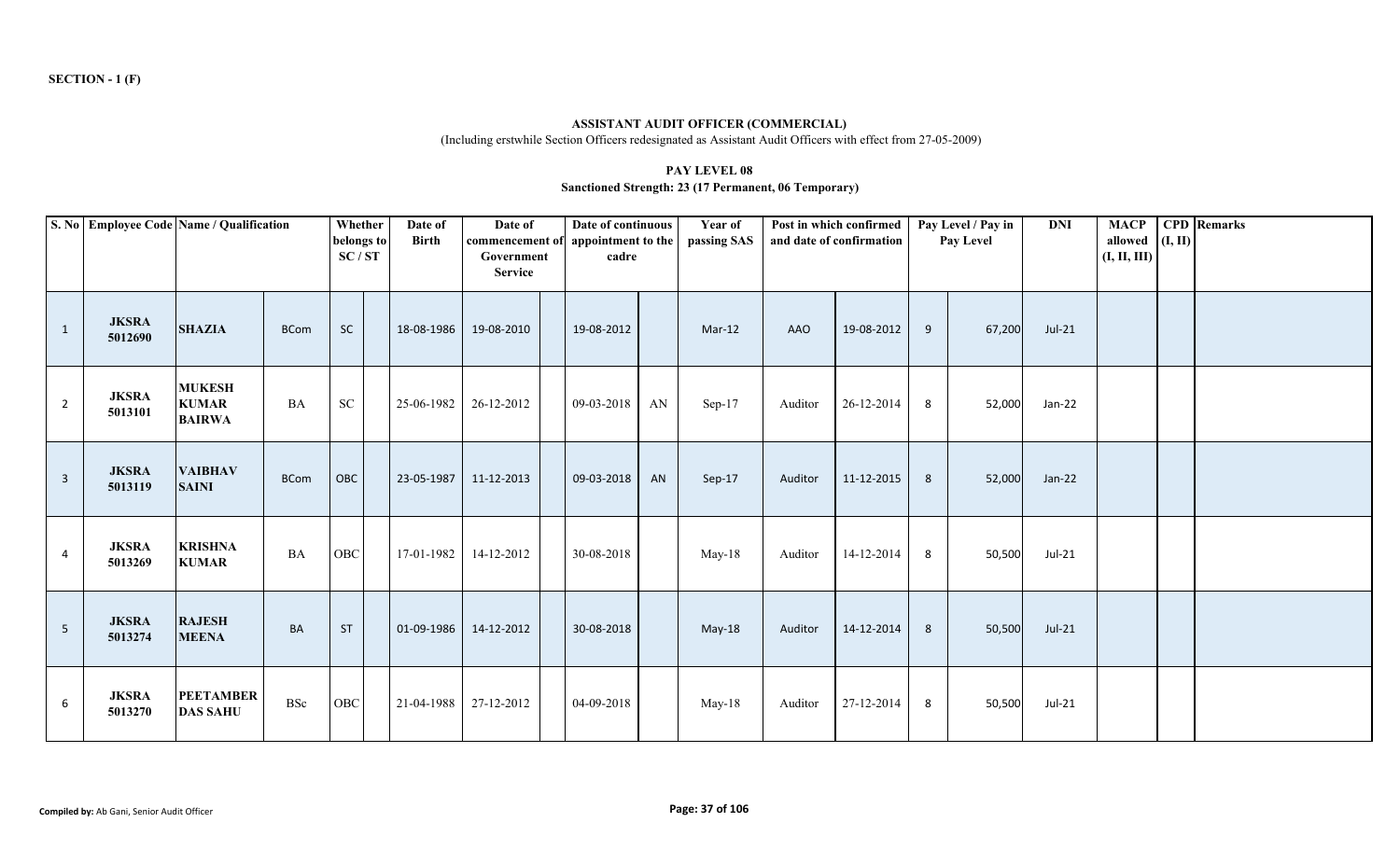|                | S. No Employee Code Name / Qualification |                                              |             | Whether<br>belongs to<br>SC/ST | Date of<br><b>Birth</b> | Date of<br>commencement of appointment to the<br>Government<br><b>Service</b> | Date of continuous<br>cadre | Year of<br>passing SAS |            | Post in which confirmed<br>and date of confirmation |                | Pay Level / Pay in<br>Pay Level | <b>DNI</b> | <b>MACP</b><br>allowed<br>(I, II, III) | (I, II) | <b>CPD</b> Remarks |
|----------------|------------------------------------------|----------------------------------------------|-------------|--------------------------------|-------------------------|-------------------------------------------------------------------------------|-----------------------------|------------------------|------------|-----------------------------------------------------|----------------|---------------------------------|------------|----------------------------------------|---------|--------------------|
| $\overline{7}$ | <b>JKSRA</b><br>5013273                  | <b>DHARA</b><br><b>SINGH</b><br><b>MEENA</b> | BA          | <b>ST</b>                      | 04-07-1986              | 18-02-2013                                                                    | 30-08-2018                  | May-18                 | Auditor    | 18-02-2015                                          | 8              | 50,500                          | $Jul-21$   |                                        |         |                    |
| 8              | <b>JKSRA</b><br>5013294                  | <b>VANDANA</b><br><b>SHARMA</b>              | <b>BCom</b> | UR                             | 17-02-1994              | 03-05-2018                                                                    | 21-12-2018                  | 19-03-2019             | <b>AAO</b> | 22-12-2018                                          | 8              | 50,500                          | Jan-22     |                                        |         |                    |
| $9$            | <b>JKSRA</b><br>5013311                  | <b>PANKAJ</b><br><b>KUMAR</b>                | BA          | SC                             | 26-05-1985              | 09-12-2013                                                                    | 13-05-2019                  | 19-03-2019             | Auditor    | 09-12-2015                                          | $8\phantom{1}$ | 50,500                          | Jan-22     |                                        |         |                    |
| 10             | <b>JKSRA</b><br>5013310                  | <b>RAHUL</b><br><b>KUMAR</b>                 | <b>BSc</b>  | OBC                            | 04-07-1989              | 21-09-2014                                                                    | 13-05-2019                  | 19-03-2019             | Auditor    | 21-09-2016                                          | 8              | 50,500                          | Jan-22     |                                        |         |                    |
| 11             | <b>JKSRA</b><br>5013170                  | <b>VIDHIKA</b><br><b>SHARMA</b>              | <b>MA</b>   | <b>UR</b>                      | 19-09-1992              | 26-06-2018                                                                    | 19-06-2019                  | 20-08-2019             | AAO        | 20-06-2019                                          | 8              | 50,500                          | Jan-22     |                                        |         |                    |
| 12             | <b>JKSRA</b><br>5013248                  | <b>VINAY</b><br><b>KUMAR</b>                 | <b>BCom</b> | ${\rm SC}$                     | 23-06-1988              | 03-08-2018                                                                    | 19-06-2019                  | 20-08-2019             | <b>AAO</b> | 20-06-2019                                          | 8              | 52,000                          | Jan-22     |                                        |         |                    |
| 13             | <b>JKSRA</b><br>5013321                  | <b>AMIT</b><br><b>KUMAR ARY</b>              | <b>BSc</b>  | OBC                            | 04-01-1982              | 31-12-2012                                                                    | 23-10-2019                  | 20-08-2019             | Auditor    | 31-12-2014                                          | $8\phantom{.}$ | 49,000                          | $Jul-21$   |                                        |         |                    |
| 14             | <b>JKSRA</b><br>5013341                  | <b>PAVITRA</b>                               | <b>BBA</b>  | UR                             | 15-03-1991              | 14-06-2016                                                                    | 22-10-2019                  | 20-08-2019             | Auditor    | 14-06-2018                                          | 8              | 49,000                          | Jul-21     |                                        |         |                    |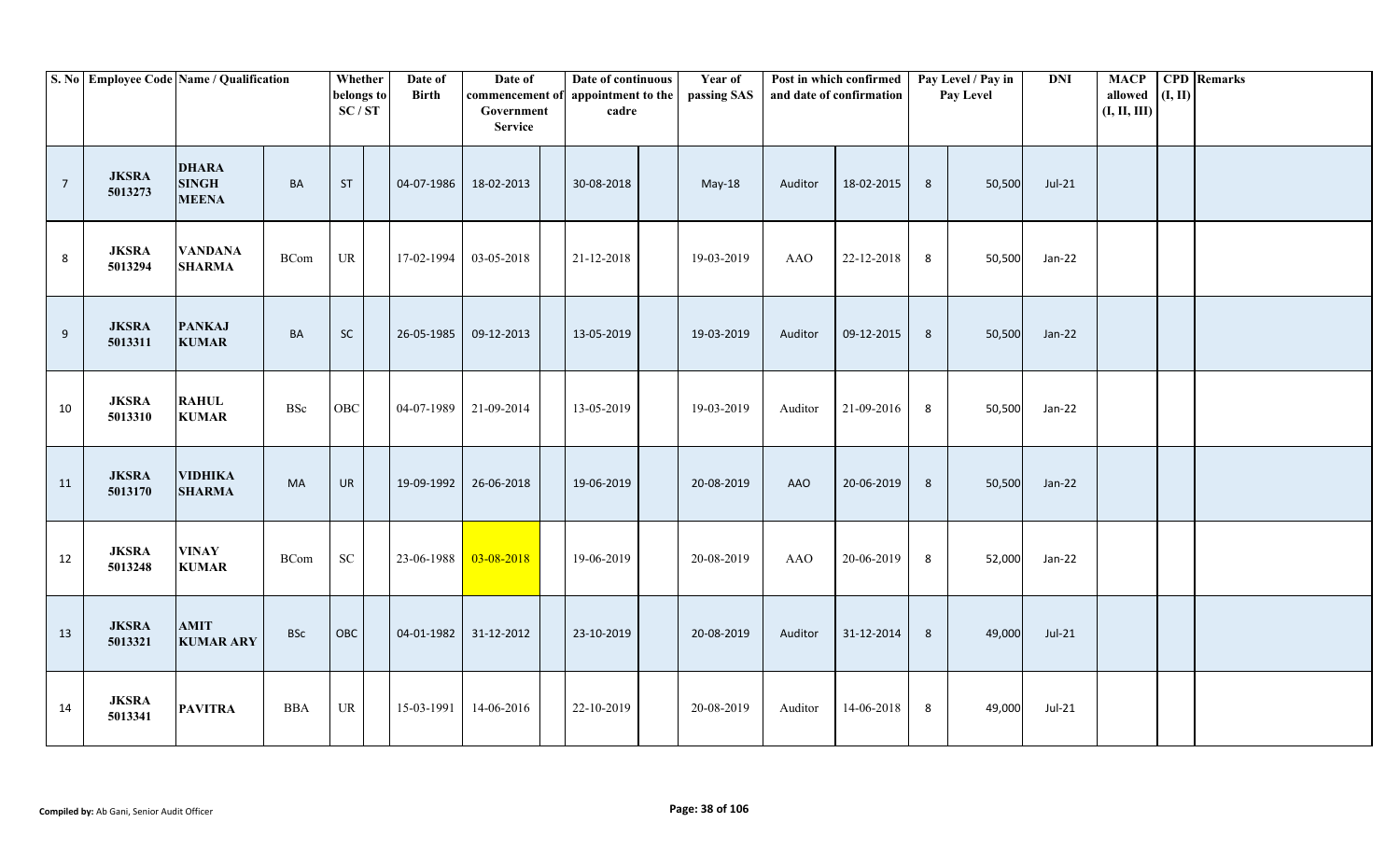|    | S. No Employee Code Name / Qualification |                                                |            | Whether<br>belongs to<br>SC/ST | Date of<br>Birth | Date of<br>commencement of appointment to the<br>Government<br><b>Service</b> |            | Date of continuous<br>cadre | Year of<br>passing SAS |         | Post in which confirmed<br>and date of confirmation |   | Pay Level / Pay in<br><b>Pay Level</b> | DNI      | MACP  <br>allowed $(I, II)$<br>(I, II, III) | <b>CPD</b> Remarks |
|----|------------------------------------------|------------------------------------------------|------------|--------------------------------|------------------|-------------------------------------------------------------------------------|------------|-----------------------------|------------------------|---------|-----------------------------------------------------|---|----------------------------------------|----------|---------------------------------------------|--------------------|
| 15 | <b>JKSRA</b><br>5013356                  | <b>ARBIND</b><br><b>KUMAR</b><br><b>VERMA</b>  | <b>BSc</b> | OBC                            | 15-06-1984       | 20-12-2012                                                                    | 21-04-2020 |                             | 14-02-2020             | Auditor | 20-12-2014                                          | 8 | 49,000                                 | $Jan-22$ |                                             |                    |
| 16 | <b>JKSRA</b><br>5013383                  | <b>PRABHJOT</b><br><b>KAUR</b><br><b>BANGA</b> | <b>BSc</b> | UR                             | 19-07-1991       | 30-05-2016                                                                    | 18-05-2020 |                             | 14-02-2020             | Auditor | 30-05-2018                                          | 8 | 49,000                                 | Jan-22   |                                             |                    |
| 17 | <b>JKSRA</b><br>5013384                  | <b>SURAJ</b><br><b>KUMAR</b><br><b>MAAN</b>    | <b>BSc</b> | <b>UR</b>                      | 21-12-1992       | 09-05-2016                                                                    | 22-04-2020 |                             | 14-02-2020             | Auditor | 09-05-2018                                          | 8 | 49,000                                 | $Jan-22$ |                                             |                    |
| 18 | <b>JKSRA</b><br>5013422                  | <b>ANURAG</b>                                  | MCom       | UR                             | 30-08-1994       | 09-07-2020                                                                    |            |                             |                        |         |                                                     | 8 | 47,600                                 | Jul-21   |                                             |                    |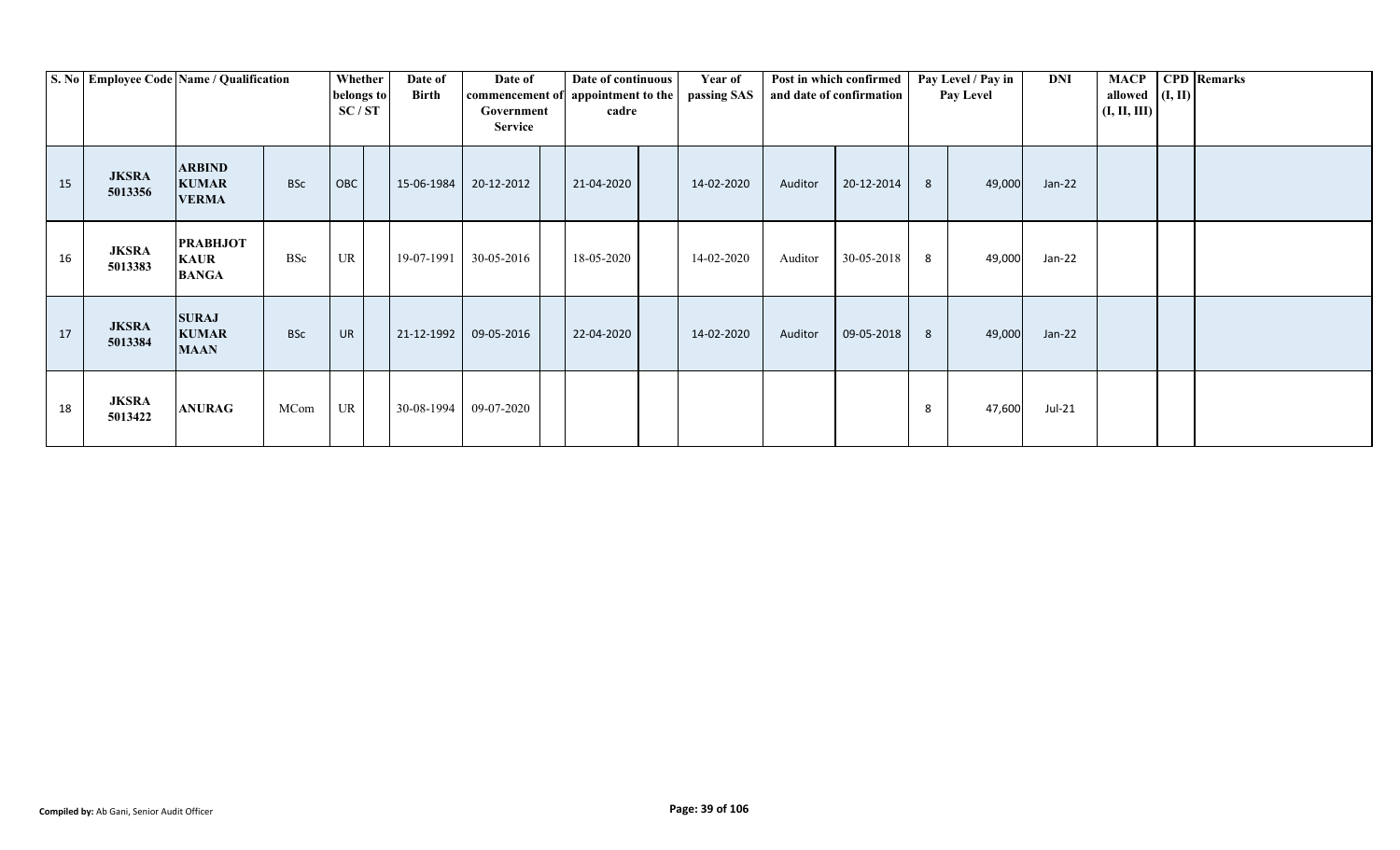### **SENIOR PRIVIATE SECRETARY**

# **PAY LEVEL 08Sanctioned Strength: 01 (01 Permanent)**

|                         | S. No Employee Code Name / Qualification |             | Whether<br>belongs to<br>SC/ST | Date of<br><b>Birth</b> | Date of<br>commencement of<br>Government<br><b>Service</b> | Date of<br>continuous<br>appointment to<br>the cadre | <b>SAS</b> | Year of   Post in which confirmed   Pay Level / Pay  <br>passing   and date of confirmation |            | in Pay Level | DNI      | allowed $($ I, II $)$<br>(I, II, III) | <b>MACP</b> CPD Remarks    |  |
|-------------------------|------------------------------------------|-------------|--------------------------------|-------------------------|------------------------------------------------------------|------------------------------------------------------|------------|---------------------------------------------------------------------------------------------|------------|--------------|----------|---------------------------------------|----------------------------|--|
| <b>JKSRA</b><br>3070440 | <b>MOHD AYUB</b><br><b>PAMPORI</b>       | <b>BCom</b> | <b>UR</b>                      | 20-03-1965              | 18-03-1987                                                 | 19-03-2010                                           | 2001       | <b>Steno</b>                                                                                | 19-03-1989 | 85,100       | $Jul-21$ | III                                   | Qulified SOGE (Commercial) |  |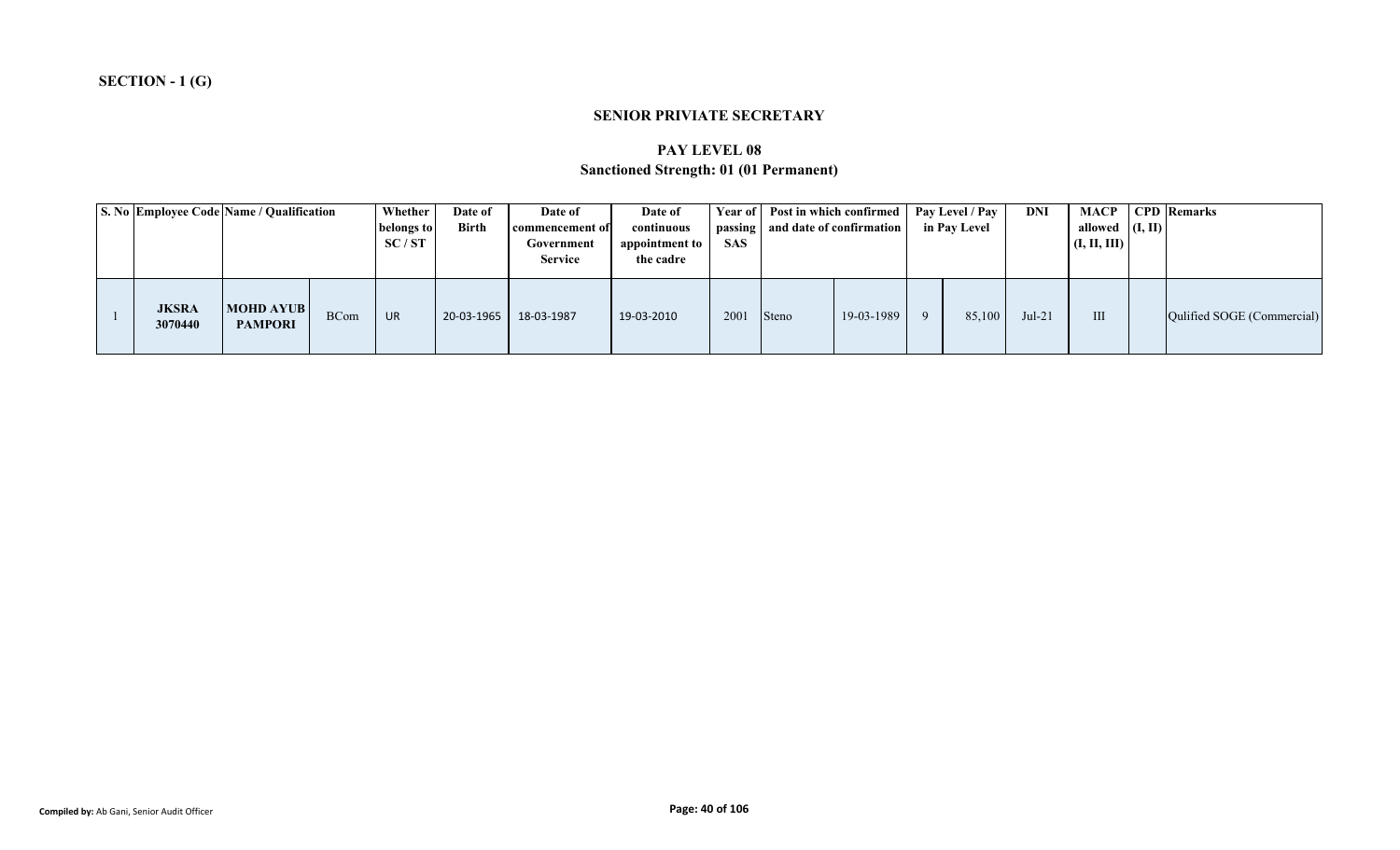## **HINDI OFFICER**

### **PAY LEVEL 08**

# **Sanctioned Strength: 01 (01 Temporary)**

|  | S. No Employee Code | <b>Name / Qualification</b> | Whether<br>belongs to<br>SC/ST | Date of<br>Birth | Date of<br>commencement of<br>Government<br><b>Service</b> | Date of<br>continuous<br>appointment to  <br>the cadre | SAS | Year of Post in which confirmed<br>passing   and date of confirmation |  | Pay Level / Pay in<br><b>Pay Level</b> | allowed $($ I, II)<br>(I, II, III) | <b>MACP</b>   CPD   Remarks |
|--|---------------------|-----------------------------|--------------------------------|------------------|------------------------------------------------------------|--------------------------------------------------------|-----|-----------------------------------------------------------------------|--|----------------------------------------|------------------------------------|-----------------------------|
|  |                     | NIL                         |                                |                  |                                                            |                                                        |     |                                                                       |  |                                        |                                    |                             |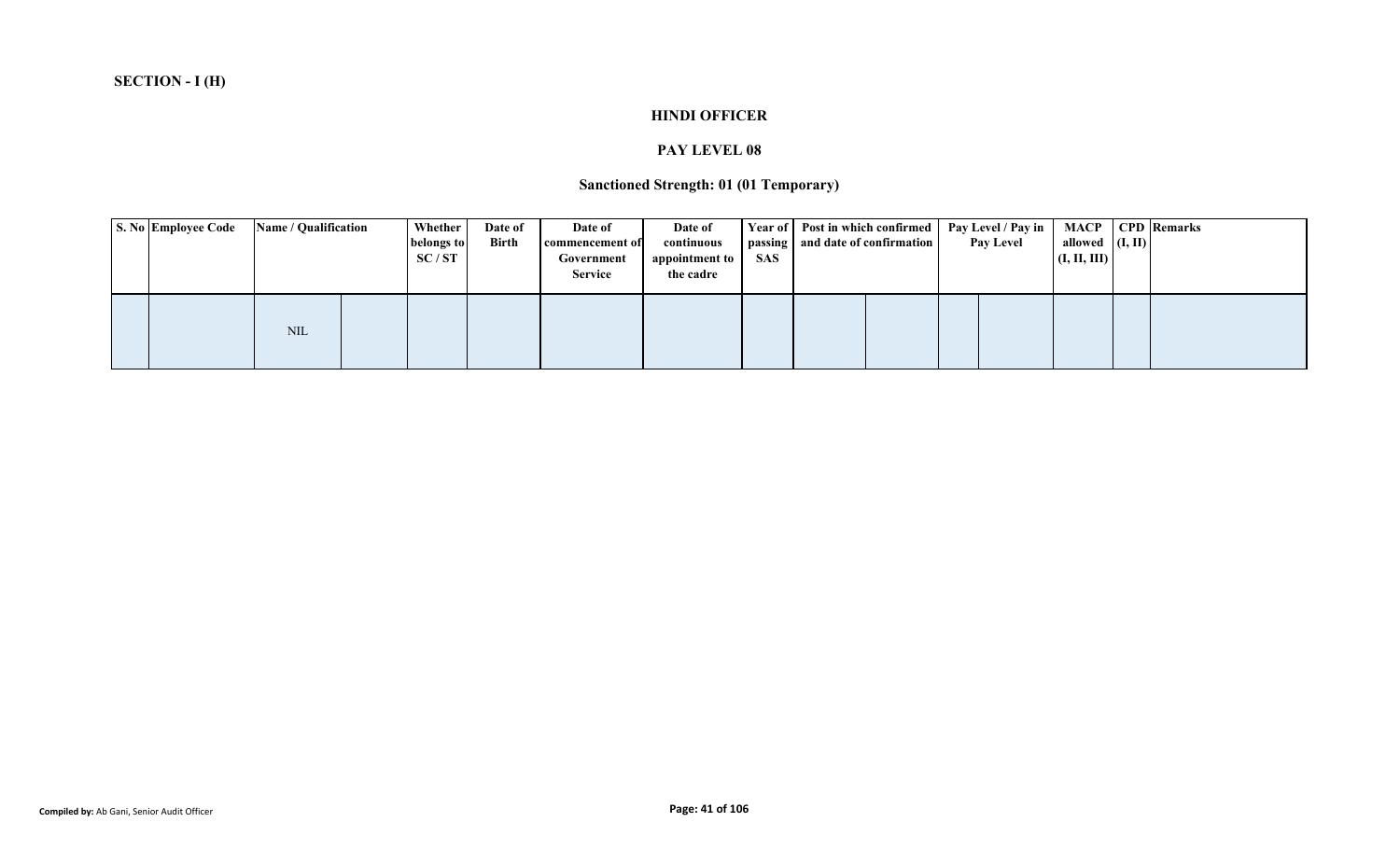#### **DATA ENTRY OPERATOR GRADE 'F'**

### **PAY LEVEL 08**

## **Sanctioned Strength: 02 (02 Temporary)**

| <b>S. No Employee Code</b> | Name / Qualification | Whether<br>belongs to<br>SC/ST | Date of<br><b>Birth</b> | Date of<br>commencement of<br>Government<br><b>Service</b> | Date of<br>continuous<br>appointment to<br>the cadre | <b>SAS</b> | Year of Post in which confirmed Pay Level / Pay in<br>passing   and date of confirmation | <b>Pay Level</b> | <b>MACP</b>   CPD   Remarks<br>allowed $(I, II)$<br>(I, II, III) |  |
|----------------------------|----------------------|--------------------------------|-------------------------|------------------------------------------------------------|------------------------------------------------------|------------|------------------------------------------------------------------------------------------|------------------|------------------------------------------------------------------|--|
|                            | <b>NIL</b>           |                                |                         |                                                            |                                                      |            |                                                                                          |                  |                                                                  |  |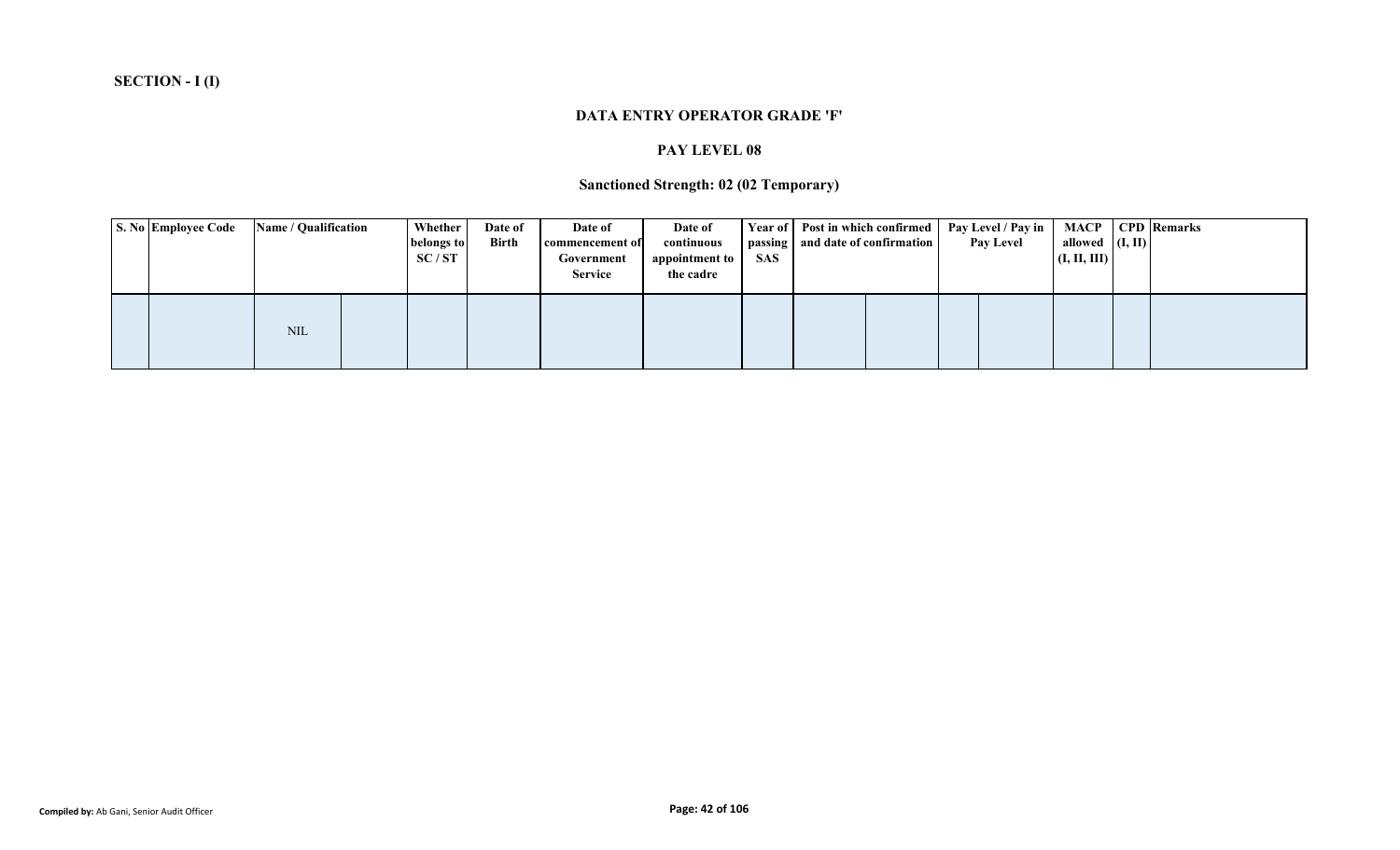### **SECTION II**

## **STATEMENT SHOWING SANCTIONED STRENGTH / EFFECTIVE STRENGTH OF GROUP 'B' (NON-GAZETTED) AND GROUP 'C' AINCLUDING MULTI TASKING STAFF OF THE OFFICE OF PRINCIPAL ACCOUNTANT GENERAL, (AUDIT), JAMMU & KASHMIR AS ON 01 MARCH 2021**

|                                              |                         | <b>GROUP</b>     |                                |                             |                                 |                |                                            | <b>SANCTIONED STRENGTH</b> |                        |                                                 |                                                               | <b>ACTUALLY EMPLOYED</b> |                                           |               |                                   | <b>VACANT POSTS</b>                |              |
|----------------------------------------------|-------------------------|------------------|--------------------------------|-----------------------------|---------------------------------|----------------|--------------------------------------------|----------------------------|------------------------|-------------------------------------------------|---------------------------------------------------------------|--------------------------|-------------------------------------------|---------------|-----------------------------------|------------------------------------|--------------|
| GROUP (B) {Non Gazetted and Group (C) Staff} |                         |                  |                                |                             |                                 |                |                                            | 417                        |                        |                                                 |                                                               | 235                      |                                           |               |                                   | 182                                |              |
|                                              | <b>DEO</b><br>Grade "E" | Super-<br>visor* | Assistant<br><b>Supervisor</b> | Welfare<br><b>Assistant</b> | <b>Senior</b><br><b>Auditor</b> | <b>Auditor</b> | <b>Senior</b><br>Console<br>Operator       | <b>DEO</b><br>Grade "B"    | <b>Senior</b><br>Hindi | Junior<br>Hindi<br><b>Translator Translator</b> | Private<br><b>Secretary</b>                                   | <b>Steno</b>             | <b>DEO</b><br>Grade III Grade "A"         | <b>Clerks</b> | <b>Staff Car</b><br><b>Driver</b> | Multi<br><b>Tasking</b><br>Staff** | <b>Total</b> |
| Sanctioned<br>Strength                       | $\overline{2}$          | 13               | 39                             |                             | 79                              | 132            | 3                                          | 6                          | $\sqrt{2}$             | $\overline{4}$                                  | $\overline{4}$                                                | 2                        | 17                                        | 26            | $\overline{4}$                    | 83                                 | 417          |
| <b>Effective Strength</b>                    |                         | 20               | 33                             | $\overline{0}$              | 69                              | 16             | $\overline{0}$                             | $\mathfrak{Z}$             | 2                      | 2                                               | $\overline{0}$                                                | $\mathbf{0}$             | 10                                        | 26            | 2                                 | 51                                 | 235          |
| Vacancy                                      |                         | $-7$             | 6                              |                             | 10                              | 116            | $\mathbf{3}$                               | $\mathbf{3}$               | $\boldsymbol{0}$       | $\boldsymbol{2}$                                | $\boldsymbol{4}$                                              | $\boldsymbol{2}$         | $\overline{7}$                            | $\bf{0}$      | $\boldsymbol{2}$                  | 32                                 | 182          |
| Cadre                                        |                         |                  |                                |                             |                                 |                | List of employees on deputation within and | outside IA&AD              |                        |                                                 | List of temporary<br>adjustment within and<br>Outside IA & AD |                          | <b>List of Persons on Foreign Service</b> |               |                                   | <b>Grand Total</b>                 |              |
| Senior Auditor                               |                         |                  |                                |                             |                                 |                |                                            | 9                          |                        |                                                 | $\overline{0}$                                                |                          | $\overline{0}$                            |               |                                   | 9                                  |              |
| Auditor                                      |                         |                  |                                |                             |                                 |                |                                            | 2                          |                        |                                                 | $\mathbf{0}$                                                  |                          | $\mathbf{0}$                              |               |                                   | 2                                  |              |
| Data Entry Operator (Grade A)                |                         |                  |                                |                             |                                 |                |                                            | $\overline{2}$             |                        |                                                 | $\overline{0}$                                                |                          | $\mathbf{0}$                              |               |                                   | $\overline{2}$                     |              |
|                                              |                         | <b>Total</b>     |                                |                             |                                 |                |                                            | 13                         |                        |                                                 | $\mathbf{0}$                                                  |                          | $\mathbf{0}$                              |               |                                   | 13                                 |              |

\*\* 05 posts of MTS cadre are Casual Temporary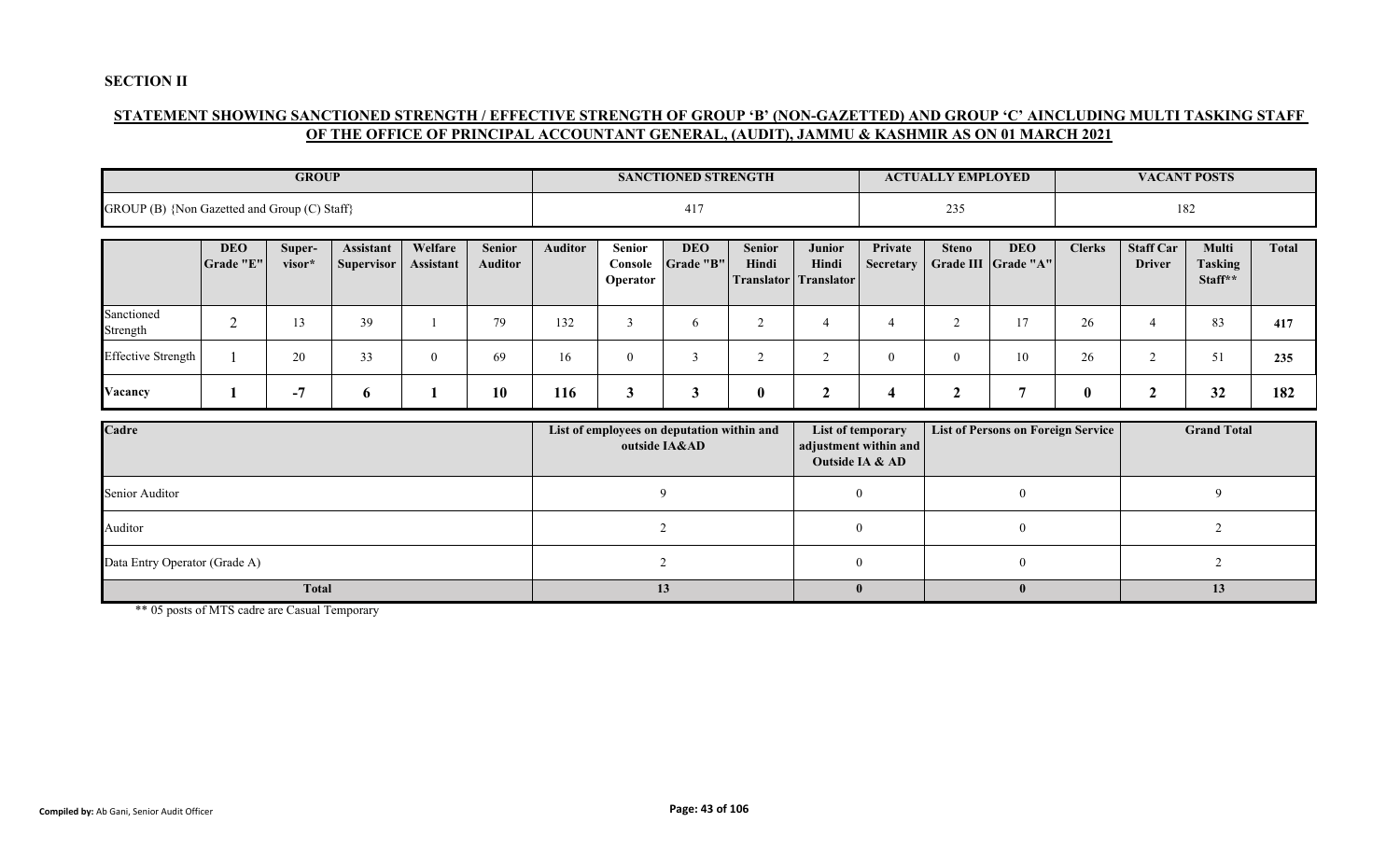#### **WELFARE ASSISTANT**

### **PAY LEVEL 08**

## **Sanctioned Strength: 01 (01 Temporary)**

|  | S. No Employee Code Name / Qualification | <b>Whether</b><br>belongs to<br>SC/ST | Date of<br>Birth | Date of<br>commencement of<br>Government<br><b>Service</b> | Date of<br>continuous<br>appointment to<br>the cadre | and date of confirmation | Post in which confirmed | Pay Level / Pay in<br>Pay Level | DNI | MACP 1<br>allowed $($ I, II)<br>(I, II, III) | <b>CPD</b> Remarks |
|--|------------------------------------------|---------------------------------------|------------------|------------------------------------------------------------|------------------------------------------------------|--------------------------|-------------------------|---------------------------------|-----|----------------------------------------------|--------------------|
|  | <b>Nil</b>                               |                                       |                  |                                                            |                                                      |                          |                         |                                 |     |                                              |                    |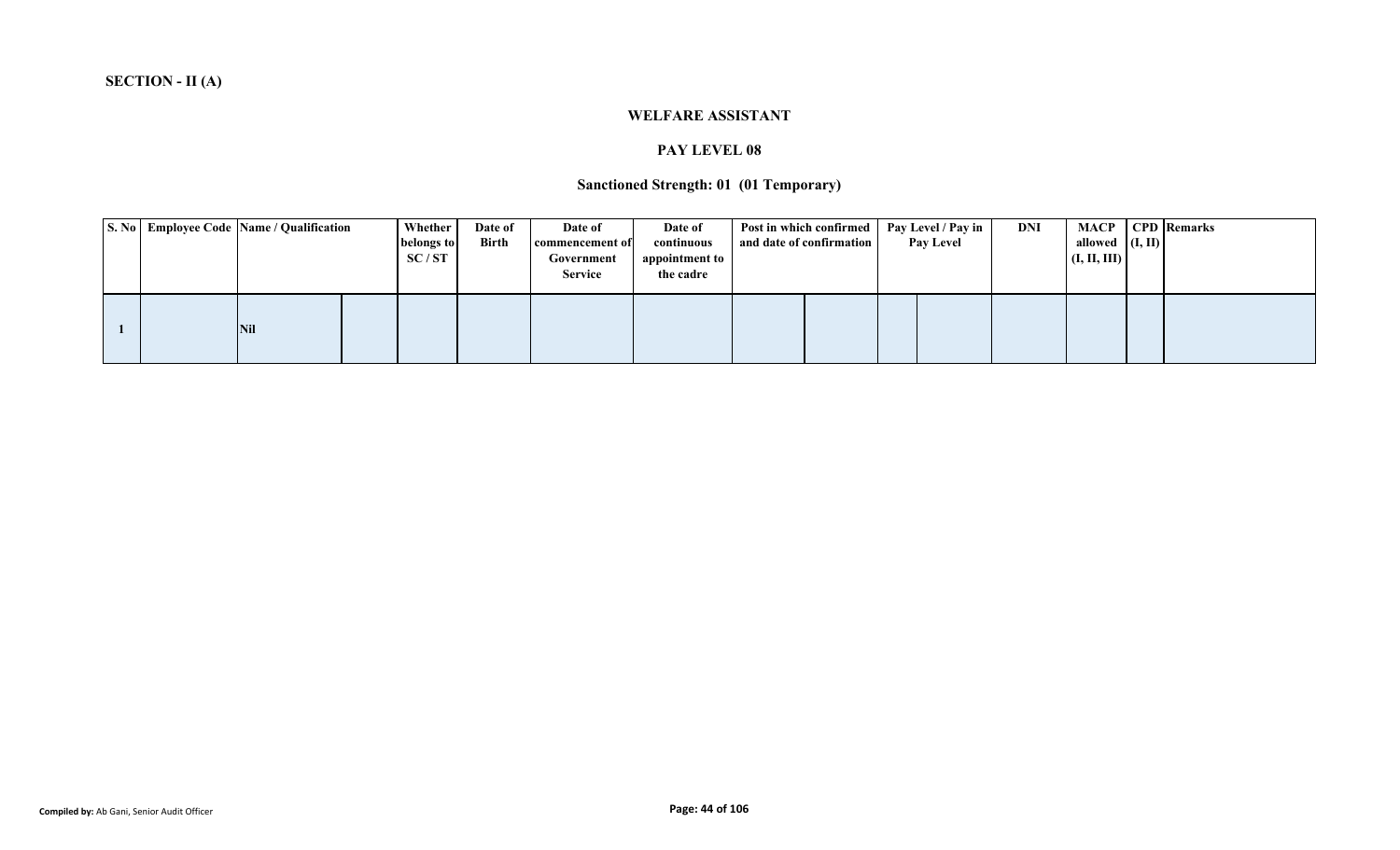#### **SUPERVISOR**

# **PAY LEVEL 08**

# **Sanctioned Strength: 13 (13 Permenant)**

|                |                                 | S. No Employee Code Name / Qualification      |              | <b>Whether belongs</b><br>to SC / ST | Date of<br><b>Birth</b> | Date of<br>commencement of<br><b>Government Service</b> | Date of<br>continuous<br>appointment to<br>the cadre |         | Post in which confirmed<br>and date of confirmation |   | Pay Level / Pay in<br>Pay Level | <b>DNI</b> | <b>MACP</b><br>allowed $(I, II)$<br>(I, II, III) | <b>CPD</b> Remarks |
|----------------|---------------------------------|-----------------------------------------------|--------------|--------------------------------------|-------------------------|---------------------------------------------------------|------------------------------------------------------|---------|-----------------------------------------------------|---|---------------------------------|------------|--------------------------------------------------|--------------------|
|                | <b>JKSRA 3070348 RATTAN LAL</b> |                                               | <b>BA</b>    | <b>SC</b>                            | 01-01-1964              | 01-02-1994                                              | 31-03-2015                                           | Auditor | 02-02-1996                                          | 8 | 72,100                          | $Jul-21$   | $\mathbf{H}$                                     |                    |
| $\mathbf{2}$   |                                 | <b>JKSRA 3070333 VIRINDER MOHAN</b>           | BSc (Part I) | UR                                   | 16-02-1962              | 11-10-1982                                              | 25-06-2015 AN                                        | Clerk   | 01-04-1988                                          | 8 | 78,800                          | Jul-21     | $\mathbf{III}$                                   |                    |
| 3 <sup>1</sup> |                                 | JKSRA 3070339 SHABIR AHMAD<br><b>SHAKAKUL</b> | MA           | <b>UR</b>                            | 09-04-1965              | 01-07-1991                                              | 02-05-2016                                           | Auditor | 01-07-1993                                          | 8 | 76,500                          | Jan-22     | $\mathbf{H}$                                     |                    |
| $\overline{4}$ | <b>JKSRA 3070343</b>            | <b>ZAHOOR AHMAD</b><br><b>BHAT-I</b>          | BA           | UR                                   | 03-03-1963              | 21-12-1987                                              | 02-05-2016                                           | Clerk   | 22-12-1989                                          | 8 | 74,300                          | Jan-22     | $\mathbf{III}$                                   |                    |
| 5 <sup>5</sup> |                                 | <b>JKSRA 3070350 KARNAIL CHAND</b>            | <b>BA</b>    | <b>SC</b>                            | 10-04-1963              | 30-11-1993                                              | 02-05-2016                                           | Auditor | 01-02-1995                                          | 8 | 78,800                          | Jan-22     | -II                                              |                    |
| 6              |                                 | JKSRA 3070351 DAYAL SINGH                     | BA           | ${\rm SC}$                           | 02-12-1963              | 18-11-1993                                              | 01-06-2016                                           | Auditor | 19-11-1995                                          | 8 | 78,800                          | Jan-22     | $\mathbf{I}$                                     |                    |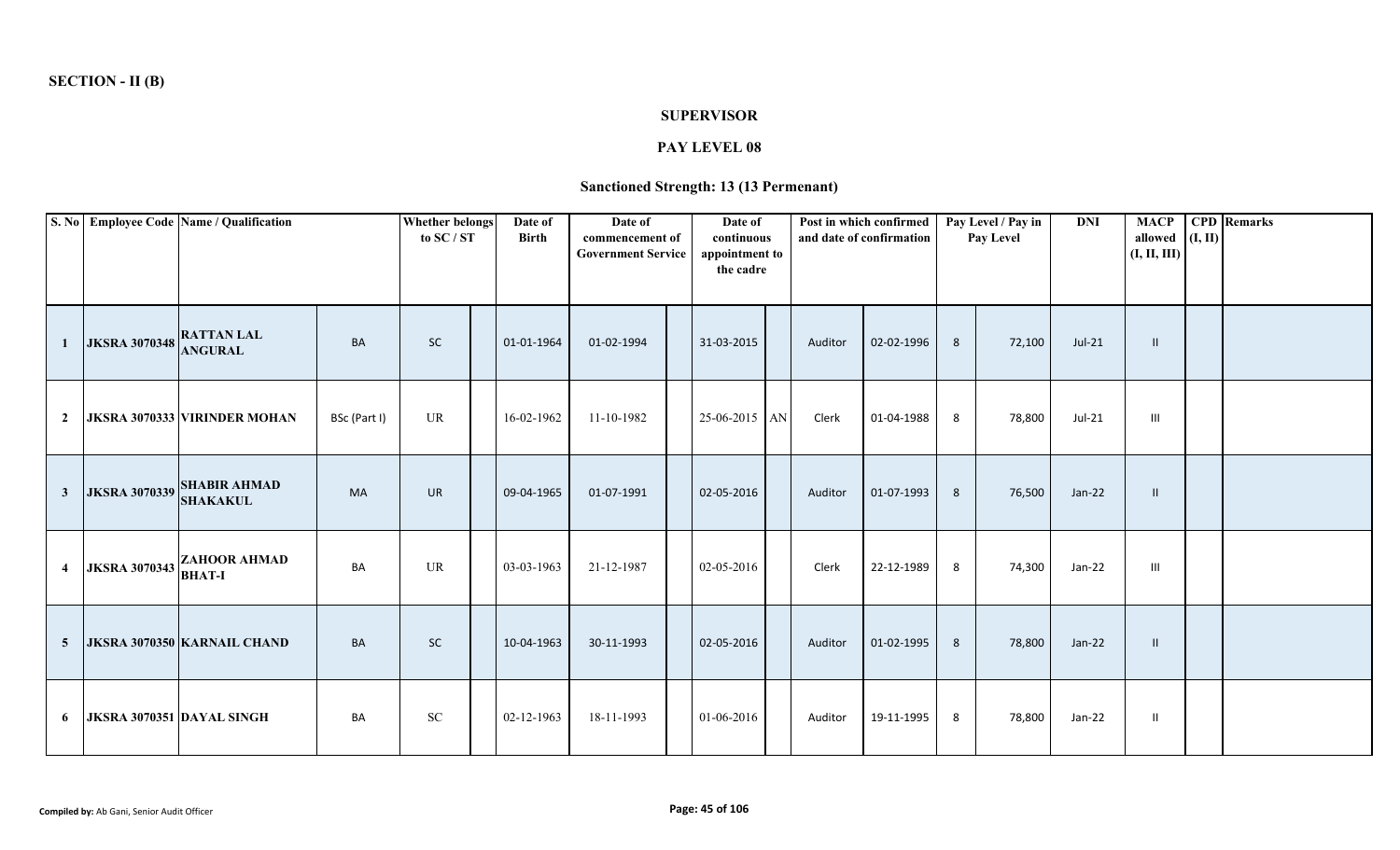|                |                          | S. No Employee Code Name / Qualification               |            | <b>Whether belongs</b><br>to SC / ST | Date of<br><b>Birth</b> | Date of<br>commencement of<br><b>Government Service</b> | Date of<br>continuous<br>appointment to<br>the cadre |           | Post in which confirmed<br>and date of confirmation |   | Pay Level / Pay in<br>Pay Level | <b>DNI</b> | <b>MACP</b><br>allowed<br>(I, II, III) | (I, II) | <b>CPD</b> Remarks                               |
|----------------|--------------------------|--------------------------------------------------------|------------|--------------------------------------|-------------------------|---------------------------------------------------------|------------------------------------------------------|-----------|-----------------------------------------------------|---|---------------------------------|------------|----------------------------------------|---------|--------------------------------------------------|
| $\overline{7}$ |                          | <b>JKSRA 3070355 HEMA KUMARI</b><br><b>BLON TAMANG</b> | 11th       | <b>UR</b>                            | 15-03-1966              | 17-06-1988                                              | 01-08-2016                                           | Clerk     | 18-06-1990                                          | 8 | 76,500                          | $Jul-21$   | $\mathbf{III}$                         |         |                                                  |
| 8              | <b>JKSRA 3070356</b>     | <b>MOHD RAMZAN</b><br><b>LALA</b>                      | Matric     | <b>UR</b>                            | 15-04-1966              | 02-02-1989                                              | 01-11-2016                                           | Clerk     | 03-02-1991                                          | 8 | 76,500                          | $Jul-21$   | $\  \ $                                |         |                                                  |
| 9              |                          | JKSRA 3070364 MADAN LAL VERMA                          | <b>BA</b>  | <b>UR</b>                            | 16-02-1964              | 27-03-1989                                              | 03-04-2017                                           | Chowkidar | 28-03-1991                                          | 8 | 78,800                          | $Jan-22$   | $\mathbf{III}$                         |         |                                                  |
| 10             |                          | JKSRA 3070370 ASHISH ADALTI                            | <b>BSc</b> | <b>UR</b>                            | 21-06-1968              | 13-01-1995                                              | 06-04-2017                                           | Auditor   | 14-01-1997                                          | 8 | 76,500                          | Jan-22     | $\mathbf{II}$                          |         |                                                  |
| <b>11</b>      | JKSRA 3070374 VIKAS KOUL |                                                        | <b>BSc</b> | <b>UR</b>                            | 27-08-1968              | 21-11-1994                                              | 26-02-2018 AN                                        | Auditor   | 22-11-1996                                          | 8 | 76,500                          | $Jan-22$   | $\mathbf{II}$                          |         | Repatriated. Adjusted<br>against vacant ST post. |
| 12             |                          | JKSRA 3070379 LUXMI RATTAN                             | Hr Sec II  | <b>UR</b>                            | 10-09-1962              | 24-10-1989                                              | 01-03-2018                                           | Clerk     | 25-10-1991                                          | 8 | 74,300                          | Jan-22     | $\  \ $                                |         |                                                  |
| 13             | JKSRA 3070382 ROMESH LAL |                                                        | BA         | <b>SC</b>                            | 15-10-1962              | 14-12-1990                                              | 01-03-2018                                           | Clerk     | 15-12-1992                                          | 8 | 72,100                          | $Jul-21$   | III                                    |         |                                                  |
| 14             | JKSRA 3070384 SHER SINGH |                                                        | Hr Sec II  | UR                                   | 04-03-1967              | 03-08-1990                                              | 01-03-2018                                           | Clerk     | 08-03-1992                                          | 8 | 72,100                          | Jan-22     | Ш                                      |         |                                                  |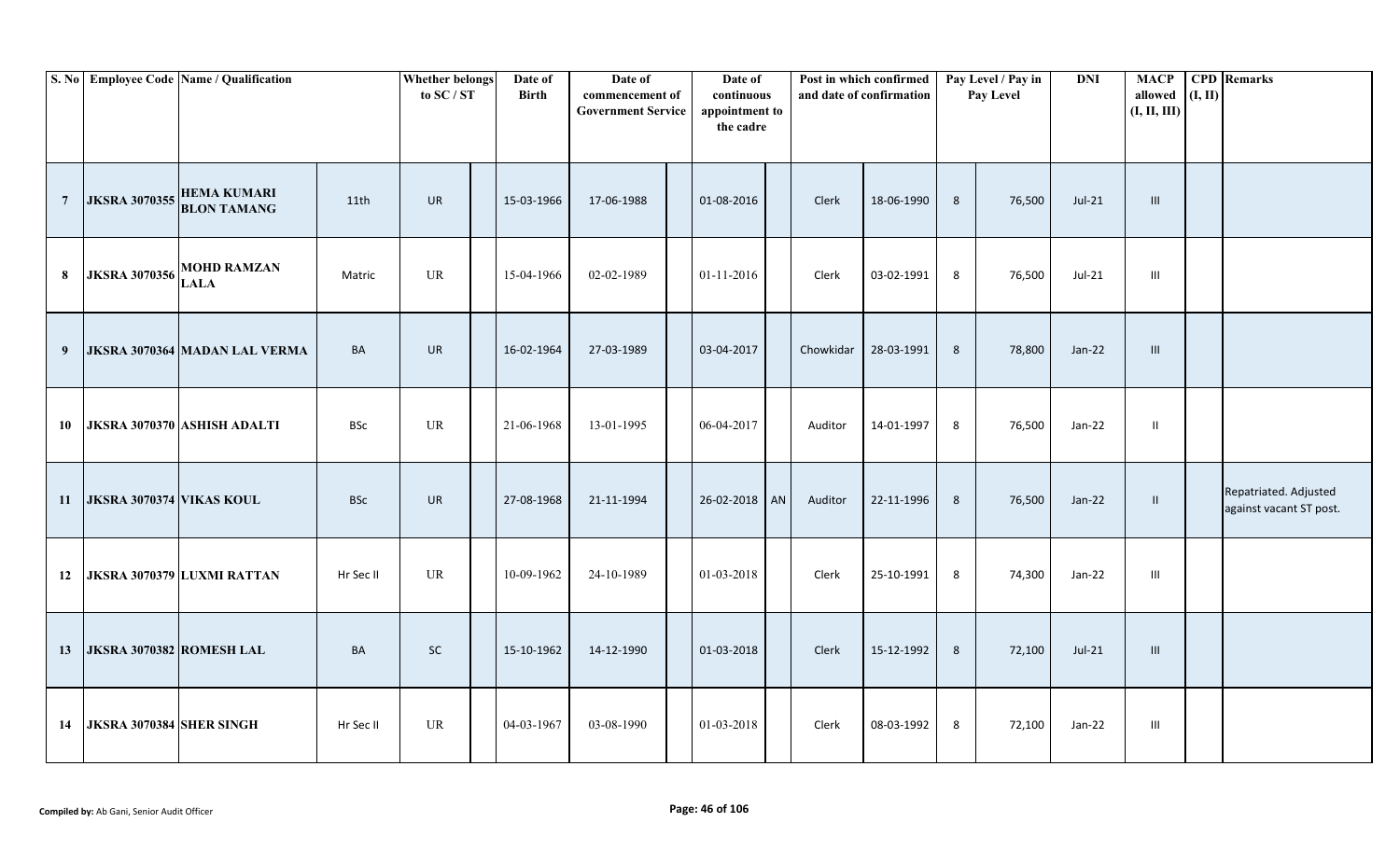|    |                                | S. No Employee Code Name / Qualification |        | <b>Whether belongs</b><br>to $SC/ST$ | Date of<br><b>Birth</b> | Date of<br>commencement of<br><b>Government Service</b> | Date of<br>continuous<br>appointment to<br>the cadre |           | Post in which confirmed<br>and date of confirmation |                | Pay Level / Pay in<br>Pay Level | <b>DNI</b> | <b>MACP</b><br>allowed<br>(I, II, III) | (I, II) | <b>CPD</b> Remarks |
|----|--------------------------------|------------------------------------------|--------|--------------------------------------|-------------------------|---------------------------------------------------------|------------------------------------------------------|-----------|-----------------------------------------------------|----------------|---------------------------------|------------|----------------------------------------|---------|--------------------|
| 15 |                                | <b>JKSRA 3070385 MANJEET SINGH</b>       | Matric | <b>UR</b>                            | 03-10-1964              | 05-09-1985                                              | 01-03-2018                                           | Chowkidar | 01-04-1988                                          | 8              | 70,000                          | $Jul-21$   |                                        |         |                    |
| 16 |                                | <b>JKSRA 3070386 KHALID PARVEEZ</b>      | Matric | UR                                   | 01-04-1966              | 19-06-1991                                              | 01-03-2018                                           | Clerk     | 20-06-1993                                          | 8              | 70,000                          | Jul-21     | Ш                                      |         |                    |
| 17 | <b>JKSRA 3070394 JAI KARAN</b> |                                          | Hr Sec | <b>SC</b>                            | 05-02-1967              | 06-07-1992                                              | 01-03-2018                                           | Clerk     | 06-07-1994                                          | 8              | 72,100                          | Jan-22     | III                                    |         |                    |
| 18 |                                | <b>JKSRA 3070387 JAVID AHMAD KHAN</b>    | Matric | <b>UR</b>                            | 10-08-1969              | 03-07-1991                                              | 12-03-2018                                           | Clerk     | 03-07-1993                                          | 8              | 70,000                          | Jan-22     | $\mathbf{III}$                         |         |                    |
| 19 | <b>JKSRA 3070390</b>           | <b>JAVAID YOUNIS</b><br><b>IQBAL</b>     | Matric | <b>UR</b>                            | 02-04-1966              | 28-06-1991                                              | 01-06-2018                                           | Clerk     | 28-06-1993                                          | 8              | 70,000                          | $Jul-21$   | $\mathbf{III}$                         |         |                    |
| 20 | <b>JKSRA 3070391</b>           | <b>KHALID MUKHTAR</b><br><b>BHAT</b>     | Matric | UR                                   | 30-08-1971              | 02-07-1991                                              | 01-04-2019                                           | Clerk     | 02-07-1993                                          | $\overline{7}$ | 70,000                          | Jul-21     | Ш                                      |         |                    |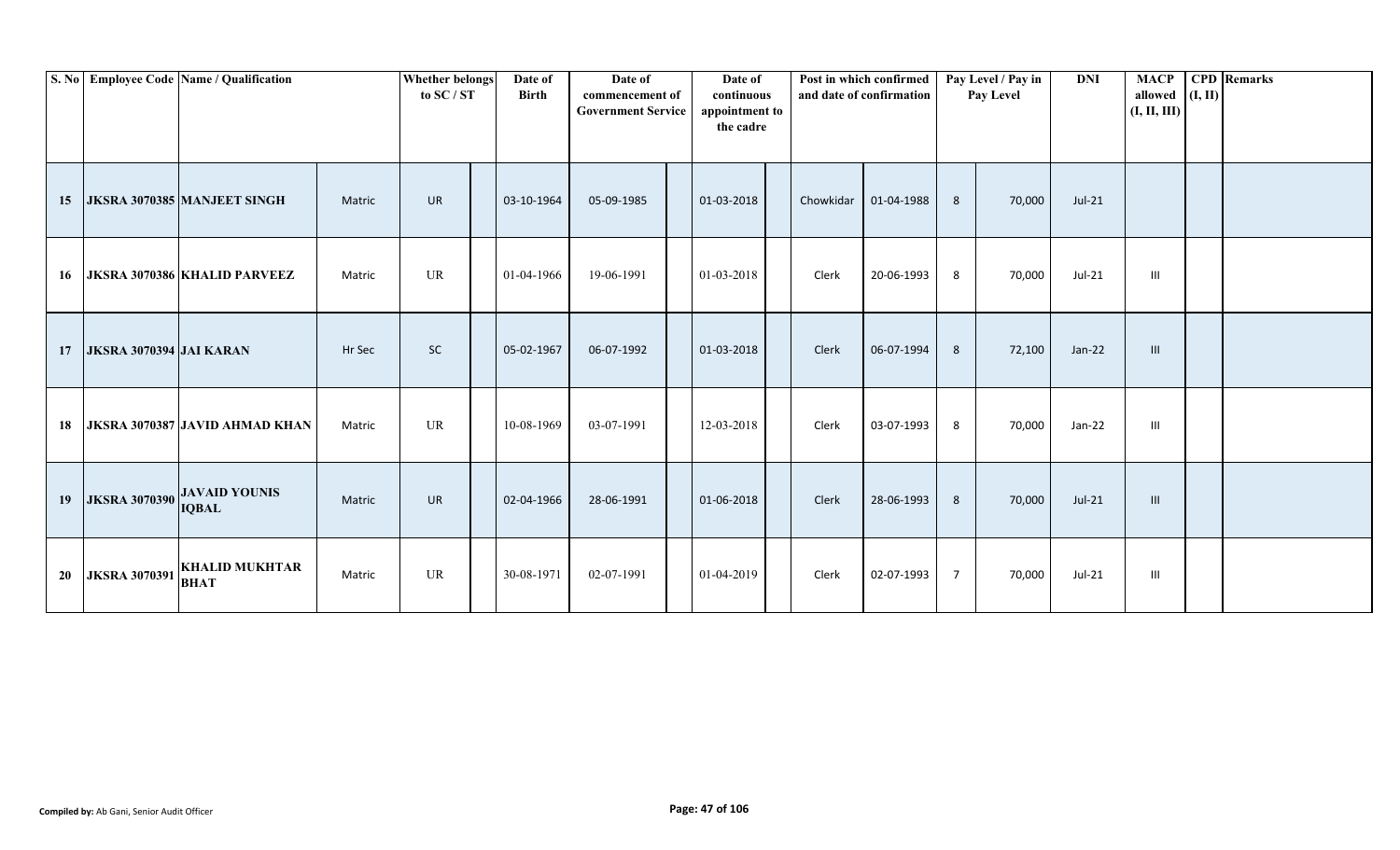### **ASSISTANT SUPERVISOR**

# **PAY LEVEL 07**

# **Sanctioned Strength: 39 (39 Permenant)**

| S. No            | <b>Employee Code</b>       | Name / Qualification                   |        | Whether<br>belongs to<br>SC/ST | Date of<br><b>Birth</b> | Date of<br>commencement of<br>Government<br><b>Service</b> | Date of<br>continuous<br>appointment to<br>the cadre | Post in which confirmed | and date of confirmation |                | Pay Level / Pay in<br><b>Pay Level</b> | <b>DNI</b> | <b>MACP</b><br>allowed<br>(I, II, III) | (I, II) | <b>CPD</b> Remarks   |
|------------------|----------------------------|----------------------------------------|--------|--------------------------------|-------------------------|------------------------------------------------------------|------------------------------------------------------|-------------------------|--------------------------|----------------|----------------------------------------|------------|----------------------------------------|---------|----------------------|
|                  | <b>JKSRA 3070392</b>       | <b>M RIYAZ AHMAD</b><br><b>KHALIDI</b> | Matric | <b>UR</b>                      | 04-08-1967              | 01-06-1992                                                 | 22-02-2021                                           | Clerk                   | 01-06-1994               | $\overline{7}$ | 68,000                                 | $Jul-21$   | $\mathbf{m}$                           |         | Provisonal promotion |
| $\overline{2}$   | <b>JKSRA 3070393</b>       | <b>AJAZ AHMAD</b><br><b>DARSAROO</b>   | Matric | UR                             | 16-12-1966              | 01-06-1992                                                 | 22-02-2021                                           | Clerk                   | 01-06-1994               | $\overline{7}$ | 68,000                                 | Jul-21     | -III                                   |         | Provisonal promotion |
| $\mathbf{3}$     | <b>JKSRA 3070398</b>       | <b>MOHMOODA BANO</b>                   | Matric | <b>UR</b>                      | 11-03-1969              | 03-11-1992                                                 | 22-02-2021                                           | Clerk                   | 03-11-1994               | $\overline{7}$ | 68,000                                 | $Jul-21$   | III                                    |         | Provisonal promotion |
| $\boldsymbol{4}$ | JKSRA 3070399 BILQEES BANO |                                        | BA     | <b>UR</b>                      | 10-12-1965              | 03-11-1992                                                 | 22-02-2021                                           | Clerk                   | 03-11-1994               | $\overline{7}$ | 6,80,000                               | Jul-21     | $\mathbf{III}$                         |         | Provisonal promotion |
| $\overline{5}$   | <b>JKSRA 3070400</b>       | <b>AAMINA SHAHEEN</b>                  | Matric | <b>UR</b>                      | 11-04-1965              | 03-11-1992                                                 | 22-02-2021                                           | Clerk                   | 03-11-1994               | $\overline{7}$ | 70,000                                 | $Jul-21$   | $\mathbf{m}$                           |         | Provisonal promotion |
| 6                | <b>JKSRA 3070401</b>       | <b>MANJEET KOUR</b><br><b>BAKSHI</b>   | MA     | UR                             | 25-03-1968              | 03-11-1992                                                 | 01-01-2021                                           | Clerk                   | 03-11-1994               | $\overline{7}$ | 68,000                                 | $Jul-21$   | $\mathbf{III}$                         |         |                      |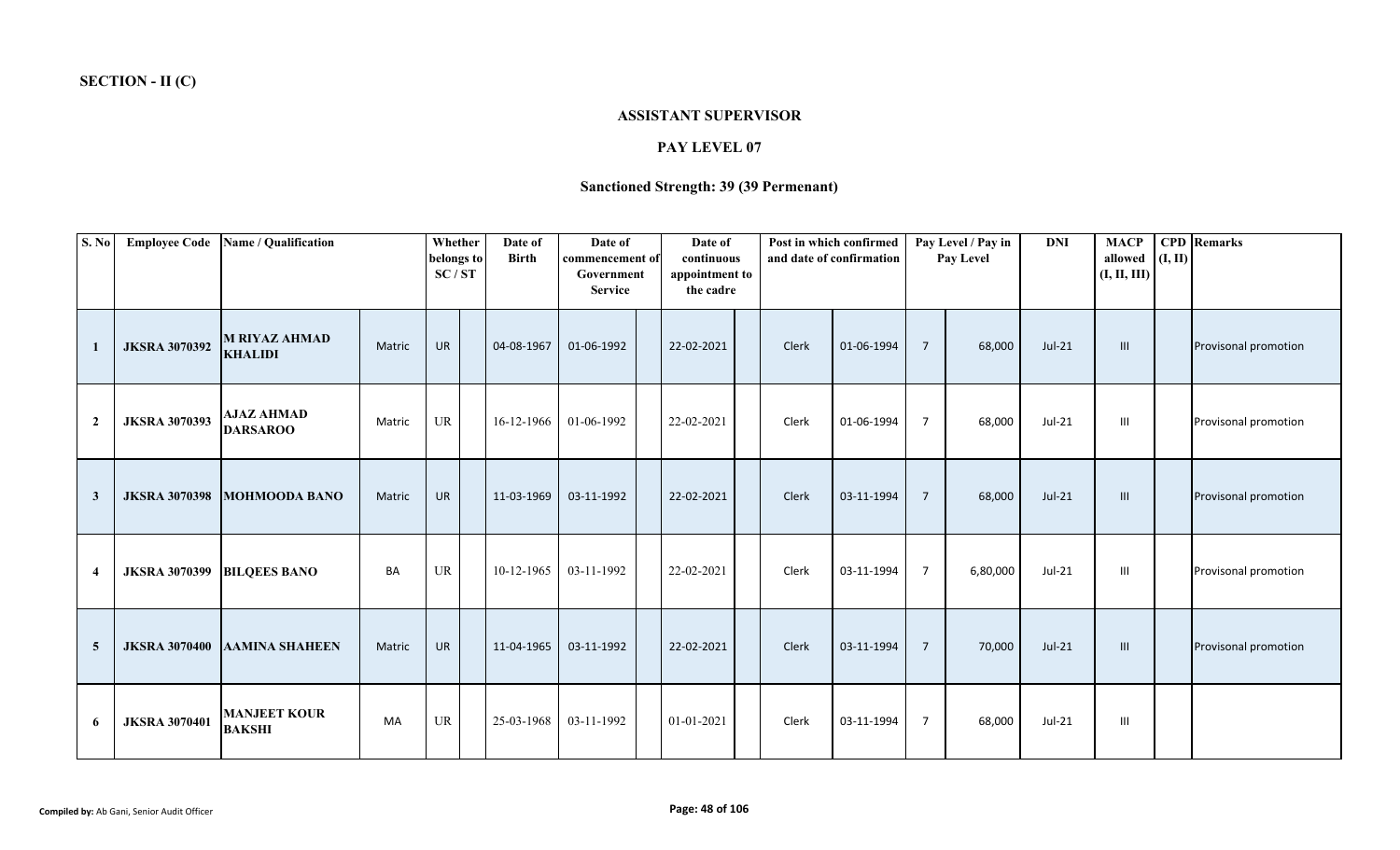| S. No          | <b>Employee Code</b> | Name / Qualification     |           | Whether<br>belongs to<br>SC/ST | Date of<br><b>Birth</b> | Date of<br>commencement of<br>Government<br><b>Service</b> | Date of<br>continuous<br>appointment to<br>the cadre |           | Post in which confirmed<br>and date of confirmation |                | Pay Level / Pay in<br>Pay Level | <b>DNI</b> | <b>MACP</b><br>allowed<br>(I, II, III) | (I, II) | <b>CPD</b> Remarks   |
|----------------|----------------------|--------------------------|-----------|--------------------------------|-------------------------|------------------------------------------------------------|------------------------------------------------------|-----------|-----------------------------------------------------|----------------|---------------------------------|------------|----------------------------------------|---------|----------------------|
| $\overline{7}$ | <b>JKSRA 3070402</b> | <b>ASMAT HAFIZ</b>       | MA        | UR                             | 11-07-1966              | 03-11-1992                                                 | 22-02-2021                                           | Clerk     | 03-11-1994                                          | $\overline{7}$ | 70,000                          | $Jul-21$   | III                                    |         | Provisonal promotion |
| 8              | <b>JKSRA 3070403</b> | <b>RAYAZ AHMAD WANI</b>  | Matric    | UR                             | 01-03-1971              | 03-11-1992                                                 | 01-01-2021                                           | Clerk     | 03-11-1994                                          | $\overline{7}$ | 70,000                          | Jul-21     | Ш                                      |         |                      |
| 9              | <b>JKSRA 3070404</b> | <b>AIJAZ AHMAD WANI</b>  | BA        | <b>UR</b>                      | 15-03-1971              | 03-03-1994                                                 | 01-01-2021                                           | Chowkidar | 04-03-1996                                          | $\overline{7}$ | 70,000                          | $Jul-21$   | $\mathbf{III}$                         |         |                      |
| 10             | <b>JKSRA 3070405</b> | <b>AZAD AHMAD</b>        | Matric    | UR                             | 25-04-1966              | 03-11-1992                                                 | 01-01-2021                                           | Clerk     | 03-11-1994                                          | $\overline{7}$ | 68,000                          | Jul-21     | III                                    |         |                      |
| 11             | <b>JKSRA 3070407</b> | <b>MUSARAT JAN</b>       | Matric    | UR                             | 28-02-1967              | 13-01-1993                                                 | 22-02-2021                                           | Clerk     | 13-01-1995                                          | $\overline{7}$ | 70,000                          | $Jul-21$   | Ш                                      |         | Provisonal promotion |
| 12             | <b>JKSRA 3070408</b> | <b>RIAZ AHMAD MISTRI</b> | Hr Sec I  | <b>UR</b>                      | 05-07-1967              | 13-01-1993                                                 | 22-02-2021                                           | Clerk     | 13-01-1995                                          | $\overline{7}$ | 70,000                          | Jul-21     | Ш                                      |         | Provisonal promotion |
| 13             | <b>JKSRA 3070413</b> | <b>AJAY KUMAR</b>        | Matric    | UR                             | 08-07-1966              | 16-12-1985                                                 | 22-02-2021                                           | Chowkidar | 01-04-1988                                          | $\overline{7}$ | 62,200                          | $Jul-21$   |                                        |         | Provisonal promotion |
| 14             | <b>JKSRA 3070415</b> | <b>SHABIR AHMAD SOFI</b> | Hr Sec II | UR                             | 12-02-1976              | 06-01-1997                                                 | 01-01-2021                                           | Chowkedar | 07-01-1999                                          | $\overline{7}$ | 66,000                          | Jul-21     |                                        |         |                      |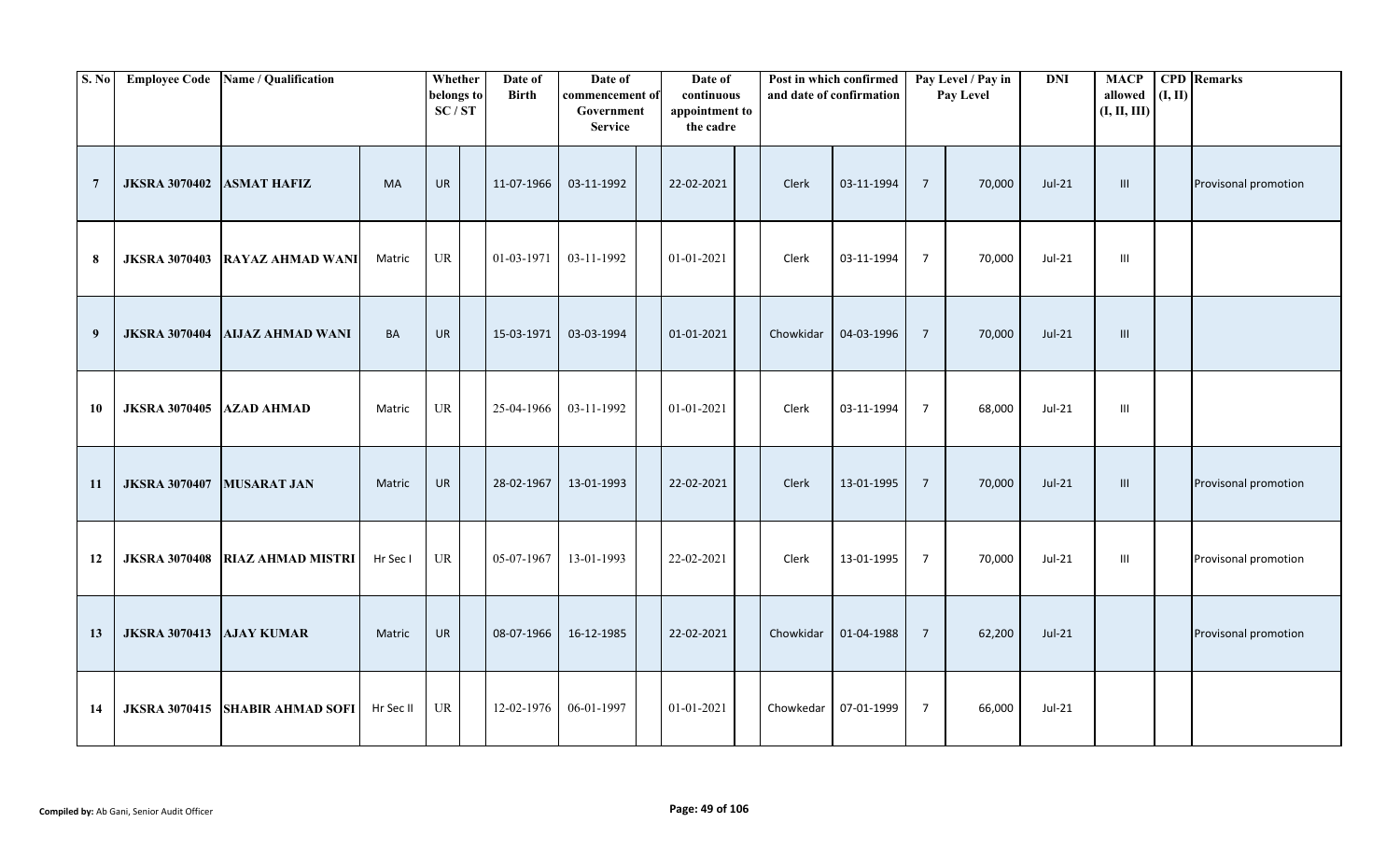| <b>S. No</b> | <b>Employee Code</b> | Name / Qualification                  |        | Whether<br>belongs to<br>SC/ST | Date of<br><b>Birth</b> | Date of<br>commencement of<br>Government<br><b>Service</b> | Date of<br>continuous<br>appointment to<br>the cadre |           | Post in which confirmed<br>and date of confirmation |                | Pay Level / Pay in<br>Pay Level | <b>DNI</b> | <b>MACP</b><br>allowed<br>(I, II, III) | (I, II) | <b>CPD</b> Remarks                                                                 |
|--------------|----------------------|---------------------------------------|--------|--------------------------------|-------------------------|------------------------------------------------------------|------------------------------------------------------|-----------|-----------------------------------------------------|----------------|---------------------------------|------------|----------------------------------------|---------|------------------------------------------------------------------------------------|
| 15           | <b>JKSRA 3070418</b> | <b>FAYAZ AHMAD</b><br><b>DHOBI</b>    | Matric | <b>UR</b>                      | 01-02-1966              | 26-12-1985                                                 | 22-02-2021                                           | Chowkidar | 01-04-1988                                          | $\overline{7}$ | 62,200                          | Jul-21     |                                        |         | Provisonal promotion                                                               |
| 16           | <b>JKSRA 3070419</b> | <b>HIRA LAL</b>                       | Matric | UR                             | 05-03-1963              | 13-09-1988                                                 | $01 - 01 - 2021$                                     | Chowkidar | 14-09-1990                                          | $\overline{7}$ | 64,100                          | Jan-22     |                                        |         |                                                                                    |
| 17           | <b>JKSRA 3070422</b> | <b>RAJ KUMAR</b>                      | Matric | $\sf SC$                       | 28-09-1961              | 09-04-1990                                                 | 22-02-2021                                           | Chowkidar | 09-04-1992                                          | $\overline{7}$ | 56,900                          | $Jul-21$   |                                        |         | Provisonal promotion                                                               |
| 18           | <b>JKSRA 3070425</b> | <b>AMRIT RAJ SINGH</b>                | BA II  | <b>UR</b>                      | 07-09-1970              | 13-01-1997                                                 | 01-01-2021                                           | Clerk     | 14-01-1999                                          | $\overline{7}$ | 58,600                          | Jul-21     | Ш                                      |         | 3rd MACP wef 31-01-2017                                                            |
| 19           | <b>JKSRA 3070427</b> | <b>OM PRAKASH</b><br><b>SHARMA-I</b>  | Matric | <b>UR</b>                      | 15-11-1967              | 20-08-1993                                                 | 01-01-2021                                           | Chowkidar | 20-08-1995                                          | $\overline{7}$ | 56,900                          | Jul-21     |                                        |         |                                                                                    |
| 20           | <b>JKSRA 3070429</b> | <b>GH. MOHI-UD-DIN</b><br><b>BHAT</b> | Matric | UR                             | 01-09-1969              | 09-07-1991                                                 | $01 - 01 - 2021$                                     | Chowkidar | 09-07-1993                                          | $\overline{7}$ | 58,600                          | Jan-22     |                                        |         |                                                                                    |
| 21           | <b>JKSRA 3070432</b> | <b>MEHRAJ-UD-DIN MIR</b>              | Matric | UR                             | 01-04-1966              | 16-07-1993                                                 | 19-02-2021                                           | Chowkidar | 16-07-1995                                          | $\overline{7}$ | 56,900                          | $Jul-21$   |                                        |         | Provisonal<br>promotion. Working as<br>Caretaker (26-05-2020 to 25-<br>$05 - 2021$ |
| 22           | <b>JKSRA 3070431</b> | <b>TEJ KRISHAN RAINA</b>              | Matric | UR                             | 11-04-1966              | 03-10-1991                                                 | 22-02-2021                                           | Chowkidar | 03-10-1993                                          | $\overline{7}$ | 53,600                          | $Jul-21$   |                                        |         | Provisonal promotion                                                               |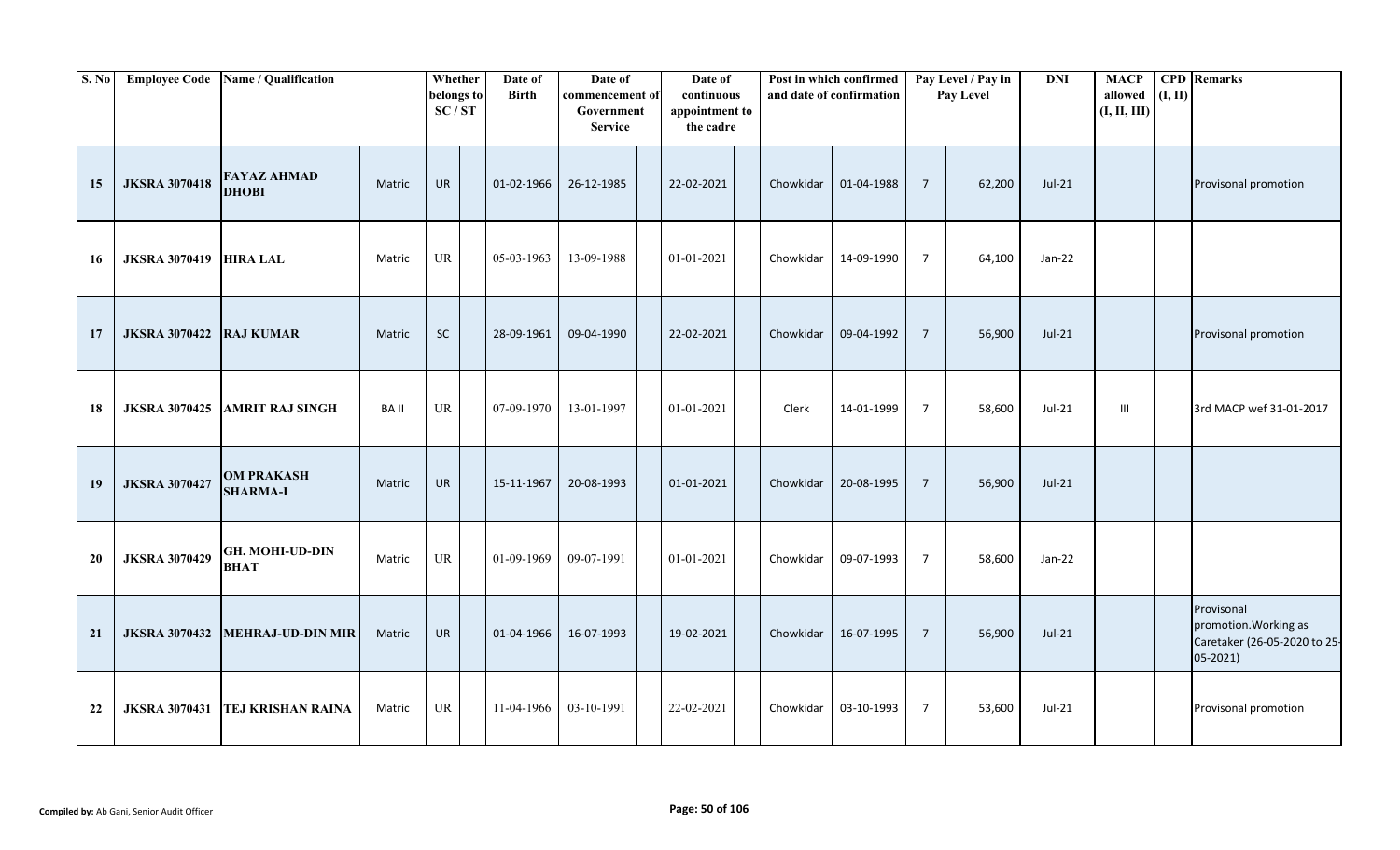| S. No | <b>Employee Code</b>           | Name / Qualification                      |           | Whether<br>belongs to<br>SC/ST | Date of<br><b>Birth</b> | Date of<br>commencement of<br>Government<br><b>Service</b> | Date of<br>continuous<br>appointment to<br>the cadre |           | Post in which confirmed<br>and date of confirmation |                 | Pay Level / Pay in<br>Pay Level | $\mathbf{DNI}$ | <b>MACP</b><br>allowed<br>(I, II, III) | (I, II) | <b>CPD</b> Remarks   |
|-------|--------------------------------|-------------------------------------------|-----------|--------------------------------|-------------------------|------------------------------------------------------------|------------------------------------------------------|-----------|-----------------------------------------------------|-----------------|---------------------------------|----------------|----------------------------------------|---------|----------------------|
| 23    | <b>JKSRA 3070433 MADAN LAL</b> |                                           | Matric    | <b>UR</b>                      | 04-06-1967              | 20-01-1992                                                 | 22-02-2021                                           | Chowkidar | 20-01-1994                                          | $\overline{7}$  | 53,600                          | $Jul-21$       |                                        |         | Provisonal promotion |
| 24    |                                | JKSRA 3070442 SULEKHA DEVI                | Matric    | UR                             | 04-04-1962              | 18-08-2000                                                 | 01-01-2021                                           | Clerk     | 17-08-2002                                          | 7               | 55,200                          | $Jul-21$       |                                        |         |                      |
| 25    | JKSRA 3070512 MAHJABEEN        |                                           | <b>BA</b> | <b>UR</b>                      | 07-03-1973              | 20-09-2001                                                 | 01-01-2021                                           | Chowkidar | 19-09-2003                                          | $\overline{7}$  | 55,200                          | $Jul-21$       |                                        |         |                      |
| 26    | <b>JKSRA 3070443</b>           | <b>MANZOOR AHMAD</b><br><b>DAR</b>        | Matric    | UR                             | 27-06-1975              | 22-11-1993                                                 | 01-01-2021                                           | Chowkidar | 22-11-1995                                          | $\overline{7}$  | 53,600                          | Jan-22         |                                        |         |                      |
| 27    | <b>JKSRA 3070445</b>           | <b>KAUSHAL KUMAR</b>                      | Matric    | UR                             | 04-11-1968              | 21-07-1992                                                 | 01-01-2021                                           | Chowkidar | 21-07-1994                                          | $\overline{7}$  | 49,000                          | $Jul-21$       |                                        |         |                      |
| 28    | <b>JKSRA 3070446</b>           | <b>S MOHAMMED SHAFI</b><br><b>BUKHARI</b> | Matric    | <b>UR</b>                      | 01-04-1974              | 26-10-1995                                                 | 22-02-2021                                           | Chowkidar | 27-10-1997                                          | $\overline{7}$  | 49,000                          | Jul-21         |                                        |         | Provisonal promotion |
| 29    |                                | JKSRA 3070448   KEWAL KUMAR               | Matric    | ${\sf SC}$                     | 01-01-1964              | 20-08-1993                                                 | 22-02-2021                                           | Chowkidar | 20-08-1995                                          | $\overline{7}$  | 49,000                          | $Jul-21$       |                                        |         | Provisonal promotion |
| 30    |                                | JKSRA 3070449 SURYA PARKASH               | 11th      | <b>SC</b>                      | 10-07-1965              | 30-04-1993                                                 | 22-02-2021                                           | Chowkidar | 30-04-1995                                          | $7\overline{ }$ | 50,500                          | Jul-21         |                                        |         | Provisonal promotion |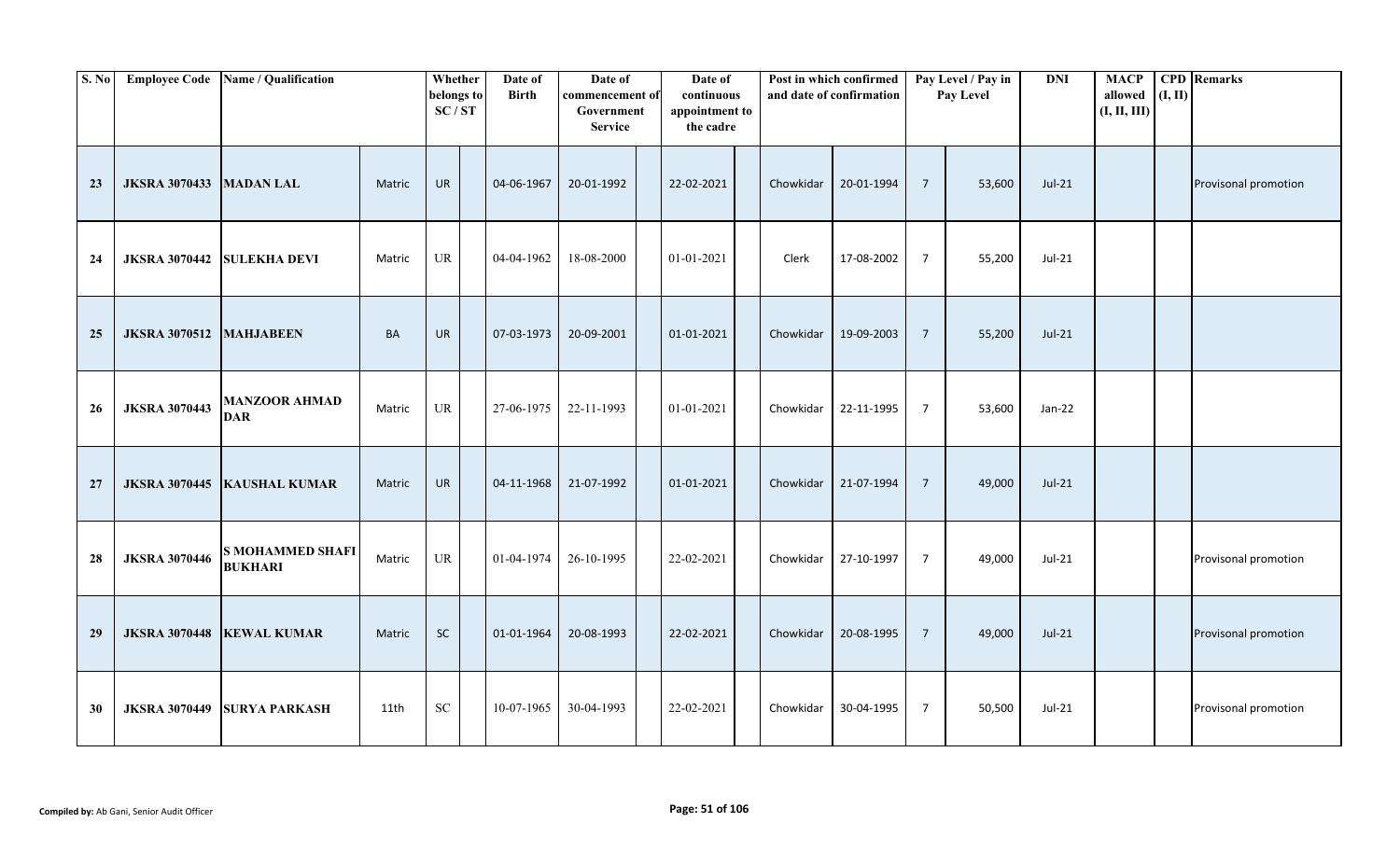| S. No | <b>Employee Code</b>      | Name / Qualification              |           | Whether<br>belongs to<br>SC/ST | Date of<br><b>Birth</b> | Date of<br>commencement of<br>Government<br><b>Service</b> | Date of<br>continuous<br>appointment to<br>the cadre |           | Post in which confirmed<br>and date of confirmation |                | Pay Level / Pay in<br>Pay Level | DNI      | allowed $(I, II)$<br>(I, II, III) | <b>MACP</b> CPD Remarks |
|-------|---------------------------|-----------------------------------|-----------|--------------------------------|-------------------------|------------------------------------------------------------|------------------------------------------------------|-----------|-----------------------------------------------------|----------------|---------------------------------|----------|-----------------------------------|-------------------------|
| 31    | JKSRA 3070450 NIYAZ AHMAD |                                   | Matric    | UR                             | 07-11-1974              | 06-01-1997                                                 | 22-02-2021                                           | Chowkidar | 07-01-1999                                          | $\overline{7}$ | 50,500                          | Jul-21   |                                   | Provisonal promotion    |
| 32    | <b>JKSRA 3070452</b>      | <b>GULSHANA AKHTER</b>            | Matric    | UR                             | 01-03-1980              | 05-08-2004                                                 | 22-02-2021                                           | Clerk     | 06-03-2006                                          | $\overline{7}$ | 47,600                          | Jul-21   |                                   | Provisonal promotion    |
| 33    |                           | <b>JKSRA 3070526 SAMEER AHMAD</b> | <b>BA</b> | <b>UR</b>                      | 02-06-1985              | 09-02-2012                                                 | 01-01-2021                                           | Auditor   | 08-02-2014                                          | $\overline{7}$ | 46,200                          | $Jan-21$ |                                   |                         |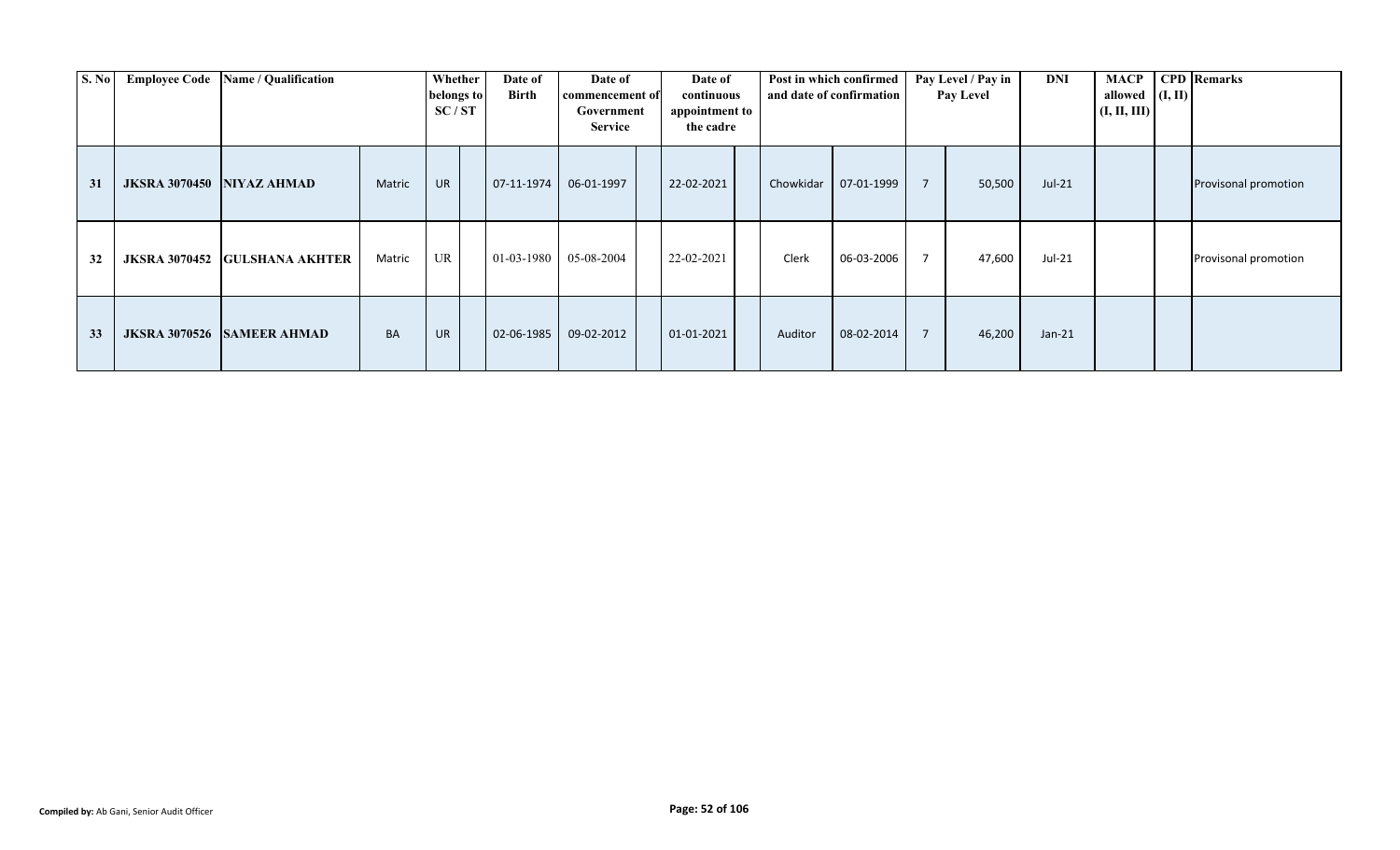### **SENIOR AUDITOR**

## **PAY LEVEL 06**

# **Sanctioned Strength: 79 (79 Permenant)**

| S. No          |                         | <b>Employee Code Name / Qualification</b> |                       | Whether<br>belongs to           | Date of<br><b>Birth</b> | Date of<br>commencement of   | Date of<br>continuous       |         | Post in which confirmed<br>and date of confirmation |                | Pay Level / Pay in<br>Pay Level | <b>DNI</b> | <b>MACP</b><br>allowed | (I, II) | <b>CPD</b> Remarks                                                                                                                                                        |
|----------------|-------------------------|-------------------------------------------|-----------------------|---------------------------------|-------------------------|------------------------------|-----------------------------|---------|-----------------------------------------------------|----------------|---------------------------------|------------|------------------------|---------|---------------------------------------------------------------------------------------------------------------------------------------------------------------------------|
|                |                         |                                           |                       | SC/ST                           |                         | Government<br><b>Service</b> | appointment to<br>the cadre |         |                                                     |                |                                 |            | (I, II, III)           |         |                                                                                                                                                                           |
| $\mathbf{1}$   | <b>JKSRA</b><br>3070346 | <b>ANJILI KACHROO</b>                     | <b>MSc</b><br>(Maths) | <b>UR</b>                       | 07-01-1964              | 04-09-1989                   |                             | Clerk   | 05-09-1991                                          | $\overline{7}$ |                                 |            | $\mathbf{III}$         |         | On deptutation with DG, P&T, Delhi wef<br>30-04-1995. Promotion as Assistant<br>Supervisor is subject to repatriation or<br>adjustment on the post by borrowing<br>office |
| $\mathbf{2}$   | <b>JKSRA</b><br>3070358 | <b>GARIB SINGH</b>                        | <b>BA</b>             | ${\rm SC}$                      | 05-09-1962              | 11-09-1989                   | 23-05-1997                  | Clerk   | 12-09-1991                                          | $\overline{7}$ | 74,300                          | Jul-21     | Ш                      |         |                                                                                                                                                                           |
| $\mathbf{3}$   | <b>JKSRA</b><br>3070410 | <b>AJAY KUMAR</b><br>(BALORIA)            | Matric                | SC                              | 19-11-1966              | 31-01-1994                   | 01-01-2004                  | Clerk   | 01-02-1996                                          | $\overline{7}$ | 62,200                          | $Jul-21$   | III                    |         |                                                                                                                                                                           |
| $\overline{4}$ | <b>JKSRA</b><br>3070639 | <b>VISHAL BHARDWAJ</b>                    | MA                    | UR                              | 02-06-1984              | 04-03-2013                   | 01-04-2016                  | Auditor | 04-03-2015                                          | 6              | 43,600                          | $Jan-22$   |                        |         | Appointed through technical resigntion.<br>Date of appointment as per past service<br>is 24-12-2010.                                                                      |
| $\overline{5}$ | <b>JKSRA</b><br>3070600 | <b>ABHISHEK NARWAL</b>                    | <b>MBA</b>            | <b>UR</b>                       | 12-04-1986              | 21-01-2013                   | 01-04-2016                  | Auditor | 21-01-2015                                          | 6              | 43,600                          | $Jan-22$   |                        |         |                                                                                                                                                                           |
| 6              | <b>JKSRA</b><br>3070607 | <b>SAKET KUMAR</b>                        | <b>BSc</b>            | $\ensuremath{\text{UR}}\xspace$ | 01-03-1986              | 14-12-2012                   | 01-04-2016                  | Auditor | 13-12-2014                                          | 6              | 46,200                          | $Jan-22$   |                        |         | Proceeded on deputation to RTI Ranchi<br>wef 14-06-2018                                                                                                                   |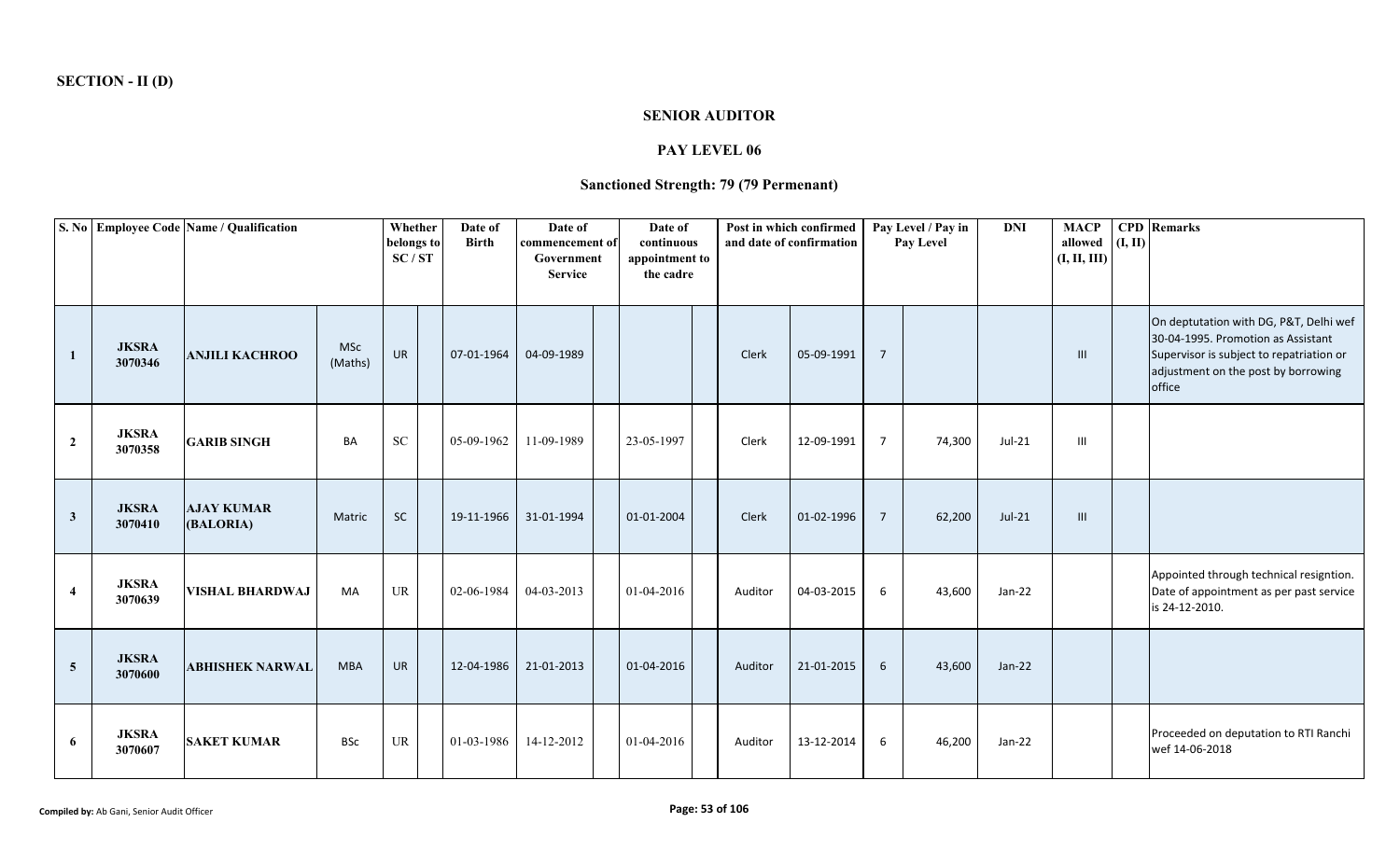|                |                         | S. No Employee Code Name / Qualification |             | Whether<br>belongs to<br>SC/ST    | Date of<br><b>Birth</b> | Date of<br>commencement of<br>Government<br><b>Service</b> | Date of<br>continuous<br>appointment to<br>the cadre |           | Post in which confirmed<br>and date of confirmation |   | Pay Level / Pay in<br>Pay Level | <b>DNI</b> | <b>MACP</b><br>allowed<br>(I, II, III) | (I, II) | <b>CPD</b> Remarks                                                                                                                                                              |
|----------------|-------------------------|------------------------------------------|-------------|-----------------------------------|-------------------------|------------------------------------------------------------|------------------------------------------------------|-----------|-----------------------------------------------------|---|---------------------------------|------------|----------------------------------------|---------|---------------------------------------------------------------------------------------------------------------------------------------------------------------------------------|
| $\overline{7}$ | <b>JKSRA</b><br>3070618 | <b>JAY KUMAR</b>                         | <b>BA</b>   | OBC                               | 12-12-1984              | 21-12-2012                                                 | 01-04-2016                                           | Auditor   | 21-12-2014                                          | 6 | 46,200                          | $Jan-22$   |                                        |         | Rejoined on 13-08-2019 after resignation<br>on 28-12-2018. Service rendered outside<br>not to be counted in calculation of<br>mininimum qualification required for<br>promotion |
| 8              | <b>JKSRA</b><br>3070631 | <b>NAVEEN KUMAR</b><br><b>ARYA</b>       | <b>MBA</b>  | ${\rm SC}$                        | 10-10-1985              | 28-12-2012                                                 | 01-04-2016                                           | Auditor   | 28-12-2014                                          | 6 | 46,200                          | Jan-22     |                                        |         | Proceeded on deputation to ICISA Noida<br>wef 27-03-2018                                                                                                                        |
| 9              | <b>JKSRA</b><br>3070636 | <b>SUBRATA SARKAR</b>                    | <b>MBA</b>  | <b>UR</b>                         | 23-01-1971              | 31-12-2012                                                 | 01-04-2016                                           | Auditor   | 31-12-2014                                          | 6 | 46,200                          | $Jan-22$   |                                        |         | On deputation with CAG,s Office wef 10-<br>03-2014.                                                                                                                             |
| 10             | <b>JKSRA</b><br>3070591 | <b>SHAHNAWAZ</b><br><b>BASHIR</b>        | <b>BA</b>   | $\ensuremath{\mathsf{UR}}\xspace$ | 10-10-1988              | 02-07-2012                                                 | 11-04-2016                                           | Auditor   | 02-07-2014                                          | 6 | 46,200                          | Jul-21     |                                        |         |                                                                                                                                                                                 |
| 11             | <b>JKSRA</b><br>3070594 | <b>MEHRAJ UD DIN</b><br><b>DAR</b>       | <b>BCom</b> | <b>UR</b>                         | 05-11-1985              | 27-07-2012                                                 | 01-04-2016                                           | Auditor   | 27-07-2014                                          | 6 | 44,900                          | $Jan-22$   |                                        |         |                                                                                                                                                                                 |
| 12             | <b>JKSRA</b><br>3070426 | <b>PARVEEZ AHMAD</b><br><b>KHAN</b>      | Matric      | $\ensuremath{\mathsf{UR}}\xspace$ | 24-02-1967              | 17-06-1988                                                 | 01-04-2016                                           | Chowkidar | 18-06-1990                                          | 6 | 47,600                          | $Jul-21$   |                                        |         |                                                                                                                                                                                 |
| 13             | <b>JKSRA</b><br>3070648 | <b>PARVEEN</b>                           | <b>BA</b>   | <b>UR</b>                         | 12-10-1986              | 15-01-2014                                                 | 01-04-2016                                           | Auditor   | 15-01-2016                                          | 6 | 41,100                          | Jan-22     |                                        |         |                                                                                                                                                                                 |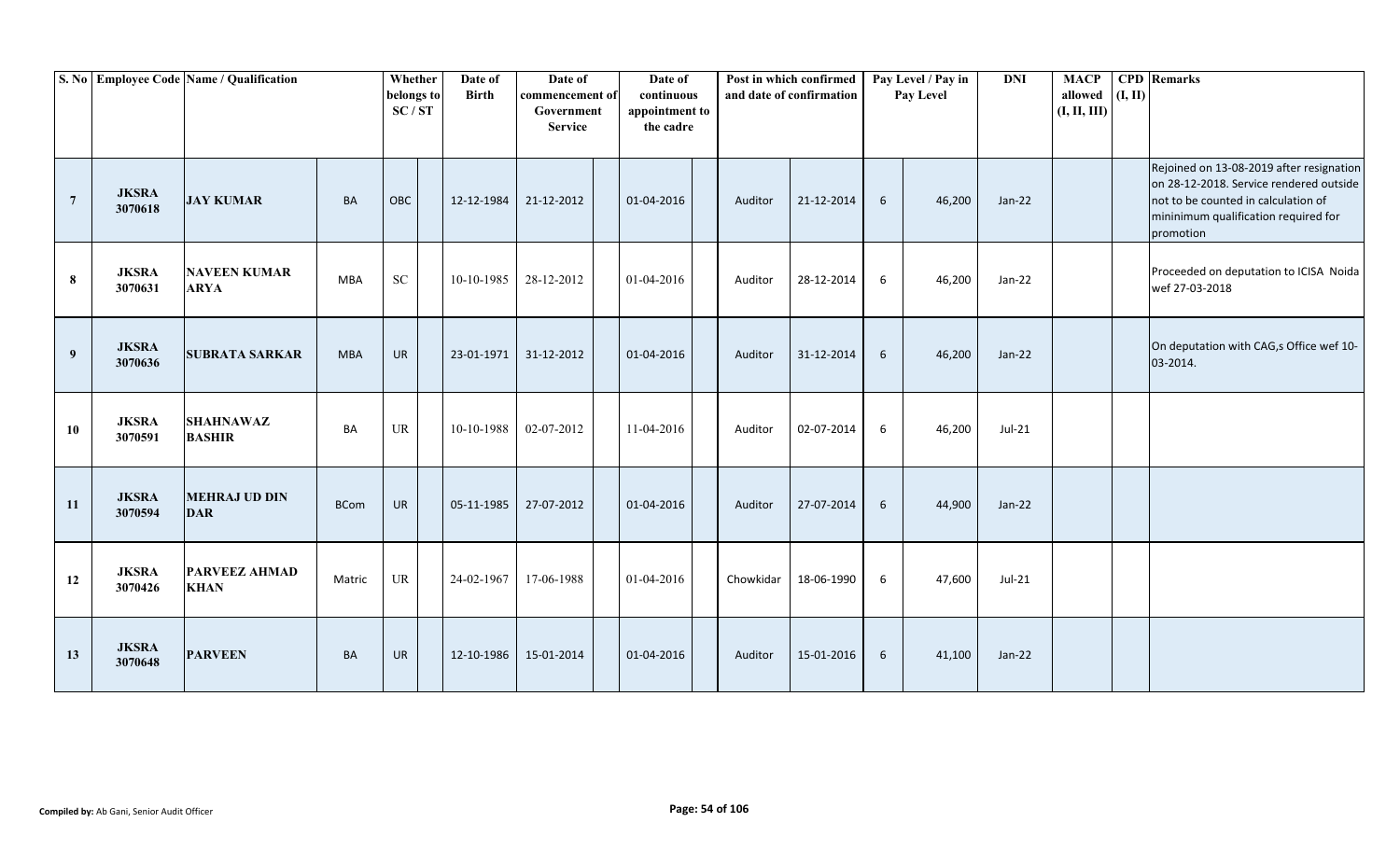|    |                         | S. No Employee Code Name / Qualification  |           | Whether<br>belongs to<br>SC/ST    | Date of<br><b>Birth</b> | Date of<br>commencement of<br>Government<br><b>Service</b> | Date of<br>continuous<br>appointment to<br>the cadre |         | Post in which confirmed<br>and date of confirmation |   | Pay Level / Pay in<br>Pay Level | <b>DNI</b> | <b>MACP</b><br>allowed<br>(I, II, III) | (I, II) | <b>CPD</b> Remarks                                                                                                                                                                                                                      |
|----|-------------------------|-------------------------------------------|-----------|-----------------------------------|-------------------------|------------------------------------------------------------|------------------------------------------------------|---------|-----------------------------------------------------|---|---------------------------------|------------|----------------------------------------|---------|-----------------------------------------------------------------------------------------------------------------------------------------------------------------------------------------------------------------------------------------|
| 14 | <b>JKSRA</b><br>3070650 | <b>ASHISH KUMAR</b>                       | BA        | $\ensuremath{\mathsf{UR}}\xspace$ | 22-04-1987              | 24-02-2014                                                 | 01-04-2016                                           | Auditor | 24-02-2016                                          | 6 | 41,100                          | Jan-22     |                                        |         | Appointed through technical resigntion.<br>Date of appointment as per past service<br>is 10-04-2009. Proceeded on deputation<br>to the O/o Principal Director of Audit,<br>Economic and Service Ministries, New<br>Delhi wef 03-06-2019 |
| 15 | <b>JKSRA</b><br>3070652 | <b>SHASHANK KUMAR</b><br><b>CHAUDHARY</b> | BT (Mech) | <b>UR</b>                         | 20-10-1985              | 15-01-2014                                                 | 01-04-2016                                           | Auditor | 14-01-2016                                          | 6 | 41,100                          | Jan-22     |                                        |         |                                                                                                                                                                                                                                         |
| 16 | <b>JKSRA</b><br>3070665 | <b>RAM MOHAN RAY</b>                      | BA        | OBC                               | 02-02-1989              | 12-11-2013                                                 | 01-04-2016                                           | Auditor | 12-11-2015                                          | 6 | 42,300                          | Jan-22     |                                        |         | Proceeded on deputation to RTI Ranchi<br>wef 31-05-2018 (AN)                                                                                                                                                                            |
| 17 | <b>JKSRA</b><br>3070676 | <b>RUKAMKESH</b><br><b>MEENA</b>          | <b>MA</b> | <b>ST</b>                         | 04-10-1988              | 13-12-2013                                                 | 01-04-2016                                           | Auditor | 13-12-2015                                          | 6 | 42,300                          | Jan-22     |                                        |         |                                                                                                                                                                                                                                         |
| 18 | <b>JKSRA</b><br>3070680 | <b>PAWAN KUMAR</b><br><b>MEENA</b>        | BA        | <b>ST</b>                         | 04-07-1989              | 12-12-2013                                                 | 01-04-2016                                           | Auditor | 12-12-2015                                          | 6 | 42,300                          | Jan-22     |                                        |         |                                                                                                                                                                                                                                         |
| 19 | <b>JKSRA</b><br>3070644 | <b>WASEEM YOUSUF</b><br><b>MAKHDOOMI</b>  | <b>BA</b> | <b>UR</b>                         | 01-11-1987              | 27-03-2013                                                 | 01-04-2016                                           | Auditor | 27-03-2015                                          | 6 | 44,900                          | Jan-22     |                                        |         |                                                                                                                                                                                                                                         |
| 20 | <b>JKSRA</b><br>3070643 | <b>KHALID QAYOOM</b>                      | BA        | UR                                | 10-12-1988              | 27-03-2013                                                 | 01-04-2016                                           | Auditor | 27-03-2015                                          | 6 | 44,900                          | Jan-22     |                                        |         |                                                                                                                                                                                                                                         |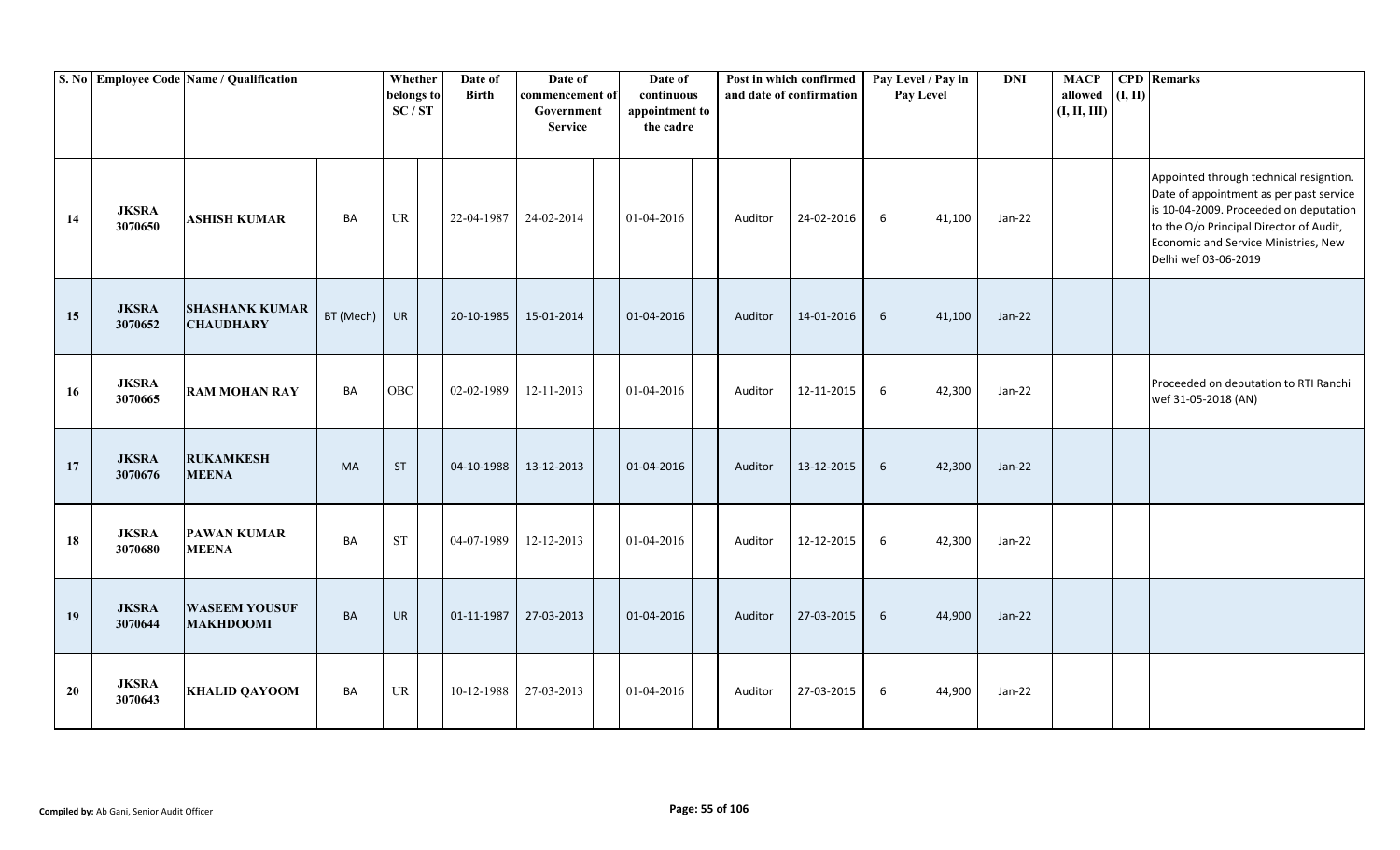|    |                         | S. No Employee Code Name / Qualification |             | Whether<br>belongs to<br>SC/ST    | Date of<br><b>Birth</b> | Date of<br>commencement of<br>Government<br><b>Service</b> | Date of<br>continuous<br>appointment to<br>the cadre |           | Post in which confirmed<br>and date of confirmation |                 | Pay Level / Pay in<br>Pay Level | <b>DNI</b> | <b>MACP</b><br>allowed $(I, II)$<br>(I, II, III) | <b>CPD</b> Remarks                                                     |
|----|-------------------------|------------------------------------------|-------------|-----------------------------------|-------------------------|------------------------------------------------------------|------------------------------------------------------|-----------|-----------------------------------------------------|-----------------|---------------------------------|------------|--------------------------------------------------|------------------------------------------------------------------------|
| 21 | <b>JKSRA</b><br>3070642 | <b>VEEMARSH KAW</b>                      | BA, LLB     | UR                                | 01-01-1985              | 27-03-2013                                                 | 01-04-2016                                           | Auditor   | 27-03-2015                                          | $6\overline{6}$ | 43,600                          | Jan-22     |                                                  |                                                                        |
| 22 | <b>JKSRA</b><br>3070515 | <b>RAKESH KUMAR</b><br><b>PATHALA</b>    | Matric      | OBC                               | 20-09-1965              | 18-09-2001                                                 | 03-04-2017                                           | Chowkidar | 18-09-2003                                          | 6               | 39,900                          | Jul-21     |                                                  |                                                                        |
| 23 | <b>JKSRA</b><br>3070490 | <b>DHAN BAHADUR</b><br><b>GHALE</b>      | Matric      | UR                                | 04-02-1972              | 18-03-1991                                                 | 03-04-2017                                           | Chowkidar | 18-03-1993                                          | 6               | 43,600                          | $Jan-22$   |                                                  |                                                                        |
| 24 | <b>JKSRA</b><br>3070500 | <b>AB MAJEED BHAT</b>                    | Matric      | <b>UR</b>                         | 05-03-1975              | 11-09-1997                                                 | 03-04-2017                                           | Chowkidar | 11-09-1999                                          | 6               | 41,100                          | $Jan-22$   |                                                  |                                                                        |
| 25 | <b>JKSRA</b><br>3070684 | <b>SAHBIR NABI</b>                       | <b>BCom</b> | UR                                | 12-12-1991              | 23-12-2013                                                 | 03-04-2017                                           | Auditor   | 23-12-2015                                          | $6\phantom{.}6$ | 39,900                          | Jan-22     |                                                  |                                                                        |
| 26 | <b>JKSRA</b><br>3070685 | <b>AMIR FAROOQ DAR</b>                   | <b>BCom</b> | $\ensuremath{\mathsf{UR}}\xspace$ | 05-02-1990              | 23-12-2013                                                 | 03-04-2017                                           | Auditor   | 23-12-2015                                          | 6               | 39,900                          | $Jan-22$   |                                                  |                                                                        |
| 27 | <b>JKSRA</b><br>3070686 | <b>BANDEEP SINGH</b><br><b>HANDA</b>     | <b>BCom</b> | UR                                | 09-09-1989              | 26-12-2013                                                 | 03-04-2017                                           | Auditor   | 26-12-2015                                          | 6               | 36,500                          | $Jul-21$   |                                                  |                                                                        |
| 28 | <b>JKSRA</b><br>3070692 | <b>JASMER</b>                            | <b>BSc</b>  | ${\rm SC}$                        | 23-11-1985              | 21-08-2014                                                 | 03-04-2017                                           | Auditor   | 21-08-2016                                          | 6               | 38,700                          | Jan-22     |                                                  | On deputation to DG Audit (P&T) New<br>Delhi relieved on 27-10-2017 AN |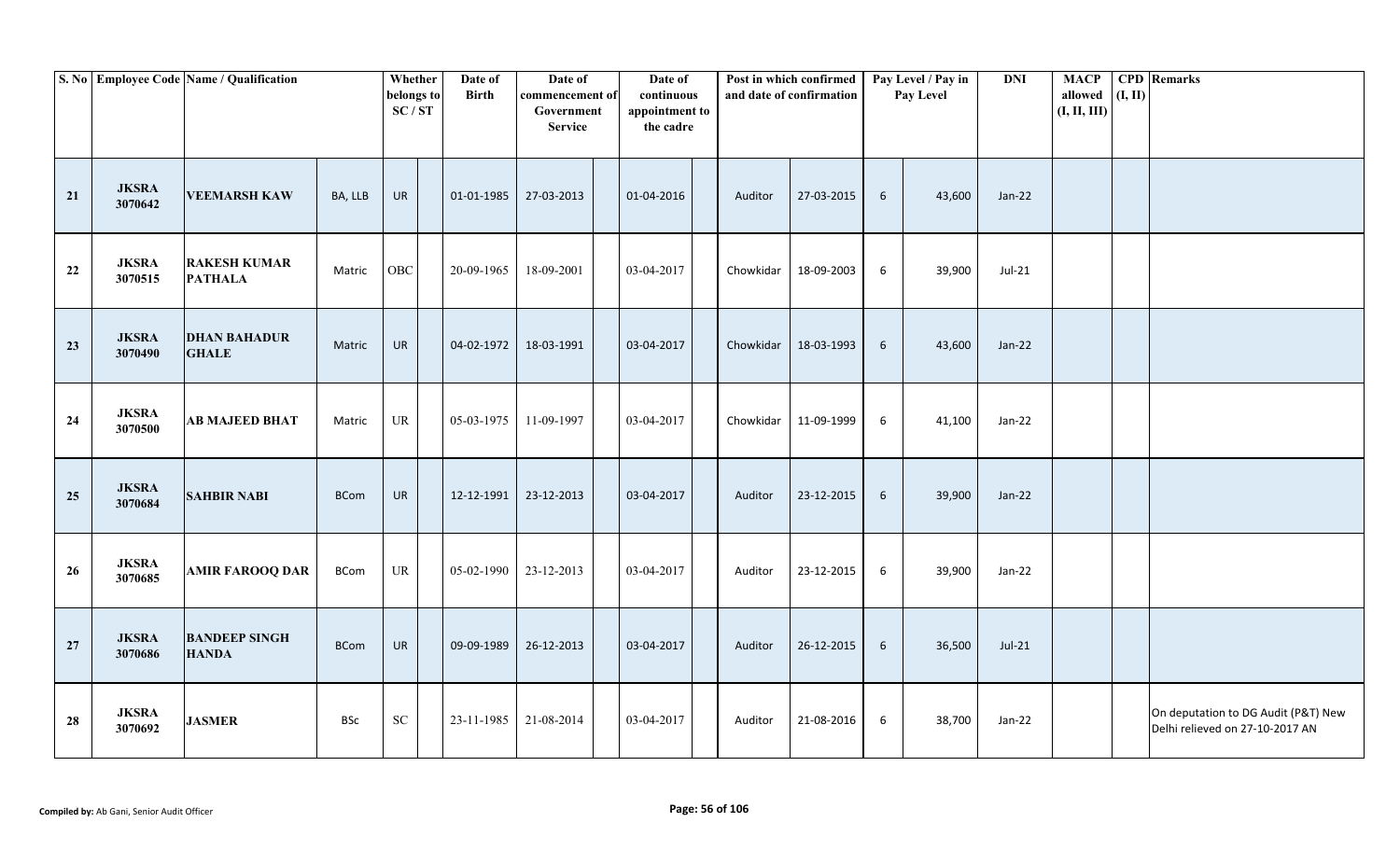|    |                         | S. No Employee Code Name / Qualification    |              | Whether<br>belongs to<br>SC/ST    | Date of<br><b>Birth</b> | Date of<br>commencement of<br>Government<br><b>Service</b> | Date of<br>continuous<br>appointment to<br>the cadre |         | Post in which confirmed<br>and date of confirmation |       | Pay Level / Pay in<br>Pay Level | DNI      | <b>MACP</b><br>allowed $(I, II)$<br>(I, II, III) | <b>CPD</b> Remarks                                                                                  |
|----|-------------------------|---------------------------------------------|--------------|-----------------------------------|-------------------------|------------------------------------------------------------|------------------------------------------------------|---------|-----------------------------------------------------|-------|---------------------------------|----------|--------------------------------------------------|-----------------------------------------------------------------------------------------------------|
| 29 | <b>JKSRA</b><br>3070697 | <b>RAHUL</b><br><b>CHAUDHARY</b>            | <b>BTech</b> | <b>UR</b>                         | 09-04-1990              | 04-01-2016                                                 | 02-04-2018                                           | Auditor | 04-01-2018                                          | 6     | 38,700                          | $Jan-22$ |                                                  |                                                                                                     |
| 30 | <b>JKSRA</b><br>3070699 | <b>ROHIT KUMAR</b>                          | <b>BCA</b>   | $\ensuremath{\mathsf{UR}}\xspace$ | 04-10-1991              | 29-12-2015                                                 | 02-04-2018                                           | Auditor | 29-12-2017                                          | 6     | 38,700                          | Jan-22   |                                                  |                                                                                                     |
| 31 | <b>JKSRA</b><br>3070701 | <b>DINESH KUMAR</b><br><b>ANTIL</b>         | <b>BA</b>    | <b>UR</b>                         | 10-02-1987              | 22-12-2015                                                 | 02-04-2018                                           | Auditor | 22-12-2017                                          | 6     | 38,700                          | $Jan-22$ |                                                  |                                                                                                     |
| 32 | <b>JKSRA</b><br>3070694 | <b>ADITYA PARTAP</b><br><b>SINGH JAMWAL</b> | BA           | $\ensuremath{\mathsf{UR}}\xspace$ | 21-12-1989              | 10-02-2015                                                 | 03-04-2018                                           | Auditor | 10-02-2017                                          | 6     | 36,500                          | Jul-21   |                                                  |                                                                                                     |
| 33 | <b>JKSRA</b><br>3070695 | <b>ADIL MIRZA</b>                           | <b>MA</b>    | UR                                | 20-12-1989              | 18-02-2015                                                 | 02-04-2018                                           | Auditor | 18-02-2017                                          | 6     | 39,900                          | Jan-22   |                                                  |                                                                                                     |
| 34 | <b>JKSRA</b><br>3070696 | <b>BILAL AHMAD</b><br><b>RUNGA</b>          | BA           | $\ensuremath{\mathsf{UR}}\xspace$ | 04-04-1986              | 16-02-2015                                                 | 02-04-2018                                           | Auditor | 16-02-2017                                          | 6     | 38,700                          | Jan-22   |                                                  |                                                                                                     |
| 35 | <b>JKSRA</b><br>3070718 | <b>RAJIV KUMAR</b>                          | BA           | UR                                | 15-07-1986              | 16-03-2016                                                 | 02-04-2018                                           | Auditor | 16-03-2018                                          | $6\,$ | 39,900                          | $Jan-22$ |                                                  | Appointed through technical resigntion.<br>Date of appointment as per past service<br>is 25-03-2006 |
| 36 | <b>JKSRA</b><br>3070702 | <b>SANJAY KUMAR-I</b>                       | <b>BTech</b> | <b>UR</b>                         | 07-11-1991              | 29-12-2015                                                 | 02-04-2018                                           | Auditor | 29-12-2017                                          | 6     | 38,700                          | Jan-22   |                                                  |                                                                                                     |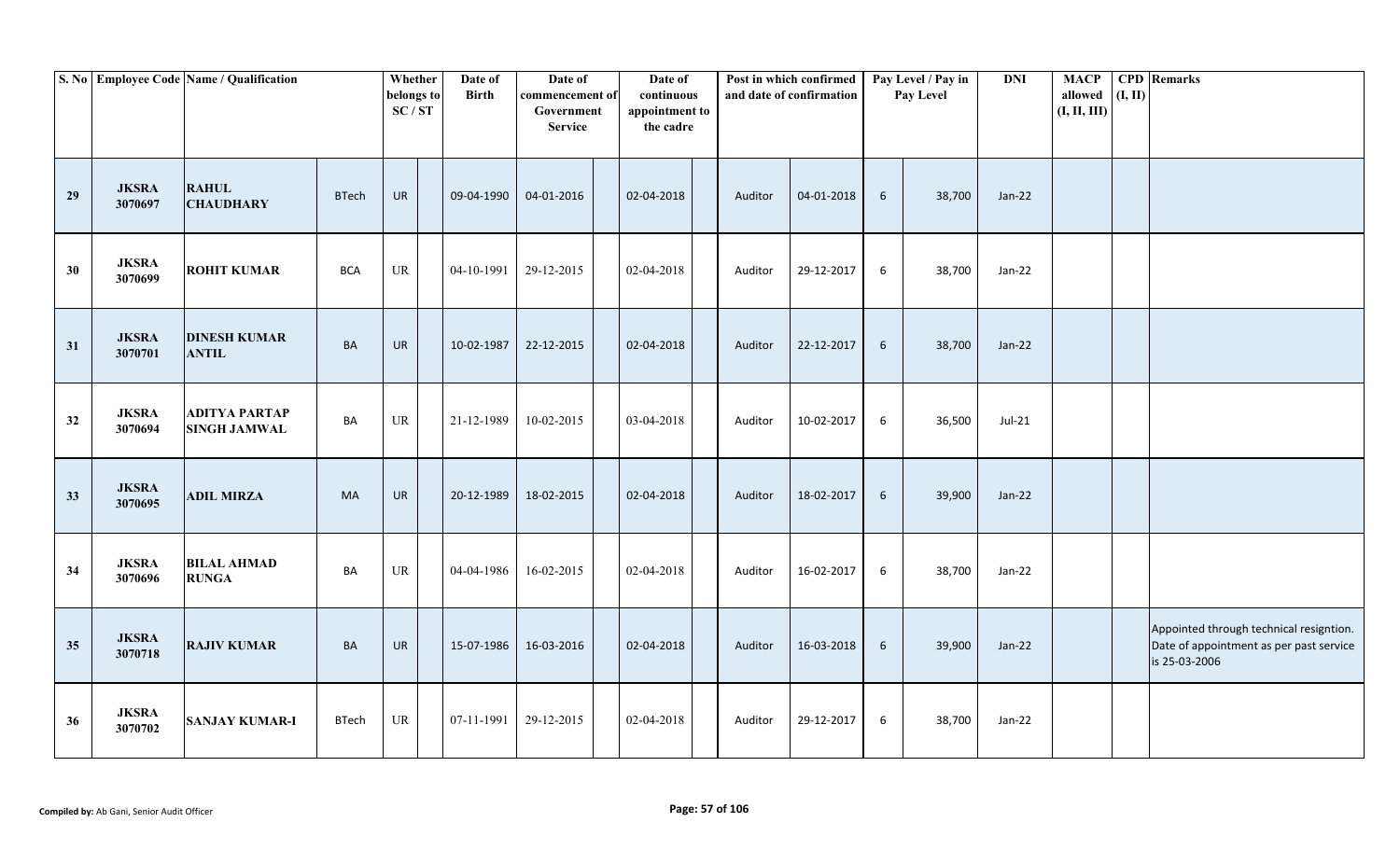|    |                         | S. No Employee Code Name / Qualification          |                  | Whether<br>belongs to<br>SC/ST    | Date of<br><b>Birth</b> | Date of<br>commencement of<br>Government<br><b>Service</b> | Date of<br>continuous<br>appointment to<br>the cadre |            | Post in which confirmed<br>and date of confirmation |                 | Pay Level / Pay in<br>Pay Level | <b>DNI</b> | <b>MACP</b><br>allowed<br>(I, II, III) | (I, II) | <b>CPD</b> Remarks |
|----|-------------------------|---------------------------------------------------|------------------|-----------------------------------|-------------------------|------------------------------------------------------------|------------------------------------------------------|------------|-----------------------------------------------------|-----------------|---------------------------------|------------|----------------------------------------|---------|--------------------|
| 37 | <b>JKSRA</b><br>3070706 | <b>HARDEEP</b>                                    | <b>BTech</b>     | OBC                               | 16-12-1987              | 08-02-2016                                                 | 02-04-2018                                           | Auditor    | 08-02-2018                                          | 6               | 38,700                          | $Jan-22$   |                                        |         |                    |
| 38 | <b>JKGPR</b><br>3070507 | <b>CHIRANJIVI</b><br><b>SHARMA</b>                | 8th              | $\ensuremath{\mathsf{UR}}\xspace$ | 22-05-1975              | 07-10-1997                                                 | 01-01-2020                                           | Chowkidar  | 08-10-1999                                          | 6               | 38,700                          | Jul-21     |                                        |         |                    |
| 39 | <b>JKSRA</b><br>3070527 | <b>PEER MUZAFFAR</b><br><b>SHAH</b>               | Post<br>Graduate | <b>UR</b>                         | 07-06-1979              | 20-04-2012                                                 | 01-01-2020                                           | <b>MTS</b> | 20-04-2014                                          | $6\phantom{.}6$ | 36,500                          | $Jul-21$   |                                        |         |                    |
| 40 | <b>JKSRA</b><br>3070739 | <b>SHIVENDRA</b><br><b>MISHRA</b>                 | <b>BTech</b>     | UR                                | 10-08-1992              | 22-06-2016                                                 | 01-01-2020                                           | Auditor    | 22-06-2018                                          | $6\,$           | 35,400                          | Jan-22     |                                        |         |                    |
| 41 | <b>JKSRA</b><br>3070511 | <b>MUDASIR</b><br><b>MAQBOOL BHAT</b>             | <b>PUC</b>       | UR                                | 31-12-1978              | 20-09-2001                                                 | 01-01-2020                                           | Chowkidar  | 19-09-2003                                          | $6\phantom{.}6$ | 37,600                          | $Jul-21$   |                                        |         |                    |
| 42 | <b>JKSRA</b><br>3070513 | <b>BILAL AHMAD</b><br><b>BHAT</b>                 | HSE Part II UR   |                                   | 15-03-1976              | 20-09-2001                                                 | 01-01-2020                                           | Chowkidar  | 19-09-2003                                          | 6               | 37,600                          | Jul-21     |                                        |         |                    |
| 43 | <b>JKSRA</b><br>3070727 | <b>VINAY KUMAR</b><br><b>DAHIYA</b>               | MTech            | UR                                | 14-09-1987              | 20-05-2016                                                 | 01-01-2020                                           | Auditor    | 20-05-2018                                          | 6               | 36,500                          | $Jul-21$   |                                        |         |                    |
| 44 | <b>JKSRA</b><br>3070528 | <b>MALIK</b><br><b>MOHAMMAD</b><br><b>MUDASIR</b> | MBA<br>(Finance) | $\ensuremath{\mathsf{UR}}\xspace$ | 05-12-1983              | 20-04-2012                                                 | 01-01-2020                                           | <b>MTS</b> | 20-04-2014                                          | 6               | 36,500                          | $Jul-21$   |                                        |         |                    |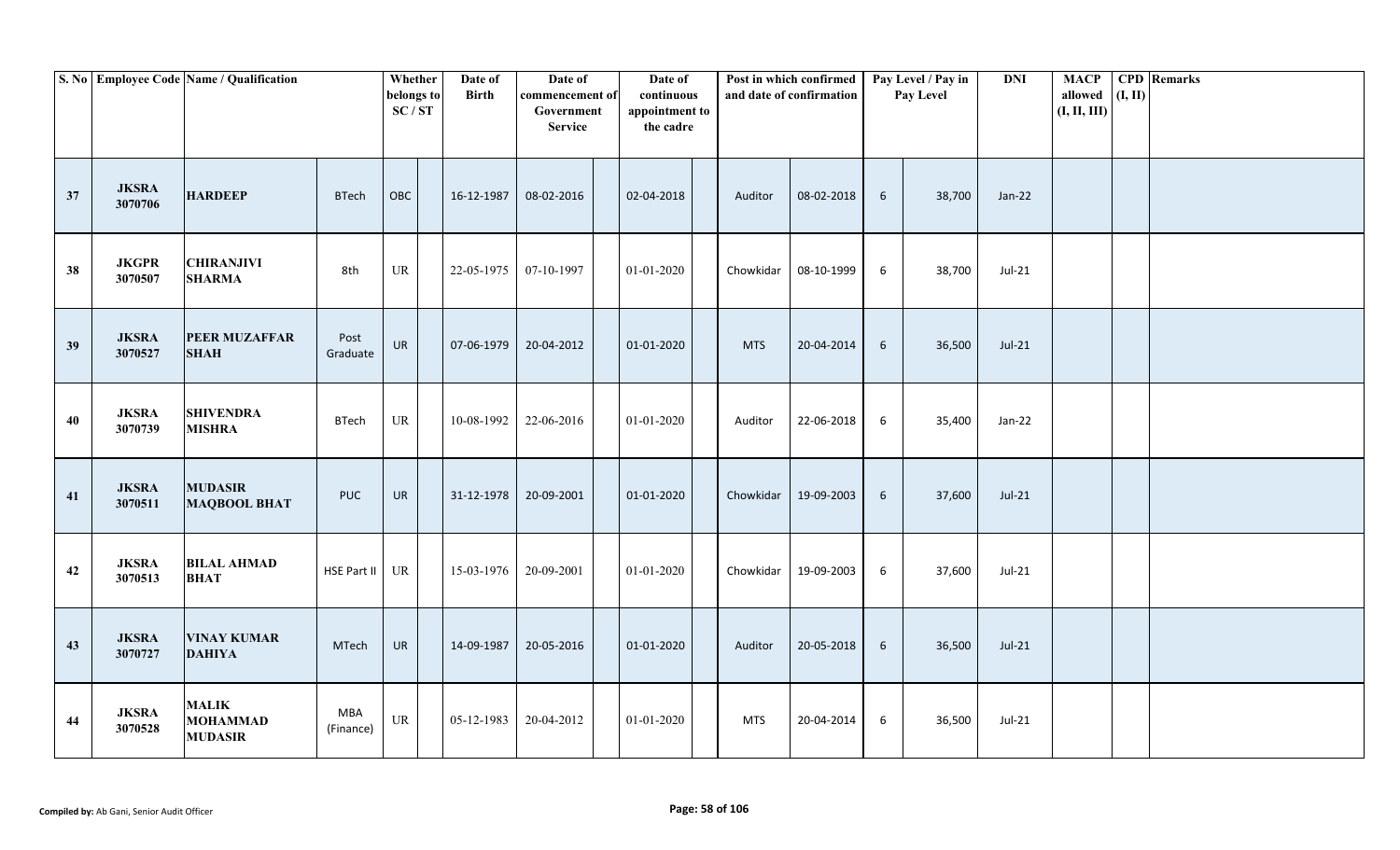|    |                         | S. No Employee Code Name / Qualification |              | Whether<br>belongs to<br>SC/ST    | Date of<br>Birth | Date of<br>commencement of<br>Government<br><b>Service</b> | Date of<br>continuous<br>appointment to<br>the cadre |            | Post in which confirmed<br>and date of confirmation |                 | Pay Level / Pay in<br>Pay Level | <b>DNI</b> | <b>MACP</b><br>allowed<br>(I, II, III) | (I, II) | <b>CPD</b> Remarks |
|----|-------------------------|------------------------------------------|--------------|-----------------------------------|------------------|------------------------------------------------------------|------------------------------------------------------|------------|-----------------------------------------------------|-----------------|---------------------------------|------------|----------------------------------------|---------|--------------------|
| 45 | <b>JKSRA</b><br>3070533 | <b>WAKAS RASHID</b>                      | <b>BCom</b>  | UR                                | 05-07-1986       | 20-04-2012                                                 | 01-01-2020                                           | <b>MTS</b> | 20-04-2014                                          | 6               | 36,500                          | $Jan-22$   |                                        |         |                    |
| 46 | <b>JKSRA</b><br>3070755 | <b>RAJEEV KHYALIYA</b>                   | <b>BTech</b> | OBC                               |                  | $01-07-1989$ 21-12-2016                                    | 01-01-2020                                           | Auditor    | 21-12-2018                                          | 6               | 36,500                          | Jul-21     |                                        |         |                    |
| 47 | <b>JKSRA</b><br>3070743 | <b>VIPIN KUMAR</b>                       | <b>BDS</b>   | SC                                | 16-12-1987       | 04-07-2016                                                 | 01-01-2020                                           | Auditor    | 04-07-2018                                          | $6\phantom{.}6$ | 36,500                          | $Jul-21$   |                                        |         |                    |
| 48 | <b>JKSRA</b><br>3070534 | <b>JAVAID AHMAD</b><br><b>MAKDOOMI</b>   | <b>BSc</b>   | $\ensuremath{\mathsf{UR}}\xspace$ | 04-04-1971       | 20-04-2012                                                 | 01-01-2020                                           | <b>MTS</b> | 20-04-2014                                          | 6               | 36,500                          | Jan-22     |                                        |         |                    |
| 49 | <b>JKSRA</b><br>3070731 | <b>SANJAY KUMAR-II</b>                   | <b>BBA</b>   | $\sf SC$                          | 12-06-1990       | 31-05-2016                                                 | 01-01-2020                                           | Auditor    | 31-05-2018                                          | $6\phantom{1}6$ | 36,500                          | $Jul-21$   |                                        |         |                    |
| 50 | <b>JKSRA</b><br>3070726 | PRAHLAD MEENA                            | BA           | $\operatorname{ST}$               | 08-07-1988       | 18-05-2016                                                 | 01-01-2020                                           | Auditor    | 18-05-2018                                          | $6\,$           | 36,500                          | Jul-21     |                                        |         |                    |
| 51 | <b>JKSRA</b><br>3070763 | <b>BHOOR SINGH</b><br><b>MEENA</b>       | BA           | ST                                | 25-10-1989       | 30-12-2016                                                 | 01-01-2020                                           | Auditor    | 30-12-2018                                          | 6               | 36,500                          | $Jul-21$   |                                        |         |                    |
| 52 | <b>JKSRA</b><br>3070725 | <b>MANVENDRA SINGH</b>                   | BA           | $\ensuremath{\mathsf{UR}}\xspace$ | 01-07-1988       | 16-05-2016                                                 | 01-01-2020                                           | Auditor    | 16-05-2018                                          | 6               | 36,500                          | Jul-21     |                                        |         |                    |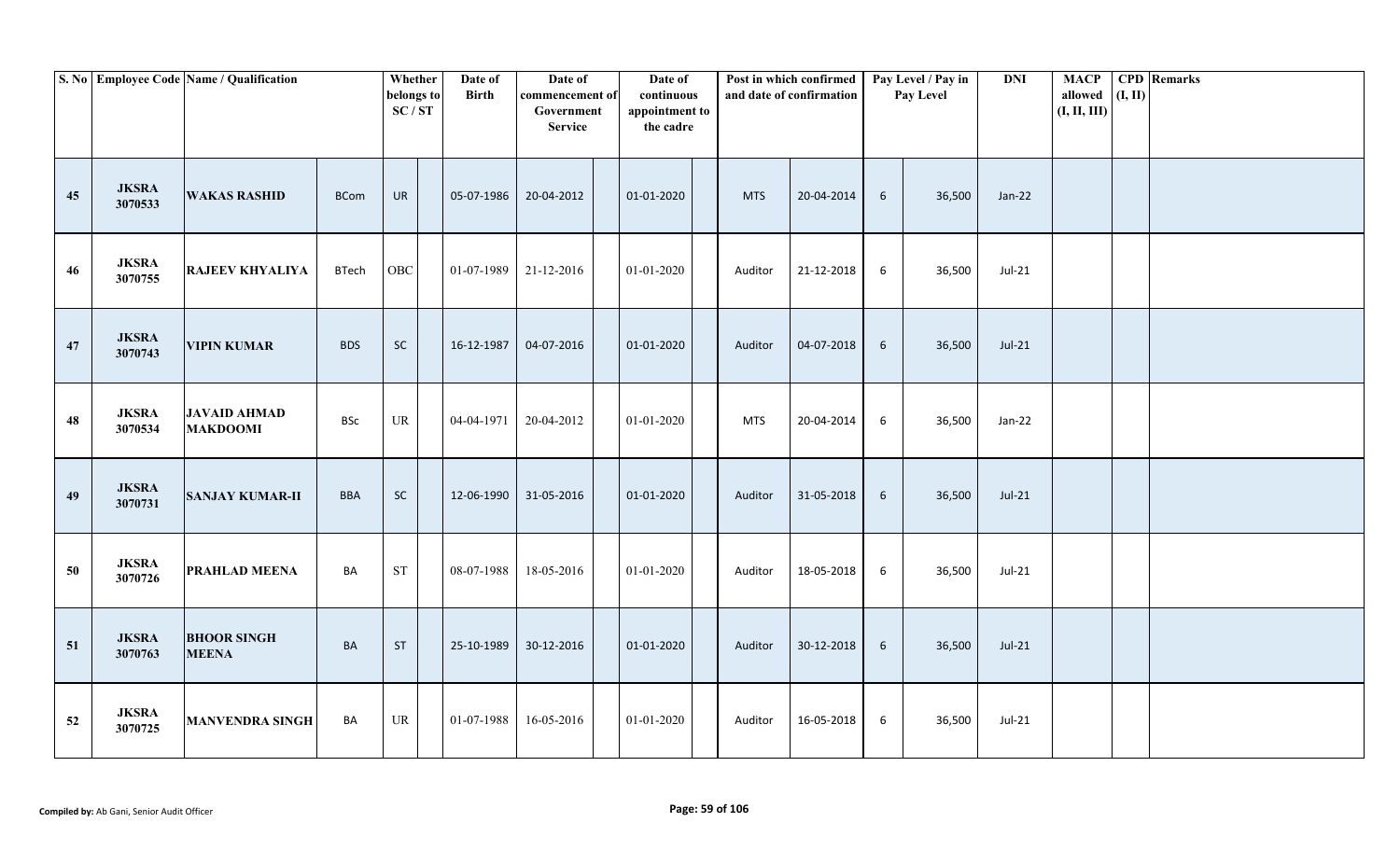|    |                         | S. No Employee Code Name / Qualification |                    | Whether<br>belongs to<br>SC/ST | Date of<br><b>Birth</b> | Date of<br>commencement of<br>Government<br><b>Service</b> | Date of<br>continuous<br>appointment to<br>the cadre |            | Post in which confirmed<br>and date of confirmation |                 | Pay Level / Pay in<br>Pay Level | <b>DNI</b> | <b>MACP</b><br>allowed<br>(I, II, III) | (I, II) | <b>CPD</b> Remarks                                                                                  |
|----|-------------------------|------------------------------------------|--------------------|--------------------------------|-------------------------|------------------------------------------------------------|------------------------------------------------------|------------|-----------------------------------------------------|-----------------|---------------------------------|------------|----------------------------------------|---------|-----------------------------------------------------------------------------------------------------|
| 53 | <b>JKSRA</b><br>3070759 | <b>NAVDEEP</b>                           | <b>MA</b>          | <b>UR</b>                      | 04-09-1989              | 23-12-2016                                                 | 01-01-2020                                           | Auditor    | 23-12-2018                                          | $6\overline{6}$ | 36,500                          | $Jul-21$   |                                        |         |                                                                                                     |
| 54 | <b>JKSRA</b><br>3070552 | <b>IRSHAD UL ISLAM</b>                   | BA                 | UR                             | 29-11-1984              | 20-04-2012                                                 | 01-01-2020                                           | <b>MTS</b> | 20-04-2014                                          | 6               | 36,500                          | Jul-21     |                                        |         |                                                                                                     |
| 55 | <b>JKSRA</b><br>3070757 | <b>TOFIQ AHMAD</b>                       | BTech,<br>SQL/MCTS | OBC                            | 02-02-1989              | 22-12-2016                                                 | 01-01-2020                                           | Auditor    | 22-12-2018                                          | 6               | 36,500                          | $Jul-21$   |                                        |         |                                                                                                     |
| 56 | <b>JKSRA</b><br>3070773 | <b>SACHIN KUMAR</b><br><b>SHARMA</b>     | <b>BSc</b>         | OBC                            | 09-10-1986              | 28-03-2017                                                 | 01-01-2020                                           | Auditor    | 28-03-2019                                          | 6               | 35,400                          | Jan-22     |                                        |         | Appointed through technical resigntion.<br>Date of appointment as per past service<br>is 27-06-2016 |
| 57 | <b>JKSRA</b><br>3070570 | <b>MOHAMMAD</b><br><b>YOUSUF</b>         | <b>BA</b>          | OBC                            | 25-05-1985              | 03-05-2012                                                 | 01-01-2020                                           | <b>MTS</b> | 03-05-2014                                          | $6\phantom{.}6$ | 36,500                          | $Jan-22$   |                                        |         |                                                                                                     |
| 58 | <b>JKSRA</b><br>3070760 | <b>AJIT KUMAR</b>                        | <b>BCA</b>         | OBC                            | 15-04-1990              | 26-12-2016                                                 | 01-01-2020                                           | Auditor    | 26-12-2018                                          | $6\,$           | 36,500                          | Jul-21     |                                        |         |                                                                                                     |
| 59 | <b>JKSRA</b><br>3070752 | <b>SHILPI</b>                            | <b>BA</b>          | SC                             | 02-02-1987              | 21-12-2016                                                 | 01-01-2020                                           | Auditor    | 21-12-2018                                          | $6\phantom{.}6$ | 35,400                          | Jan-22     |                                        |         |                                                                                                     |
| 60 | <b>JKSRA</b><br>3070578 | <b>INTZAR AHMAD</b>                      | MA                 | $_{\rm OBC}$                   | 16-07-1987              | 03-05-2012                                                 | 01-01-2020                                           | <b>MTS</b> | 03-05-2014                                          | 6               | 36,500                          | Jul-21     |                                        |         |                                                                                                     |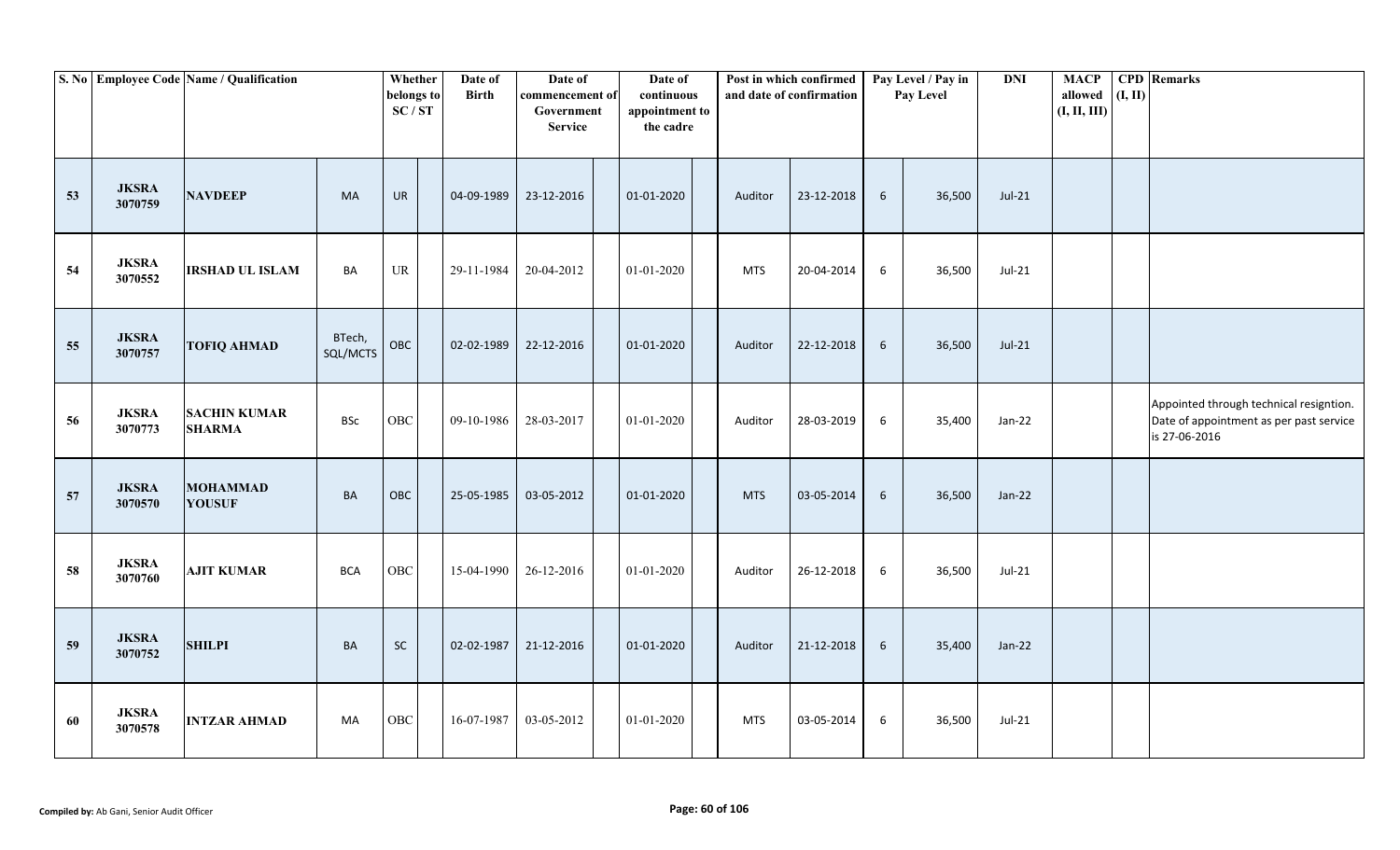|    |                         | S. No Employee Code Name / Qualification |                                | Whether<br>belongs to<br>SC/ST    | Date of<br><b>Birth</b> | Date of<br>commencement of<br>Government<br><b>Service</b> | Date of<br>continuous<br>appointment to<br>the cadre |            | Post in which confirmed<br>and date of confirmation |   | Pay Level / Pay in<br>Pay Level | <b>DNI</b> | <b>MACP</b><br>allowed<br>(I, II, III) | (I, II) | <b>CPD</b> Remarks |
|----|-------------------------|------------------------------------------|--------------------------------|-----------------------------------|-------------------------|------------------------------------------------------------|------------------------------------------------------|------------|-----------------------------------------------------|---|---------------------------------|------------|----------------------------------------|---------|--------------------|
| 61 | <b>JKSRA</b><br>3070529 | <b>RUKEEB AHMAD</b><br><b>KHAN</b>       | BA, PG<br>(Adv) CA,<br>PG DIBO | UR                                | 29-11-1975              | 20-04-2012                                                 | 01-01-2020                                           | <b>MTS</b> | 20-04-2014                                          | 6 | 36,500                          | $Jul-21$   |                                        |         |                    |
| 62 | <b>JKSRA</b><br>3070530 | <b>IZHAR AHMAD</b><br><b>SHAH</b>        | <b>BSc</b>                     | $\ensuremath{\mathsf{UR}}\xspace$ | 03-04-1972              | 20-04-2012                                                 | 01-01-2020                                           | <b>MTS</b> | 20-04-2014                                          | 6 | 36,500                          | Jan-22     |                                        |         |                    |
| 63 | <b>JKSRA</b><br>3070537 | <b>AFSHANA RASHID</b>                    | <b>BSc</b>                     | UR                                | 01-01-1979              | 20-04-2012                                                 | 01-01-2020                                           | <b>MTS</b> | 20-04-2014                                          | 6 | 36,500                          | $Jan-22$   |                                        |         |                    |
| 64 | <b>JKSRA</b><br>3070560 | <b>KAMLESH KUMARI</b>                    | BA                             | ${\rm SC}$                        | 22-09-1985              | 20-04-2012                                                 | 01-01-2020                                           | <b>MTS</b> | 20-04-2014                                          | 6 | 36,500                          | $Jul-21$   |                                        |         |                    |
| 65 | <b>JKSRA</b><br>3070572 | <b>MANZOOR AHMAD</b><br><b>NAJAR</b>     | BA                             | OBC                               | 05-01-1981              | 03-05-2012                                                 | 01-01-2020                                           | <b>MTS</b> | 03-05-2014                                          | 6 | 36,500                          | Jan-22     |                                        |         |                    |
| 66 | <b>JKSRA</b><br>3070573 | <b>VIKRAM SINGH</b><br><b>PARIHAR</b>    | Post<br>Graduate               | $\ensuremath{\mathsf{UR}}\xspace$ | 26-03-1984              | 04-05-2012                                                 | $01 - 01 - 2020$                                     | <b>MTS</b> | 04-05-2014                                          | 6 | 36,500                          | $Jul-21$   |                                        |         |                    |
| 67 | <b>JKSRA</b><br>3070574 | <b>AADITYA PRAKASH</b>                   | <b>BA</b>                      | OBC                               | 15-02-1986              | 18-05-2012                                                 | 01-01-2020                                           | <b>MTS</b> | 18-05-2014                                          | 6 | 36,500                          | $Jul-21$   |                                        |         |                    |
| 68 | <b>JKSRA</b><br>3070575 | <b>MUKESH</b>                            | Post<br>Graduate               | ${\rm OBC}$                       | 02-04-1988              | 07-05-2012                                                 | 01-01-2020                                           | MTS        | 07-05-2014                                          | 6 | 36,500                          | Jul-21     |                                        |         |                    |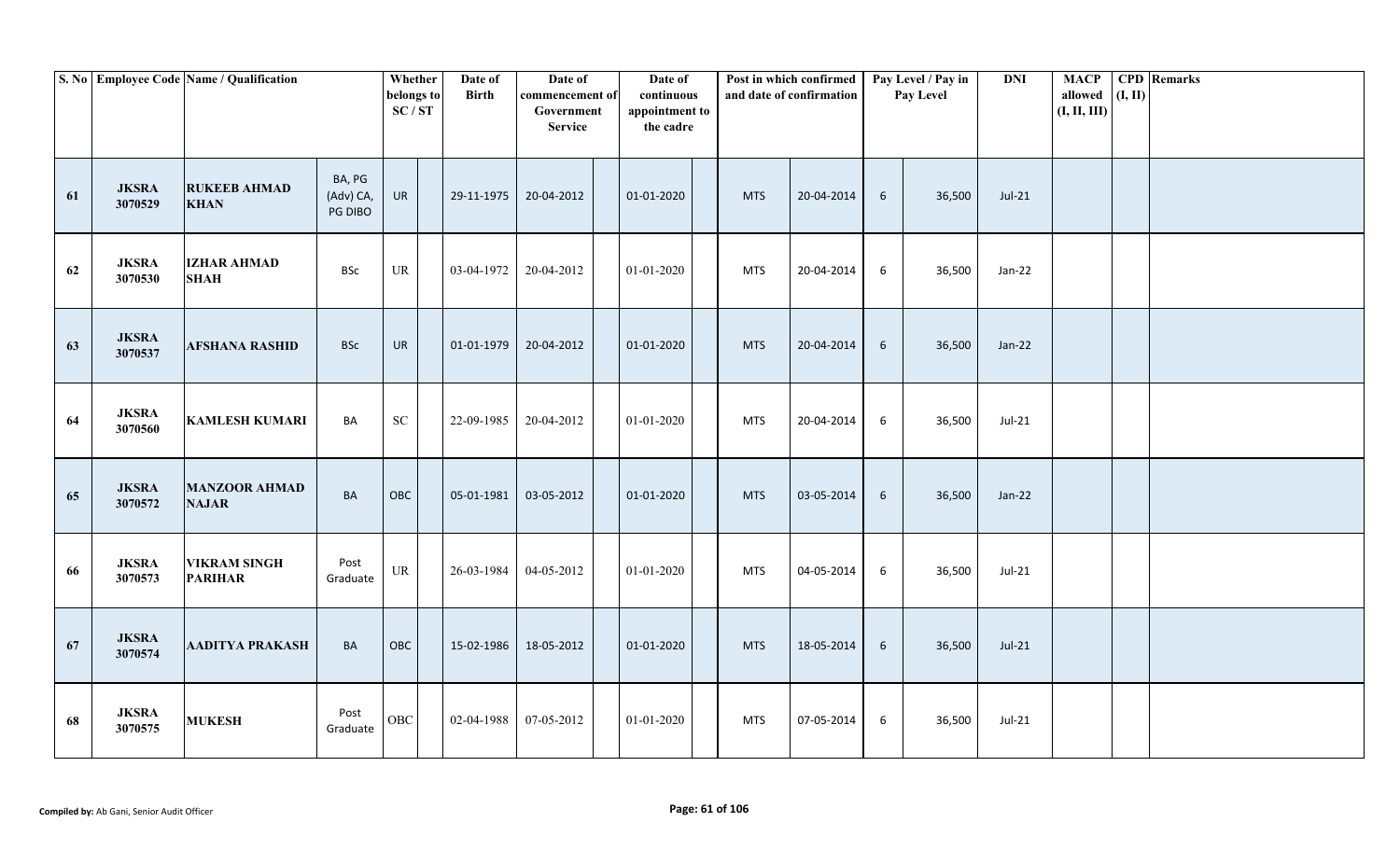|    |                         | S. No Employee Code Name / Qualification |             | Whether<br>belongs to<br>SC/ST | Date of<br><b>Birth</b> | Date of<br>commencement of<br>Government<br><b>Service</b> | Date of<br>continuous<br>appointment to<br>the cadre |            | Post in which confirmed<br>and date of confirmation |                 | Pay Level / Pay in<br>Pay Level | <b>DNI</b> | <b>MACP</b><br>allowed<br>(I, II, III) | (I, II) | <b>CPD</b> Remarks                                                                           |
|----|-------------------------|------------------------------------------|-------------|--------------------------------|-------------------------|------------------------------------------------------------|------------------------------------------------------|------------|-----------------------------------------------------|-----------------|---------------------------------|------------|----------------------------------------|---------|----------------------------------------------------------------------------------------------|
| 69 | <b>JKSRA</b><br>3070576 | <b>SANDEEP KUMAR</b><br><b>CHOURASIA</b> | <b>MA</b>   | OBC                            | 15-06-1986              | 18-05-2012                                                 | 01-01-2020                                           | <b>MTS</b> | 18-05-2014                                          | $6\overline{6}$ | 41,100                          | $Jan-22$   |                                        |         |                                                                                              |
| 70 | <b>JKSRA</b><br>3070577 | <b>SAGAR GUPTA</b>                       | <b>MCom</b> | OBC                            | 16-03-1987              | 10-05-2012                                                 | 01-01-2020                                           | <b>MTS</b> | 10-05-2014                                          | 6               | 36,500                          | Jul-21     |                                        |         |                                                                                              |
| 71 | <b>JKSRA</b><br>3070580 | <b>NAIM AHMAD</b>                        | <b>BA</b>   | OBC                            | 30-06-1989              | 07-05-2012                                                 | 01-01-2020                                           | <b>MTS</b> | 07-05-2014                                          | 6               | 36,500                          | $Jul-21$   |                                        |         | On deputation to Principal Director of<br>Audit, Railways, New Delhi wef 22-09-<br>2017 (AN) |
| 72 | <b>JKSRA</b><br>3070583 | <b>VIRENDRA KUMAR</b>                    | BA          | <b>ST</b>                      | 02-04-1982              | 03-05-2012                                                 | 01-01-2020                                           | <b>MTS</b> | 03-05-2014                                          | 6               | 36,500                          | Jul-21     |                                        |         |                                                                                              |
| 73 | <b>JKSRA</b><br>3070585 | <b>MOHAMMAD</b><br><b>LATEEF MIR</b>     | <b>BA</b>   | ST                             | 02-05-1983              | 03-05-2012                                                 | 01-01-2020                                           | <b>MTS</b> | 03-05-2014                                          | $6\phantom{.}6$ | 36,500                          | $Jul-21$   |                                        |         |                                                                                              |
| 74 | <b>JKSRA</b><br>3070587 | <b>JAGDISH RAJ</b>                       | BA          | UR                             | 15-05-1967              | 03-05-2012                                                 | 01-01-2020                                           | <b>MTS</b> | 03-05-2014                                          | $6\,$           | 36,500                          | Jul-21     |                                        |         |                                                                                              |
| 75 | <b>JKSRA</b><br>3070588 | <b>JAVID AHMAD WANI</b>                  | <b>BA</b>   | <b>UR</b>                      | 08-04-1977              | 03-05-2012                                                 | 01-01-2020                                           | <b>MTS</b> | 03-05-2014                                          | 6               | 36,500                          | Jan-22     |                                        |         |                                                                                              |
| 76 | <b>JKSRA</b><br>3070589 | <b>AMRESHWAR SINGH</b>                   | BA          | UR                             | 28-09-1965              | 03-05-2012                                                 | 01-01-2020                                           | <b>MTS</b> | 03-05-2014                                          | 6               | 36,500                          | Jul-21     |                                        |         |                                                                                              |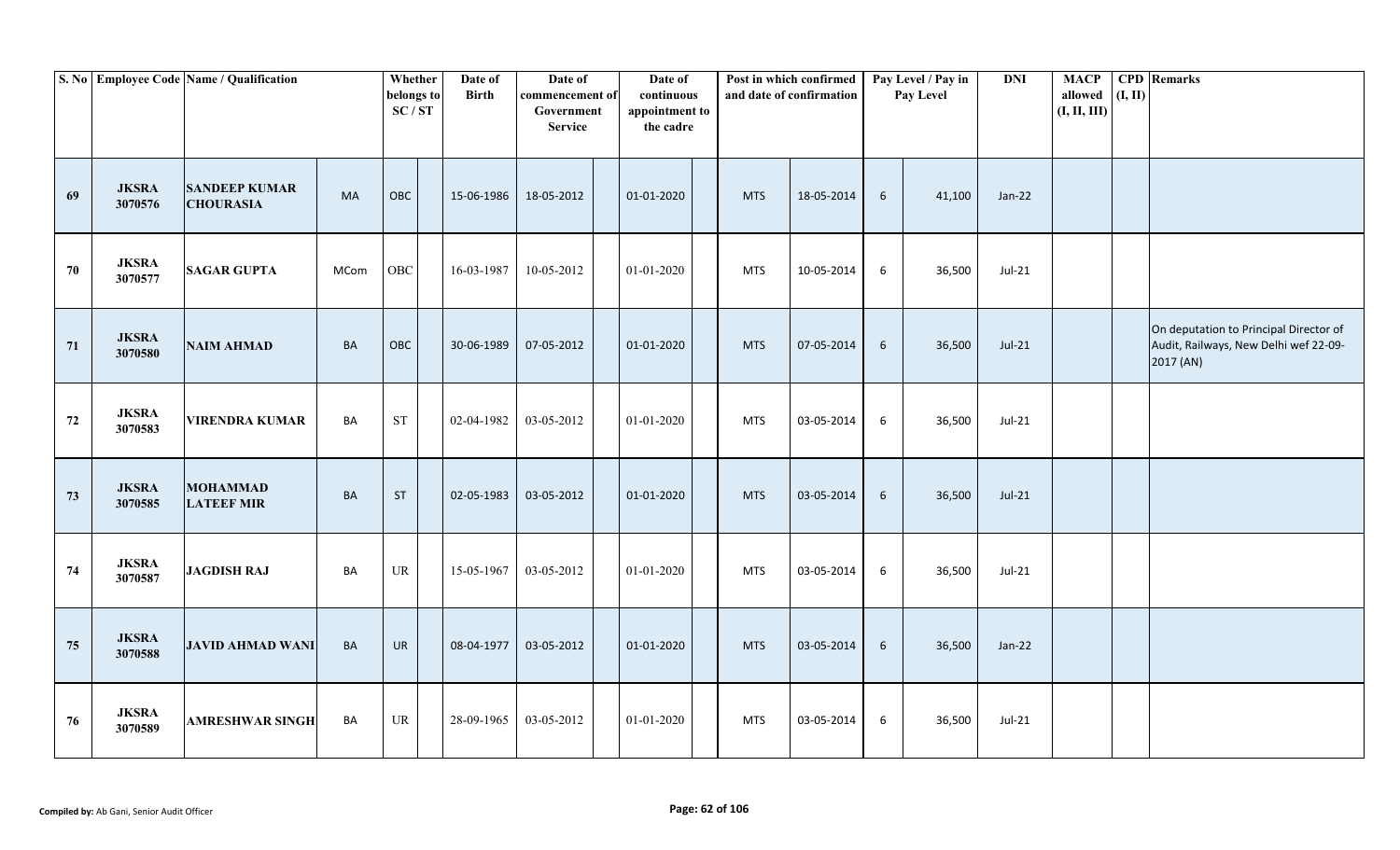|    |                         | S. No Employee Code Name / Qualification |    | Whether<br>belongs to<br>SC/ST | Date of<br><b>Birth</b> | Date of<br>commencement of<br>Government<br><b>Service</b> | Date of<br>continuous<br>appointment to<br>the cadre |            | Post in which confirmed<br>and date of confirmation | Pay Level / Pay in<br><b>Pay Level</b> | DNI      | MACP<br>allowed $($ I, II)<br>(I, II, III) | <b>CPD</b> Remarks |
|----|-------------------------|------------------------------------------|----|--------------------------------|-------------------------|------------------------------------------------------------|------------------------------------------------------|------------|-----------------------------------------------------|----------------------------------------|----------|--------------------------------------------|--------------------|
| 77 | <b>JKSRA</b><br>3070590 | <b>SURYA KANT</b><br><b>BHATTACHARYA</b> | BA | <b>UR</b>                      | 11-09-1966              | 18-05-2012                                                 | $01 - 01 - 2020$                                     | <b>MTS</b> | 18-05-2014                                          | 36,500                                 | $Jul-21$ |                                            |                    |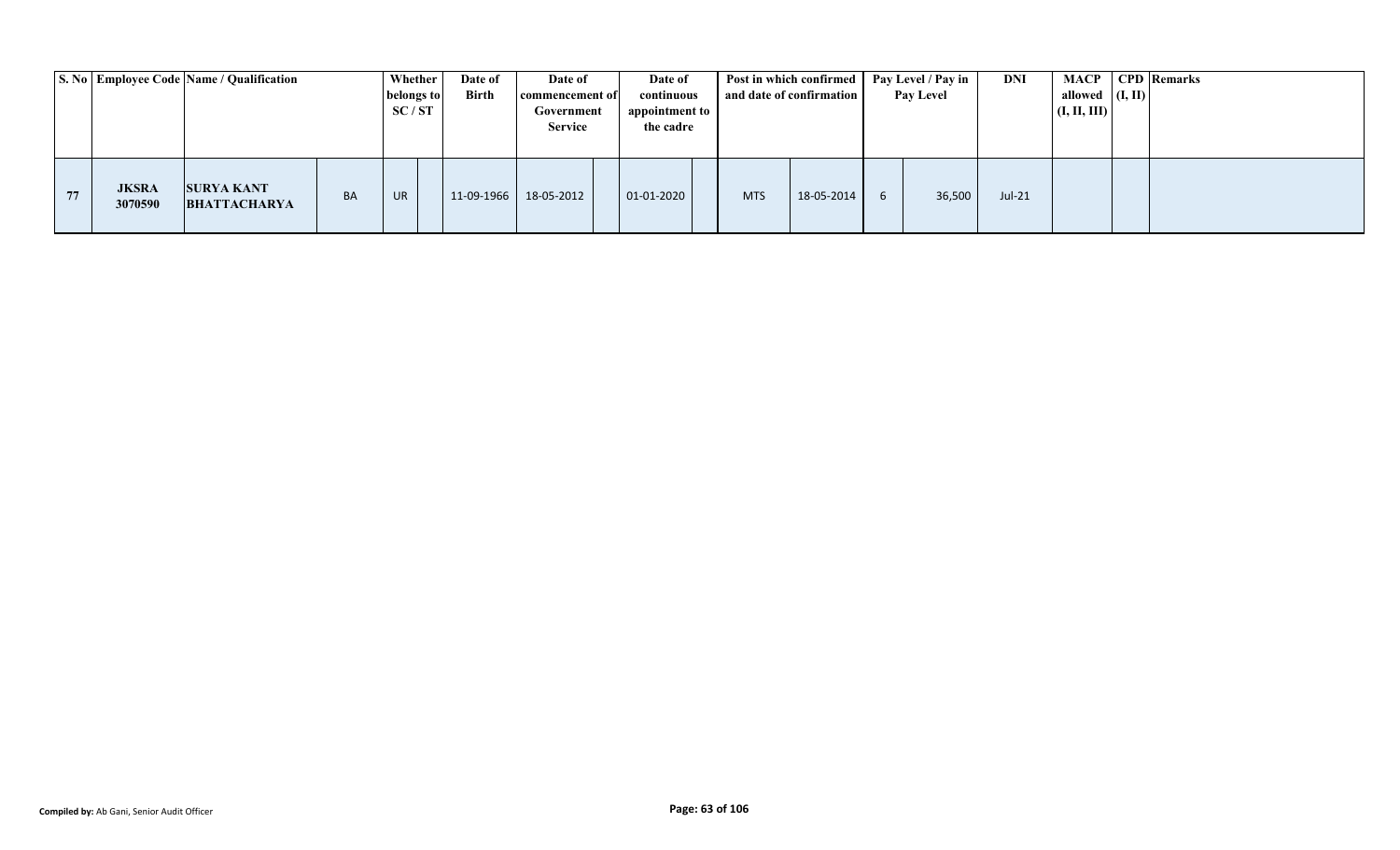## **AUDITOR**

### **PAY LEVEL 05**

# **Sanctioned Strength: 132 (132 Permenant)**

|                     |                         | S. No Employee Code Name / Qualification      |              | Whether<br>belongs to<br>SC/ST | Date of<br><b>Birth</b> | Date of<br>commencement of<br>Government<br><b>Service</b> | Date of<br>continuous<br>appointment to<br>the cadre |            | Post in which confirmed<br>and date of confirmation |   | Pay Level / Pay in<br>Pay Level | <b>DNI</b> | <b>MACP</b><br>allowed<br>(I, II, III) | (I, II) | <b>CPD</b> Remarks                                                                                                  |
|---------------------|-------------------------|-----------------------------------------------|--------------|--------------------------------|-------------------------|------------------------------------------------------------|------------------------------------------------------|------------|-----------------------------------------------------|---|---------------------------------|------------|----------------------------------------|---------|---------------------------------------------------------------------------------------------------------------------|
| 1                   | <b>JKSRA</b><br>3070784 | <b>NITESH KUMAR</b>                           | <b>BSc</b>   | <b>UR</b>                      | 16-07-1987              | 02-07-2018                                                 |                                                      | Auditor    | 02-07-2020                                          | 5 | 31,000                          | $Jul-21$   |                                        |         | Qualified DEA held in 09/2019 (Rank<br>667)                                                                         |
| $\overline{2}$      | <b>JKSRA</b><br>3070787 | <b>SANDEEP KUMAR</b>                          | BA           | <b>OBC</b>                     | 28-01-1986              | 28-06-2018                                                 |                                                      | Auditor    | 28-06-2020                                          | 5 | 31,900                          | $Jan-22$   |                                        |         | Qualified DEA held in 09/2019                                                                                       |
| $\mathbf{3}$        | <b>JKSRA</b><br>3070843 | <b>ABHISEKH SINGH</b>                         | <b>BTech</b> | OBC                            | 07-01-1992              | 27-02-2019                                                 |                                                      |            |                                                     | 5 | 31,000                          | $Jan-22$   |                                        |         | Rank 2577-A (2015 Batch). Seniority<br>fixed as per hqrs letter No: 1689-Staff<br>(App II)/71-2015 Dated 11-12-2018 |
| $\overline{\bf{4}}$ | <b>JKSRA</b><br>3070741 | <b>UPENDRA VERMA</b>                          | <b>BSc</b>   | <b>OBC</b>                     | 08-10-1993              | 01-07-2016                                                 |                                                      | Auditor    | 01-07-2018                                          | 5 | 31,900                          | Jan-22     |                                        |         |                                                                                                                     |
| $\overline{5}$      | <b>JKSRA</b><br>3070508 | <b>SHER SINGH</b>                             | Matric       | <b>UR</b>                      | 15-01-1975              | 04-11-1999                                                 | 03-04-2017                                           | Chowkidar  | 05-11-2001                                          | 5 | 34,900                          | $Jan-22$   |                                        |         |                                                                                                                     |
| 6                   | <b>JKSRA</b><br>3070775 | <b>SHRINIVAS</b><br><b>MEENA</b>              | <b>BTech</b> | $\operatorname{ST}$            | 07-07-1993              | 12-05-2017                                                 |                                                      | Auditor    | 12-05-2019                                          | 5 | 31,900                          | $Jul-21$   |                                        |         |                                                                                                                     |
| $\overline{7}$      | <b>PUCDA</b><br>3181043 | KOUSAR HUSSAIN   MA Bed PG  <br><b>RATHER</b> | (DFS)        | <b>UR</b>                      | 22-02-1984              | 04-12-2017                                                 |                                                      | <b>MTS</b> | 28-02-2015                                          | 5 | 32,900                          | $Jul-21$   |                                        |         | Date of joining service as MTS in AG<br>Punjab as 27-02-2013 and promoted as<br>Auditor wef 15-07-2016              |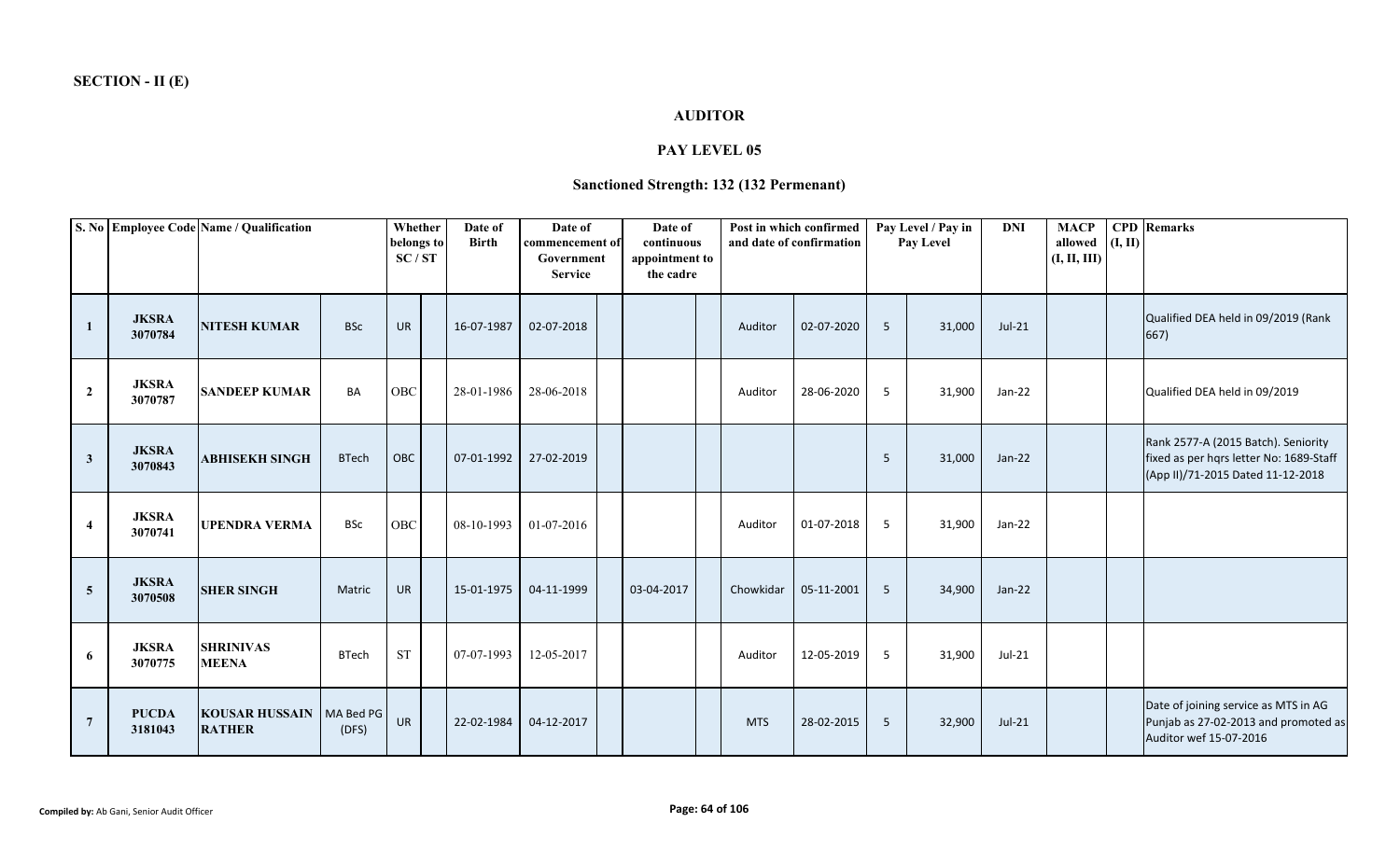|                  |                         | S. No Employee Code Name / Qualification |              | Whether<br>belongs to<br>SC/ST | Date of<br><b>Birth</b> | Date of<br>commencement of<br>Government<br><b>Service</b> | Date of<br>continuous<br>appointment to<br>the cadre |            | Post in which confirmed<br>and date of confirmation |                 | Pay Level / Pay in<br>Pay Level | <b>DNI</b> | <b>MACP</b><br>allowed<br>(I, II, III) | (I, II) | <b>CPD</b> Remarks                                                                                                               |
|------------------|-------------------------|------------------------------------------|--------------|--------------------------------|-------------------------|------------------------------------------------------------|------------------------------------------------------|------------|-----------------------------------------------------|-----------------|---------------------------------|------------|----------------------------------------|---------|----------------------------------------------------------------------------------------------------------------------------------|
| 8                | <b>JKSRA</b><br>3070579 | <b>SHAMINA</b>                           | BA           | $\operatorname{ST}$            | 16-12-1988              | 03-05-2012                                                 | $02-04-2018$ AN                                      | <b>MTS</b> | 02-05-2014                                          | 5               | 31,900                          | Jan-22     |                                        |         |                                                                                                                                  |
| $\boldsymbol{9}$ | <b>JKSRA</b><br>3070780 | <b>HEMANT BHATT</b>                      | <b>BA</b>    | UR                             | 05-11-1993              | 11-04-2018                                                 |                                                      | Auditor    | 11-04-2020                                          | $5\phantom{.0}$ | 31,900                          | Jan-22     |                                        |         | Qualified DEA held in 09/2019                                                                                                    |
| 10               | <b>JKSRA</b><br>3070781 | <b>HAMENT</b>                            | <b>BTech</b> | <b>UR</b>                      | 21-09-1994              | 02-04-2018                                                 |                                                      | Auditor    | 02-04-2020                                          | 5               | 31,900                          | Jan-22     |                                        |         | Qualified DEA held in 09/2019                                                                                                    |
| 11               | <b>JKSRA</b><br>3070783 | <b>TUSHAR KUMAR</b><br><b>GUPTA</b>      | <b>BTech</b> | <b>UR</b>                      | 07-10-1994              | 06-04-2018                                                 |                                                      | Auditor    | 06-04-2020                                          | 5               | 31,900                          | Jan-22     |                                        |         | Qualified DEA held in 09/2019                                                                                                    |
| 12               | <b>JKSRA</b><br>3070782 | <b>SWATI MALIK</b>                       | <b>BTech</b> | UR                             | 01-09-1993              | 26-03-2018                                                 |                                                      | Auditor    | 26-03-2020                                          | 5               | 31,000                          | $Jan-22$   |                                        |         | Qualified DEA held in 09/2019                                                                                                    |
| 13               | <b>JKSRA</b><br>3070503 | <b>BHISHAM PARTAP</b>                    |              | <b>SC</b>                      | 03-02-1967              | 07-04-1995                                                 | 01-01-2019                                           | Chowkidar  | 11-10-1998                                          | $5\overline{)}$ | 35,900                          | $Jul-21$   |                                        |         |                                                                                                                                  |
| 14               | <b>JKSRA</b><br>3070844 | <b>SOURAV KUMAR</b><br><b>MISHRA</b>     | <b>BSc</b>   |                                | UR OH 01-02-1987        | 28-05-2019                                                 |                                                      |            |                                                     | 5               | 31,000                          | Jan-22     |                                        |         |                                                                                                                                  |
| 15               | <b>JKSRA</b><br>3070732 | <b>JYOTI DEVI</b>                        | <b>BA</b>    | UR                             | 11-07-1989              | 06-06-2016                                                 | 28-08-2020 AN                                        | Clerk      | 06-06-2018                                          | -5              | 29,200                          | $Jul-21$   |                                        |         | Appointed on Compasisonate Grounds                                                                                               |
| 16               | <b>ARITA</b><br>3340076 | <b>RAJESH</b>                            | <b>BA</b>    | UR                             | 28-06-1988              | 28-12-2020                                                 |                                                      | Auditor    | 03-07-2020                                          | 5               | 31,000                          | Jul-21     |                                        |         | On Mutual transfer from the O/o AG,<br>Audit, Arunachal Pradesh. Date of<br>appointment as per past appointment<br>is 03-07-2018 |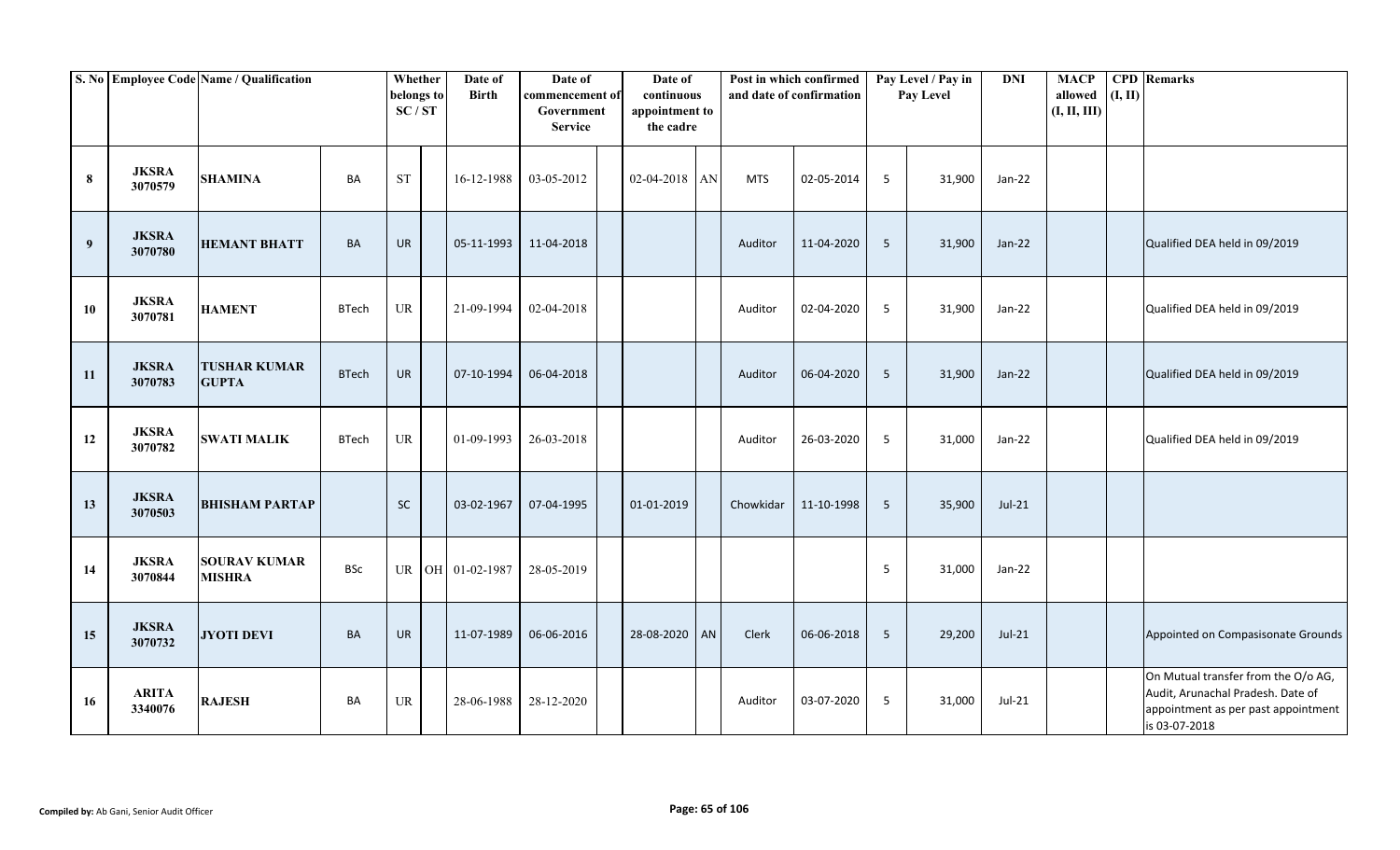## **CLERK**

### **PAY LEVEL 02**

# **Sanctioned Strength: 26 (13 Permanent, 13 Temporary)**

|                |                         | S. No Employee Code Name / Qualification |                  | Whether<br>belongs to<br>SC/ST | Date of<br><b>Birth</b> | Date of<br>commencement of<br>Government<br><b>Service</b> | Date of<br>continuous<br>appointment to<br>the cadre |            | Post in which confirmed<br>and date of confirmation |                | Pay Level / Pay in<br>Pay Level | <b>DNI</b> | <b>MACP</b><br>allowed $(I, II)$<br>(I, II, III) | <b>CPD</b> Remarks      |
|----------------|-------------------------|------------------------------------------|------------------|--------------------------------|-------------------------|------------------------------------------------------------|------------------------------------------------------|------------|-----------------------------------------------------|----------------|---------------------------------|------------|--------------------------------------------------|-------------------------|
| 1              | <b>JKSRA</b><br>3070498 | <b>BALBEER SINGH</b>                     | Matric           | UR                             | 20-03-1970              | 10-09-1997                                                 | 01-01-2009                                           | Chowkidar  | 11-09-1999                                          | $\overline{3}$ | 34,000                          | $Jul-21$   | $\mathbf{II}$                                    | 2nd MACP wef 10-09-2017 |
| $\overline{2}$ | <b>JKSRA</b><br>3070531 | <b>NANAK SINGH</b>                       | 12th             | UR                             | 01-02-1978              | 20-04-2012                                                 | 04-10-2016                                           | <b>MTS</b> | 20-04-2014                                          | $\overline{2}$ | 23,800                          | Jul-21     |                                                  |                         |
| $\mathbf{3}$   | <b>JKSRA</b><br>3070532 | <b>BILAL AHMAD</b><br><b>LONE</b>        | 12 <sub>th</sub> | <b>UR</b>                      | 06-03-1979              | 20-04-2012                                                 | 01-04-2016                                           | <b>MTS</b> | 20-04-2014                                          | $\overline{2}$ | 25,200                          | $Jan-22$   |                                                  |                         |
| $\overline{4}$ | <b>JKSRA</b><br>3070535 | <b>TARIQ AHMAD</b><br><b>MATOO</b>       | 12th             | UR                             | 06-09-1986              | 20-04-2012                                                 | 01-04-2016                                           | <b>MTS</b> | 20-04-2014                                          | $2^{\circ}$    | 25,200                          | Jan-22     |                                                  |                         |
| $\overline{5}$ | <b>JKSRA</b><br>3070536 | <b>AJAZ AHAMD</b><br><b>SOFI</b>         | 12th             | <b>UR</b>                      | 11-11-1974              | 20-04-2012                                                 | 04-10-2016                                           | <b>MTS</b> | 20-04-2014                                          | $\overline{2}$ | 23,800                          | $Jul-21$   |                                                  |                         |
| 6              | <b>JKSRA</b><br>3070539 | <b>TASKEEN FATIMA</b>                    | 12th             | UR                             | 12-01-1981              | 20-04-2012                                                 | 01-04-2016                                           | <b>MTS</b> | 20-04-2014                                          | $\overline{2}$ | 25,200                          | Jan-22     |                                                  |                         |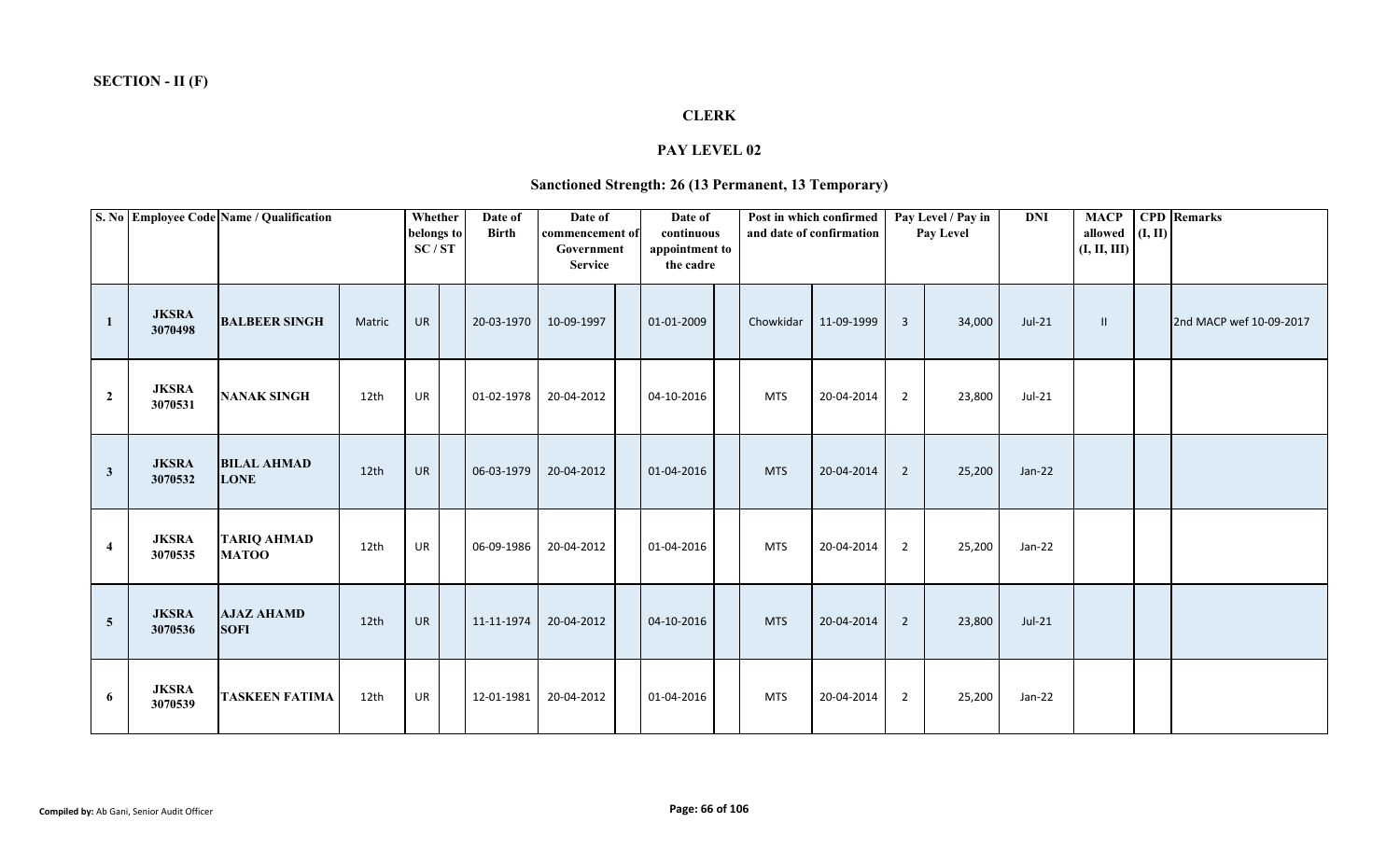|                  |                         | S. No Employee Code Name / Qualification |                  | Whether<br>belongs to<br>SC/ST | Date of<br><b>Birth</b> | Date of<br>commencement of<br>Government<br><b>Service</b> | Date of<br>continuous<br>appointment to<br>the cadre |              | Post in which confirmed<br>and date of confirmation |                | Pay Level / Pay in<br>Pay Level | <b>DNI</b> | <b>MACP</b><br>allowed<br>(I, II, III) | (I, II) | <b>CPD</b> Remarks                                      |
|------------------|-------------------------|------------------------------------------|------------------|--------------------------------|-------------------------|------------------------------------------------------------|------------------------------------------------------|--------------|-----------------------------------------------------|----------------|---------------------------------|------------|----------------------------------------|---------|---------------------------------------------------------|
| $7\phantom{.0}$  | <b>JKSRA</b><br>3070542 | <b>BILAL AHMAD</b><br><b>SHEIKH</b>      | 12th             | OBC                            | 01-01-1976              | 20-04-2012                                                 | 01-04-2016                                           | <b>MTS</b>   | 20-04-2014                                          | $\overline{2}$ | 25,200                          | $Jan-22$   |                                        |         |                                                         |
| 8                | <b>JKSRA</b><br>3070584 | <b>MEHMOODA</b><br><b>AKTHER</b>         | 12th             | <b>ST</b>                      | 11-09-1982              | 03-05-2012                                                 | 14-02-2017                                           | <b>MTS</b>   | 03-05-2014                                          | $\overline{2}$ | 23,800                          | Jan-22     |                                        |         |                                                         |
| $\boldsymbol{9}$ | <b>JKSRA</b><br>3070538 | <b>SACHIN GUPTA</b>                      | 12th             | <b>UR</b>                      | 18-08-1979              | 20-04-2012                                                 | 03-04-2017                                           | <b>MTS</b>   | 20-04-2014                                          | $\overline{2}$ | 23,800                          | $Jul-21$   |                                        |         |                                                         |
| 10               | <b>JKSRA</b><br>3070776 | <b>ASIF KHAN</b>                         | 12th             | UR                             | 04-04-1990              | 23-10-2017                                                 |                                                      | Clerk        | 23-10-2019                                          | $\overline{2}$ | 21,700                          | Jul-21     |                                        |         | Sports Quota                                            |
| 11               | <b>JKSRA</b><br>3070777 | <b>RAM DAYAL</b>                         | 12th             | <b>UR</b>                      | 29-10-1988              | 06-11-2017                                                 |                                                      | Clerk        | 06-11-2019                                          | $\overline{2}$ | 21,700                          | $Jul-21$   |                                        |         | Sports Quota                                            |
| 12               | <b>JKSRA</b><br>3070543 | <b>SUBASH CHANDER</b>                    | 12th             | SC                             | 20-05-1974              | 20-04-2012                                                 | 02-04-2018 AN                                        | <b>MTS</b>   | 19-04-2014                                          | $\overline{2}$ | 24,500                          | $Jan-22$   |                                        |         |                                                         |
| 13               | <b>JKSRA</b><br>3070839 | <b>MOHD NADEEM</b><br><b>ANSARI</b>      | 12 <sub>th</sub> | OBC                            | 02-03-1994              | 30-07-2018                                                 |                                                      | <b>Clerk</b> | 30-07-2020                                          | $\overline{2}$ | 21,100                          | $Jul-21$   |                                        |         | Sports Quota. Qualified Type<br>test held on 26-12-2019 |
| 14               | <b>JKSRA</b><br>3070838 | <b>IFHAM TARIQ</b>                       | 12th             | UR                             | 10-06-1994              | 27-07-2018                                                 |                                                      | Clerk        | 27-07-2020                                          | $\overline{2}$ | 21,100                          | Jul-21     |                                        |         | Sports Quota. Qualified Type<br>test held on 30-04-2019 |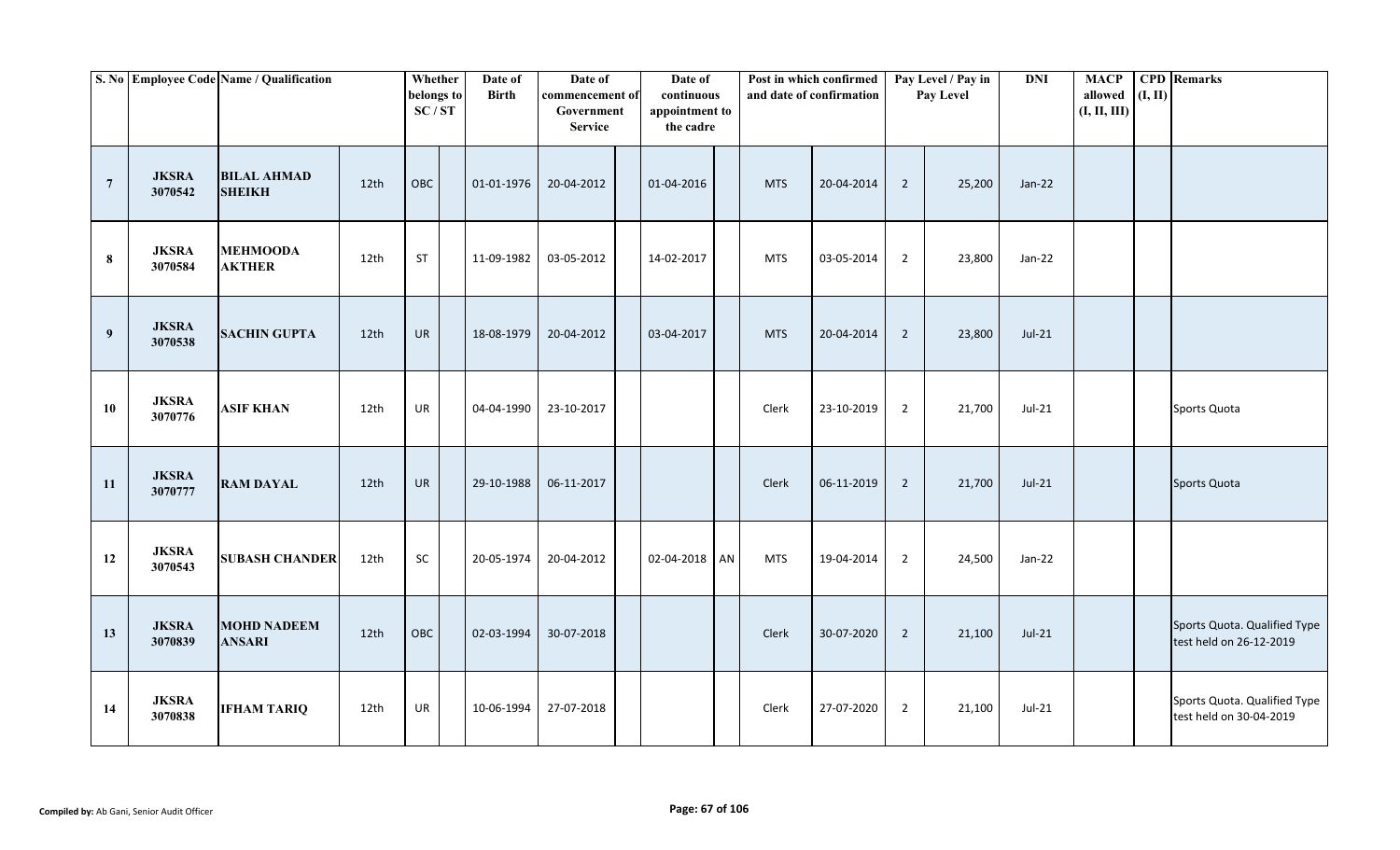|    |                         | S. No Employee Code Name / Qualification |                  | Whether<br>belongs to<br>SC/ST | Date of<br><b>Birth</b> | Date of<br>commencement of<br>Government<br><b>Service</b> | Date of<br>continuous<br>appointment to<br>the cadre |            | Post in which confirmed<br>and date of confirmation |                | Pay Level / Pay in<br>Pay Level | <b>DNI</b> | <b>MACP</b><br>allowed<br>(I, II, III) | (I, II) | <b>CPD</b> Remarks                                                  |
|----|-------------------------|------------------------------------------|------------------|--------------------------------|-------------------------|------------------------------------------------------------|------------------------------------------------------|------------|-----------------------------------------------------|----------------|---------------------------------|------------|----------------------------------------|---------|---------------------------------------------------------------------|
| 15 | <b>JKSRA</b><br>3070837 | <b>MOHIT ATTRI</b>                       | 12th             | <b>SC</b>                      | 22-09-1999              | 23-07-2018                                                 |                                                      | Clerk      | 23-07-2020                                          | $\overline{2}$ | 21,100                          | $Jul-21$   |                                        |         | Compassionate<br>Grounds. Qualified Type test<br>held on 26-12-2019 |
| 16 | <b>JKSRA</b><br>3070547 | <b>MUSHTAQ</b><br><b>AHMAD BHAT</b>      | 12th             | UR                             | 27-10-1976              | 20-04-2012                                                 | 28-05-2019 AN                                        | <b>MTS</b> | 19-04-2014                                          | $\overline{2}$ | 24,500                          | Jan-22     |                                        |         |                                                                     |
| 17 | <b>JKSRA</b><br>3070857 | <b>GAYATRI DEVI</b>                      | 12 <sub>th</sub> | <b>UR</b>                      | 06-07-1976              | 29-03-2019                                                 |                                                      |            |                                                     | $\overline{2}$ | 20,500                          | $Jan-22$   |                                        |         | Compassionate Grounds.                                              |
| 18 | <b>JKSRA</b><br>3070551 | <b>RANJAN KUMAR</b><br><b>KOUL</b>       | 12th             | UR                             | 09-05-1984              | 20-04-2012                                                 | 01-01-2020                                           | <b>MTS</b> | 19-04-2014                                          | $\overline{2}$ | 23,800                          | Jul-21     |                                        |         |                                                                     |
| 19 | <b>JKSRA</b><br>3070559 | <b>PAWAN KUMAR</b>                       | 12 <sub>th</sub> | OBC                            | 01-01-1983              | 20-04-2012                                                 | 01-01-2020                                           | <b>MTS</b> | 19-04-2014                                          | $\overline{2}$ | 23,800                          | $Jul-21$   |                                        |         |                                                                     |
| 20 | <b>JKSRA</b><br>3070553 | <b>AMIT SHARMA</b>                       | 12th             | UR                             | 08-08-1987              | 07-06-2013                                                 | 01-01-2020                                           | <b>MTS</b> | 06-06-2015                                          | $\overline{2}$ | 23,800                          | Jul-21     |                                        |         |                                                                     |
| 21 | <b>JKSRA</b><br>3070555 | <b>DEV RAJ</b>                           | 12th             | $\sf SC$                       | 09-12-1970              | 09-07-2013                                                 | 01-01-2020                                           | <b>MTS</b> | 08-07-2013                                          | $\overline{2}$ | 23,800                          | $Jul-21$   |                                        |         |                                                                     |
| 22 | <b>JKSRA</b><br>3070540 | <b>SHABIR AHMAD</b><br><b>WANI</b>       | 12th             | UR                             | 10-04-1982              | 20-04-2012                                                 | 01-01-2020                                           | <b>MTS</b> | 19-04-2014                                          | $\overline{2}$ | 23,800                          | $Jul-21$   |                                        |         |                                                                     |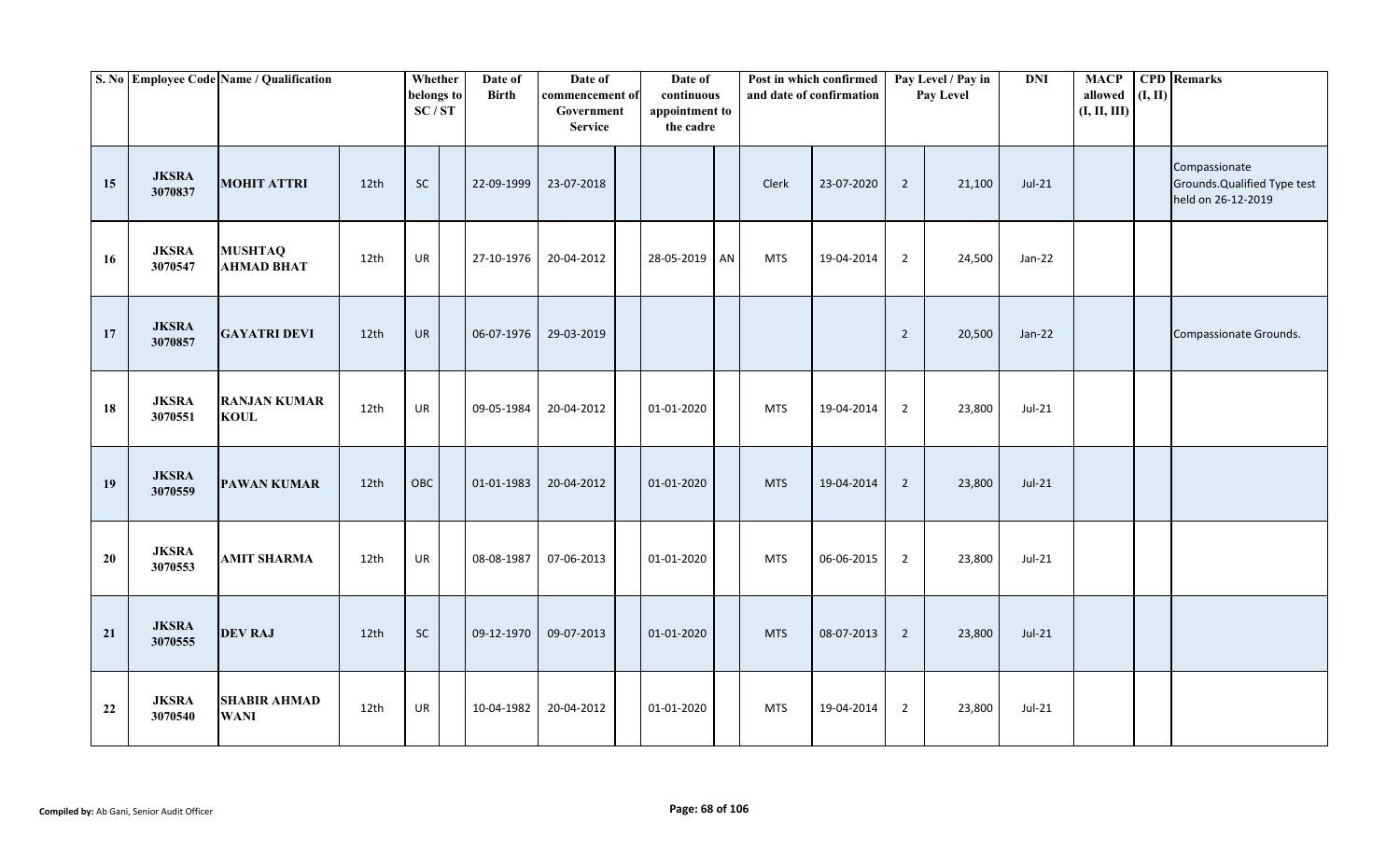|    |                         | S. No Employee Code Name / Qualification |                  | Whether<br>belongs to<br>SC/ST | Date of<br>Birth | Date of<br>commencement of<br>Government<br><b>Service</b> | Date of<br>continuous<br>appointment to<br>the cadre |            | Post in which confirmed<br>and date of confirmation |   | Pay Level / Pay in<br><b>Pay Level</b> | DNI      | <b>MACP</b><br>allowed $($ I, II $)$<br>(I, II, III) | <b>CPD</b> Remarks                                        |
|----|-------------------------|------------------------------------------|------------------|--------------------------------|------------------|------------------------------------------------------------|------------------------------------------------------|------------|-----------------------------------------------------|---|----------------------------------------|----------|------------------------------------------------------|-----------------------------------------------------------|
| 23 | <b>JKSRA</b><br>3070541 | <b>SHAHNAZ AHMAD</b><br><b>SHAH</b>      | 12th             | <b>UR</b>                      | 16-05-1974       | 20-04-2012                                                 | 01-01-2020                                           | <b>MTS</b> | 19-04-2014                                          | 2 | 23,800                                 | $Jul-21$ |                                                      |                                                           |
| 24 | <b>JKSRA</b><br>3070544 | ZAHOOR AHMAD<br><b>PARAY</b>             | 12th             | <b>UR</b>                      | 25-02-1973       | 20-04-2012                                                 | 01-01-2020                                           | <b>MTS</b> | 19-04-2014                                          | 2 | 23,800                                 | $Jul-21$ |                                                      |                                                           |
| 25 | <b>JKSRA</b><br>3070564 | <b>RAMESH KUMAR</b>                      | 12 <sub>th</sub> | <b>SC</b>                      | 18-03-1977       | 20-04-2012                                                 | 01-01-2020                                           | <b>MTS</b> | 19-04-2014                                          | 2 | 23,800                                 | $Jul-21$ |                                                      |                                                           |
| 26 | <b>JKSRA</b><br>3070494 | <b>TILAK RAJ</b><br><b>SHARMA</b>        | 12th             | <b>UR</b>                      | 03-07-1971       | 03-03-1994                                                 | 28-08-2020 AN                                        | Chowkidar  | 04-03-1996                                          | 3 | 35,000                                 | Jan-22   | Ш                                                    | 2nd MACP wef 03-03-2014.<br>Qualified DCT held in 09/2019 |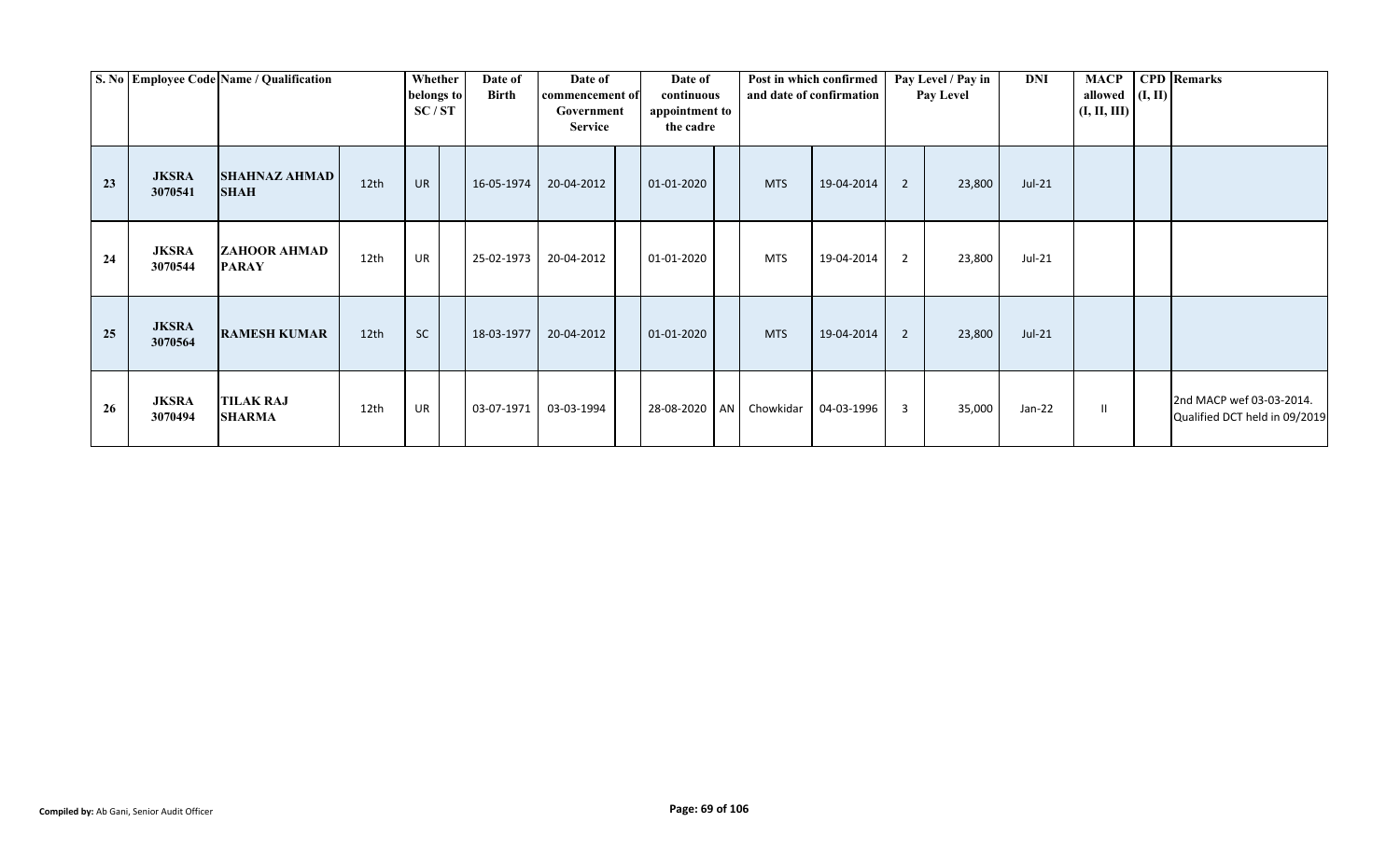#### **SENIOR HINDI TRANSLATOR**

### **PAY LEVEL 08**

# **Sanctioned Strength: 02 (02 Temporary)**

|                         | S. No Employee Code Name / Qualification |                 | Whether<br>belongs to<br>SC/ST | Date of<br><b>Birth</b> | Date of<br>commencement of<br>Government<br><b>Service</b> | Date of<br>continuous<br>appointment to<br>the cadre |            | Post in which confirmed<br>and date of confirmation | Pay Level / Pay in<br>Pay Level | DNI    | <b>MACP</b><br>allowed $($ I, II $)$<br>(I, II, III) | <b>CPD</b> Remarks |
|-------------------------|------------------------------------------|-----------------|--------------------------------|-------------------------|------------------------------------------------------------|------------------------------------------------------|------------|-----------------------------------------------------|---------------------------------|--------|------------------------------------------------------|--------------------|
| <b>MHMUC</b><br>5070174 | <b>UDAI SINGH</b><br><b>SOLANKI</b>      | MA (Hindi) OBC  |                                | 05-09-1986              | 13-08-2012                                                 |                                                      | <b>JHT</b> | 13-08-2014                                          | 46,200                          | Jul-21 |                                                      |                    |
|                         | <b>ASHOK</b><br><b>KUMAR SAHU</b>        | MA<br>(English) | OBC                            | 08-05-1978              | 17-07-2012                                                 |                                                      | <b>JHT</b> | 17-07-2014                                          | 46,200                          | Jul-21 |                                                      |                    |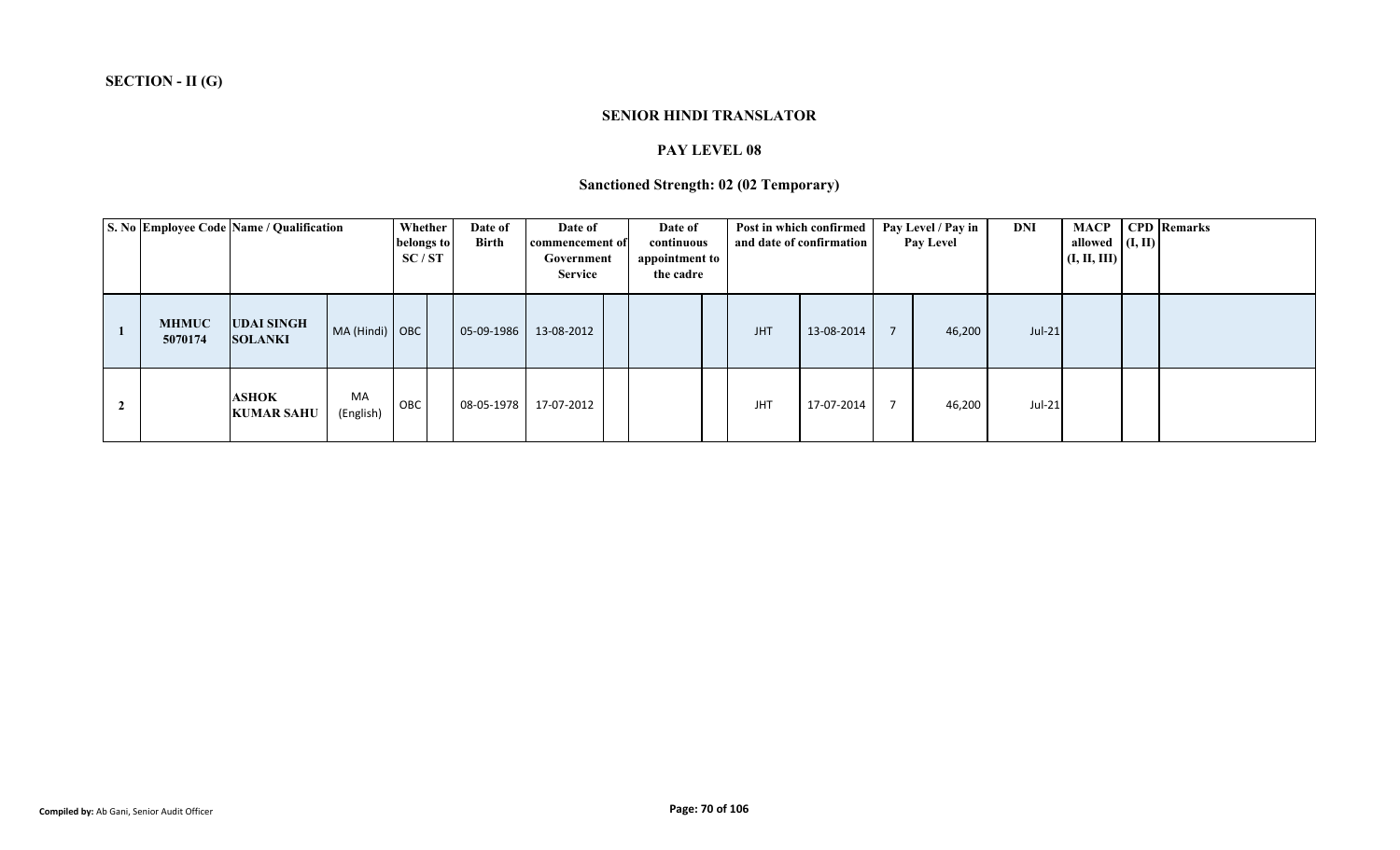### **JUNIOR HINDI TRANSLATOR**

### **PAY LEVEL 06**

# **Sanctioned Strength: 04 (04 Temporary)**

|                         | S. No Employee Code Name / Qualification |         | Whether<br>belongs to<br>SC/ST | Date of<br><b>Birth</b> | Date of<br>commencement of<br>Government<br><b>Service</b> | Date of<br>continuous<br>appointment to<br>the cadre |            | Post in which confirmed<br>and date of confirmation |   | Pay Level / Pay in<br><b>Pay Level</b> | DNI      | allowed $(I, II)$<br>(I, II, III) | <b>MACP</b> CPD Remarks |
|-------------------------|------------------------------------------|---------|--------------------------------|-------------------------|------------------------------------------------------------|------------------------------------------------------|------------|-----------------------------------------------------|---|----------------------------------------|----------|-----------------------------------|-------------------------|
| <b>MHNPA</b><br>6073130 | <b>BIJENDER</b><br><b>KUMAR BERWAL</b>   | MA, LLB | <b>SC</b>                      | 03-07-1977              | 26-07-2012                                                 |                                                      | <b>JHT</b> | 26-07-2014                                          | 6 | 44,900                                 | $Jul-21$ |                                   |                         |
| <b>PUCDE 2180990</b>    | <b>MAHENDER</b><br><b>SINGH</b>          | MA, Bed | <b>UR</b>                      | 01-04-1981              | 08-09-2014                                                 |                                                      | <b>JHT</b> | 09-09-2016                                          | 6 | 42,300                                 | Jul-21   |                                   |                         |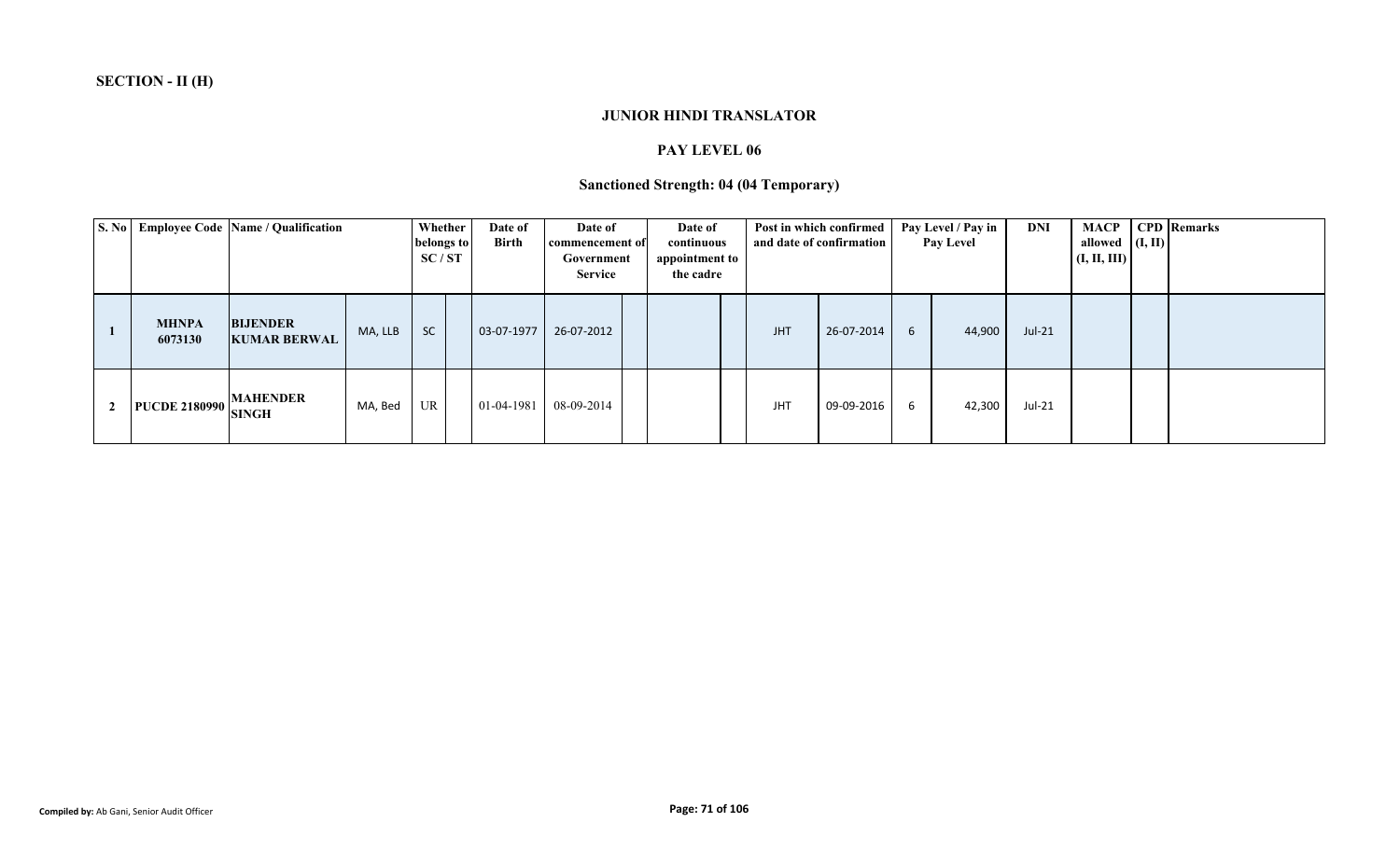#### **PRIVATE SECRETARY**

#### **PAY LEVEL 07**

# **Sanctioned Strength: 04 (02 Permenant, 02 Temporary)**

|                    | <b>CPD</b> Remarks |
|--------------------|--------------------|
| allowed $($ I, II) |                    |
| (I, II, III)       |                    |
|                    |                    |
|                    |                    |
|                    |                    |
|                    |                    |
|                    |                    |
|                    |                    |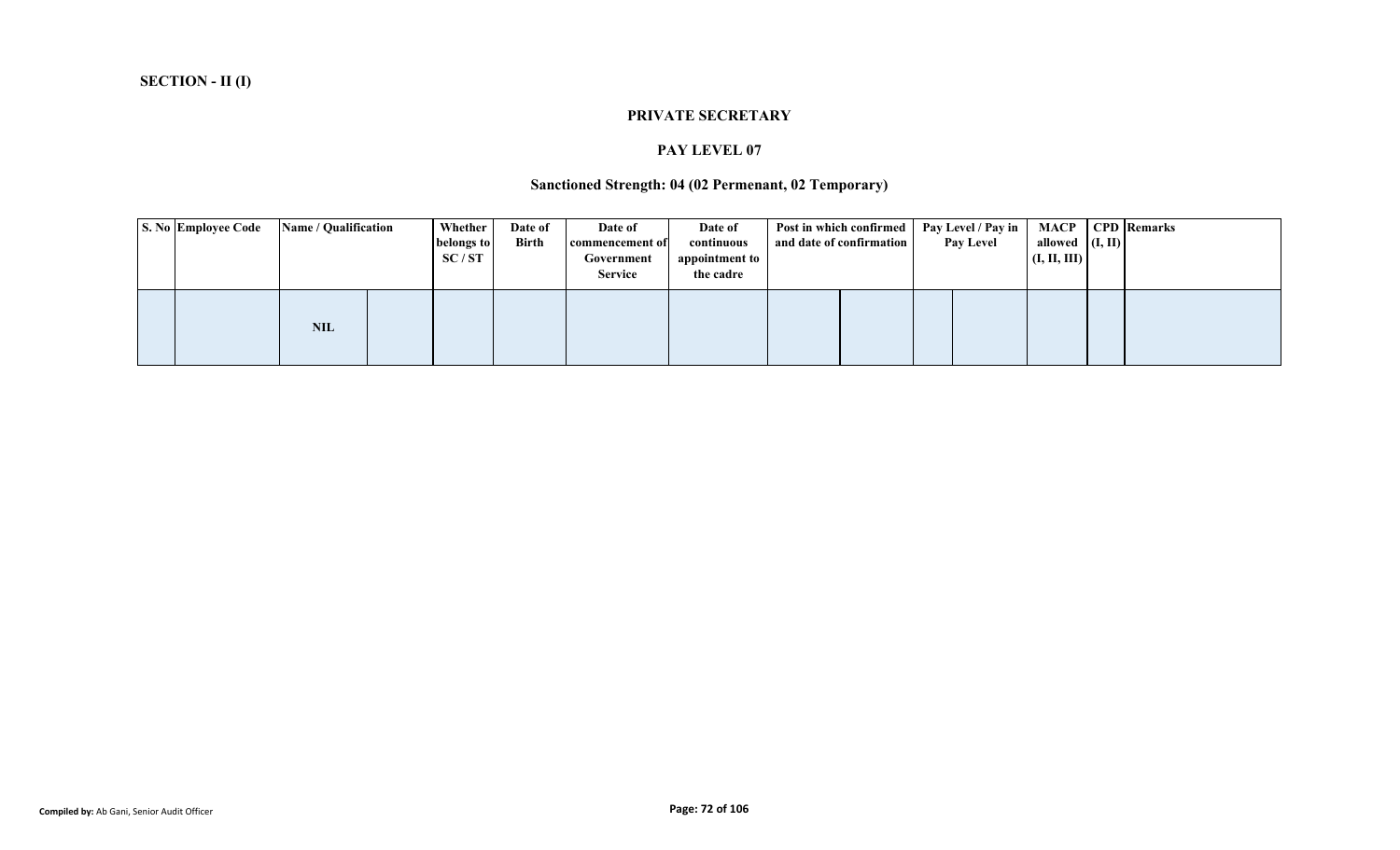#### **STENOGRAPHER - III**

#### **PAY LEVEL 04**

### **Sanctioned Strength: 02 (02 Permenant)**

| S. No Employee Code Name / Qualification |  | <b>Whether</b><br>belongs to<br>SC/ST | Date of<br>Birth | Date of<br>commencement of<br>Government<br><b>Service</b> | Date of<br>continuous<br>appointment to<br>the cadre | Post in which confirmed   Pay Level / Pay in<br>and date of confirmation |  | <b>Pay Level</b> | <b>DNI</b> | MACP<br>allowed $(I, II)$<br>(I, II, III) | <b>CPD</b> Remarks |
|------------------------------------------|--|---------------------------------------|------------------|------------------------------------------------------------|------------------------------------------------------|--------------------------------------------------------------------------|--|------------------|------------|-------------------------------------------|--------------------|
|                                          |  |                                       |                  |                                                            |                                                      |                                                                          |  |                  |            |                                           |                    |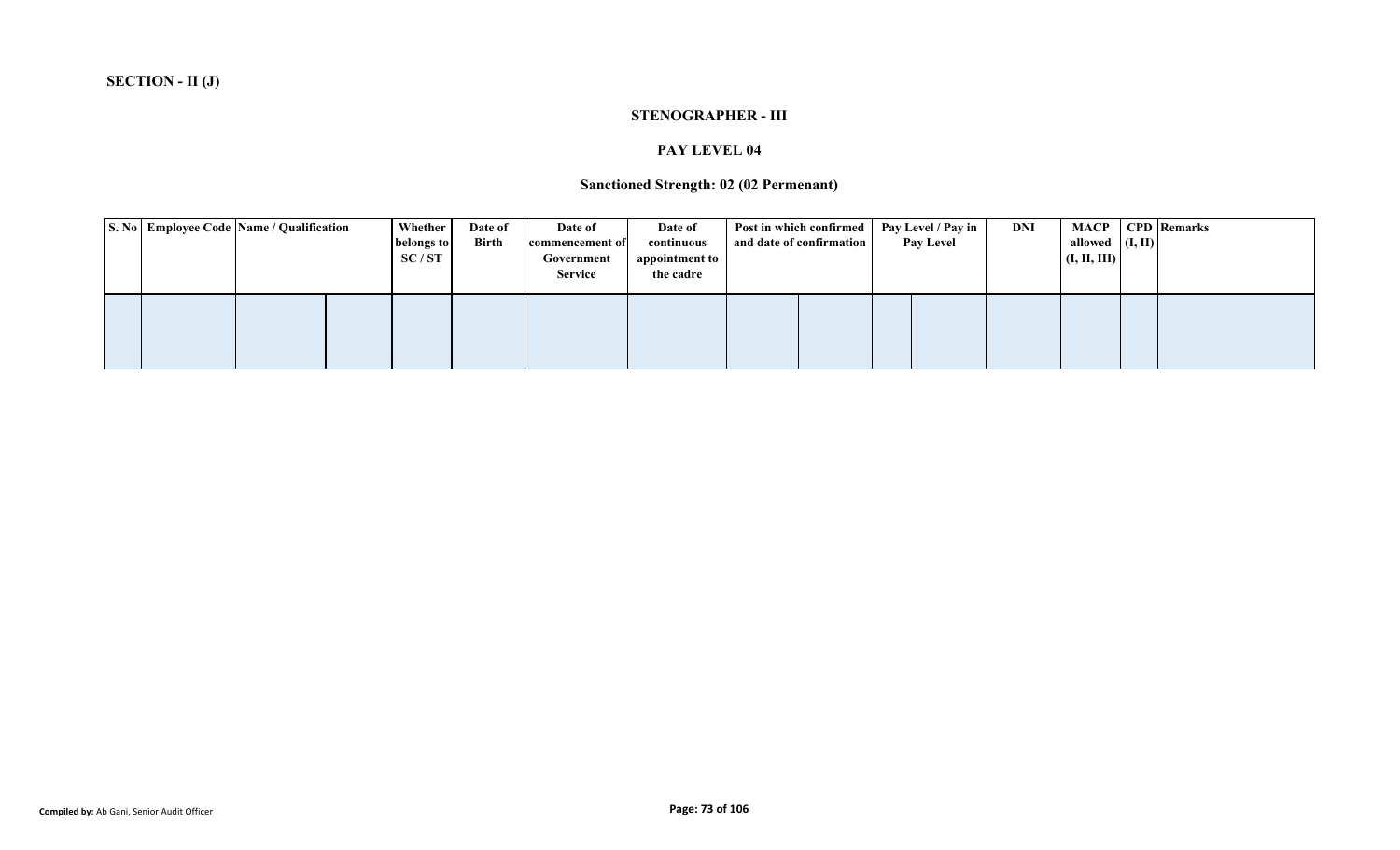#### **DATA ENTRY OPERATOR GRADE 'E'**

### **PAY LEVEL 06**

# **Sanctioned Strength: 02 (02 Temporary)**

| S. No | Employee<br>Code | Name / Qualification | <b>Whether</b><br>belongs to<br>SC/ST | Date of<br>Birth | Date of<br>commencement of<br>Government<br><b>Service</b> | Date of<br>continuous<br>appointment to<br>the cadre | Post in which confirmed   Pay Level / Pay in  <br>and date of confirmation |  | <b>Pay Level</b> | <b>DNI</b> | <b>MACP</b><br>allowed $(I, II)$<br>(I, II, III) | <b>CPD</b> Remarks |
|-------|------------------|----------------------|---------------------------------------|------------------|------------------------------------------------------------|------------------------------------------------------|----------------------------------------------------------------------------|--|------------------|------------|--------------------------------------------------|--------------------|
|       |                  |                      |                                       |                  |                                                            |                                                      |                                                                            |  |                  |            |                                                  |                    |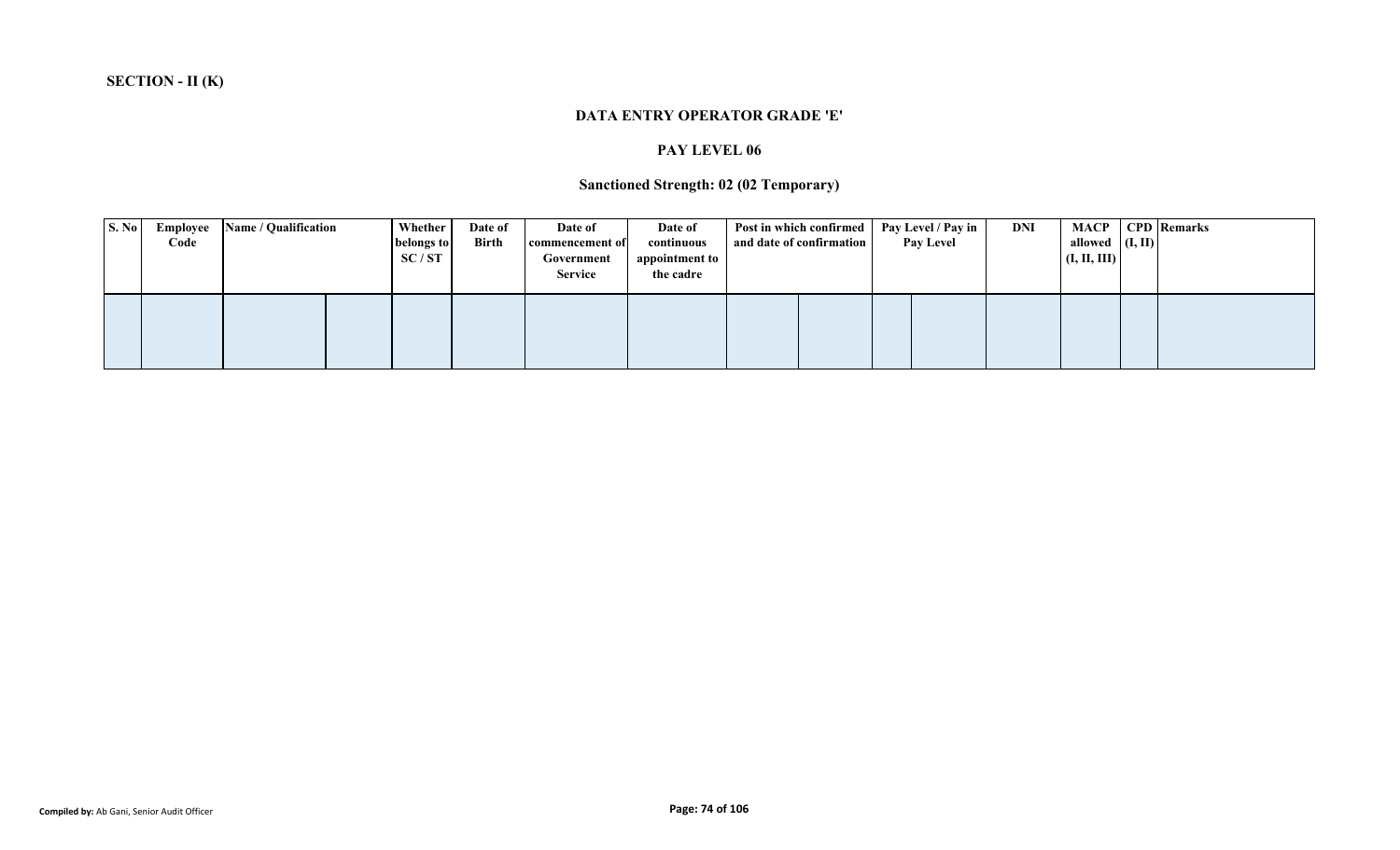#### **SENIOR CONSOLE OPERATOR**

#### **PAY LEVEL 06**

# **Sanctioned Strength: 03 (03 Temporary)**

|  | S. No Employee Code | <b>Name / Qualification</b> | Whether    | Date of | Date of         | Date of        | Post in which confirmed   Pay Level / Pay in |                  |                    | <b>MACP</b> CPD Remarks |
|--|---------------------|-----------------------------|------------|---------|-----------------|----------------|----------------------------------------------|------------------|--------------------|-------------------------|
|  |                     |                             | belongs to | Birth   | commencement of | continuous     | and date of confirmation                     | <b>Pay Level</b> | allowed $($ I, II) |                         |
|  |                     |                             | SC/ST      |         | Government      | appointment to |                                              |                  | (I, II, III)       |                         |
|  |                     |                             |            |         | <b>Service</b>  | the cadre      |                                              |                  |                    |                         |
|  |                     |                             |            |         |                 |                |                                              |                  |                    |                         |
|  |                     |                             |            |         |                 |                |                                              |                  |                    |                         |
|  |                     |                             |            |         |                 |                |                                              |                  |                    |                         |
|  |                     | <b>NIL</b>                  |            |         |                 |                |                                              |                  |                    |                         |
|  |                     |                             |            |         |                 |                |                                              |                  |                    |                         |
|  |                     |                             |            |         |                 |                |                                              |                  |                    |                         |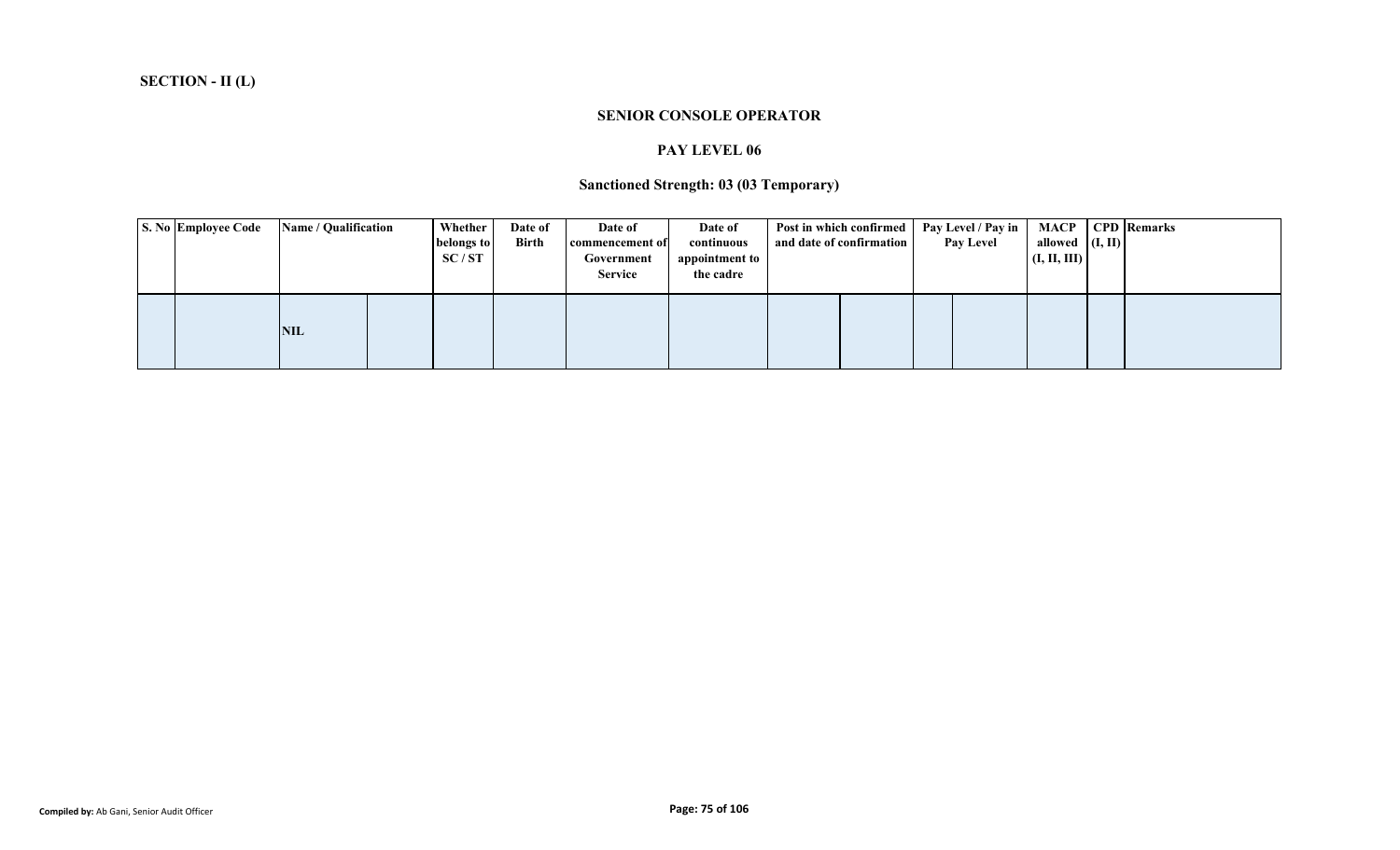# **DATA ENTRY OPERATOR (GRADE B)**

#### **PAY LEVEL 05**

# **Sanctioned Strength: 06 (06 Temporary)**

|              | S. No Employee<br>Code  | Name / Qualification           |               | Whether<br>belongs to<br>SC/ST | Date of<br><b>Birth</b> | Date of<br>commencement of<br>Government<br><b>Service</b> | Date of<br>continuous<br>appointment to<br>the cadre |            | Post in which confirmed<br>and date of confirmation |   | Pay Level / Pay in<br><b>Pay Level</b> | DNI      | <b>MACP</b><br>allowed $($ I, II)<br>(I, II, III) | <b>CPD</b> Remarks |
|--------------|-------------------------|--------------------------------|---------------|--------------------------------|-------------------------|------------------------------------------------------------|------------------------------------------------------|------------|-----------------------------------------------------|---|----------------------------------------|----------|---------------------------------------------------|--------------------|
|              | <b>JKSRA</b><br>3070688 | <b>MANJEET</b>                 | Hr Sec        | <b>UR</b>                      | 05-01-1993              | 24-02-2014                                                 | 01-01-2020                                           | <b>DEO</b> | 23-02-2016                                          | 5 | 31,900                                 | $Jul-21$ |                                                   |                    |
| 2            | <b>JKSRA</b><br>3070712 | <b>SUMIT</b><br><b>ROHILLA</b> | <b>Hr</b> Sec | OBC                            | 05-12-1987              | 21-08-2015                                                 | 01-01-2021                                           | DEO        | 22-08-2017                                          | 5 | 30,100                                 | Jan-22   |                                                   |                    |
| $\mathbf{3}$ | <b>JKSRA</b><br>3070713 | <b>DINESH</b>                  | Hr Sec        | <b>SC</b>                      | 31-08-1993              | 06-07-2015                                                 | 01-01-2021                                           | <b>DEO</b> | 07-07-2017                                          | 5 | 30,100                                 | $Jan-22$ |                                                   |                    |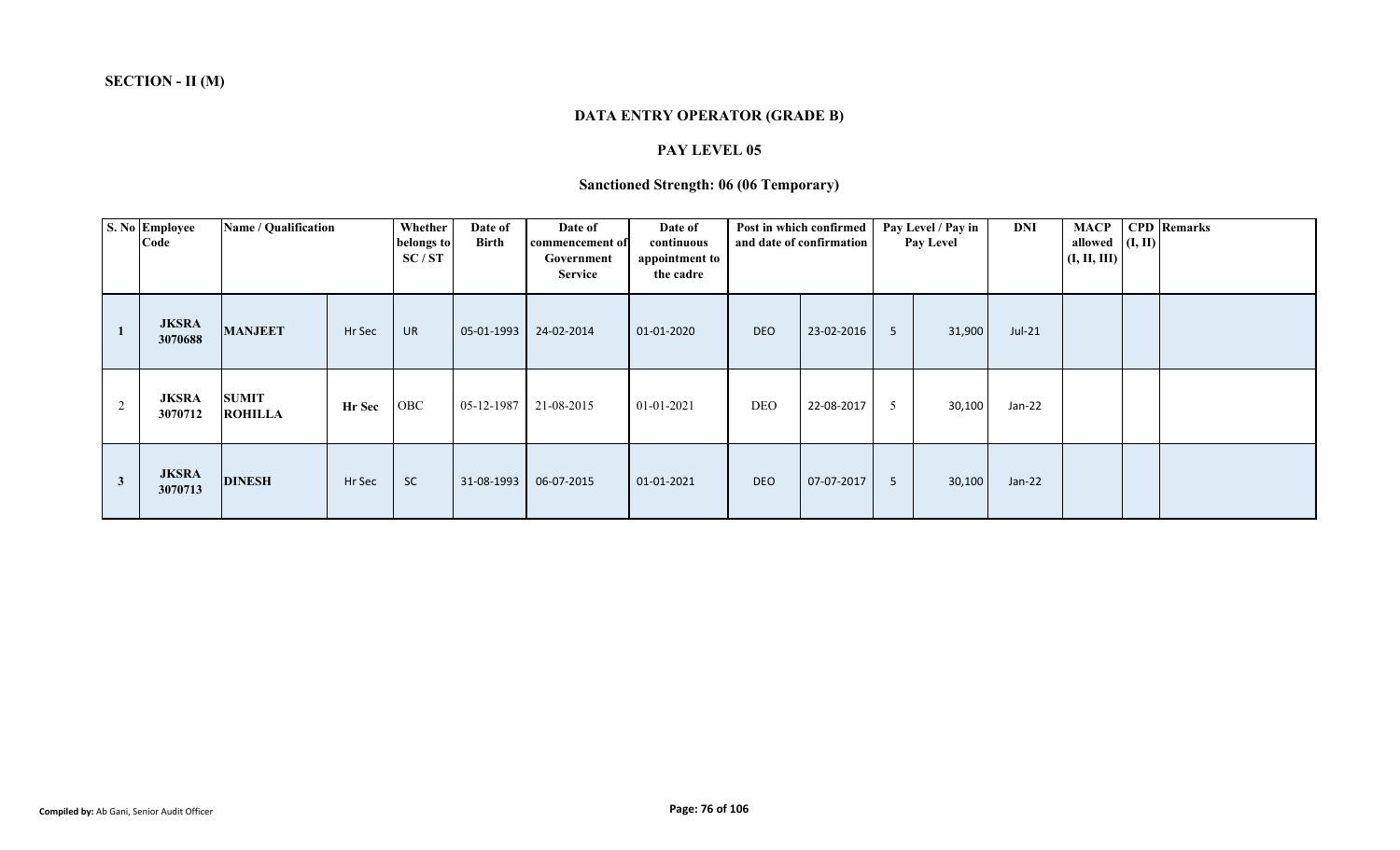# **DATA ENTRY OPERATOR (GRADE A)**

#### **PAY LEVEL 04**

### **Sanctioned Strength: 17 (17 Permanent)**

|                |                         | S. No Employee Code Name / Qualification |             | belongs to<br>SC/ST | Whether   Date of Birth | Date of<br>commencement of<br>Government<br><b>Service</b> | Date of<br>continuous<br>appointment to<br>the cadre |            | Post in which confirmed<br>and date of confirmation |                | Pay Level / Pay in<br>Pay Level | <b>DNI</b> | <b>MACP</b><br>allowed (I, II)<br>(I, II, III) | <b>CPD</b> Remarks                                       |
|----------------|-------------------------|------------------------------------------|-------------|---------------------|-------------------------|------------------------------------------------------------|------------------------------------------------------|------------|-----------------------------------------------------|----------------|---------------------------------|------------|------------------------------------------------|----------------------------------------------------------|
| 1              | <b>JKSRA</b><br>3070708 | <b>LOKESH</b>                            | BA          | UR                  | 13-04-1994              | 17-07-2015                                                 |                                                      | DEO        | 18-07-2017                                          | $\overline{4}$ | 29,600                          | $Jul-21$   |                                                |                                                          |
| $\overline{2}$ | <b>JKSRA</b><br>3070709 | <b>VIKASH KUMAR</b>                      | BA          | <b>UR</b>           | 09-03-1991              | 27-07-2015                                                 |                                                      | <b>DEO</b> | 28-07-2017                                          | $\overline{4}$ | 29,600                          | $Jul-21$   |                                                |                                                          |
| $\mathbf{3}$   | <b>JKSRA</b><br>3070710 | <b>MEENA RANI</b>                        | Hr Sec      | UR                  | 12-12-1993              | 14-08-2015                                                 |                                                      | DEO        | 15-08-2017                                          | $\overline{4}$ | 29,600                          | Jul-21     |                                                |                                                          |
| $\overline{4}$ | <b>JKSRA</b><br>3070714 | <b>SARIN KUMAR</b>                       | <b>BCom</b> | SC                  | 01-04-1985              | 25-02-2016                                                 |                                                      | <b>DEO</b> | 25-02-2018                                          | $\overline{4}$ | 28,700                          | $Jan-22$   |                                                |                                                          |
| 5              | <b>JKSRA</b><br>3070749 | <b>AMAN DABAS</b>                        | 12th        | UR                  | 15-12-1992              | 10-11-2016                                                 |                                                      | DEO        | 10-11-2018                                          | $\overline{4}$ | 27,900                          | $Jul-21$   |                                                | Belongs 2012 Batch. Dossier<br>received after 2014 Batch |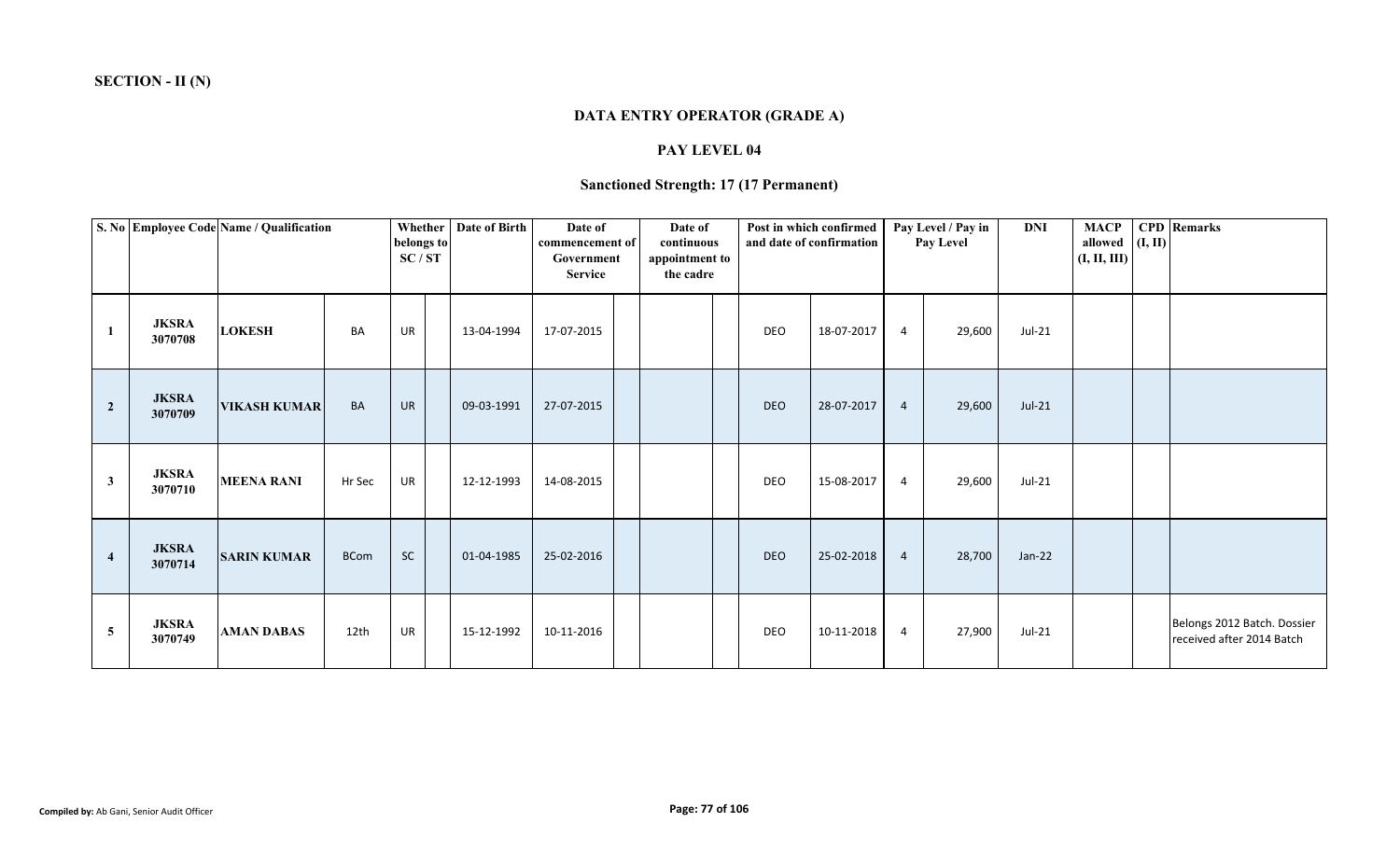|                  |                         | S. No Employee Code Name / Qualification      |                         | belongs to<br>SC/ST | Whether   Date of Birth | Date of<br>commencement of<br>Government<br><b>Service</b> | Date of<br>continuous<br>appointment to<br>the cadre |            | Post in which confirmed<br>and date of confirmation |                | Pay Level / Pay in<br>Pay Level | <b>DNI</b> | <b>MACP</b><br>allowed<br>(I, II, III) | (I, II) | <b>CPD</b> Remarks                                                                                                                                                                                  |
|------------------|-------------------------|-----------------------------------------------|-------------------------|---------------------|-------------------------|------------------------------------------------------------|------------------------------------------------------|------------|-----------------------------------------------------|----------------|---------------------------------|------------|----------------------------------------|---------|-----------------------------------------------------------------------------------------------------------------------------------------------------------------------------------------------------|
| $\boldsymbol{6}$ | <b>JKSRA</b><br>3070748 | <b>SARITA</b>                                 | 12th                    | OBC                 | 06-12-1993              | 18-10-2016                                                 |                                                      | <b>DEO</b> | 18-10-2018                                          | $\overline{4}$ | 27,900                          | $Jul-21$   |                                        |         | Belongs 2013 Batch. Dossier<br>received after 2014 Batch.<br>Proceeded on deputation to<br>the O/o Principal Director of<br>Audit, Economic and Service<br>Ministries, New Delhi wef 03-<br>06-2019 |
| $\overline{7}$   | <b>JKSRA</b><br>3070745 | <b>ARUN KUMAR</b>                             | BA                      | UR                  | 19-01-1990              | 14-09-2016                                                 |                                                      | <b>DEO</b> | 14-09-2018                                          | $\overline{4}$ | 28,700                          | $Jul-21$   |                                        |         |                                                                                                                                                                                                     |
| $\bf{8}$         | <b>JKSRA</b><br>3070747 | <b>PREETI</b><br><b>PARASHAR</b>              | <b>BTech</b>            | UR                  | 02-02-1992              | 27-09-2016                                                 |                                                      | DEO        | 27-09-2018                                          | $\overline{4}$ | 28,700                          | $Jul-21$   |                                        |         | Proceeded on deputation to<br>the O/o Principal Director of<br>Audit, Economic and Service<br>Ministries, New Delhi wef 09-<br>08-2019 (A/N).                                                       |
| 9                | <b>JKSRA</b><br>3070751 | <b>SANJAY KUMAR</b>                           | BA (Honrs),<br>Pub Admn | OBC                 | 02-07-1978              | 15-12-2016                                                 |                                                      | <b>DEO</b> | 15-12-2018                                          | $\overline{4}$ | 28,700                          | Jul-21     |                                        |         |                                                                                                                                                                                                     |
| 10               | <b>JKSRA</b><br>3070840 | <b>NAMO</b><br><b>NARAYAN</b><br><b>SINGH</b> | <b>BTech</b>            | <b>UR</b>           | 20-08-1995              | 07-08-2018                                                 |                                                      | <b>DEO</b> | 07-08-2020                                          | $\overline{4}$ | 27,100                          | $Jul-21$   |                                        |         |                                                                                                                                                                                                     |
| 11               | <b>JKSRA</b><br>3070841 | <b>DILKHUSH</b>                               | 12th                    | UR                  | 19-01-1998              | 07-08-2018                                                 |                                                      | <b>DEO</b> | 07-08-2020                                          | $\overline{4}$ | 27,100                          | $Jul-21$   |                                        |         |                                                                                                                                                                                                     |
| 12               | <b>JKSRA</b><br>3070842 | <b>KAPIL DOGRA</b>                            | <b>BTech</b>            | OBC                 | 13-09-1992              | 07-08-2018                                                 |                                                      | <b>DEO</b> | 07-08-2020                                          | $\overline{4}$ | 27,100                          | $Jan-21$   |                                        |         |                                                                                                                                                                                                     |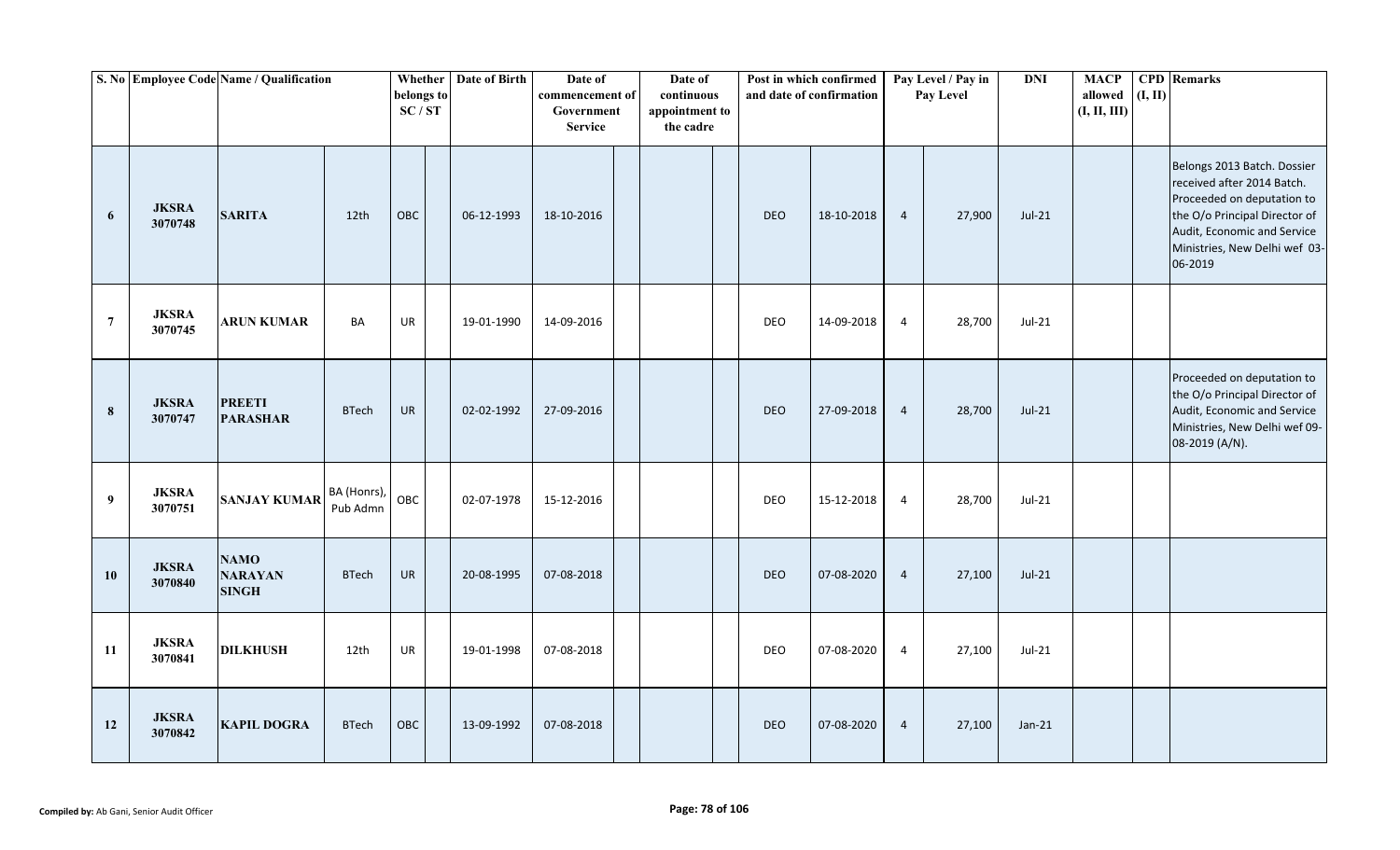#### **STAFF CAR DRIVER**

#### **PAY LEVEL 02**

# **Sanctioned Strength: 04 (02 Permenant, 02 Temporary)**

|                         | S. No Employee Code Name / Qualification |        | Whether<br>belongs to<br>SC/ST | Date of<br><b>Birth</b> | Date of<br>commencement of<br>Government<br><b>Service</b> | Date of<br>continuous<br>appointment to<br>the cadre |                  | Post in which confirmed<br>and date of confirmation | Pay Level / Pay in<br><b>Pay Level</b> | <b>DNI</b> | <b>MACP</b><br>allowed $($ I, II)<br>(I, II, III) | <b>CPD</b> Remarks                                  |
|-------------------------|------------------------------------------|--------|--------------------------------|-------------------------|------------------------------------------------------------|------------------------------------------------------|------------------|-----------------------------------------------------|----------------------------------------|------------|---------------------------------------------------|-----------------------------------------------------|
| <b>JKSRA</b><br>3070454 | <b>SANJAY</b><br><b>KUMAR</b>            | Middle | <b>SC</b>                      | 21-09-1964              | 01-06-1993                                                 | 01-01-2009                                           | <b>SC Driver</b> | 01-06-1995                                          | 45,400                                 | $Jul-21$   |                                                   | Continuous Appointment to<br>Grade I wef 01-01-2009 |
| <b>JKSRA</b><br>3070455 | <b>SHOWKAT</b><br>AHMAD                  | Matric | UR                             | 23-10-1967              | 16-07-1993                                                 | 01-01-2014                                           | Peon             | 16-07-1995                                          | 40,400                                 | Jul-21     |                                                   | Continuous Appointment to<br>Grade I wef 01-01-2014 |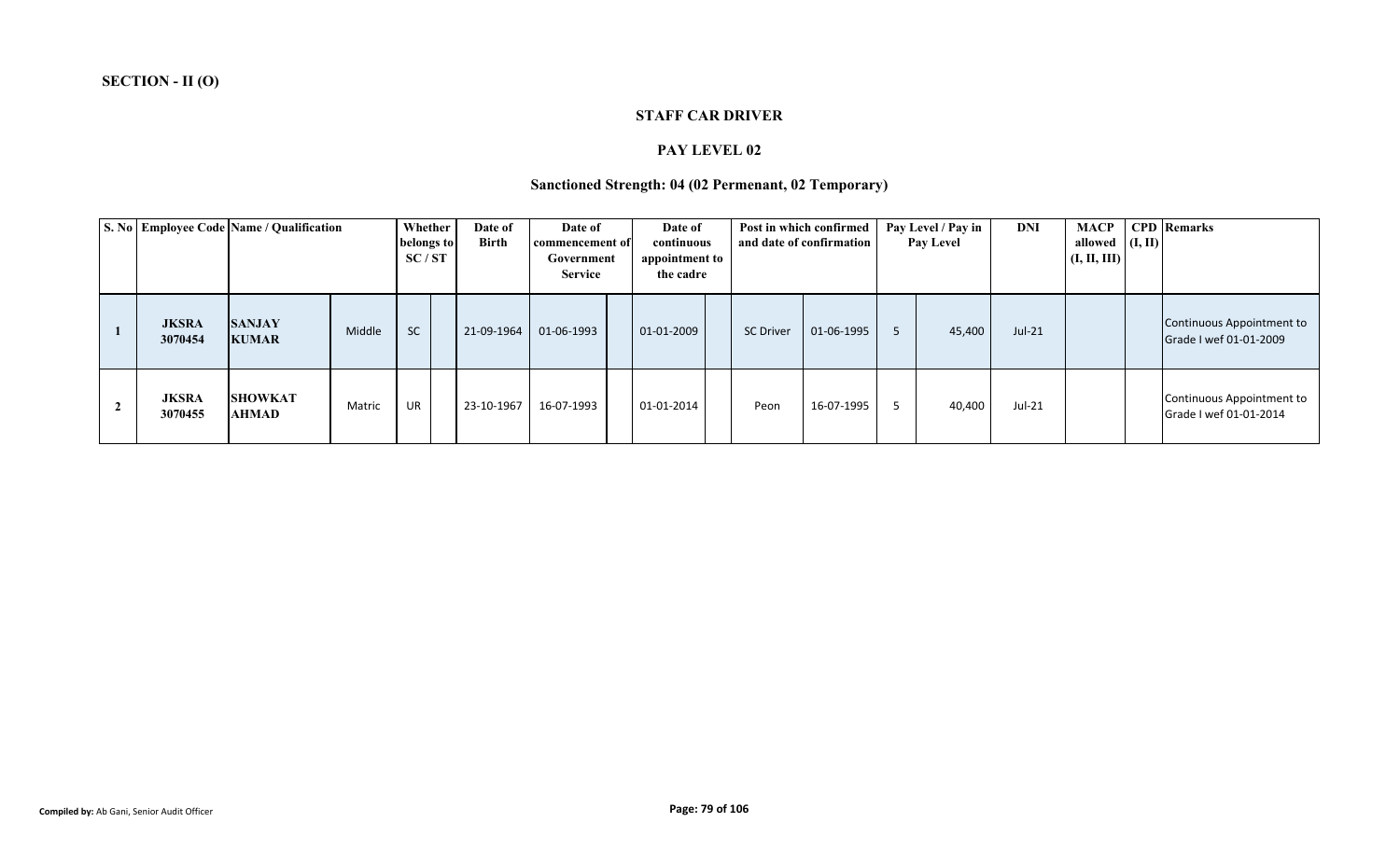### **MULTI TASKING STAFF**

#### **PAY LEVEL 01**

# **Sanctioned Strength: 83 (73 Permanent, 05 Temporary, 05 Casual Temporary)**

|                     |                      | S. No Employee Code Name / Qualification    |           | Whether<br>belongs to<br>SC/ST | Date of<br><b>Birth</b> | Date of<br>commencement of<br>Government<br><b>Service</b> | Date of<br>continuous<br>appointment to<br>the cadre |           | Post in which confirmed<br>and date of confirmation |                | Pay Level / Pay in<br>Pay Level | <b>DNI</b> | <b>MACP</b><br>allowed<br>(I, II, III) | (I, II) | <b>CPD</b> Remarks      |
|---------------------|----------------------|---------------------------------------------|-----------|--------------------------------|-------------------------|------------------------------------------------------------|------------------------------------------------------|-----------|-----------------------------------------------------|----------------|---------------------------------|------------|----------------------------------------|---------|-------------------------|
| -1                  |                      | JKSRA 3070483 KULWANT RAJ                   | Middle    | <b>UR</b>                      | 10-04-1962              | 16-12-1985                                                 | 16-12-2015                                           | Chowkidar | 01-04-1988                                          | $\overline{4}$ | 41,000                          | $Jul-21$   | III                                    |         | 3rd MACP wef 16-12-2015 |
| $\overline{2}$      | <b>JKSRA 3070469</b> | <b>NAZIR AHMAD</b><br><b>BHAT</b>           | Middle    | UR                             | 24-11-1961              | 05-05-1986                                                 | 07-05-2016                                           | Chowkidar | 05-05-1988                                          | $\overline{4}$ | 38,600                          | $Jan-22$   | $\mathbf{III}$                         |         | 3rd MACP wef 07-05-2016 |
| $\mathbf{3}$        |                      | JKSRA 3070522 GHULAM QADIR<br><b>SHEIKH</b> | <b>NA</b> | <b>UR</b>                      | 16-02-1962              | 19-05-1986                                                 | 19-05-2016                                           | Safaiwala | 19-05-1988                                          | $\overline{4}$ | 38,600                          | $Jan-22$   | III                                    |         | 3rd MACP wef 19-05-2016 |
| $\overline{\bf{4}}$ | <b>JKSRA 3070477</b> | <b>BILAL AHMAD</b><br><b>SHEIKH</b>         | 9th       | <b>UR</b>                      | 27-02-1968              | 13-09-1988                                                 | 13-09-2018                                           | Chowkidar | 14-09-1990                                          | $\overline{4}$ | 37,500                          | $Jul-21$   | $\mathbf{III}$                         |         | 3rd MACP wef 13-09-2018 |
| $\overline{5}$      |                      | JKSRA 3070479 ISHTIAQ AHMED<br><b>RESHI</b> | 9th       | <b>UR</b>                      | 01-04-1967              | 13-09-1988                                                 | 13-09-2018                                           | Chowkidar | 07-09-1992                                          | $\overline{4}$ | 37,500                          | $Jul-21$   | III                                    |         | 3rd MACP wef 13-09-2018 |
| 6                   | <b>JKSRA 3070487</b> | <b>MOHD JAMAL</b><br><b>SOFI</b>            | Middle    | UR                             | 17-07-1969              | 09-11-1989                                                 | 09-11-2019                                           | Chowkidar | 10-11-1991                                          | 4              | 37,500                          | Jul-21     | Ш                                      |         | 3rd MACP wef 09-11-2019 |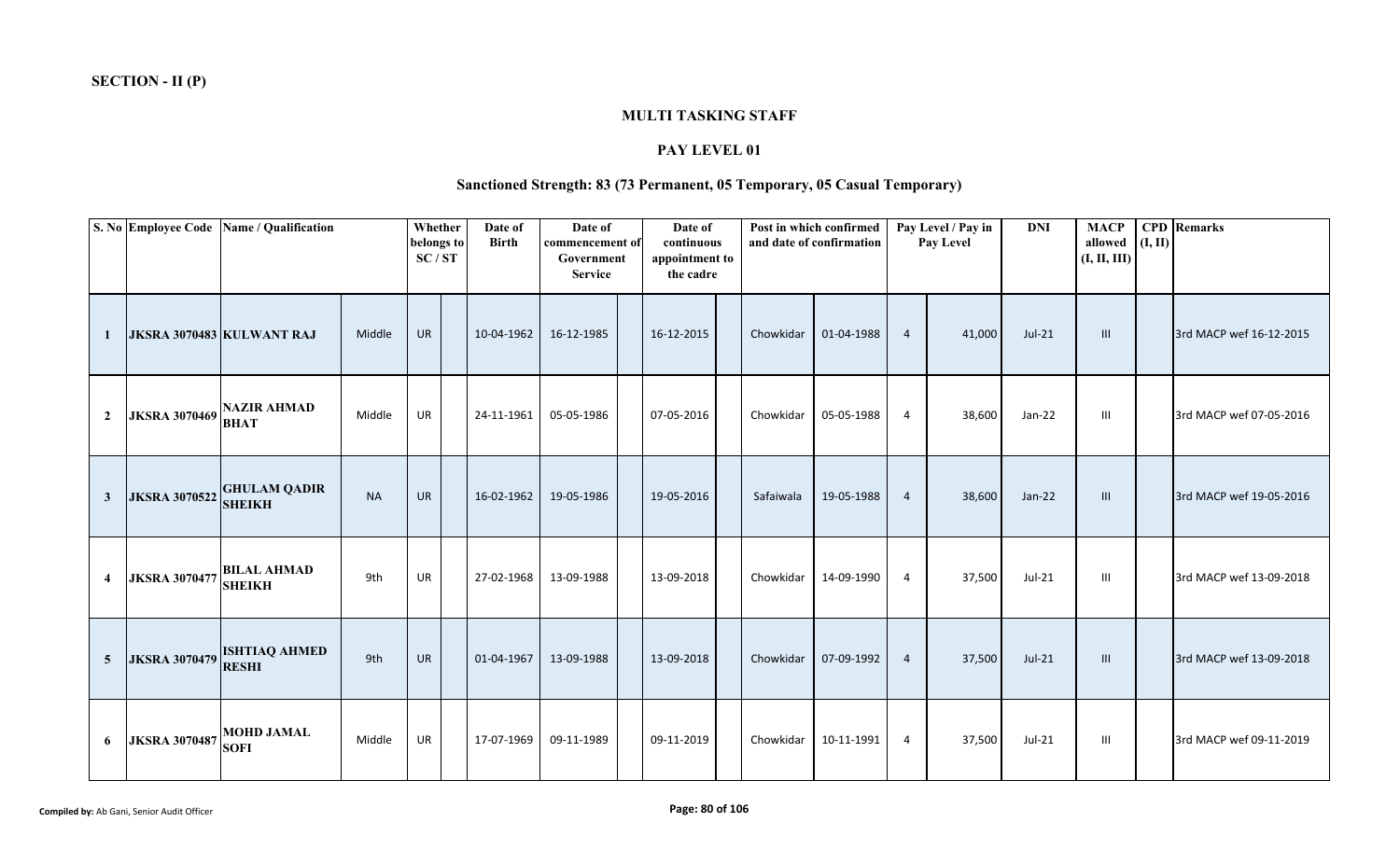|                |                          | S. No Employee Code Name / Qualification |        | Whether<br>belongs to<br>SC/ST | Date of<br><b>Birth</b> | Date of<br>commencement of<br>Government<br><b>Service</b> | Date of<br>continuous<br>appointment to<br>the cadre |           | Post in which confirmed<br>and date of confirmation |                | Pay Level / Pay in<br>Pay Level | <b>DNI</b> | <b>MACP</b><br>allowed $(I, II)$<br>(I, II, III) | <b>CPD</b> Remarks      |
|----------------|--------------------------|------------------------------------------|--------|--------------------------------|-------------------------|------------------------------------------------------------|------------------------------------------------------|-----------|-----------------------------------------------------|----------------|---------------------------------|------------|--------------------------------------------------|-------------------------|
| $\overline{7}$ | <b>JKSRA 3070525</b>     | <b>FAROOQ AHMAD</b><br><b>SHEIKH-I</b>   | Middle | <b>UR</b>                      | 01-01-1969              | 01-01-1990                                                 | 01-01-2010                                           | Safaiwala | 02-01-1992                                          | $\overline{4}$ | 37,500                          | $Jul-21$   | III                                              | 2nd MACP wef 01-01-2020 |
| $\bf{8}$       | <b>JKSRA 3070489</b>     | <b>MUSHTAQ</b><br><b>AHMAD BHAT</b>      | Middle | UR                             | 09-07-1967              | 09-07-1990                                                 | 09-07-2010                                           | Chowkidar | 09-07-1992                                          | $\overline{4}$ | 37,500                          | Jul-21     | $\mathbf{III}$                                   | 3rd MACP wef 09-07-2020 |
| 9              | <b>JKSRA 3070491</b>     | <b>KHIM BAHADUR</b><br><b>RANA</b>       | Middle | <b>UR</b>                      | 17-03-1967              | 03-10-1991                                                 | 03-10-2011                                           | Chowkidar | 03-10-1993                                          | $\overline{3}$ | 36,100                          | $Jul-21$   | $\mathbf{II}$                                    | 2nd MACP wef 03-10-2011 |
| 10             |                          | JKSRA 3070492 PARMOD KUMAR               | Middle | <b>UR</b>                      | 03-04-1962              | 20-01-1992                                                 | 20-01-2012                                           | Chowkidar | 20-01-1994                                          | 3              | 36,100                          | Jul-21     | $\mathbf{H}$                                     | 2nd MACP wef 20-01-2012 |
| 11             | JKSRA 3070501 RAVI KUMAR |                                          | 9th    | <b>UR</b>                      | 02-02-1968              | 21-01-1992                                                 | 21-01-2012                                           | Chowkidar | 20-01-1994                                          | $\overline{3}$ | 36,100                          | $Jul-21$   | $\mathbf{H}$                                     | 2nd MAC wef 21-01-2012  |
| 12             | <b>JKSRA 3070524</b>     | <b>RAJAN MASIE</b><br><b>MATTU</b>       | Middle | <b>UR</b>                      | 02-04-1974              | 15-07-1993                                                 | 15-07-2013                                           | Safaiwala | 15-07-1995                                          | $\overline{3}$ | 35,000                          | $Jul-21$   | $\mathbf{I}$                                     | 2nd MACP wef 15-07-2013 |
| 13             |                          | <b>JKSRA 3070481 BALDEV SINGH</b>        | Middle | <b>UR</b>                      | 14-04-1966              | 16-07-1993                                                 | 16-07-2013                                           | Peon      | 16-07-1995                                          | $\overline{3}$ | 35,000                          | $Jul-21$   | $\mathbf{H}$                                     | 2nd MACP wef 16-07-2013 |
| 14             |                          | <b>JKSRA 3070502 SURAM CHAND</b>         | Middle | <b>UR</b>                      | 15-02-1970              | 23-08-1993                                                 | 23-08-2013                                           | Chowkidar | 23-08-1995                                          | 3              | 35,000                          | Jul-21     | $\mathbf{H}$                                     | 2nd MACP wef 23-08-2013 |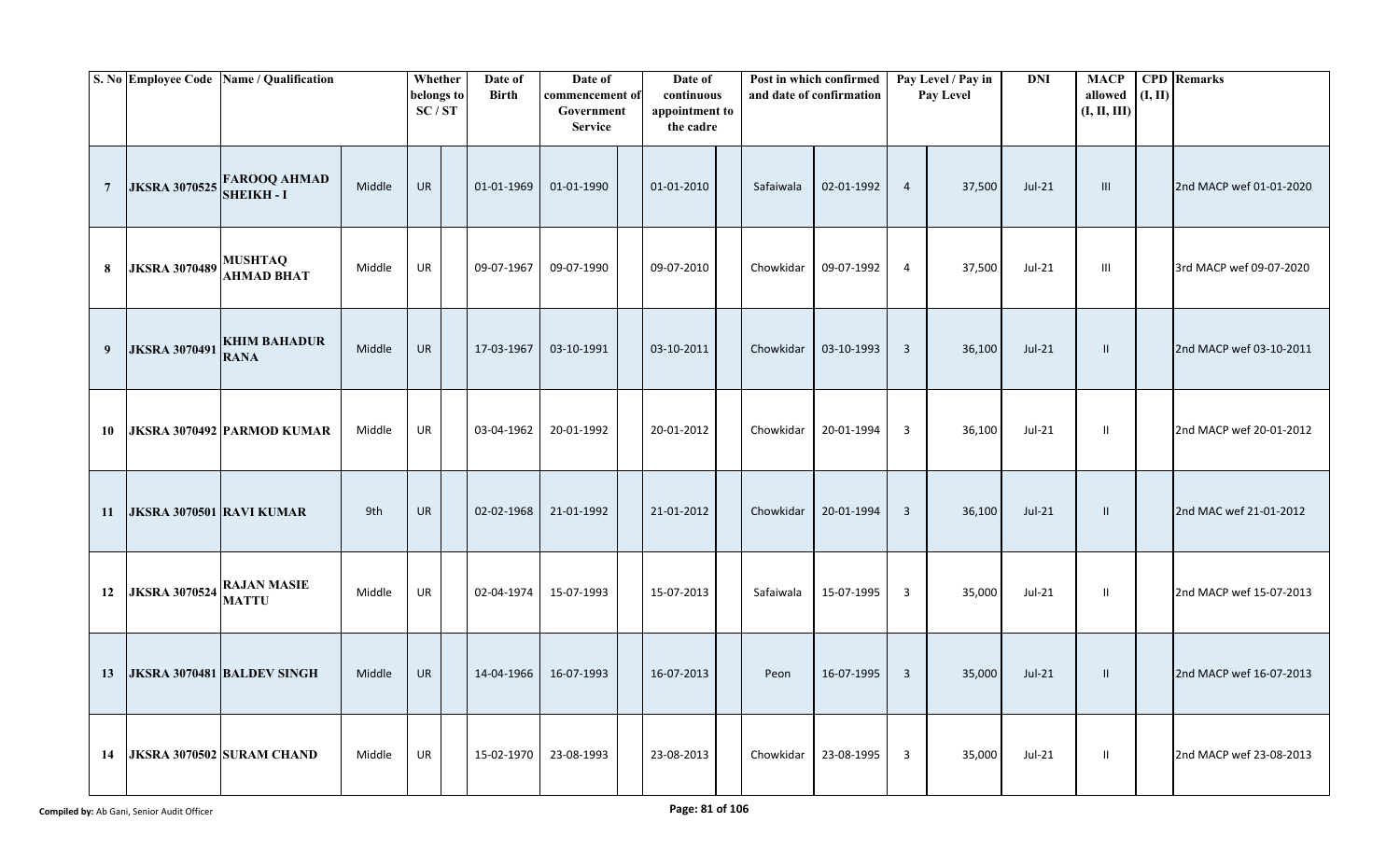|    |                                  | S. No Employee Code Name / Qualification |        | Whether<br>belongs to<br>SC/ST | Date of<br><b>Birth</b> | Date of<br>commencement of<br>Government<br><b>Service</b> | Date of<br>continuous<br>appointment to<br>the cadre |           | Post in which confirmed<br>and date of confirmation |                | Pay Level / Pay in<br>Pay Level | <b>DNI</b> | <b>MACP</b><br>allowed $(I, II)$<br>(I, II, III) | <b>CPD</b> Remarks      |
|----|----------------------------------|------------------------------------------|--------|--------------------------------|-------------------------|------------------------------------------------------------|------------------------------------------------------|-----------|-----------------------------------------------------|----------------|---------------------------------|------------|--------------------------------------------------|-------------------------|
| 15 | <b>JKSRA 3070493</b>             | <b>JAVEID AHAMAD</b><br><b>DAR</b>       | 9th    | UR                             | 25-12-1968              | 03-03-1994                                                 | 03-03-2014                                           | Chowkidar | 04-03-1996                                          | $\overline{3}$ | 35,000                          | $Jul-21$   | $\mathbf{II}$                                    | 2nd MACP wef 03-03-2014 |
| 16 | <b>JKSRA 3070504 WAZIR SINGH</b> |                                          | 9th    | UR                             | 10-03-1970              | 10-10-1996                                                 | 10-10-2016                                           | Chowkidar | 11-10-1998                                          | $\overline{3}$ | 34,000                          | Jul-21     | $\mathbf{I}$                                     | 2nd MACP wef 10-10-2016 |
| 17 | <b>JKSRA 3070497</b>             | <b>GH. IDRESS</b><br><b>PASWAL</b>       | 9th    | <b>ST</b>                      | 12-01-1974              | 16-01-1997                                                 | 16-01-2017                                           | Chowkidar | 17-01-1999                                          | $\overline{3}$ | 34,000                          | $Jul-21$   | $\mathbf{II}$                                    | 2nd MACP wef 16-01-2017 |
| 18 | JKSRA 3070505 KULDEEP RAJ        |                                          | Middle | SC                             | 06-07-1972              | 17-01-1997                                                 | 17-01-2017                                           | Chowkidar | 18-01-1999                                          | 3              | 35,000                          | $Jan-22$   | $\mathbf{H}$                                     | 2nd MACP wef 17-01-2017 |
| 19 | <b>JKSRA 3070506 MOHD SADIQ</b>  |                                          | 9th    | <b>ST</b>                      | 13-06-1969              | 15-04-1997                                                 | 15-04-2017                                           | Chowkidar | 16-04-1999                                          | $\overline{3}$ | 35,000                          | $Jan-22$   | $\mathbf{I}$                                     | 2nd MACP wef 15-04-2017 |
| 20 | <b>JKSRA 3070499</b>             | <b>MOHD AYOUB</b><br><b>BEIGH</b>        | Middle | <b>UR</b>                      | 05-08-1975              | 10-09-1997                                                 | 10-09-2017                                           | Chowkidar | 11-09-1999                                          | $\overline{3}$ | 34,000                          | $Jul-21$   | $\mathbf{I}$                                     | 2nd MACP wef 10-09-2017 |
| 21 |                                  | <b>JKSRA 3070514 SUNIL JI CHOPRA</b>     | 12th   | <b>UR</b>                      | 01-02-1972              | 20-09-2001                                                 | 20-09-2011                                           | Chowkidar | 19-09-2003                                          | $\overline{2}$ | 31,100                          | $Jul-21$   | $\mathbf{I}$                                     | 1st MACP wef 20-09-2011 |
| 22 |                                  | JKSRA 3070516 SAJAD AHMED                | 9th    | OBC                            | 25-11-1980              | 20-09-2001                                                 | 20-09-2011                                           | Chowkidar | 19-09-2003                                          | $\overline{2}$ | 31,100                          | Jul-21     | $\overline{1}$                                   | 1st MACP wef 20-09-2011 |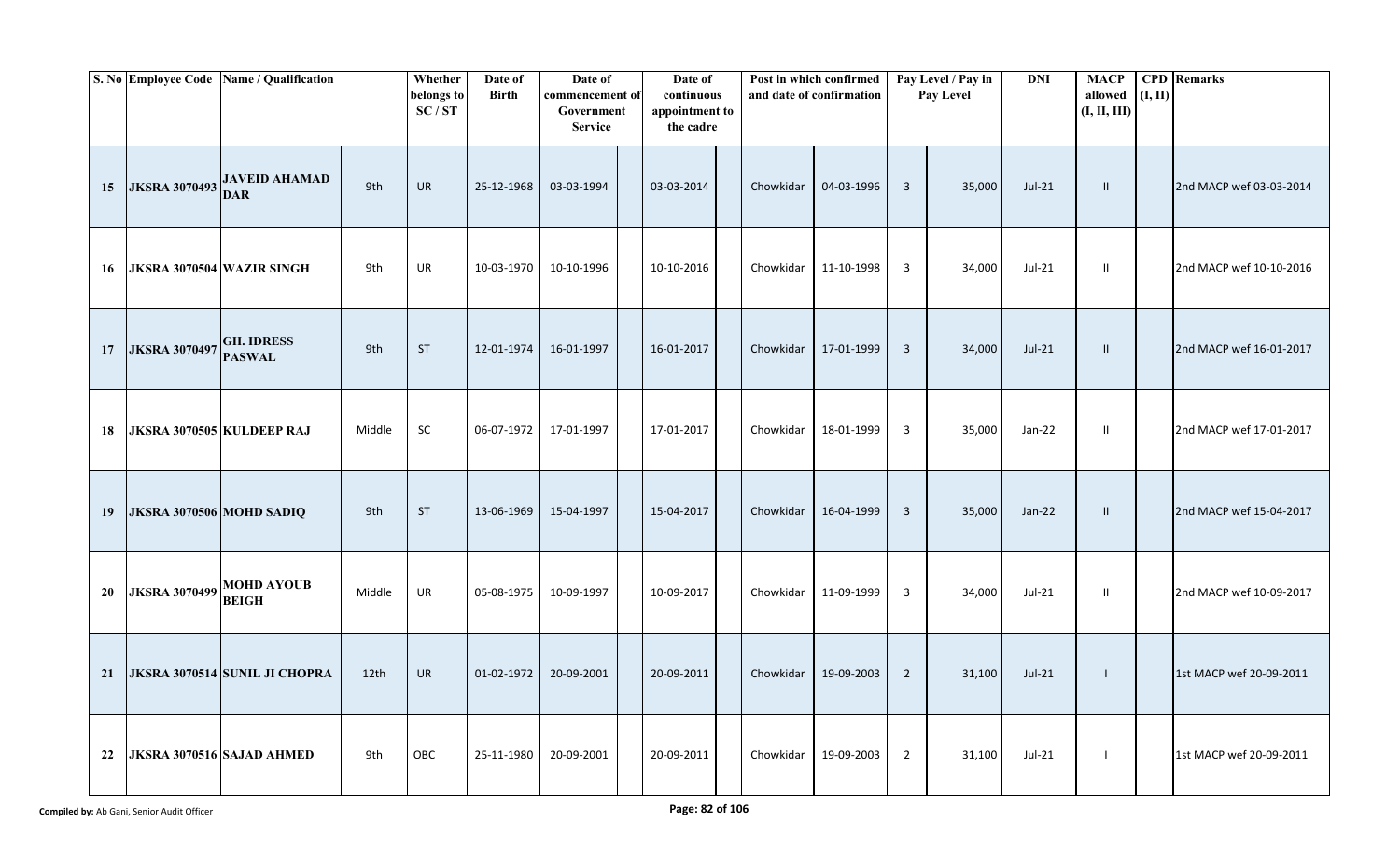|    |                              | S. No Employee Code Name / Qualification          |        | Whether<br>belongs to<br>SC/ST | Date of<br><b>Birth</b> | Date of<br>commencement of<br>Government<br><b>Service</b> | Date of<br>continuous<br>appointment to<br>the cadre |            | Post in which confirmed<br>and date of confirmation |                | Pay Level / Pay in<br>Pay Level | <b>DNI</b> | <b>MACP</b><br>allowed<br>(I, II, III) | (I, II) | <b>CPD</b> Remarks      |
|----|------------------------------|---------------------------------------------------|--------|--------------------------------|-------------------------|------------------------------------------------------------|------------------------------------------------------|------------|-----------------------------------------------------|----------------|---------------------------------|------------|----------------------------------------|---------|-------------------------|
| 23 |                              | <b>JKSRA 3070520 SHABEER AHMED</b>                | 9th    | UR                             | 13-10-1980              | 20-09-2001                                                 | 20-09-2011                                           | Mali       | 19-09-2003                                          | $\overline{2}$ | 31,100                          | $Jul-21$   | $\mathbf{I}$                           |         | 1st MACP wef 20-09-2011 |
| 24 |                              | <b>JKSRA 3070523</b> FAROOQ AHMAD<br>SHEIKH - II  | Middle | OBC                            | 01-04-1974              | 20-09-2001                                                 | 20-09-2011                                           | Safaiwala  | 19-09-2003                                          | $\overline{2}$ | 31,100                          | Jul-21     | $\blacksquare$                         |         | 1st MACP wef 20-09-2011 |
| 25 | JKSRA 3070510 SANTOSH        |                                                   | 9th    | SC                             | 18-09-1971              | 20-09-2001                                                 | 20-09-2011                                           | Chowkidar  | 23-09-2003                                          | $\overline{2}$ | 31,100                          | $Jul-21$   | $\mathbf{I}$                           |         | 1st MACP wef 20-09-2011 |
| 26 |                              | <b>JKSRA 3070518 MEHRAJ AHMAD</b><br><b>HAJAM</b> | 9th    | OBC                            | 31-01-1980              | 04-10-2001                                                 | 04-10-2011                                           | Chowkidar  | 03-10-2003                                          | $\overline{2}$ | 31,100                          | Jul-21     | $\blacksquare$                         |         | 1st MACP wef 04-10-2011 |
| 27 | <b>JKSRA 3070519 MANZOOR</b> | <b>AHMAD GANIE</b>                                | Matric | OBC                            | 24-01-1974              | 16-10-2001                                                 | 16-10-2011                                           | Chowkidar  | 15-10-2003                                          | 2              | 31,100                          | $Jul-21$   | $\perp$                                |         | 1st MACP wef 16-10-2011 |
| 28 | <b>JKSRA 3070517</b>         | <b>ABDUL KAREEM</b><br><b>THEEKERAY</b>           | Middle | <b>ST</b>                      | 05-12-1972              | 18-10-2001                                                 | 18-10-2011                                           | Chowkidar  | 17-10-2003                                          | $\overline{2}$ | 31,100                          | Jul-21     | $\blacksquare$                         |         | 1st MACP wef 18-10-2011 |
| 29 | <b>JKSRA 3070545</b>         | <b>MOHAMMAD</b><br><b>HUSSAIN RESHI</b>           | Matric | <b>UR</b>                      | 04-03-1986              | 20-04-2012                                                 |                                                      | <b>MTS</b> | 19-04-2014                                          | $\mathbf{1}$   | 22,800                          | $Jul-21$   |                                        |         |                         |
| 30 |                              | JKSRA 3070562 JOGINDER PAL                        | Matric | SC                             | 06-10-1975              | 20-04-2012                                                 |                                                      | <b>MTS</b> | 19-04-2014                                          | 1              | 22,800                          | Jul-21     |                                        |         |                         |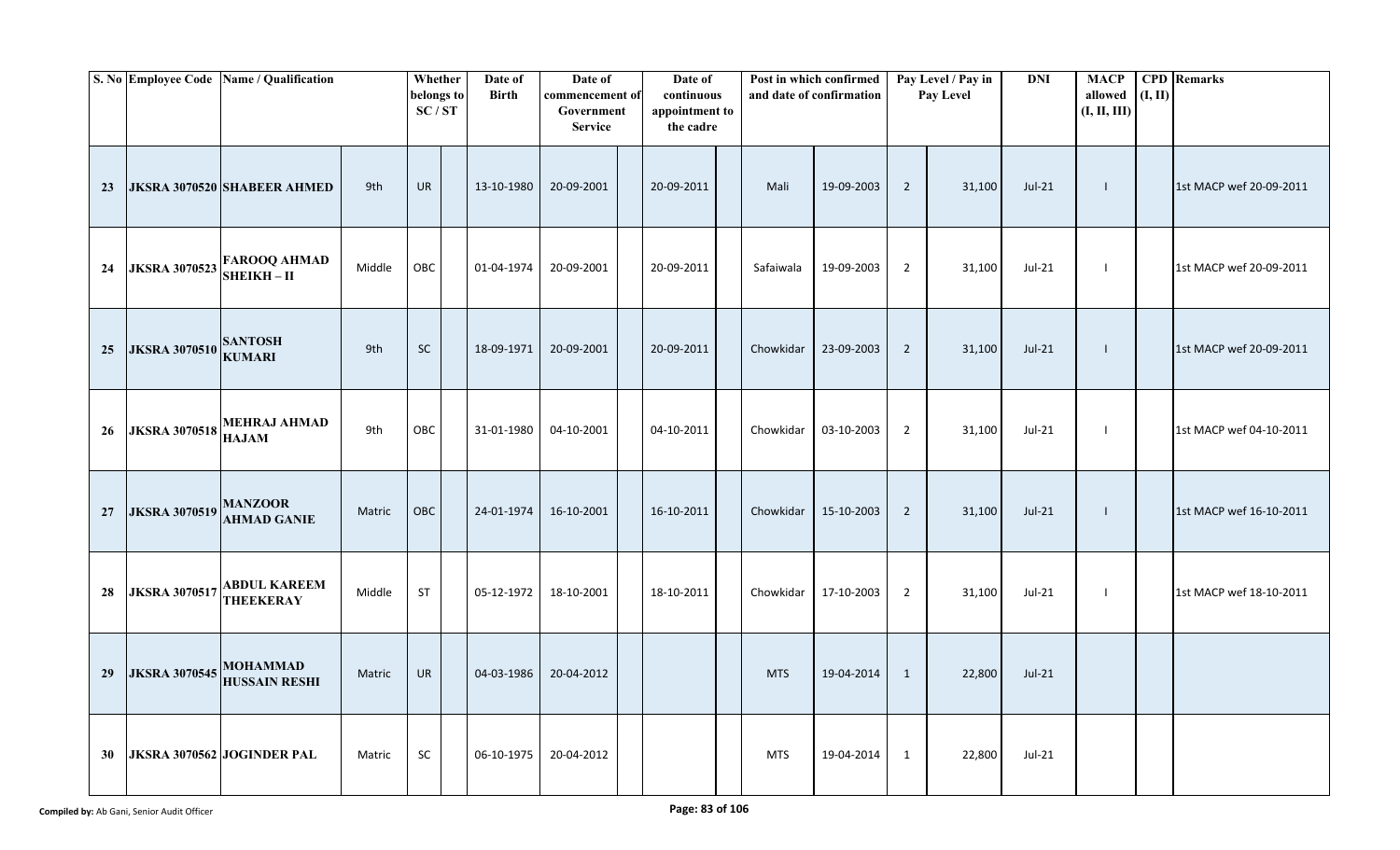|                 |                                  | S. No Employee Code Name / Qualification |        | Whether<br>belongs to<br>SC/ST | Date of<br><b>Birth</b> | Date of<br>commencement of<br>Government<br><b>Service</b> | Date of<br>continuous<br>appointment to<br>the cadre |            | Post in which confirmed<br>and date of confirmation |              | Pay Level / Pay in<br>Pay Level | <b>DNI</b> | <b>MACP</b><br>allowed $(I, II)$<br>(I, II, III) | <b>CPD</b> Remarks     |
|-----------------|----------------------------------|------------------------------------------|--------|--------------------------------|-------------------------|------------------------------------------------------------|------------------------------------------------------|------------|-----------------------------------------------------|--------------|---------------------------------|------------|--------------------------------------------------|------------------------|
| 31              |                                  | <b>JKSRA 3070565 KULDEEP KUMAR</b>       | Matric | <b>SC</b>                      | 20-05-1981              | 20-04-2012                                                 |                                                      | <b>MTS</b> | 19-04-2014                                          | 1            | 22,800                          | $Jul-21$   |                                                  |                        |
| 32              | JKSRA 3070582 SHAFQUAT           |                                          | 12th   | ST                             | 29-03-1980              | 03-05-2012                                                 |                                                      | <b>MTS</b> | 02-05-2014                                          | $\mathbf{1}$ | 22,800                          | Jul-21     |                                                  |                        |
| 33              | JKSRA 3070558 MUSHTAQ            | <b>AHMAD LONE</b>                        | Matric | UR                             | 13-06-1979              | 16-10-2012                                                 |                                                      | <b>MTS</b> | 15-10-2014                                          | $\mathbf{1}$ | 22,800                          | $Jul-21$   |                                                  | Trainee wef 20-04-2012 |
| 34              |                                  | JKSRA 3070548 GULSHAN KUMAR              | 12th   | <b>UR</b>                      | 07-08-1978              | 07-06-2013                                                 |                                                      | <b>MTS</b> | 06-06-2015                                          | $\mathbf{1}$ | 22,800                          | Jul-21     |                                                  | Trainee wef 20-04-2012 |
| 35 <sub>5</sub> | <b>JKSRA 3070549 ROHIT MALIK</b> |                                          | Matric | <b>UR</b>                      | 11-04-1981              | 07-06-2013                                                 |                                                      | <b>MTS</b> | 06-06-2015                                          | 1            | 22,800                          | $Jul-21$   |                                                  | Trainee wef 20-04-2012 |
| 36              | <b>JKSRA 3070556</b>             | <b>MUSHTAQ</b><br><b>AHMAD SHEIKH</b>    | Matric | OBC                            | 15-03-1974              | 24-06-2013                                                 |                                                      | <b>MTS</b> | 23-06-2015                                          | $\mathbf{1}$ | 22,800                          | $Jul-21$   |                                                  | Trainee wef 20-04-2012 |
| 37              |                                  | JKSRA 3070566 FAYAZ AHAMD                | Matric | OBC                            | 10-08-1984              | 24-06-2013                                                 |                                                      | <b>MTS</b> | 23-06-2015                                          | $\mathbf{1}$ | 22,800                          | $Jul-21$   |                                                  | Trainee wef 20-04-2012 |
| 38              | <b>JKSRA 3070569</b>             | <b>GHULAM</b><br><b>MAHIDIN SHEIKH</b>   | Matric | OBC                            | 08-10-1989              | 24-06-2013                                                 |                                                      | <b>MTS</b> | 23-06-2015                                          | $\mathbf{1}$ | 22,800                          | Jul-21     |                                                  | Trainee wef 20-04-2012 |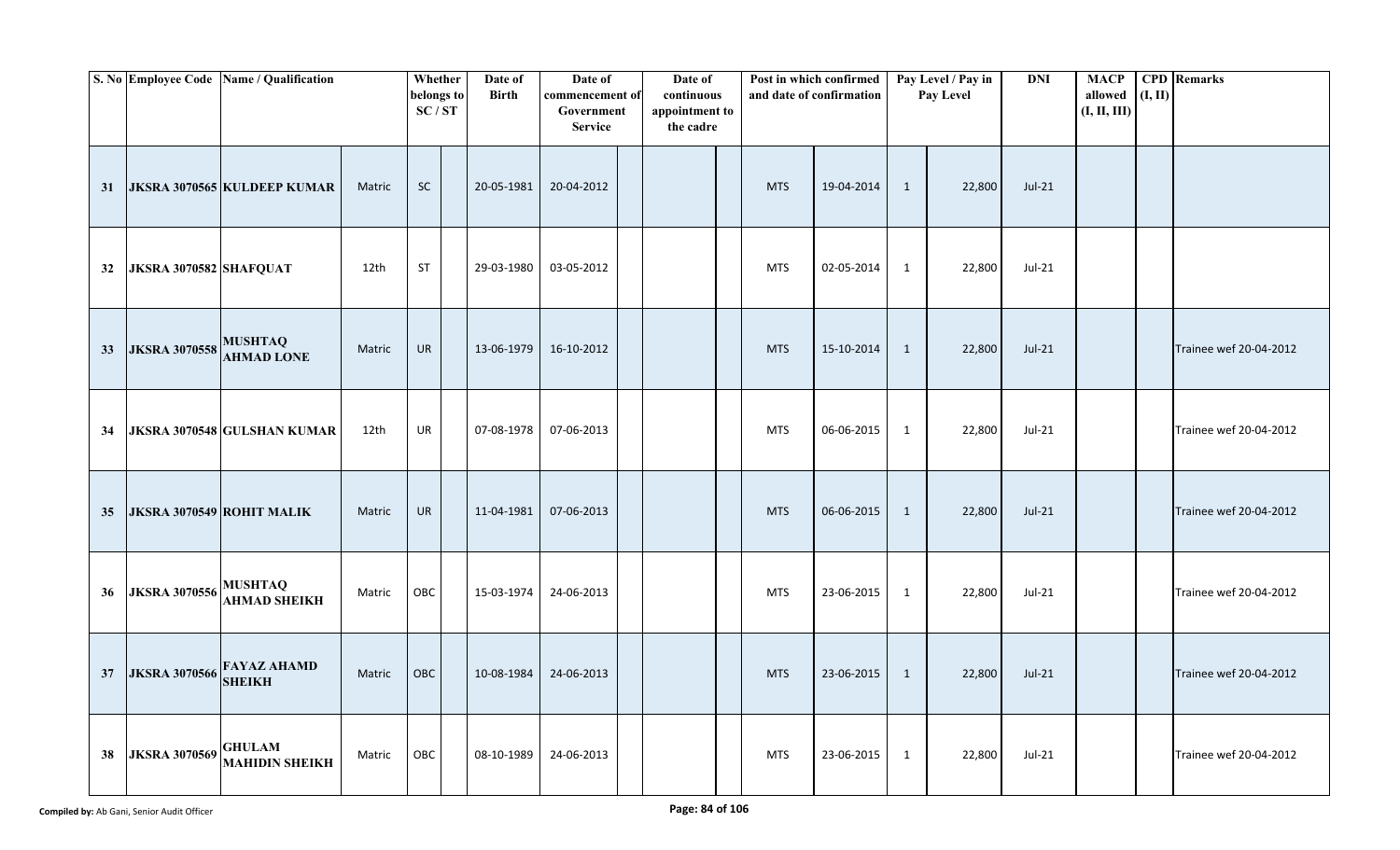|    |                               | S. No Employee Code Name / Qualification |        | Whether<br>belongs to<br>SC/ST | Date of<br><b>Birth</b> | Date of<br>commencement of<br>Government<br><b>Service</b> | Date of<br>continuous<br>appointment to<br>the cadre |            | Post in which confirmed<br>and date of confirmation |              | Pay Level / Pay in<br>Pay Level | <b>DNI</b> | <b>MACP</b><br>allowed<br>(I, II, III) | (I, II) | <b>CPD</b> Remarks     |
|----|-------------------------------|------------------------------------------|--------|--------------------------------|-------------------------|------------------------------------------------------------|------------------------------------------------------|------------|-----------------------------------------------------|--------------|---------------------------------|------------|----------------------------------------|---------|------------------------|
| 39 | <b>JKSRA 3070546</b>          | <b>PURAN CHAND</b><br><b>SHARMA</b>      | Matric | <b>UR</b>                      | 12-06-1975              | 09-07-2013                                                 |                                                      | <b>MTS</b> | 08-07-2015                                          | 1            | 22,800                          | $Jul-21$   |                                        |         | Trainee wef 20-04-2012 |
| 40 |                               | <b>JKSRA 3070561 ASHOK KUMAR</b>         | Matric | OBC                            | 12-06-1978              | 09-07-2013                                                 |                                                      | <b>MTS</b> | 08-07-2015                                          | 1            | 22,800                          | Jul-21     |                                        |         | Trainee wef 20-04-2012 |
| 41 | <b>JKSRA 3070568 DAYA RAM</b> |                                          | Matric | OBC                            | 10-10-1972              | 09-07-2013                                                 |                                                      | <b>MTS</b> | 08-07-2015                                          | $\mathbf{1}$ | 22,800                          | $Jul-21$   |                                        |         | Trainee wef 20-04-2012 |
| 42 |                               | JKSRA 3070554 RAVAIL SINGH               | Matric | OBC                            | 07-01-1969              | 10-08-2013                                                 |                                                      | <b>MTS</b> | 09-08-2015                                          | $\mathbf{1}$ | 22,800                          | Jul-21     |                                        |         | Trainee wef 20-04-2012 |
| 43 | <b>JKSRA 3070563 MAQBOOL</b>  | <b>MOHDMMAD</b><br><b>SHEIKH</b>         | Matric | OBC                            | 07-01-1976              | 19-12-2013                                                 |                                                      | <b>MTS</b> | 18-12-2015                                          | $\mathbf{1}$ | 22,800                          | $Jul-21$   |                                        |         | Trainee wef 20-04-2012 |
| 44 | <b>JKSRA 3070550</b>          | <b>BIKRAM JEET</b><br><b>SINGH</b>       | Matric | UR                             | 05-03-1983              | 16-04-2014                                                 |                                                      | <b>MTS</b> | 15-04-2016                                          | 1            | 22,100                          | Jul-21     |                                        |         | Trainee wef 20-04-2012 |
| 45 | <b>JKSRA 3070557</b>          | <b>ABDUL RASHID</b><br><b>LILY</b>       | Middle | <b>UR</b>                      | 15-04-1977              | 03-12-2019                                                 |                                                      |            |                                                     | $\mathbf{1}$ | 18,500                          | $Jul-21$   |                                        |         | Trainee wef 20-04-2012 |
| 46 | <b>JKSRA 3070567</b>          | MOHAMMAD<br><b>ARFAN SHEIKH</b>          | Middle | OBC                            | 15-12-1984              | 03-12-2019                                                 |                                                      |            |                                                     | $\mathbf{1}$ | 18,500                          | Jul-21     |                                        |         | Trainee wef 20-04-2012 |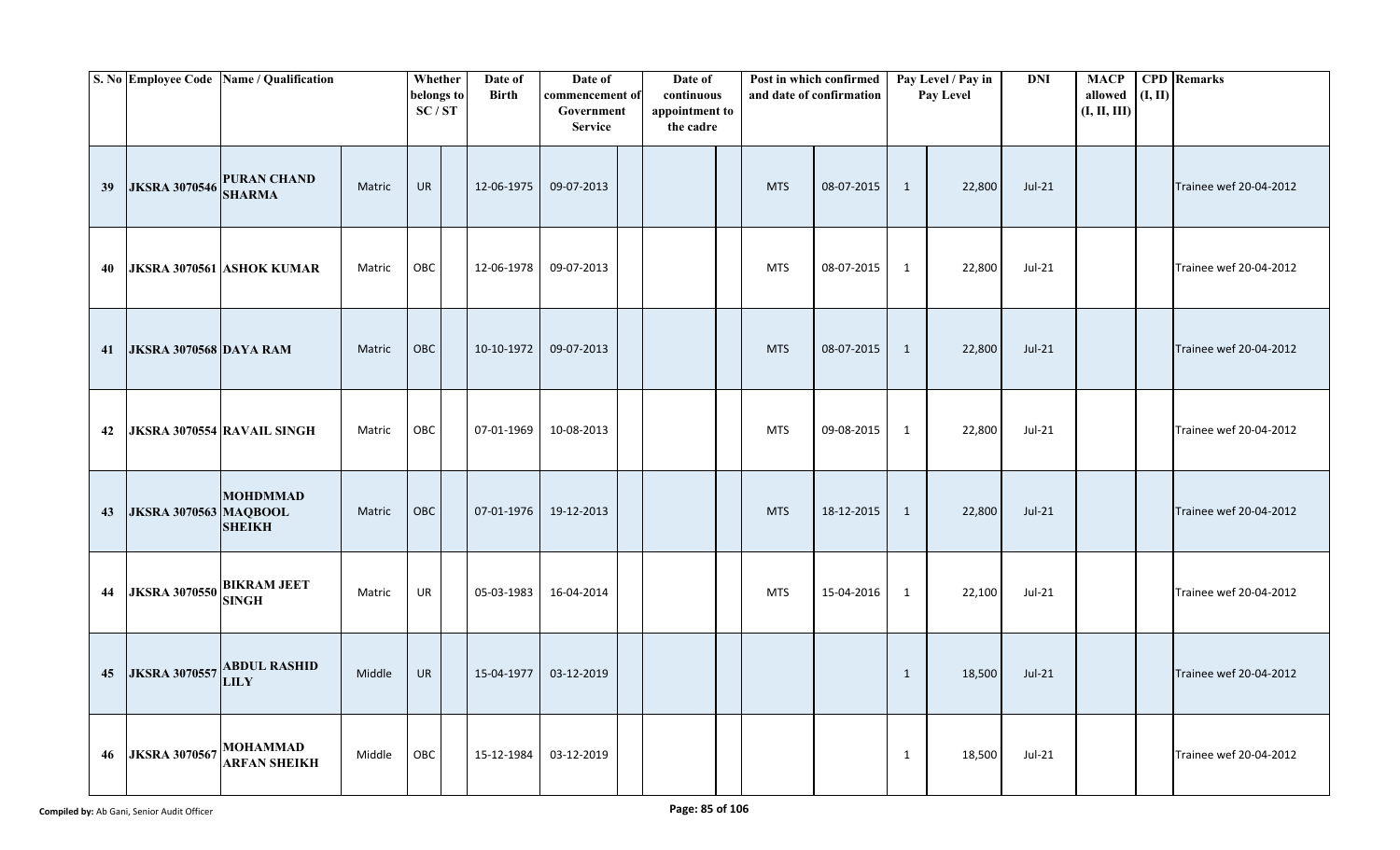|    |                                 | S. No Employee Code Name / Qualification |                 | Whether<br>belongs to<br>SC/ST | Date of<br><b>Birth</b> | Date of<br>commencement of<br>Government<br><b>Service</b> | Date of<br>continuous<br>appointment to<br>the cadre |            | Post in which confirmed<br>and date of confirmation |              | Pay Level / Pay in<br>Pay Level | <b>DNI</b> | <b>MACP</b><br>allowed $(I, II)$<br>(I, II, III) | <b>CPD</b> Remarks           |
|----|---------------------------------|------------------------------------------|-----------------|--------------------------------|-------------------------|------------------------------------------------------------|------------------------------------------------------|------------|-----------------------------------------------------|--------------|---------------------------------|------------|--------------------------------------------------|------------------------------|
| 47 | <b>JKSRA 3070778 RAJNI DEVI</b> |                                          | Matric          | <b>UR</b>                      | 23-04-1979              | 19-06-2017                                                 |                                                      | <b>MTS</b> | 19-06-2019                                          | $\mathbf{1}$ | 20,300                          | $Jan-22$   |                                                  | <b>Compassionate Grounds</b> |
| 48 | <b>JKSRA 3070779 RAHUL</b>      |                                          | Matric          | UR                             | 06-04-1993              | 19-06-2017                                                 |                                                      | <b>MTS</b> | 19-06-2019                                          | $\mathbf{1}$ | 20,300                          | $Jan-22$   |                                                  | <b>Compassionate Grounds</b> |
| 49 |                                 | JKSRA 3070836 NEELAM SHARMA              | Under<br>Matric | <b>UR</b>                      | 05-01-1981              | 18-07-2018                                                 |                                                      |            |                                                     | 1            | 19,100                          | $Jul-21$   |                                                  | <b>Compassionate Grounds</b> |
| 50 |                                 | <b>JKSRA 3070845 DANISH RASHID</b>       | Matric          | <b>UR</b>                      | 03-04-1999              | 22-10-2019                                                 |                                                      |            |                                                     | $\mathbf{1}$ | 18,500                          | Jul-21     |                                                  | <b>Compassionate Grounds</b> |
| 51 | <b>JKSRA 3070856</b>            | <b>UBAIR AHMAD</b><br><b>DAR</b>         | 12th            | <b>UR</b>                      | 11-04-2000              | 22-07-2020                                                 |                                                      |            |                                                     | 1            | 18,000                          | $Jul-21$   |                                                  | <b>Compassionate Grounds</b> |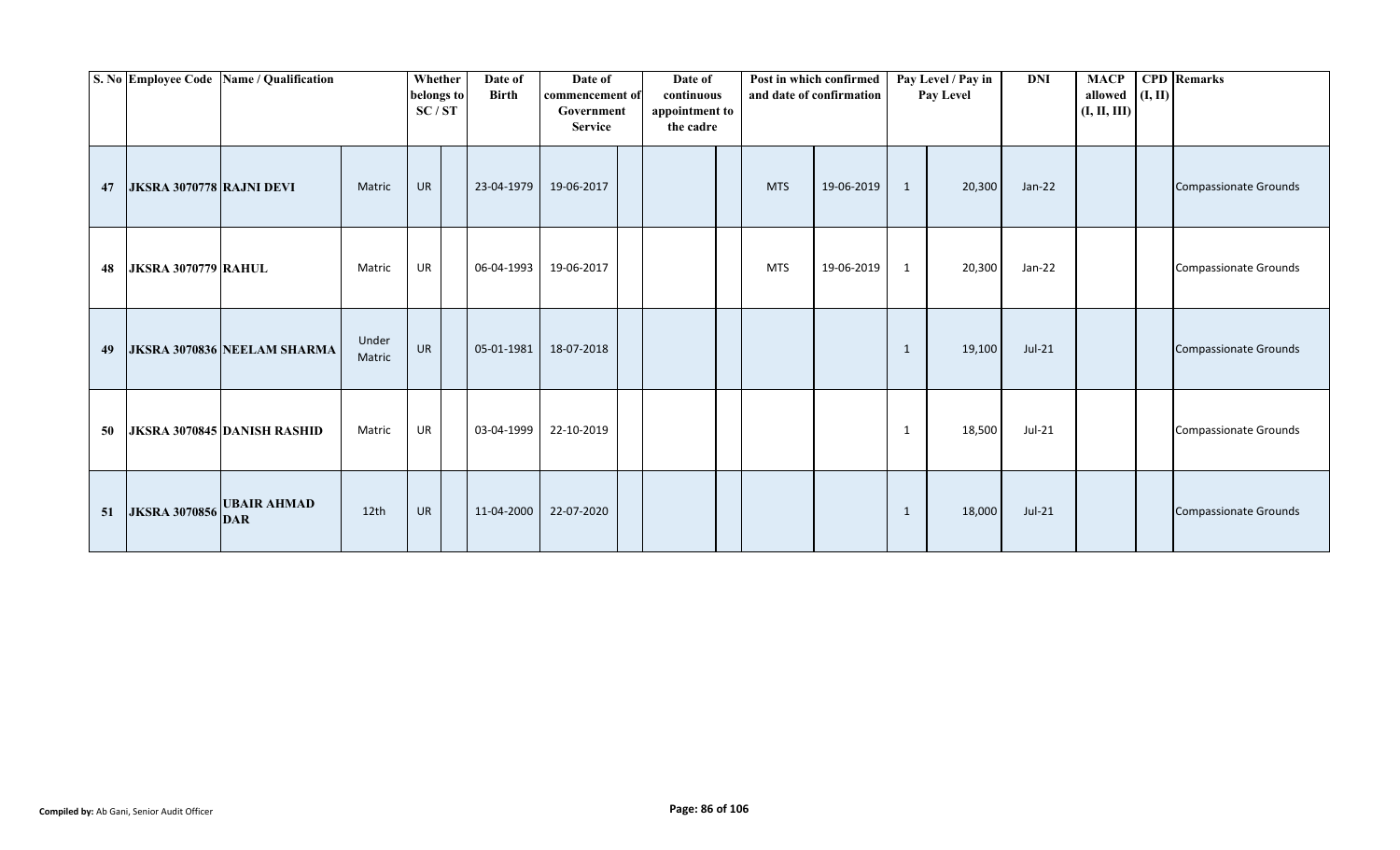### **SECTION II**

## **STATEMENT SHOWING SANCTIONED STRENGTH / EFFECTIVE STRENGTH OF CANTEEN STAFF OF THE OFFICE OF PRINCIPAL ACCOUNTANT GENERAL, (AUDIT), JAMMU & KASHMIR AS ON 01 MARCH 2021**

|                        | <b>GROUP</b>                  | <b>SANCTIONED STRENGTH</b> |   | <b>ACTUALLY EMPLOYED</b> | <b>VACANT POSTS</b>      |       |
|------------------------|-------------------------------|----------------------------|---|--------------------------|--------------------------|-------|
| Canteen Staff          |                               |                            |   |                          |                          |       |
|                        | <b>Manager cum Accountant</b> | Halwai cum Cook            |   | <b>Canteen Clerk</b>     | <b>Canteen Attendant</b> | Total |
| Sanctioned<br>Strength |                               |                            |   |                          |                          |       |
| Effective Strength     |                               |                            |   |                          |                          | o     |
| Vacancy                |                               | .,                         | v |                          |                          |       |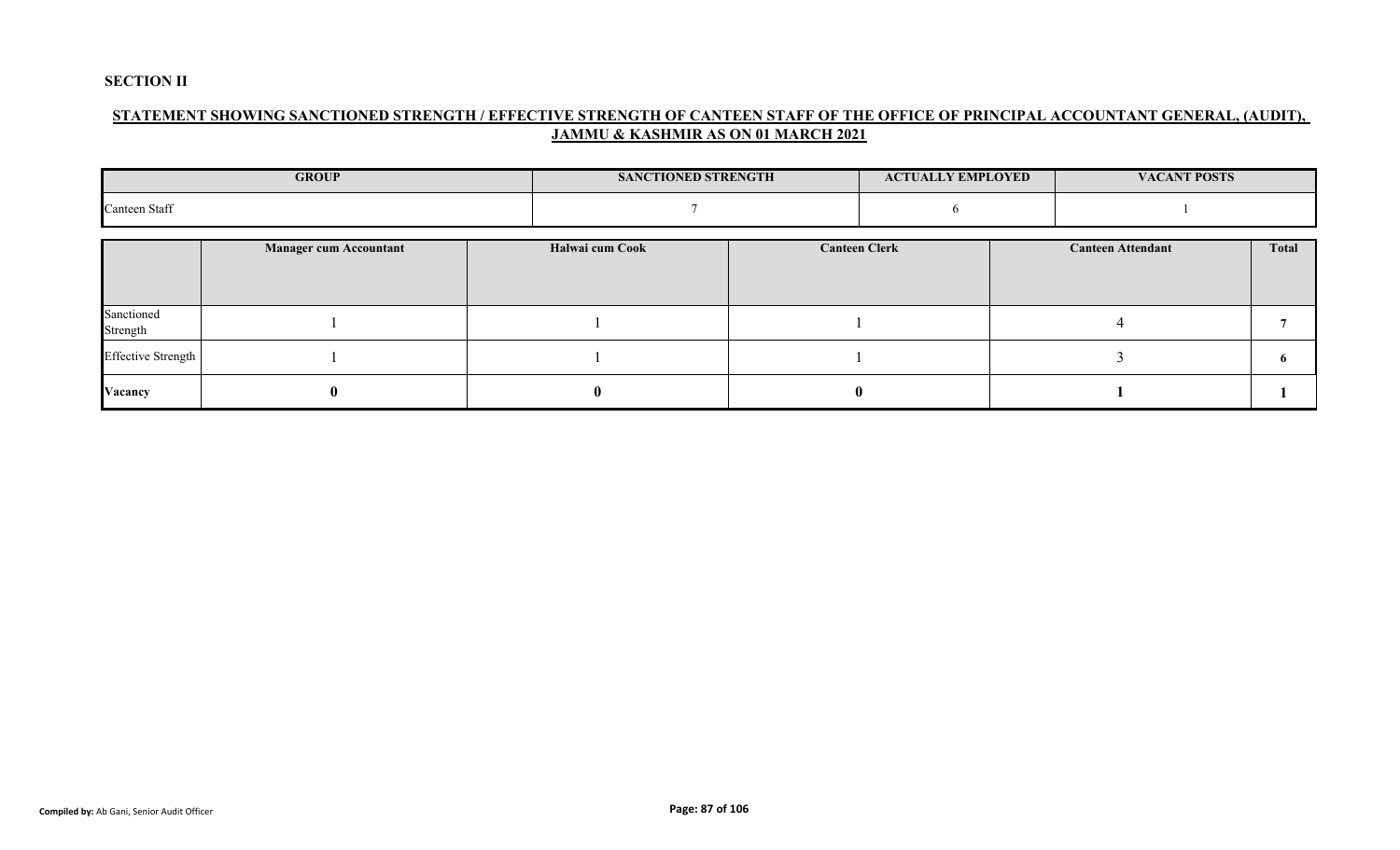#### **MANAGER CUM ACCOUNTANT**

#### **PAY LEVEL 04**

### **Sanctioned Strength: 01 (01 Permanent)**

|  | S. No Employee Code Name / Qualification | Whether<br>belongs to<br>SC/ST | Date of<br><b>Birth</b> | Date of<br>commencement of<br>Government<br><b>Service</b> | Date of<br>continuous<br>appointment to<br>the cadre | Post in which confirmed<br>and date of confirmation | Pay Level / Pay in<br><b>Pay Level</b> | DNI | allowed $($ I, II)<br>(I, II, III) | <b>MACP</b> CPD Remarks |
|--|------------------------------------------|--------------------------------|-------------------------|------------------------------------------------------------|------------------------------------------------------|-----------------------------------------------------|----------------------------------------|-----|------------------------------------|-------------------------|
|  | <b>Nil</b>                               |                                |                         |                                                            |                                                      |                                                     |                                        |     |                                    |                         |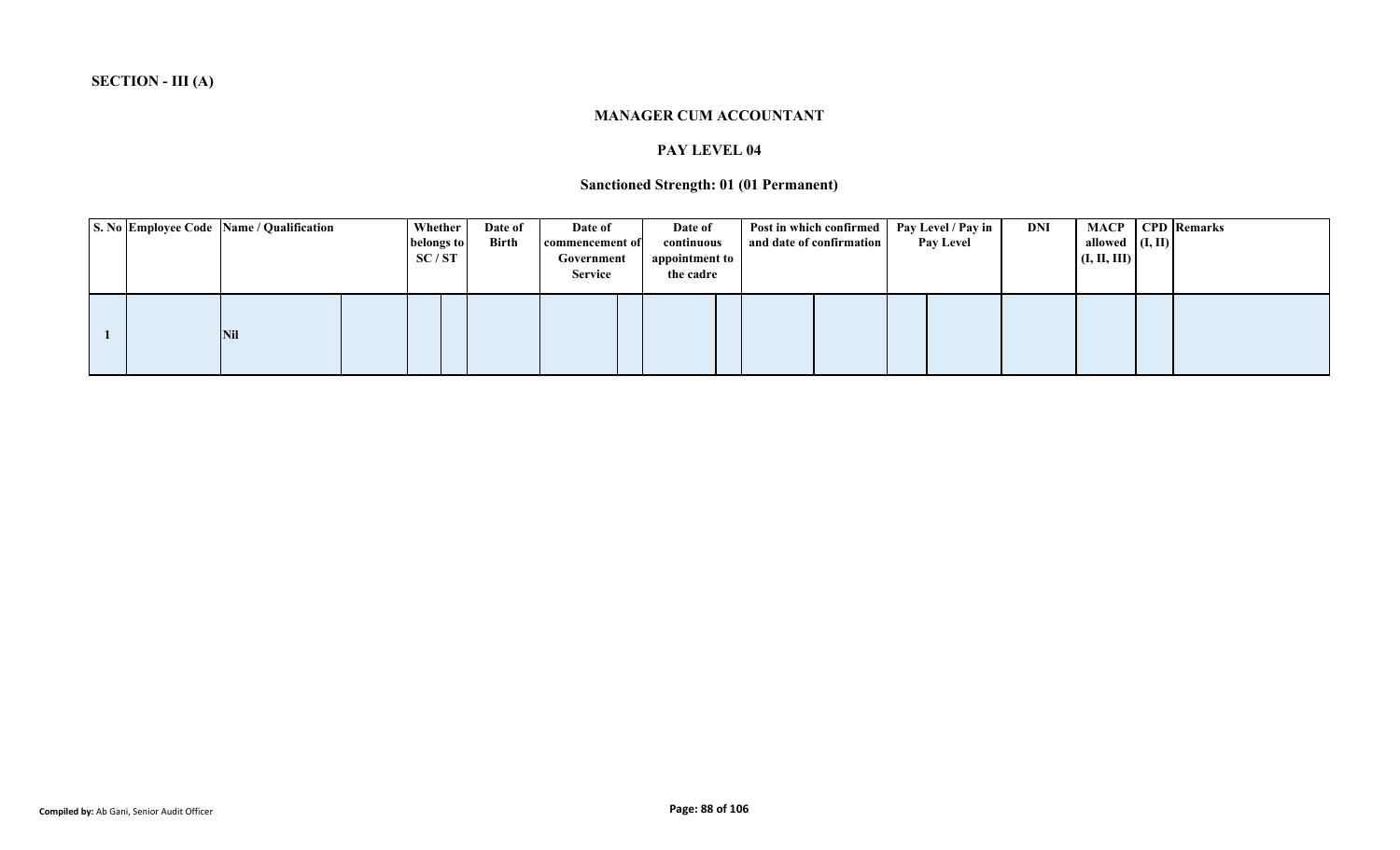#### **HALWAI CUM COOK**

#### **PAY LEVEL 05**

# **Sanctioned Strength: 01 (01 Permanent)**

|  | S. No Employee Code Name / Qualification |      | <b>Whether</b><br>belongs to<br>SC/ST | Date of<br><b>Birth</b> | Date of<br>commencement of<br>Government<br><b>Service</b> | Date of<br>continuous<br>appointment to<br>the cadre |        | Post in which confirmed<br>and date of confirmation |   | Pay Level / Pay in<br><b>Pay Level</b> | DNI      | MACP  <br>allowed $($ I, II) $ $<br>(I, II, III) | <b>CPD</b> Remarks |
|--|------------------------------------------|------|---------------------------------------|-------------------------|------------------------------------------------------------|------------------------------------------------------|--------|-----------------------------------------------------|---|----------------------------------------|----------|--------------------------------------------------|--------------------|
|  | <b>Somnath</b>                           | 10th | <b>SC</b>                             | 23-10-1962              | 17-07-1989                                                 |                                                      | Halwai | 01-10-1991                                          | 6 | 47,600                                 | $Jul-21$ | III                                              |                    |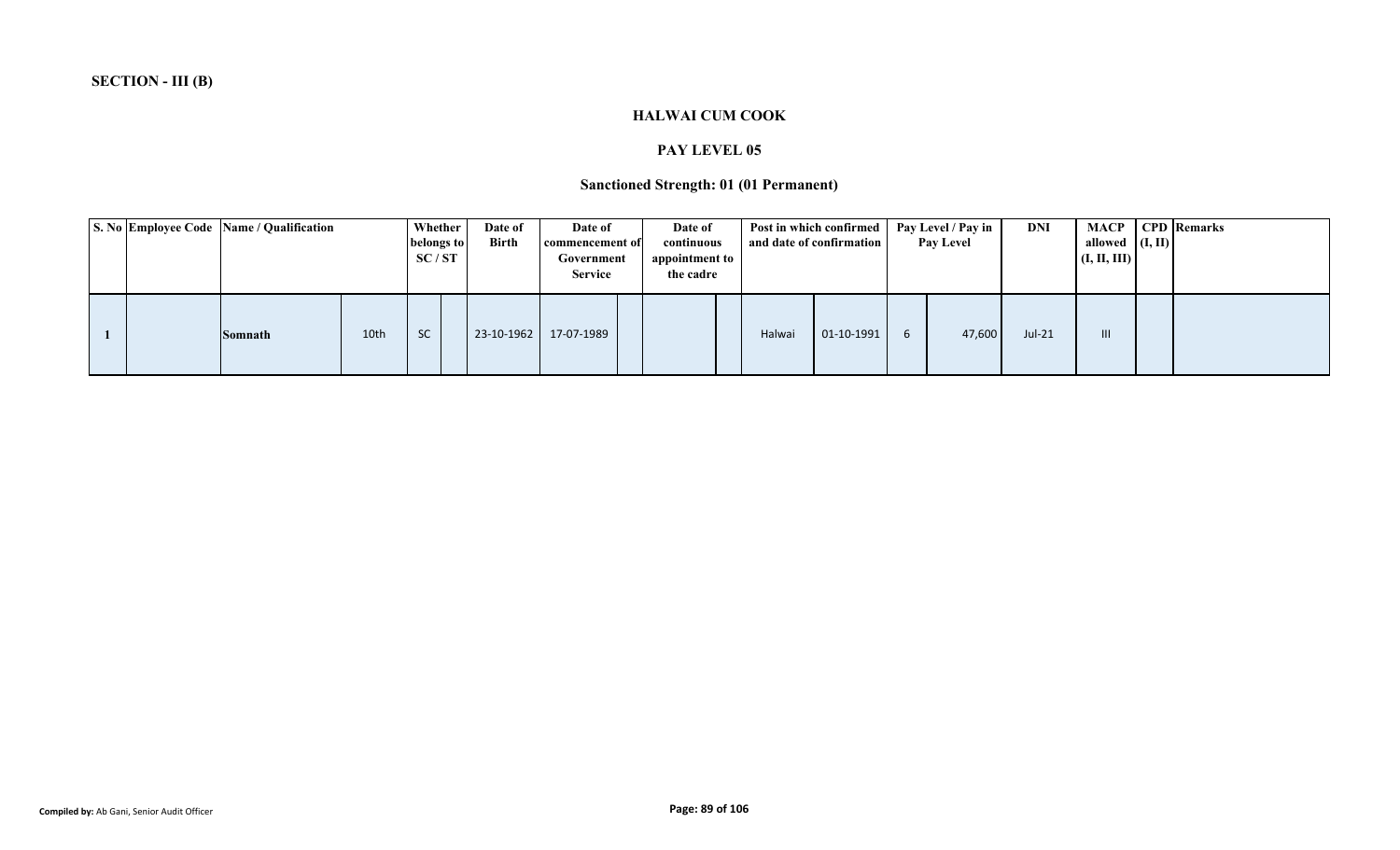### **CANTEEN CLERK**

#### **PAY LEVEL 01**

### **Sanctioned Strength: 01 (01 Permanent)**

|  | S. No Employee Code Name / Qualification |     | Whether<br>belongs to<br>SC/ST | Date of<br><b>Birth</b> | Date of<br>commencement of<br>Government<br><b>Service</b> | Date of<br>continuous<br>appointment to<br>the cadre |                         | Post in which confirmed<br>and date of confirmation | Pay Level / Pay in<br><b>Pay Level</b> | DNI      | allowed $($ I, II $)$<br>(I, II, III) | <b>MACP</b> CPD Remarks |
|--|------------------------------------------|-----|--------------------------------|-------------------------|------------------------------------------------------------|------------------------------------------------------|-------------------------|-----------------------------------------------------|----------------------------------------|----------|---------------------------------------|-------------------------|
|  | Ranjit Gupta                             | 8th | UR                             | 03-11-1966              | 18-07-1989                                                 |                                                      | Canteen<br><b>Clerk</b> | 01-10-1991                                          | 44,100                                 | $Jul-21$ | III                                   |                         |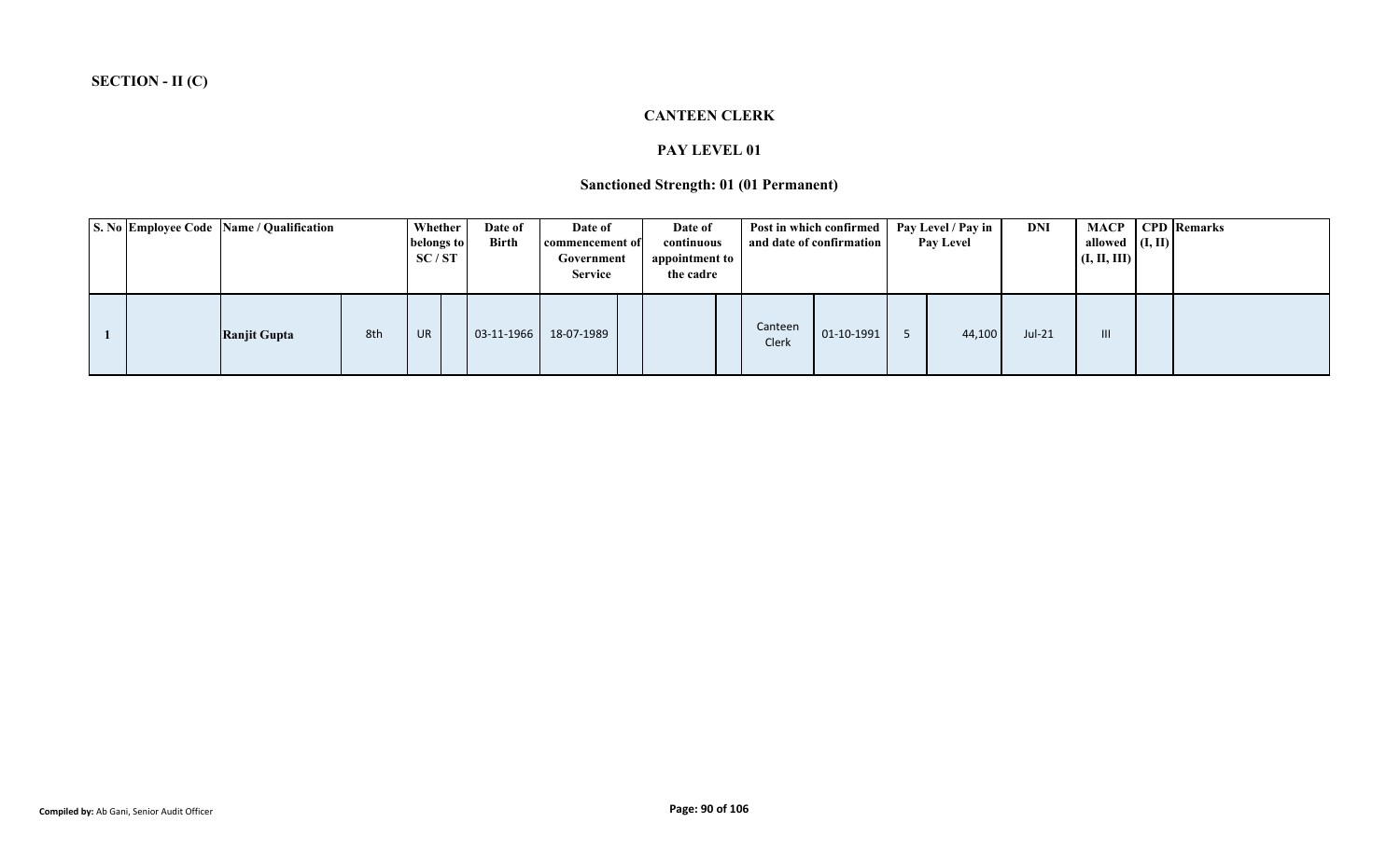#### **CANTEEN ATTENDANT**

#### **PAY LEVEL 04**

### **Sanctioned Strength: 04 (04 Permanent)**

|              | S. No Employee Code Name / Qualification |     | Whether<br>belongs to<br>SC/ST | Date of<br>Birth | Date of<br>commencement of<br>Government<br>Service | Date of<br>continuous<br>appointment to<br>the cadre |          | Post in which confirmed<br>and date of confirmation |                | Pay Level / Pay in<br>Pay Level | DNI      | <b>MACP</b><br>allowed $(I, II)$<br>(I, II, III) | <b>CPD</b> Remarks |
|--------------|------------------------------------------|-----|--------------------------------|------------------|-----------------------------------------------------|------------------------------------------------------|----------|-----------------------------------------------------|----------------|---------------------------------|----------|--------------------------------------------------|--------------------|
|              | <b>Puran Chand</b>                       | 8th | <b>UR</b>                      | 03-07-1963       | 18-07-1989                                          |                                                      | Bearer   | 01-10-1991                                          | $\overline{4}$ | 37,500                          | $Jul-21$ | $\  \cdot \ $                                    |                    |
| 2            | <b>Jagdish Lal</b>                       | 8th | UR                             | 31-03-1966       | 18-07-1989                                          |                                                      | Bearer   | 01-10-1991                                          | 4              | 37,500                          | $Jul-21$ | $\mathbf{III}$                                   |                    |
| $\mathbf{3}$ | <b>Krishan Dutt</b>                      | 8th | $\sf SC$                       | 17-01-1964       | 18-07-1989                                          |                                                      | Wash Boy | 01-10-1991                                          | $\overline{3}$ | 36,100                          | $Jul-21$ | $\mathbf{III}$                                   |                    |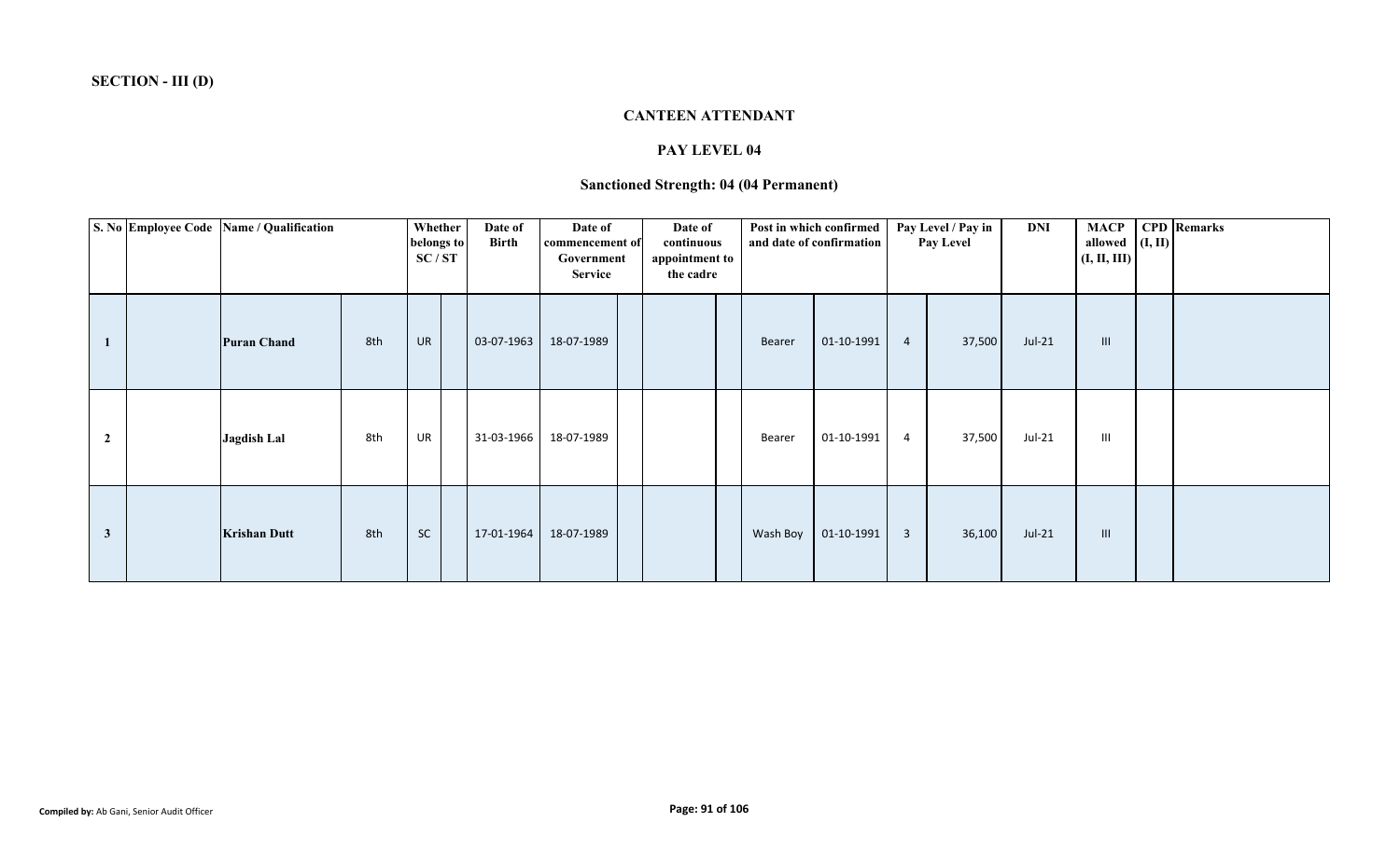### **LIST OF PERSONS ON DEPUTATION TO OFFICES WITHIN IA&AD**

|                | S. No NAME            | <b>DESIGNATION</b>             | DATE OF COMMENCEMENT OF DEPUTATION | <b>OFFICE TO WHICH DEPUTED</b>                                             |
|----------------|-----------------------|--------------------------------|------------------------------------|----------------------------------------------------------------------------|
|                | Anjili Kachroo        | Senior Auditor                 | 30 April 1995                      | Director General of Audit, P&T, New Delhi                                  |
| 2              | Paroo Gagroo          | Senior Audit Officer           | 21 August 2002                     | CAG's Office, New Delhi.                                                   |
| 3              | Minakshi Khushu       | Senior Audit Officer           | 13 January 2009                    | CAG's Office, New Delhi.                                                   |
| $\overline{4}$ | Rajinder Razdan       | Senior Audit Officer           | 03 March 2010                      | CAG's Office, New Delhi.                                                   |
| 5              | Jyoti Kumari          | Senior Audit Officer           | 03 August 2011                     | CAG's Office, New Delhi.                                                   |
| 6              | Shalini Trakroo       | Senior Audit Officer           | 01 July 2012                       | CAG's Office, New Delhi.                                                   |
|                | Jitender Kumar Pandit | Senior Audit Officer           | 23 October 2013                    | Regional Training Institute, Jammu                                         |
| 8              | Subrota Sarkar        | Senior Auditor                 | 10 March 2014                      | CAG's Office, New Delhi                                                    |
| 9              | Raj Bahadur Ganjoo    | Senior Audit Officer           | 22 July 2015                       | CAG of India, New Delhi                                                    |
| -11            | Naim Ahmad            | Senior Auditor                 | 22 September 2017                  | AN Principal Director of Audit, Railways, New Delhi                        |
| 12             | Jasmeer               | Senior Auditor                 | 27 October 2017                    | AN DG Audit (P&T) New DelhI                                                |
| 13             | Vikas Koul            | Supervisor                     | 09 March 2018                      | Regional Training Institute, Jammu                                         |
| 15             | Naveen Kumar Arya     | Senior Auditor                 | 27 March 2018                      | <b>ICISA</b> Noida                                                         |
| 16             | Ram Mohan Ray         | Senior Auditor                 | 31 May 2018                        | Regional Training Institute, Ranchi                                        |
| 17             | Saket Kumar           | Senior Auditor                 | 14 June 2018                       | Regional Training Institute, Ranchi                                        |
| 18             | Kusum Jan             | <b>Assistant Audit Officer</b> | 13 November 2018                   | CAG of India, New Delhi                                                    |
| 20             | Ashish Kumar          | Senior Auditor                 | 03 June 2019                       | Principal Director of Audit, Economic and Service Ministries, New<br>Delhi |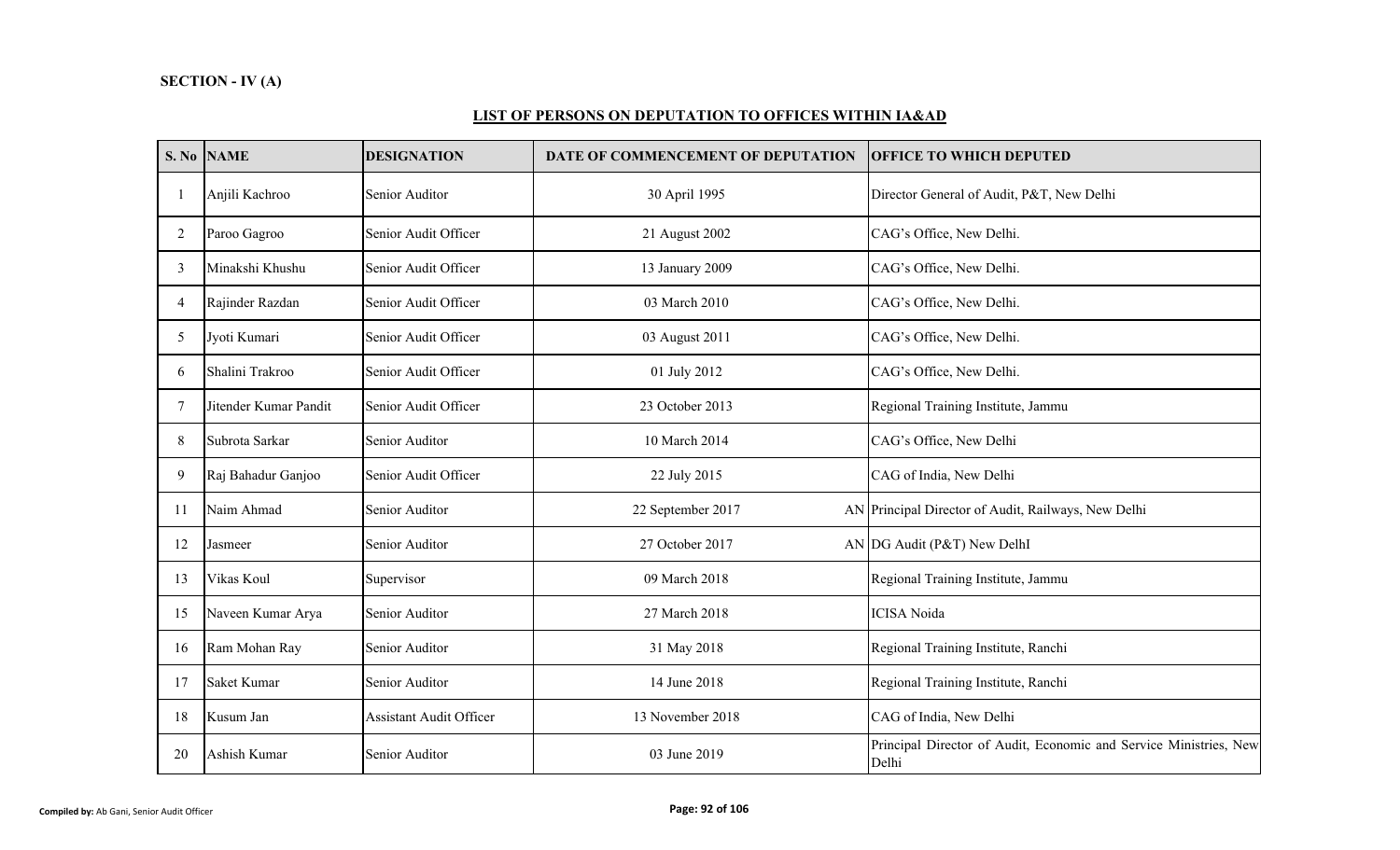|                | <b>S. No NAME</b>   | <b>DESIGNATION</b>      | DATE OF COMMENCEMENT OF DEPUTATION | <b>OFFICE TO WHICH DEPUTED</b>                                                |
|----------------|---------------------|-------------------------|------------------------------------|-------------------------------------------------------------------------------|
| 2 <sub>1</sub> | Sarita              | DEO (Grade A)           | 03 June 2019                       | Principal Director of Audit, Economic and Service Ministries, New<br>Delhi    |
|                | Preeti Prashar      | DEO (Grade A)           | 09 August 2019                     | AN Principal Director of Audit, Economic and Service Ministries, New<br>Delhi |
| 23             | Aseem Beetan        | Assistant Audit Officer | 15 April 2020                      | Director General, Regional Training Institute, Jammu                          |
| 24             | Deep Chandra Tewari | Assistant Audit Officer | 16 July 2020                       | Principal Accountant General, A&E, J&K, Srinagar                              |
| 25             | Gauray Srivastava   | Assistant Audit Officer | 16 July 2020                       | Principal Accountant General, A&E, J&K, Srinagar                              |
| 26             | Neha Yadav          | Assistant Audit Officer | 01 March 2021                      | National Academy of Audit & Accounts, Shimla                                  |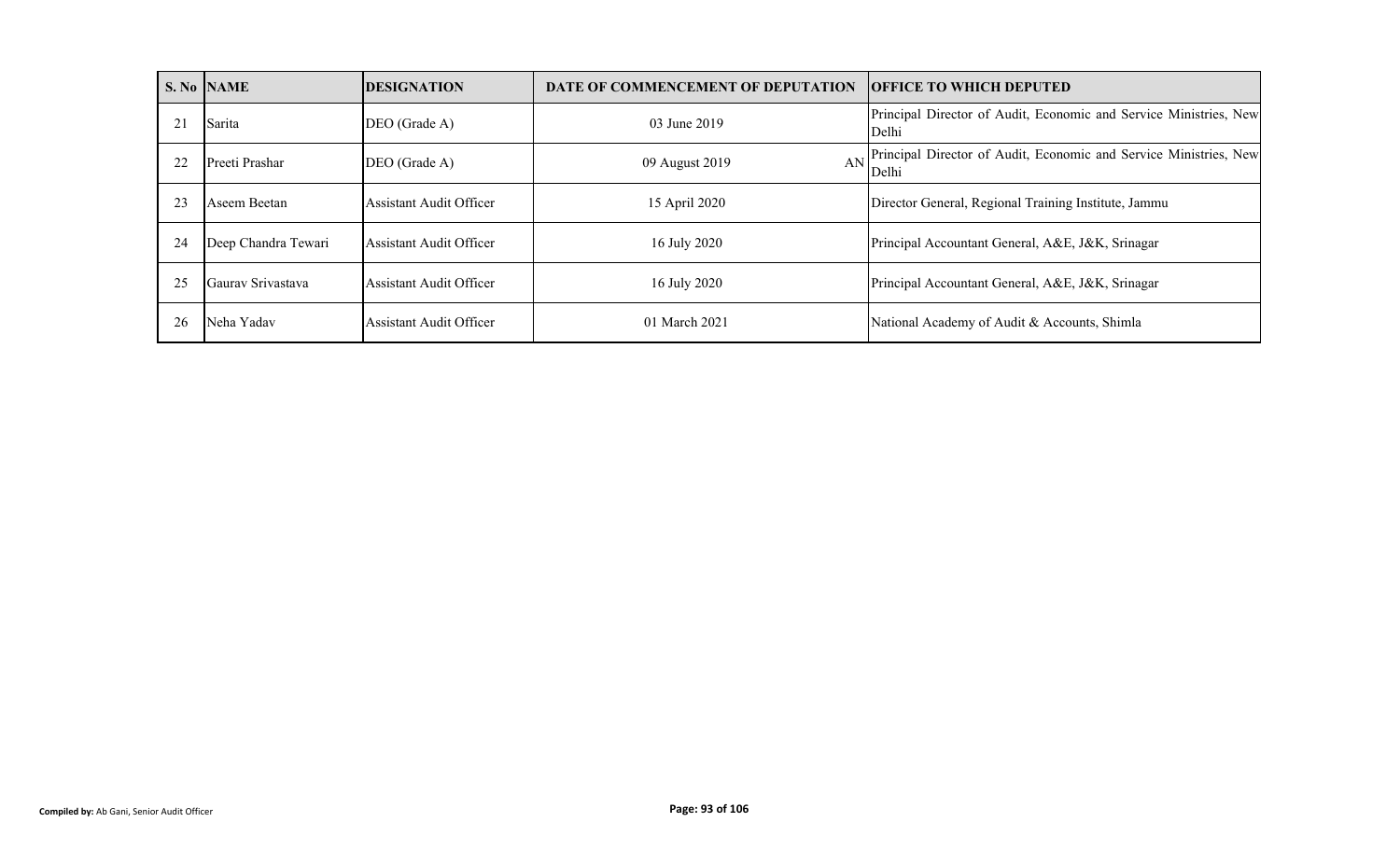# **LIST OF PERSONS ON DEPUTATION FROM OTHER OFFICES WITHIN IA&AD**

| S. No NAME             | <b>DESIGNATION</b>      | DATE OF COMMENCEMENT OF<br><b>DEPUTATION</b> | <b>OFFICE FROM WHICH DEPUTED</b>                                                                        |
|------------------------|-------------------------|----------------------------------------------|---------------------------------------------------------------------------------------------------------|
| <b>TSERING YONGDOL</b> | Assistant Audit Officer | 01 October 2020                              | $\Lambda$ <sub>I</sub> Office of the Principal Accountant General (A&E),<br>Jammu and Kashmir, Srinagar |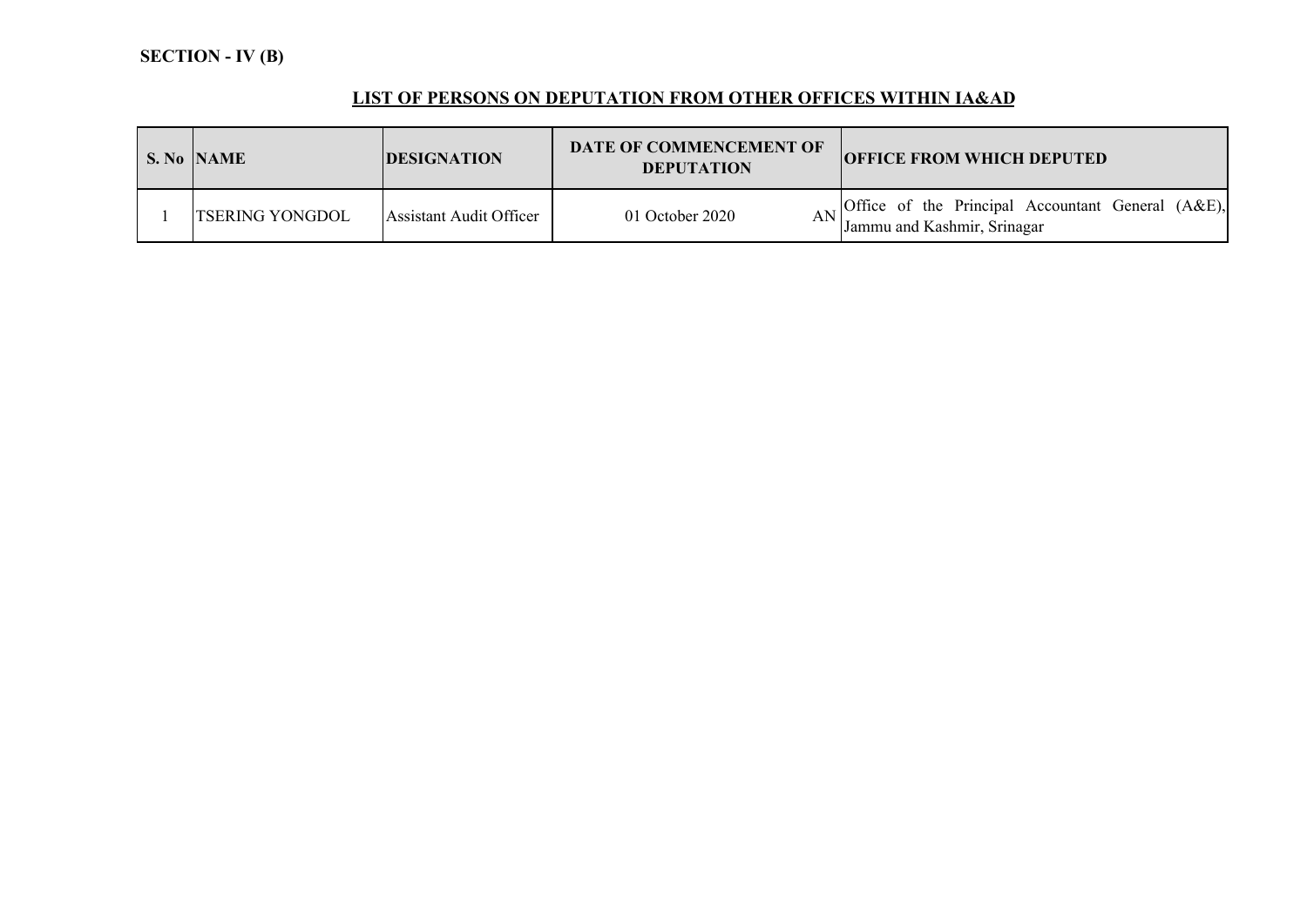# **SECTION - IV (C)**

| S. No Name | <i>Designation</i> | Date of commencement of deputation | <b>Office to which deputed</b> |
|------------|--------------------|------------------------------------|--------------------------------|
| <b>NIL</b> |                    |                                    |                                |

### **LIST OF PERSONS ON DEPUTATION TO OFFICES OUTSIDE IA&AD**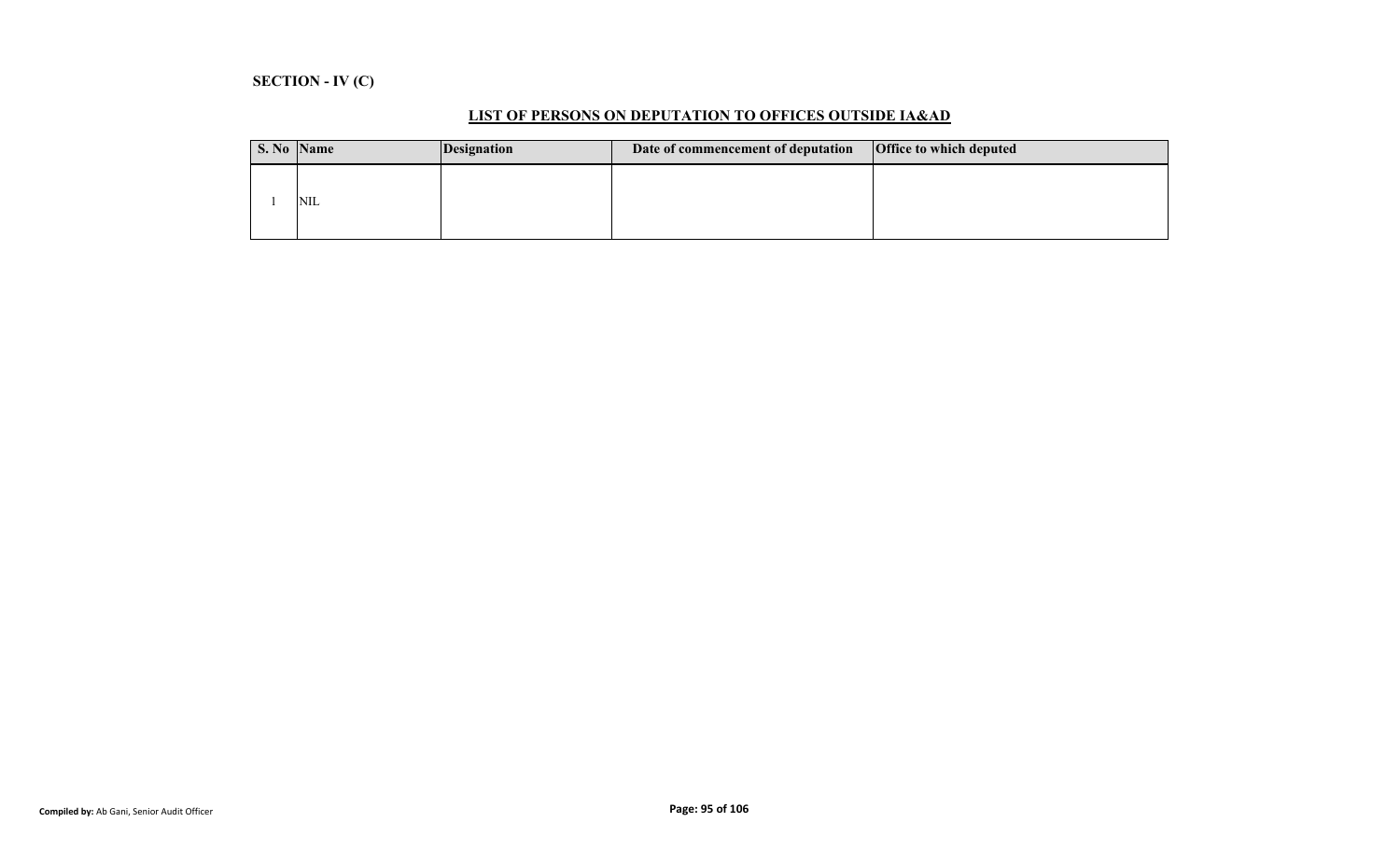# **SECTION - IV (D)**

# **LIST OF PERSONS ON DEPUTATION FROM A&E OFFICES AWAITING PERMENANT ABSORPTION IN AUDIT OFFICE**

| S. No Name             | <b>Designation</b>             | <b>Year of Passing SAS (Civil) Audit</b> | Date of taking charge as Assistant Audit Officer on deputation-cum-permanent<br>absorption basis with Audit Office |  |
|------------------------|--------------------------------|------------------------------------------|--------------------------------------------------------------------------------------------------------------------|--|
| <b>Tsering Yongdol</b> | <b>Assistant Audit Officer</b> | 2020                                     | $01-Oct-20$                                                                                                        |  |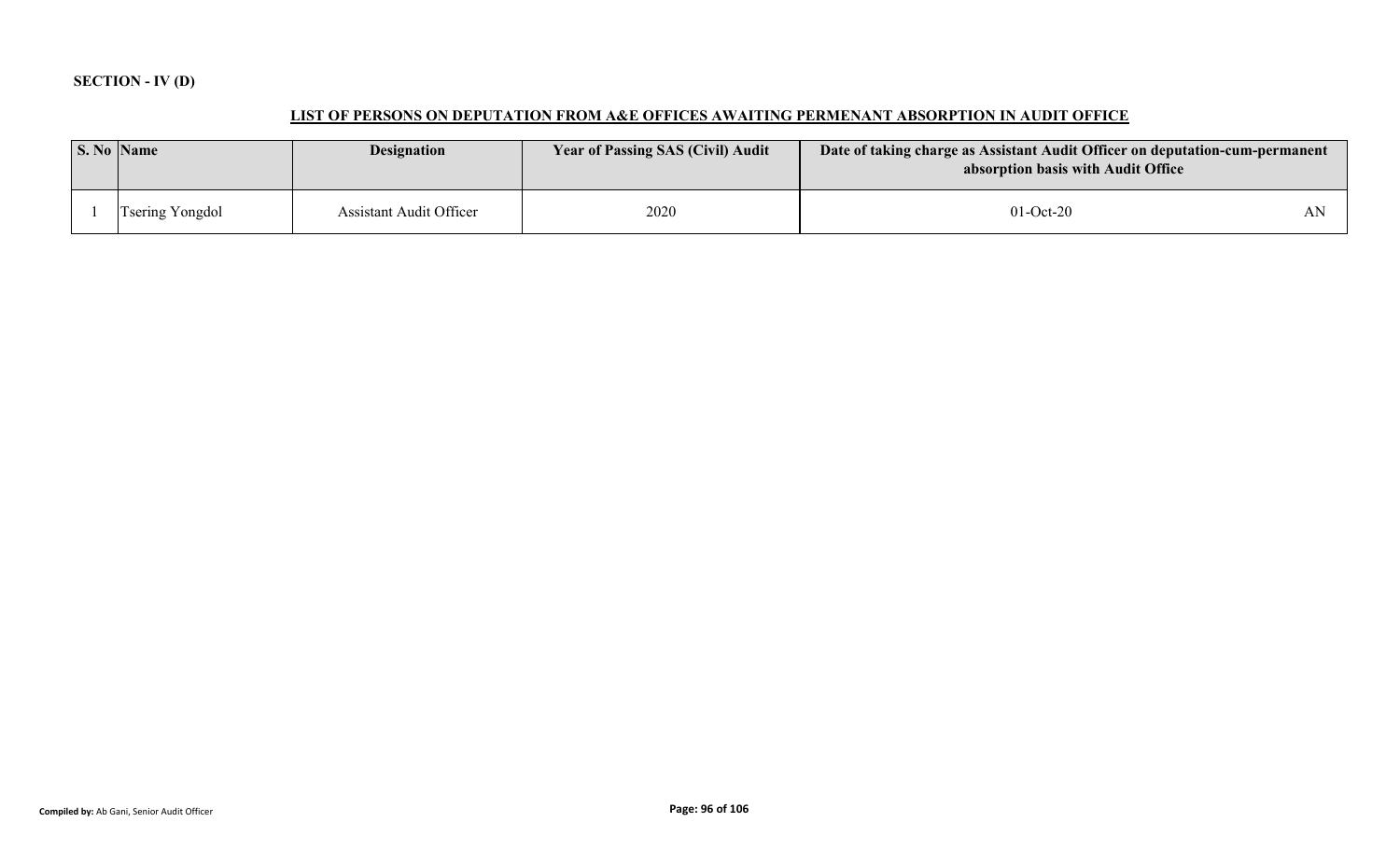# **SECTION - IV (E)**

#### **LIST OF PERSONS SENT ON FOREIGN DEPUTATION**

| S.No Name          | <b>Designation</b>             | Date of Commencement | Foreign Office to which on deputation |
|--------------------|--------------------------------|----------------------|---------------------------------------|
| Harpal Singh Sodhi | <b>Assistant Audit Officer</b> | 18-12-2020           | PDA London                            |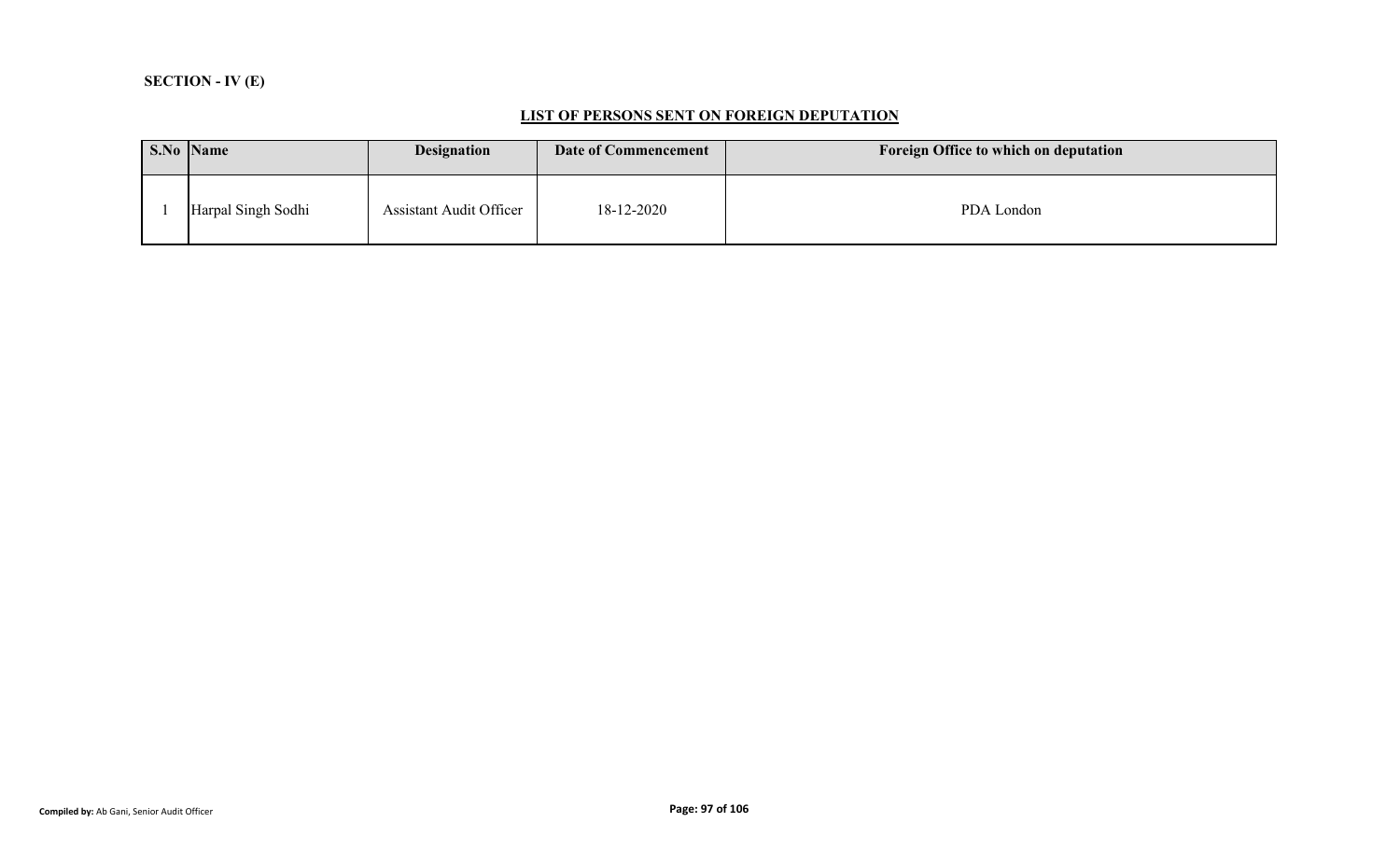### **LIST OF PERSONS ON TEMPORARY ADJUSTMENT OUTSIDE J&K STATE BUT WITHIN IA&AD**

|                | S. No Name            | <b>Designation</b>             | <b>Date of Commencement</b> | Name of Office where on temporary adjustment |
|----------------|-----------------------|--------------------------------|-----------------------------|----------------------------------------------|
|                | Vinod Raina           | Senior Audit Officer           | 08-04-1991                  | AG (Audit) G&SSA MP Gwalior                  |
|                | Vijay Kumar           | Senior Audit Officer           | 15-04-1991                  | AG (Audit) G&SSA MP Gwalior                  |
| 3              | Narinder Kumar Langoo | <b>Assistant Audit Officer</b> | 27-01-2011                  | AG (Audit) Haryana Chandigarh                |
| $\overline{4}$ | Kuldeep Kumar         | <b>Assistant Audit Officer</b> | 03-08-2011                  | AG Uttranchal Dehradun                       |
|                | Ravinder Kumar        | Senior Audit Officer           | 12-09-2018                  | AG (Audit), Uttarakhand Dehradun             |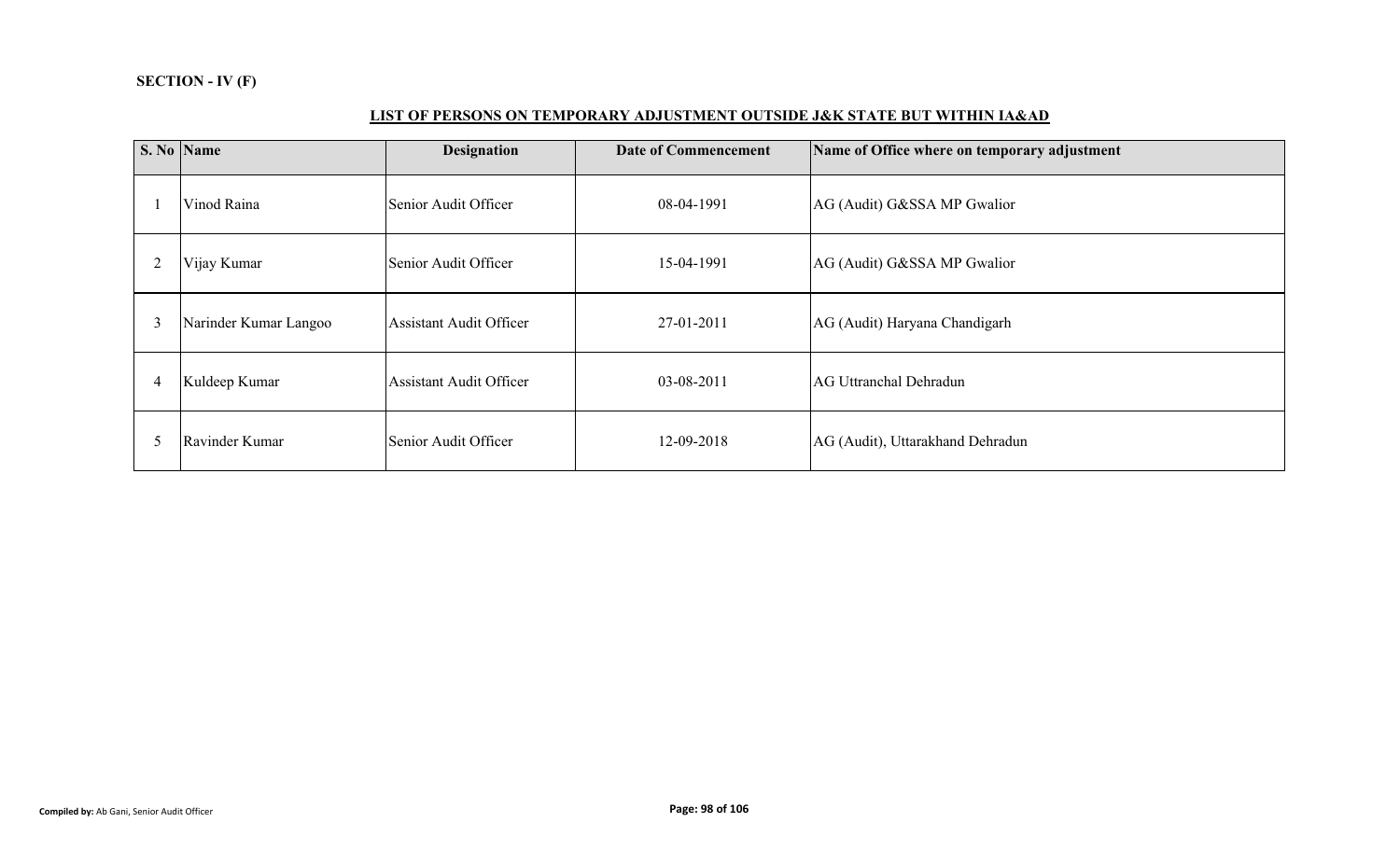# **MEN-IN-POSITION (EFFECTIVE STRENGTH) IN THE OFFICE OF PRINCIPAL ACCOUNTANT GENERAL, (AUDIT), JAMMU AND KASHMIR**

# **SANCTIONED STRENGTH VIS-À-VIS PERSONS IN POSITION AS ON 01 MARCH 2021**

| Cadre                                            |                 | <b>Santioned Strength</b> |                                 | <b>Persons in Position</b>     | <b>Deputationists</b>           | <b>Temporary</b>         | Un-authorised            | <b>Total</b> |
|--------------------------------------------------|-----------------|---------------------------|---------------------------------|--------------------------------|---------------------------------|--------------------------|--------------------------|--------------|
|                                                  | <b>Srinagar</b> | Jammu                     | <b>Head Office,</b><br>Srinagar | <b>Branch Office,</b><br>Jammu | including Foreign<br>deputation | <b>Adjustments</b>       | absence                  |              |
| Principal Accountant General                     |                 | $\sim$                    |                                 | ٠                              |                                 | $\overline{\phantom{a}}$ | $\overline{\phantom{a}}$ |              |
| Senior Deputy Accountant General (Admn, GS & SS) |                 | $\overline{\phantom{a}}$  |                                 | ٠                              |                                 | $\overline{\phantom{a}}$ | $\blacksquare$           |              |
| Deputy Accountant General                        |                 |                           |                                 | ٠                              |                                 |                          | $\qquad \qquad -$        |              |
| Welfare Officer                                  |                 | $\overline{\phantom{a}}$  |                                 | ٠                              |                                 |                          | $\qquad \qquad -$        |              |
| Senior Audit Officer (Civil)                     | 54              | 40                        | 30                              | 51                             | $\overline{7}$                  | $\overline{3}$           | $\overline{\phantom{a}}$ | 91           |
| Senior Audit Officer (Commercial)                | $\,8\,$         | 3                         |                                 | 9                              | $\overline{\phantom{0}}$        | $\overline{\phantom{a}}$ | $\sim$                   | 10           |
| Assistant Audit Officer (Civil)                  | 101             | 78                        | 50                              | 56                             |                                 | $\overline{2}$           | $\blacksquare$           | 109          |
| Assistant Audit Officer (Commercial)             | 12              | 11                        |                                 | 17                             | $\overline{\phantom{0}}$        | $\overline{\phantom{a}}$ | $\blacksquare$           | 18           |
| <b>Senior Private Secretary</b>                  |                 | $\blacksquare$            |                                 | $\overline{\phantom{0}}$       |                                 | $\overline{\phantom{a}}$ | $\overline{\phantom{a}}$ |              |
| Supervisor                                       | 5               | $\overline{3}$            | 10                              | 10                             |                                 | $\overline{\phantom{a}}$ | $\blacksquare$           | 21           |
| <b>Assistant Supervisor</b>                      | 24              | 9                         | 24                              | 9                              |                                 | $\overline{\phantom{a}}$ | $\overline{\phantom{a}}$ | 33           |
| Welfare Assistant                                |                 | $\overline{\phantom{a}}$  |                                 |                                |                                 |                          | $\blacksquare$           |              |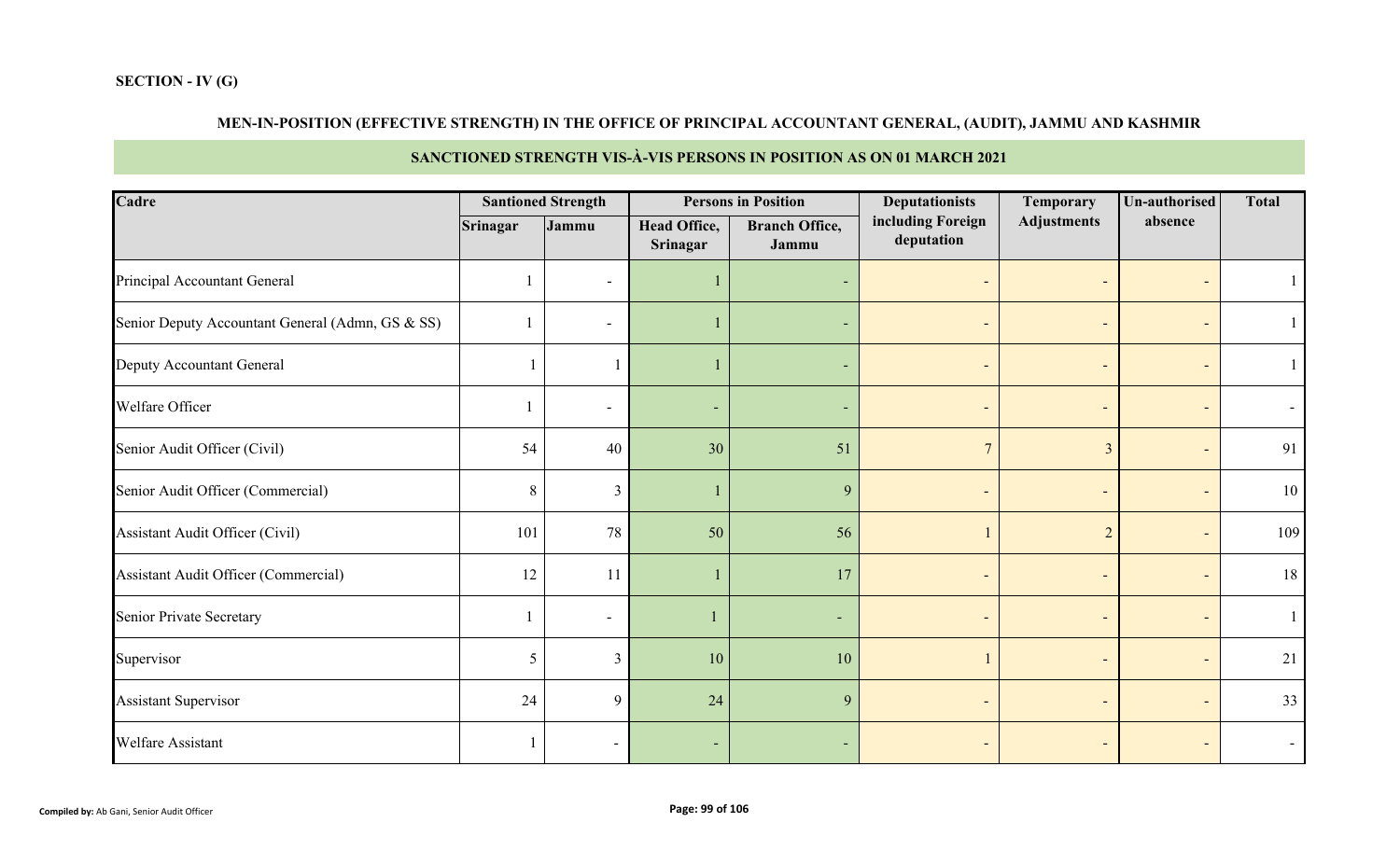| Cadre                       |                | <b>Santioned Strength</b> |                                        | <b>Persons in Position</b>     | <b>Deputationists</b>           | Temporary                    | Un-authorised            | <b>Total</b>   |
|-----------------------------|----------------|---------------------------|----------------------------------------|--------------------------------|---------------------------------|------------------------------|--------------------------|----------------|
|                             | Srinagar       | Jammu                     | <b>Head Office,</b><br><b>Srinagar</b> | <b>Branch Office,</b><br>Jammu | including Foreign<br>deputation | <b>Adjustments</b>           | absence                  |                |
| Data Entry Operator Grade F | 2              | $\sim$                    | ٠                                      | ٠                              | $\overline{\phantom{a}}$        | $\overline{\phantom{a}}$     | $\overline{\phantom{a}}$ |                |
| Data Entry Operator Grade E | $\overline{2}$ | $\sim$                    | ٠                                      | $\overline{\phantom{a}}$       | $\overline{\phantom{a}}$        | ٠                            | $\overline{\phantom{a}}$ |                |
| <b>Senior Auditors</b>      | 163            | 47                        | 39                                     | 30                             | 9                               | $\overline{\phantom{a}}$     | $\overline{\phantom{a}}$ | 78             |
| Senior Console Operator     | $\mathfrak{Z}$ | $\sim$                    | ٠                                      | ٠                              | $\overline{\phantom{a}}$        | $\overline{\phantom{a}}$     | $\blacksquare$           |                |
| Date Entry Operator Grade B | $\mathfrak{Z}$ | $\overline{3}$            | $\overline{2}$                         | $\mathbf{1}$                   | $\overline{\phantom{a}}$        | $\overline{\phantom{a}}$     | $\overline{\phantom{a}}$ | $\mathfrak{Z}$ |
| Data Entry Operator Grade A | 17             | $\sim$                    | $\overline{7}$                         | $\mathfrak{Z}$                 | $\overline{\phantom{a}}$        | ÷                            | $\overline{\phantom{a}}$ | $10\,$         |
| Hindi Officer               | 1              | $\blacksquare$            | $\overline{\phantom{a}}$               | ٠                              | $\overline{\phantom{a}}$        | $\overline{\phantom{a}}$     | $\overline{\phantom{a}}$ |                |
| Senior Hindi Translator     | 1              |                           |                                        | 1                              | $\overline{\phantom{a}}$        | $\overline{\phantom{a}}$     | $\overline{\phantom{a}}$ | 2              |
| Junior Hindi Translator     | $\overline{4}$ | $\overline{\phantom{a}}$  | ٠                                      | $\sqrt{2}$                     | $\overline{\phantom{a}}$        | $\overline{\phantom{a}}$     | $\overline{\phantom{a}}$ | $\overline{2}$ |
| Auditor                     | 33             | 20                        | 11                                     | $5\overline{)}$                | $\overline{2}$                  | $\overline{\phantom{a}}$     | $\overline{\phantom{a}}$ | 18             |
| Clerk                       | 20             | 6                         | 16                                     | 10                             | $\overline{a}$                  | $\overline{\phantom{a}}$     | $\overline{\phantom{a}}$ | 26             |
| Private Secretary           | $\sqrt{2}$     | $\overline{2}$            | ٠                                      | $\blacksquare$                 | $\overline{a}$                  | $\overline{\phantom{a}}$     | $\overline{\phantom{a}}$ |                |
| Stenographer Grade III      | $\mathbf{1}$   | $\overline{1}$            | ٠                                      | ٠                              | ÷                               | ٠                            | $\overline{\phantom{a}}$ |                |
| <b>Staff Car Drivers</b>    | $\overline{2}$ | $\overline{2}$            |                                        | -1                             | $\qquad \qquad \blacksquare$    | $\qquad \qquad \blacksquare$ | $\overline{\phantom{a}}$ | $\overline{2}$ |
| Multi Tasking Staff         | 46             | 37                        | 29                                     | 22                             | $\overline{a}$                  | $\overline{\phantom{a}}$     | $\overline{\phantom{a}}$ | 51             |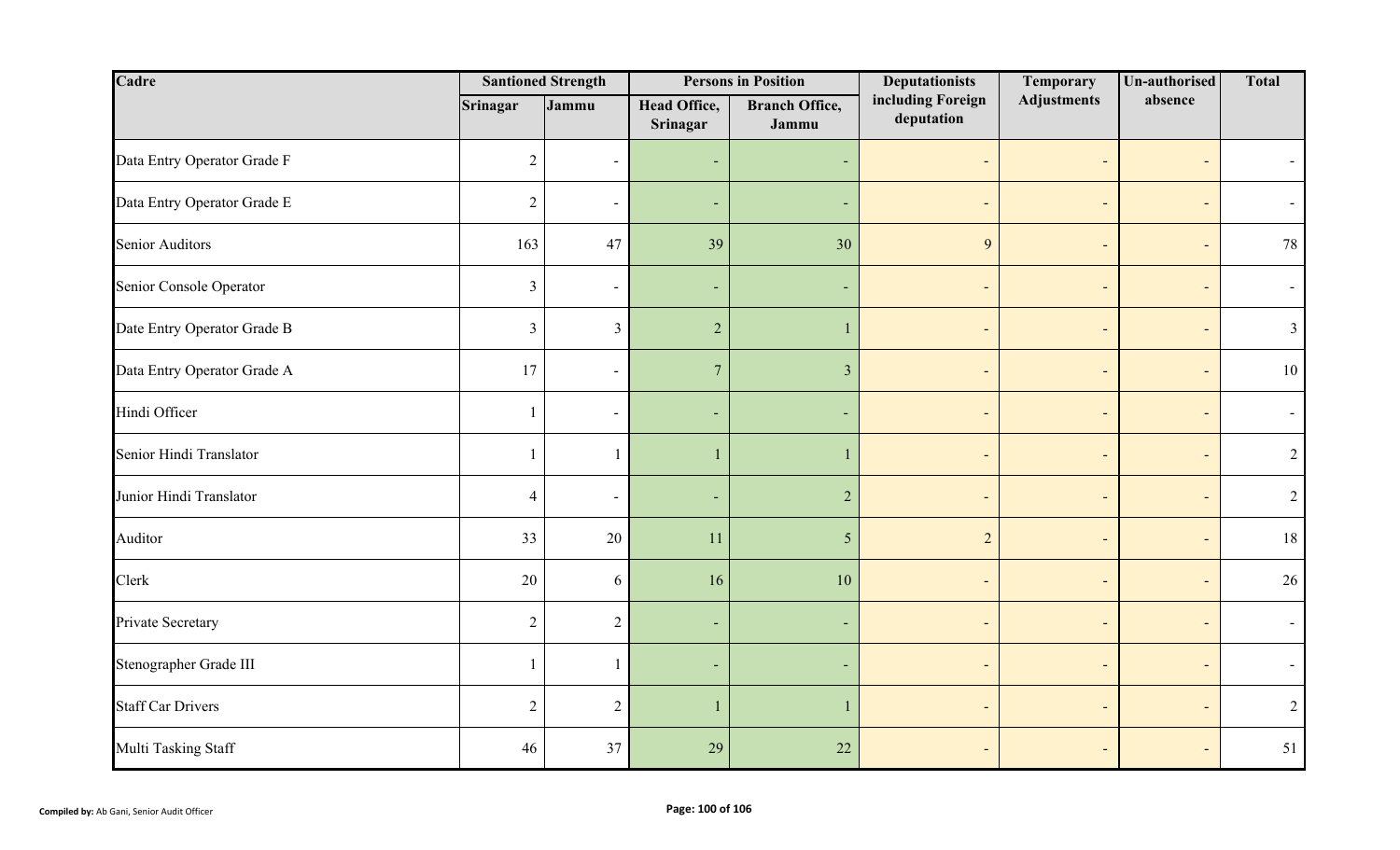### **SECTION - IV (H)**

## **STATEMENT SHOWING CATEGORY-WISE PERSONS IN POSITION IN THE OFFICE OF PRINCIPAL ACCOUNTANT GENERAL (AUDIT) JAMMU & KASHMIR AS ON 01 MARCH 2021**

| S.No           | Designation                             |                          |                              | Category                 |                          | <b>TOTAL</b>   |  |
|----------------|-----------------------------------------|--------------------------|------------------------------|--------------------------|--------------------------|----------------|--|
|                |                                         | <b>UR</b>                | SC                           | <b>ST</b>                | <b>OBC</b>               |                |  |
|                | Principal Accountant General            |                          | $\overline{\phantom{0}}$     | $\sim$                   | ٠                        | 1              |  |
| 2              | Senior Deputy Accountant General        | $\overline{\phantom{a}}$ | ٠                            |                          | ٠                        |                |  |
| $\mathfrak{Z}$ | Deputy Accountant General               | $\overline{2}$           | ٠                            | $\sim$                   | ٠                        | 2 <sup>1</sup> |  |
| 4              | Welfare Officer                         |                          | ٠                            | ٠                        | $\sim$                   | ٠              |  |
| 5              | Senior Audit Officer<br>(Civil)         | 72                       | $\overline{7}$               | $\overline{2}$           | ÷                        | 81             |  |
| 6              | Senior Audit Officer<br>(Commercial)    | 6                        | $\overline{2}$               | $\blacksquare$           | $\overline{2}$           | 10             |  |
| 7              | Assistant Audit Officer<br>(Civil)      | 66                       | 8                            | 9                        | 23                       | 106            |  |
| $\,8\,$        | Assistant Audit Officer<br>(Commercial) | 6                        | $\overline{4}$               | $\overline{2}$           | 6                        | 18             |  |
| 9              | Senior Private Secretary                |                          |                              |                          | ٠                        | $\mathbf{1}$   |  |
| 10             | Hindi Officer                           |                          | $\qquad \qquad \blacksquare$ | $\overline{\phantom{a}}$ | $\overline{\phantom{a}}$ | ۰.             |  |
| 11             | Data Entry Operator (F)                 |                          | ٠                            |                          | $\sim$                   | ٠.             |  |
| 12             | Data Entry Operator (E)                 |                          | ٠                            | ٠                        | $\sim$                   | ٠.             |  |
| 13             | Supervisor                              | 15                       | 5                            | ٠                        | $\blacksquare$           | 20             |  |
| 14             | Assistant Supervisor                    | 30                       | $\overline{3}$               |                          |                          | 33             |  |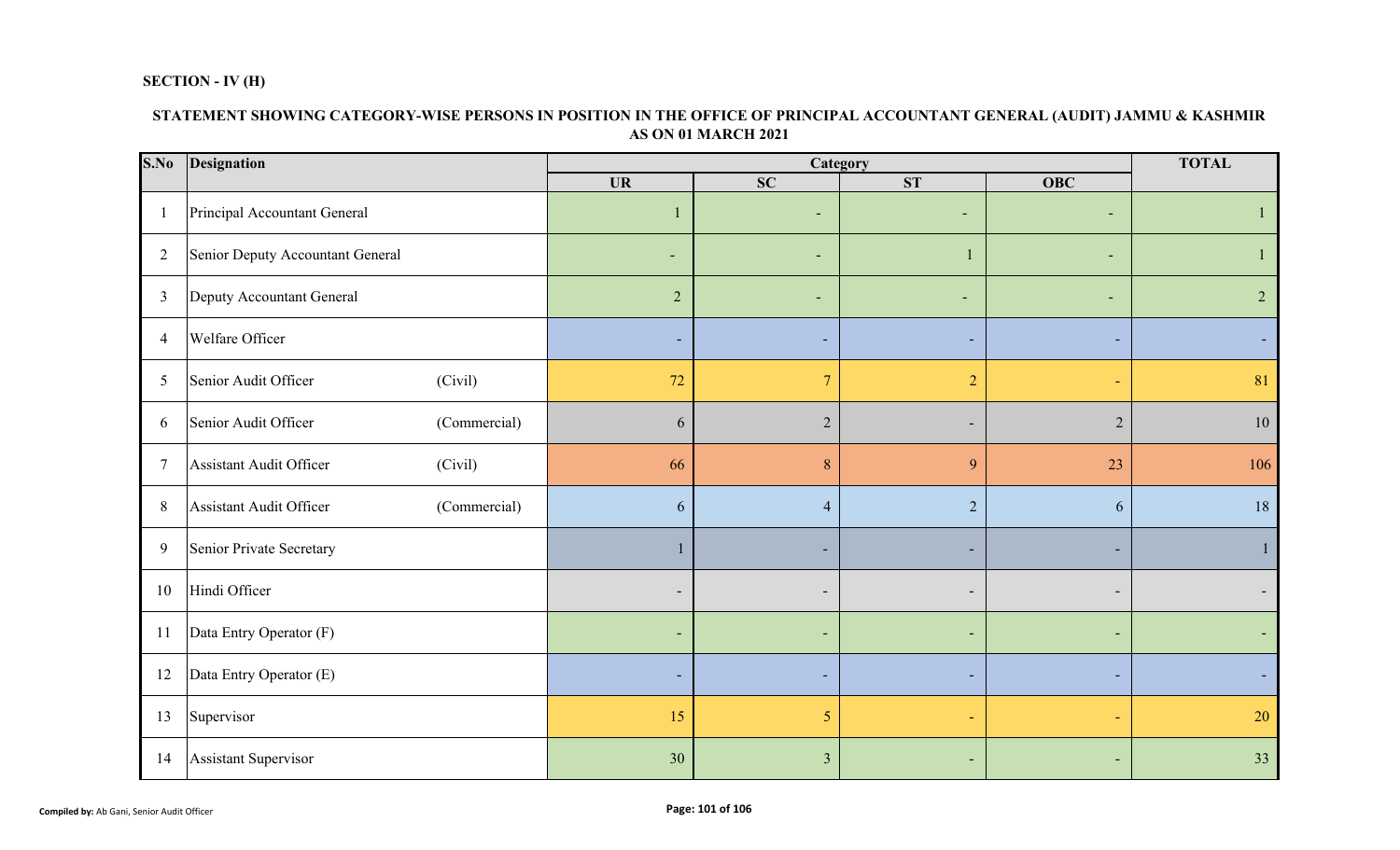| S.No   | Designation              |                          | Category                 |                          |                          | <b>TOTAL</b>   |
|--------|--------------------------|--------------------------|--------------------------|--------------------------|--------------------------|----------------|
|        |                          | <b>UR</b>                | SC                       | ST                       | $\overline{O}$ BC        |                |
| 15     | <b>Welfare Assistant</b> | $\overline{\phantom{a}}$ | $\overline{\phantom{0}}$ | $\overline{\phantom{a}}$ | ٠                        |                |
| 16     | Senior Auditors          | 43                       | 6                        | 6                        | 14                       | 69             |
| 17     | Senior Hindi Translator  |                          |                          | $\overline{\phantom{a}}$ | $\overline{2}$           | $\overline{2}$ |
| 18     | Junior Hindi Translator  |                          |                          |                          | ٠                        | $\overline{2}$ |
| 19     | Stenographer III         |                          |                          | $\overline{\phantom{a}}$ | ۰                        |                |
| 20     | Auditor                  | 10                       |                          | $\overline{2}$           | $\overline{3}$           | 16             |
| 21     | Clerk                    | 18                       | $\overline{4}$           |                          | $\overline{3}$           | 26             |
| 22     | Data Entry Operator (B)  | -1                       | 1                        |                          | $\mathbf{1}$             | $\overline{3}$ |
| 23     | Data Entry Operator (A)  | $7\phantom{.0}$          |                          | $\overline{\phantom{a}}$ | $\overline{2}$           | $10\,$         |
| 24     | <b>Staff Car Drivers</b> |                          |                          | $\overline{\phantom{a}}$ | -                        | $\overline{2}$ |
| 25     | Multi Tasking Staff      | 31                       | $\overline{4}$           | $\overline{4}$           | $12\,$                   | 51             |
| 26     | Manager cum Accountant   | $\overline{a}$           |                          | $\overline{a}$           | Ξ                        |                |
| $27\,$ | Halwai cum Cook          |                          |                          |                          |                          |                |
| 28     | Canteen Clerk            |                          |                          | $\overline{\phantom{a}}$ | $\overline{\phantom{a}}$ |                |
| 29     | Canteen Attendant        | $\overline{2}$           |                          |                          |                          | $\overline{3}$ |
|        | <b>Total</b>             | 243                      | 36                       | 20                       | 47                       | 346            |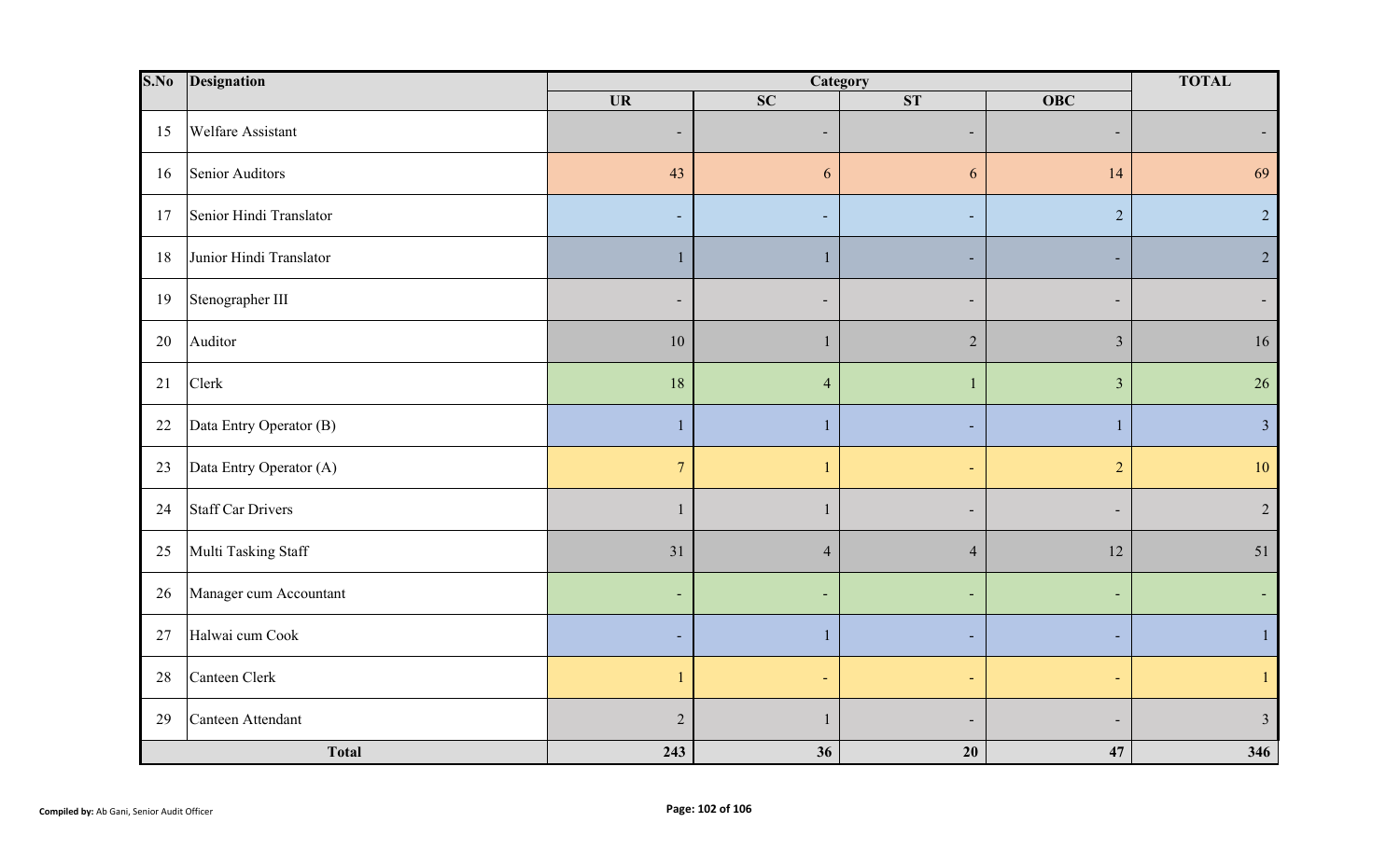### **SECTION - IV (I)**

# **STATEMENT SHOWING COMMUNITY-WISE BREAKUP OF EMPLOYEES (EFFECTIVE STRENGHT) BY SEX AND RELIGION IN THE OFFICE OF PRINCIPAL ACCOUNTANT GENERAL (AUDIT), JAMMU & KASHMIR - POSITION AS ON 01 MARCH 2021**

| S.No                     | <b>Designation</b>                             |                          | <b>HINDU</b>             |      | <b>MUSLIM</b>  |                | <b>SIKH</b> | <b>CHRISTIAN</b>         |                          | <b>OTHERS</b>            |                          | <b>TOTAL</b>   |                |
|--------------------------|------------------------------------------------|--------------------------|--------------------------|------|----------------|----------------|-------------|--------------------------|--------------------------|--------------------------|--------------------------|----------------|----------------|
|                          |                                                | Male                     | Female                   | Male | Female         | <b>Male</b>    | Female      | <b>Male</b>              | Female                   | <b>Male</b>              | Female                   | Male           | Female         |
| $\overline{\phantom{0}}$ | Principal Accountant General                   | $\overline{\phantom{a}}$ |                          | ٠    |                | ÷              | ٠           | $\overline{\phantom{a}}$ | -                        | $\overline{\phantom{a}}$ | $\overline{\phantom{a}}$ | ٠              | 1              |
| $\overline{2}$           | <b>Sr Deputy Accountant General</b>            |                          | ٠                        | ٠    | ٠              | $\sim$         | ÷           | $\overline{\phantom{a}}$ | -                        | 1                        | $\overline{\phantom{a}}$ | $\overline{2}$ |                |
| $\overline{3}$           | Deputy Accountant General                      | $\overline{2}$           | ٠                        | ٠    | ٠              | $\sim$         | $\sim$      | $\overline{\phantom{a}}$ | $\overline{\phantom{0}}$ | ٠                        | $\sim$                   | $\overline{2}$ |                |
| $\overline{4}$           | Welfare Officer                                | $\sim$                   | ٠                        | ٠    | ٠              | ÷              | $\sim$      | $\overline{\phantom{a}}$ | $\overline{\phantom{0}}$ | ٠                        | $\sim$                   | ٠              |                |
| 5                        | Senior Audit Officer<br>(Civil)                | 45                       | 12                       | 22   |                | $\mathbf{1}$   | $\sim$      | $\overline{\phantom{a}}$ | $\overline{\phantom{a}}$ | ٠                        | $\sim$                   | 68             | 13             |
| 6                        | Senior Audit Officer<br>(Commercial)           | 9                        | $\overline{\phantom{a}}$ |      | ٠              | ÷              | $\sim$      | $\overline{\phantom{a}}$ | $\overline{\phantom{0}}$ | ۰                        | $\overline{\phantom{a}}$ | 10             | ۰              |
|                          | (Civil)<br><b>Assistant Audit Officer</b>      | 72                       | $7\overline{ }$          | 19   |                | $\overline{4}$ |             |                          |                          | ٠                        |                          | 96             | 10             |
| 8                        | <b>Assistant Audit Officer</b><br>(Commercial) | 15                       |                          |      |                |                |             |                          | ٠                        | ٠                        | ٠                        | 15             | 3 <sup>1</sup> |
| 9                        | <b>Senior Private Secretary</b>                | $\sim$                   |                          |      |                |                |             | $\overline{\phantom{0}}$ | ٠                        | ۳                        | $\overline{\phantom{0}}$ |                |                |
| 10                       | Data Entry Operator (F)                        |                          |                          |      |                | ٠              |             | $\overline{\phantom{a}}$ | -                        | ۰                        | ٠                        | ٠              |                |
| 11                       | Data Entry Operator (E)                        | ٠                        |                          | ۰    |                | ٠              | ۰           | $\overline{\phantom{a}}$ | ٠                        | ٠                        | ٠                        | ٠              |                |
| 12                       | Hindi Officer                                  | $\overline{\phantom{a}}$ |                          |      |                | ٠              |             | $\overline{\phantom{0}}$ | ٠                        | ۰                        | ٠                        | ٠              |                |
| 13                       | Supervisor                                     | 11                       | $\overline{\phantom{a}}$ | 7    |                |                | ٠           |                          | ٠                        | ٠                        |                          | 19             | $\mathbf{1}$   |
| 14                       | Assistant Supervisor                           | 9                        |                          | 14   | $\overline{7}$ |                |             | ۰                        | ٠                        | ۰                        | $\sim$                   | 24             | 9 <sup>°</sup> |
| 15                       | Welfare Assistant                              | $\sim$                   | ٠                        | ٠    | ۰              | ÷              | H.          | $\overline{\phantom{a}}$ | ٠                        | ٠                        | $\overline{\phantom{a}}$ | ٠              |                |
| 16                       | Senior Auditors                                | 39                       | 2                        | 25   | ٠              | $\overline{2}$ | $\sim$      |                          | ۰                        | 1                        | $\sim$                   | 67             | $\overline{2}$ |
| 17                       | Senior Hindi Translator                        | $\overline{2}$           |                          |      |                | $\equiv$       | $\sim$      |                          |                          |                          | $\overline{\phantom{0}}$ | $\overline{2}$ |                |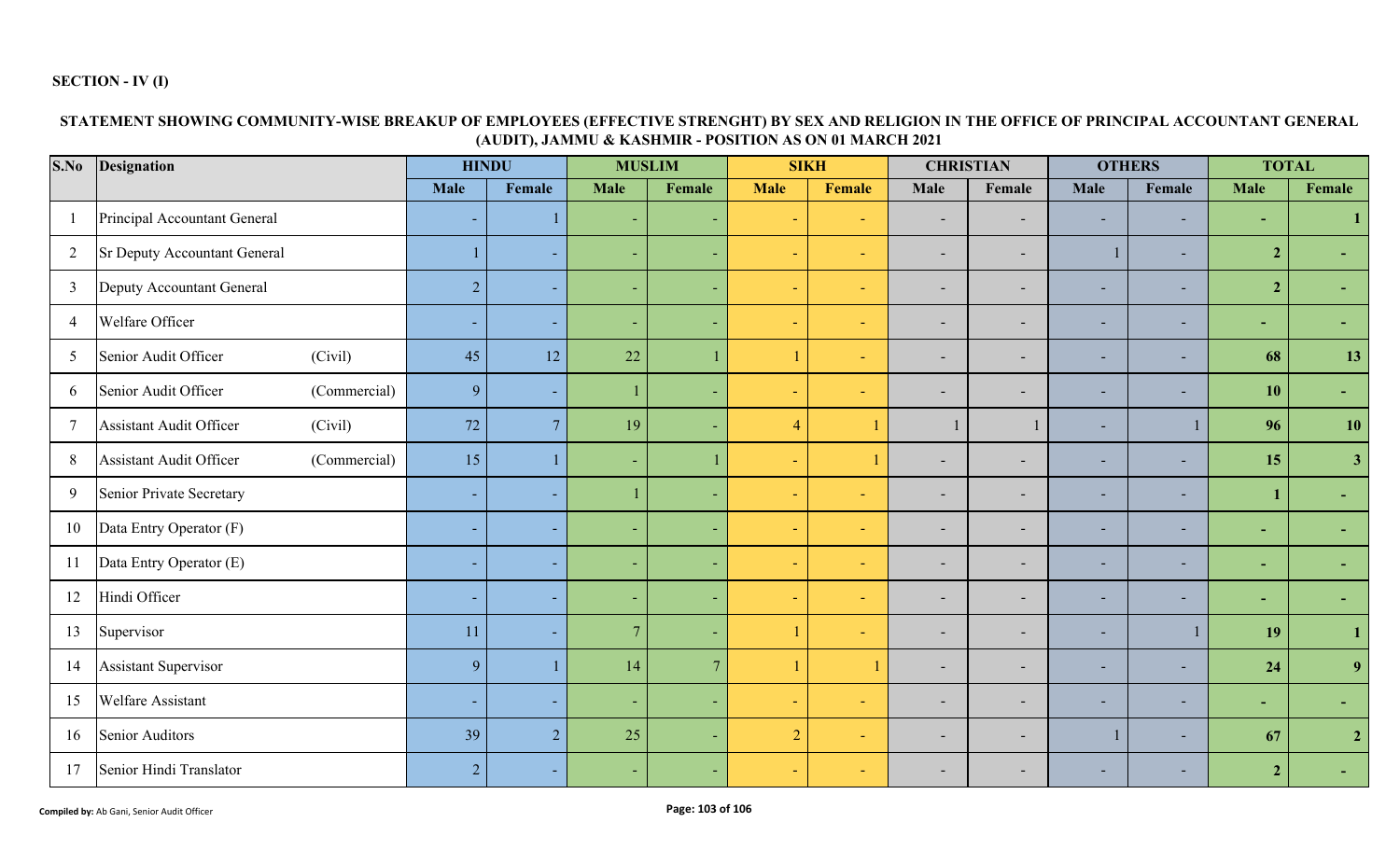| S.No | <b>Designation</b>       | <b>HINDU</b>   |                |                          | <b>MUSLIM</b>  |                 | <b>SIKH</b>    |                          | <b>CHRISTIAN</b>         |                          | <b>OTHERS</b>            | <b>TOTAL</b>   |                |
|------|--------------------------|----------------|----------------|--------------------------|----------------|-----------------|----------------|--------------------------|--------------------------|--------------------------|--------------------------|----------------|----------------|
|      |                          | Male           | Female         | <b>Male</b>              | Female         | <b>Male</b>     | Female         | Male                     | Female                   | Male                     | Female                   | <b>Male</b>    | Female         |
| 18   | Junior Hindi Translator  | $\overline{2}$ | ٠              | ٠                        |                | ÷.              | $\sim$         | $\overline{\phantom{a}}$ | $\overline{\phantom{a}}$ | $\overline{\phantom{0}}$ | $\sim$                   | 2 <sup>1</sup> |                |
| 19   | Stenographer III         | ٠              | ٠              | $\overline{\phantom{0}}$ |                | ÷.              | ÷              | ٠                        | $\overline{\phantom{a}}$ | н.                       | $\sim$                   | ٠              |                |
| 20   | Auditor                  | 12             | $\overline{2}$ |                          |                | $\sim$          | contract.      | ٠                        | $\overline{\phantom{a}}$ | $\overline{\phantom{a}}$ | $\sim$                   | 13             | 3 <sup>1</sup> |
| 21   | Clerk                    | 10             |                | 11                       | $\overline{2}$ | 2               | $\sim$         | $\overline{\phantom{a}}$ | $\overline{\phantom{a}}$ | ٠                        | $\overline{\phantom{a}}$ | 23             | 3 <sup>7</sup> |
| 22   | Data Entry Operator (B)  | 3              | ٠              | ٠                        |                | ÷.              | ÷              | $\overline{\phantom{a}}$ | $\overline{\phantom{a}}$ | $\overline{\phantom{a}}$ | $\overline{\phantom{a}}$ | $\mathbf{3}$   |                |
| 23   | Data Entry Operator (A)  | 9              |                |                          |                | ÷               | c.             | $\sim$                   | $\blacksquare$           | н.                       | $\sim$                   | 9              |                |
| 24   | <b>Staff Car Drivers</b> |                | ٠              |                          |                |                 | ÷              | -                        | $\overline{\phantom{a}}$ | ٠                        | ٠                        | $\overline{2}$ |                |
| 25   | Multi Tasking Staff      | 13             | 3              | 28                       |                | $5\overline{)}$ | ÷              |                          | $\overline{\phantom{a}}$ | н.                       | $\overline{\phantom{a}}$ | 47             | 3 <sup>1</sup> |
| 26   | Manager cum Accountant   | ۰              | ٠              | $\overline{\phantom{a}}$ |                | ÷               | ÷              | $\overline{\phantom{a}}$ | $\overline{\phantom{a}}$ | н.                       | ж.                       | $\sim$         | $\sim$         |
| 27   | Halwai cum Cook          |                | ٠              |                          |                | $\sim$          | ÷              | $\overline{\phantom{a}}$ | $\overline{\phantom{a}}$ | ٠                        | $\overline{\phantom{a}}$ |                | $\sim$         |
| 28   | Canteen Clerk            |                | ٠              | ٠                        |                | <b>Section</b>  | ÷              | -                        | $\overline{\phantom{a}}$ | н.                       | $\overline{\phantom{a}}$ |                | $\sim$         |
| 29   | Canteen Attendant        | $\overline{3}$ | ٠              | -                        |                | $\sim$          | contract.      | $\overline{\phantom{a}}$ | $\overline{\phantom{a}}$ | $\overline{\phantom{a}}$ | $\sim$                   | 3 <sup>1</sup> | $\sim$         |
|      | Total                    | 260            | 31             | 130                      | 12             | 16 <sup>1</sup> | 3 <sup>1</sup> | 2 <sup>1</sup>           |                          | $\overline{2}$           | $\overline{2}$           | 410            | 49             |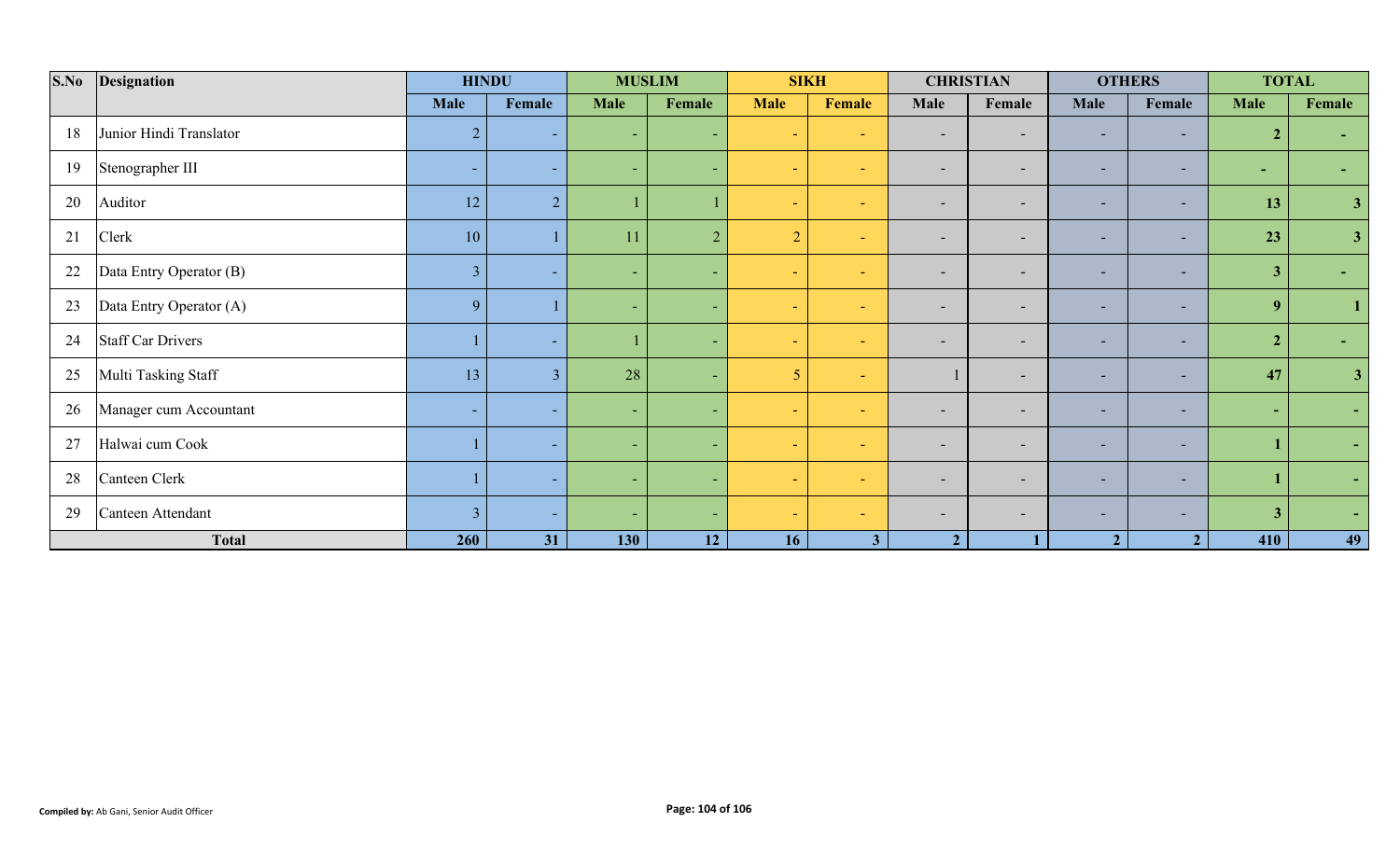### **SECTION - IV (J)**

### **EDUCATIONAL QUALIFICATION OF PERSON-IN-POSITION IN THE OFFICE OF PRINCIPAL ACCOUNTANT GENERAL, AUDIT, JAMMU & KAHSMIR AS ON 01 MARCH 2021**

| S.No           | <b>Designation</b>                      |                          | Graduate       |                          |                          | <b>Post Graduate</b>     |                          | <b>PHD</b>               | CA / ICWA / BTech /      | Under                    | <b>TOTAL</b>   |
|----------------|-----------------------------------------|--------------------------|----------------|--------------------------|--------------------------|--------------------------|--------------------------|--------------------------|--------------------------|--------------------------|----------------|
|                |                                         | Arts                     | <b>Science</b> | <b>Commerce</b>          | <b>Arts</b>              | <b>Science</b>           | Commerce                 |                          | MBA / Engg / BBA / BCA   | Graduate                 |                |
| - 1            | Principal Accountant General            | $\overline{\phantom{0}}$ |                |                          | $\overline{\phantom{a}}$ |                          | $\overline{\phantom{a}}$ | $\overline{\phantom{a}}$ | $\sim$                   | $\overline{\phantom{0}}$ | -1             |
| 2              | Senior Deputy Accountant General        |                          |                |                          | $\overline{\phantom{a}}$ | $\overline{\phantom{a}}$ | $\overline{\phantom{a}}$ | $\overline{\phantom{a}}$ | ٠                        | $\overline{\phantom{a}}$ | $\mathbf{1}$   |
| $\overline{3}$ | Deputy Accountant General               |                          |                |                          | $\overline{\phantom{a}}$ | $\overline{\phantom{a}}$ | $\overline{\phantom{a}}$ | $\sim$                   | ٠                        | $\overline{\phantom{a}}$ | $\overline{2}$ |
| $\overline{4}$ | Welfare Officer                         |                          |                |                          | $\overline{\phantom{a}}$ | $\overline{\phantom{a}}$ | $\overline{\phantom{a}}$ | $\blacksquare$           |                          |                          |                |
| 5              | (Civil)<br>Senior Audit Officer         | 12                       | 52             | 6                        | $\mathbf{3}$             | $\overline{2}$           | $\overline{\phantom{a}}$ | $\blacksquare$           | ÷                        | 6                        | 81             |
| 6              | Senior Audit Officer<br>(Commercial)    | $\overline{\phantom{a}}$ | $\mathfrak{Z}$ | $\overline{4}$           | $\sim$                   | $\overline{\phantom{a}}$ | $\overline{2}$           | $\blacksquare$           | ٠                        |                          | 10             |
| $\overline{7}$ | Assistant Audit Officer<br>(Civil)      | 18                       | 25             | 11                       | 6                        | $\sqrt{2}$               | $\mathbf{1}$             | $\blacksquare$           | 34                       | $\overline{9}$           | 106            |
| $\,8\,$        | Assistant Audit Officer<br>(Commercial) | 5 <sup>5</sup>           | 6              | $\boldsymbol{\Lambda}$   |                          | $\overline{\phantom{a}}$ | $\mathbf{1}$             | $\blacksquare$           |                          | $\overline{\phantom{a}}$ | 18             |
| 9              | Senior Private Secretary                | ٠                        |                |                          | $\overline{\phantom{a}}$ | $\overline{\phantom{a}}$ | $\overline{\phantom{a}}$ | $\blacksquare$           | ٠                        | $\overline{\phantom{a}}$ | $\mathbf{1}$   |
| 10             | Data Entry Operator (F)                 |                          |                |                          | $\overline{\phantom{a}}$ | $\overline{\phantom{0}}$ | $\overline{\phantom{0}}$ | $\overline{\phantom{a}}$ | $\overline{\phantom{0}}$ |                          |                |
| 11             | Data Entry Operator (E)                 | $\overline{\phantom{a}}$ |                |                          | $\sim$                   | $\overline{\phantom{a}}$ | $\overline{\phantom{a}}$ | $\blacksquare$           | ٠                        | $\overline{\phantom{a}}$ |                |
| 12             | Senior Console Operator                 | ٠                        |                |                          | $\overline{\phantom{a}}$ | $\overline{\phantom{a}}$ | $\overline{\phantom{a}}$ | $\blacksquare$           | $\overline{\phantom{a}}$ | $\overline{\phantom{a}}$ |                |
| 13             | Data Entry Operator (B)                 | $\overline{\phantom{a}}$ |                | $\overline{\phantom{a}}$ | $\overline{\phantom{a}}$ | $\overline{\phantom{a}}$ | $\overline{\phantom{a}}$ | $\overline{\phantom{0}}$ | $\sim$                   | $\mathfrak{Z}$           | 3 <sup>1</sup> |
| 14             | Data Entry Operator (A)                 | $\overline{3}$           |                |                          | $\overline{\phantom{a}}$ | $\overline{\phantom{a}}$ | $\overline{\phantom{a}}$ | $\blacksquare$           | 2                        | $\overline{4}$           | 10             |
| 15             | Supervisor                              | 6                        | $\mathcal{E}$  |                          |                          | $\overline{\phantom{a}}$ | $\overline{\phantom{a}}$ | $\sim$                   |                          | 10                       | 20             |
| 16             | Assistant Supervisor                    | $\overline{4}$           |                |                          | 2                        |                          | $\overline{\phantom{a}}$ | $\overline{\phantom{a}}$ | 27                       |                          | 33             |